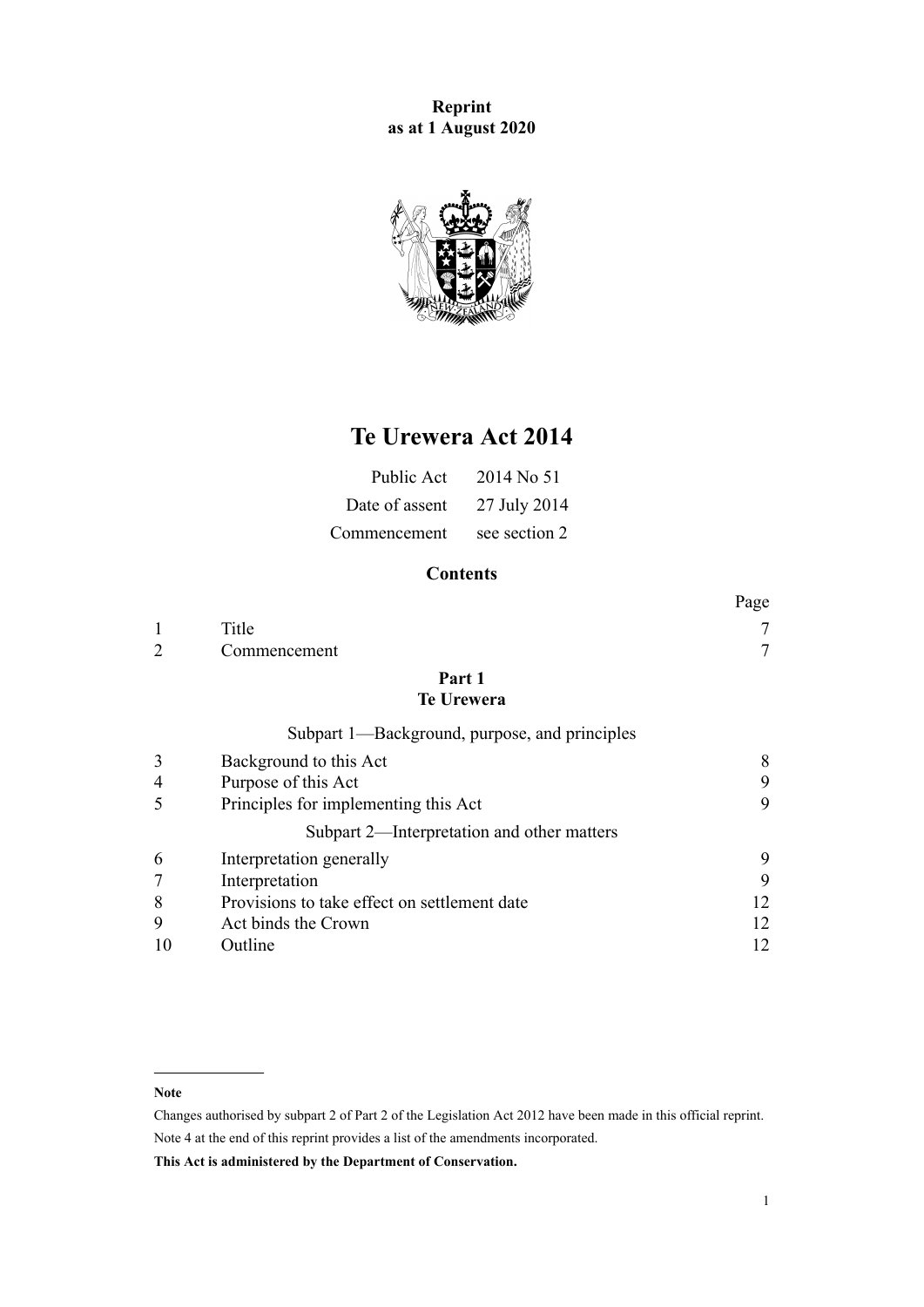|          | Te Urewera Act 2014                                                        | Reprinted as at<br>1 August 2020 |
|----------|----------------------------------------------------------------------------|----------------------------------|
|          | Subpart 3—Legal identity of Te Urewera and vesting of Te<br>Urewera land   |                                  |
|          | Legal entity                                                               |                                  |
| 11       | Te Urewera declared to be legal entity                                     | 14                               |
|          | Te Urewera establishment land vested in Te Urewera                         |                                  |
| 12<br>13 | Vesting of Te Urewera establishment land<br>Te Urewera land inalienable    | 15<br>15                         |
|          | Amendment of other enactments                                              |                                  |
| 14<br>15 | National Parks Act 1980 amended<br>Public Finance Act 1989 amended         | 15<br>15                         |
|          | Part 2                                                                     |                                  |
|          | Governance and management of Te Urewera                                    |                                  |
|          | Subpart 1—Te Urewera Board                                                 |                                  |
|          | <b>Board established</b>                                                   |                                  |
| 16       | Board established                                                          | 16                               |
|          | Purposes, functions, and powers of Board                                   |                                  |
| 17       | Purposes of Board                                                          | 16                               |
| 18       | <b>Functions of Board</b>                                                  | 16                               |
| 19<br>20 | General powers of Board                                                    | 17<br>18                         |
|          | Decision making affecting relationship of iwi and haput with Te<br>Urewera |                                  |
|          | Membership of Board                                                        |                                  |
| 21       | Appointment of members of Board                                            | 18                               |
| 22<br>23 | Disqualification<br>Declaration required as condition of appointment       | 19<br>20                         |
|          | Chair and deputy chair of Board                                            |                                  |
| 24       | Chair                                                                      | 20                               |
| 25       | Deputy chair                                                               | 20                               |
|          | Terms for Board and members                                                |                                  |
| 26       | First and subsequent terms of Board                                        | 21                               |
| 27       | Term for which members appointed                                           | 21                               |
|          | <b>Vacancies</b>                                                           |                                  |
| 28<br>29 | Removal of member<br>Vacancies                                             | 21<br>22                         |
|          | Liability                                                                  |                                  |
| 30       | Liability of members                                                       | 22                               |
|          | Decision making                                                            |                                  |
| 31       | Obligations of members of Board in decision making                         | 22                               |
|          |                                                                            |                                  |

2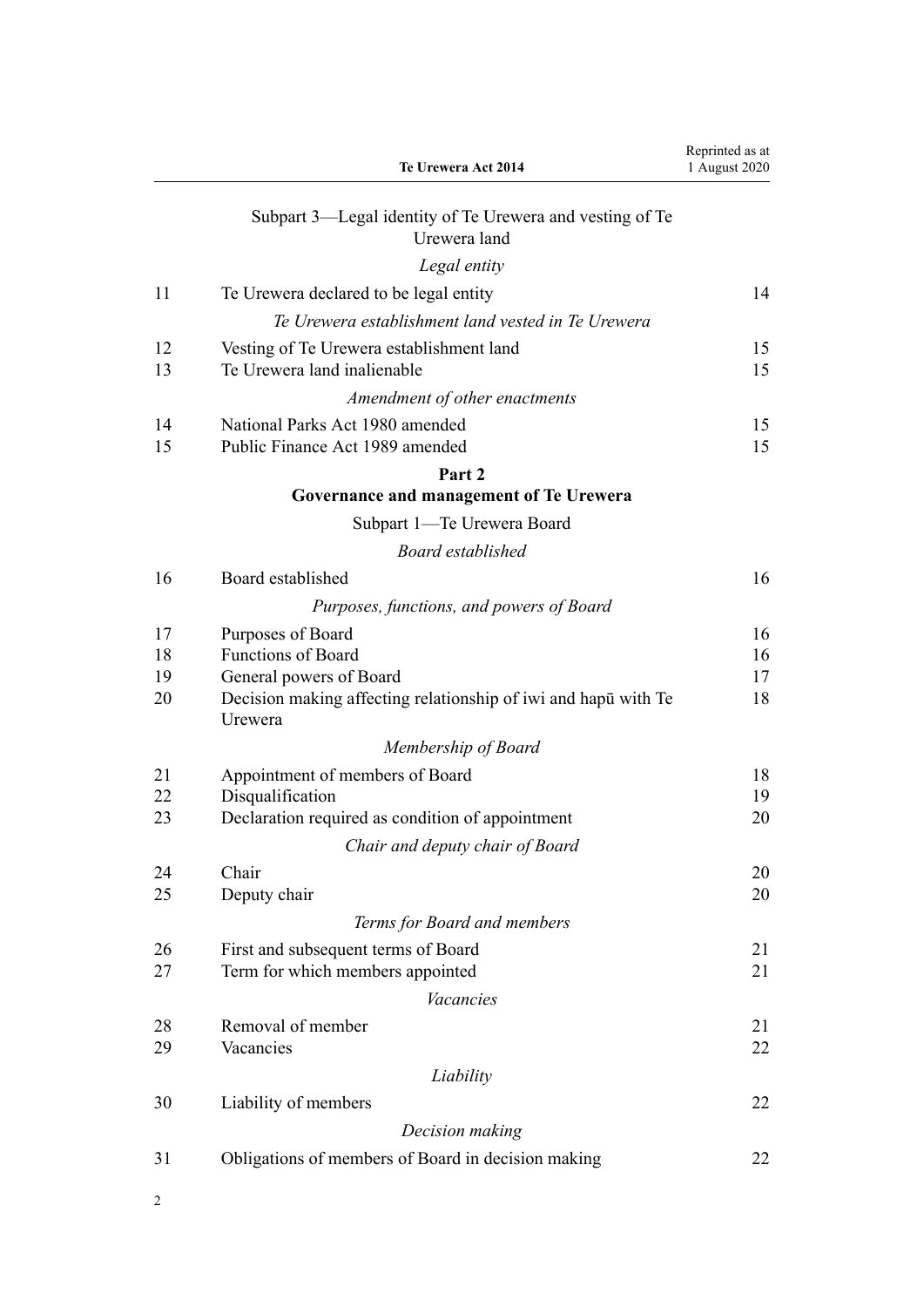| 1 August 2020 | Te Urewera Act 2014                                                          |    |
|---------------|------------------------------------------------------------------------------|----|
| 32            | Role of chair in decision making                                             | 22 |
| 33            | Unanimous decisions                                                          | 23 |
| 34            | Consensus decisions                                                          | 23 |
| 35            | Mediation                                                                    | 24 |
| 36            | Decision by voting                                                           | 24 |
| 37            | Decisions by committee                                                       | 24 |
|               | <b>Financial provisions</b>                                                  |    |
| 38            | <b>Budget of Board</b>                                                       | 24 |
| 39            | Revenue                                                                      | 24 |
|               | <b>Taxation</b>                                                              |    |
| 40            | Tax treatment of Te Urewera and Board                                        | 25 |
|               | Application of other Acts                                                    |    |
| 41            | Other statutory powers not affected                                          | 25 |
| 42            | Application of certain Acts                                                  | 26 |
| 43            | Application of Resource Management Act 1991                                  | 26 |
|               | Subpart 2-Te Urewera management plan                                         |    |
|               | Preparation, approval, purpose, and scope of plan                            |    |
| 44            | Obligation on Board to prepare and approve management plan for<br>Te Urewera | 26 |
| 45            | Purpose of Te Urewera management plan                                        | 26 |
| 46            | Contents of Te Urewera management plan                                       | 27 |
| 47            | Relationship between management plan and conservation planning<br>documents  | 28 |
|               | Review of management plan                                                    |    |
| 48            | Review and amendment of management plan                                      | 28 |
|               | Transitional                                                                 |    |
| 49            | <b>Transitional provision</b>                                                | 28 |
|               | Subpart 3—Operational management of Te Urewera                               |    |
| 50            | Responsibilities of chief executive and Director-General                     | 28 |
| 51            | Board's statement of priorities                                              | 29 |
| 52            | Powers and obligations                                                       | 29 |
| 53            | Annual operational plan                                                      | 29 |
| 54            | Kaimahi                                                                      | 30 |
|               | Subpart 4—Authorisation of certain activities in Te Urewera                  |    |
| 55            | Categories of activity                                                       | 31 |
| 56            | Activities for which no authorisation required                               | 31 |
| 57            | Requirements applying to authorisations                                      | 31 |
|               | <b>Activity permits</b>                                                      |    |
| 58            | Activities requiring activity permit                                         | 32 |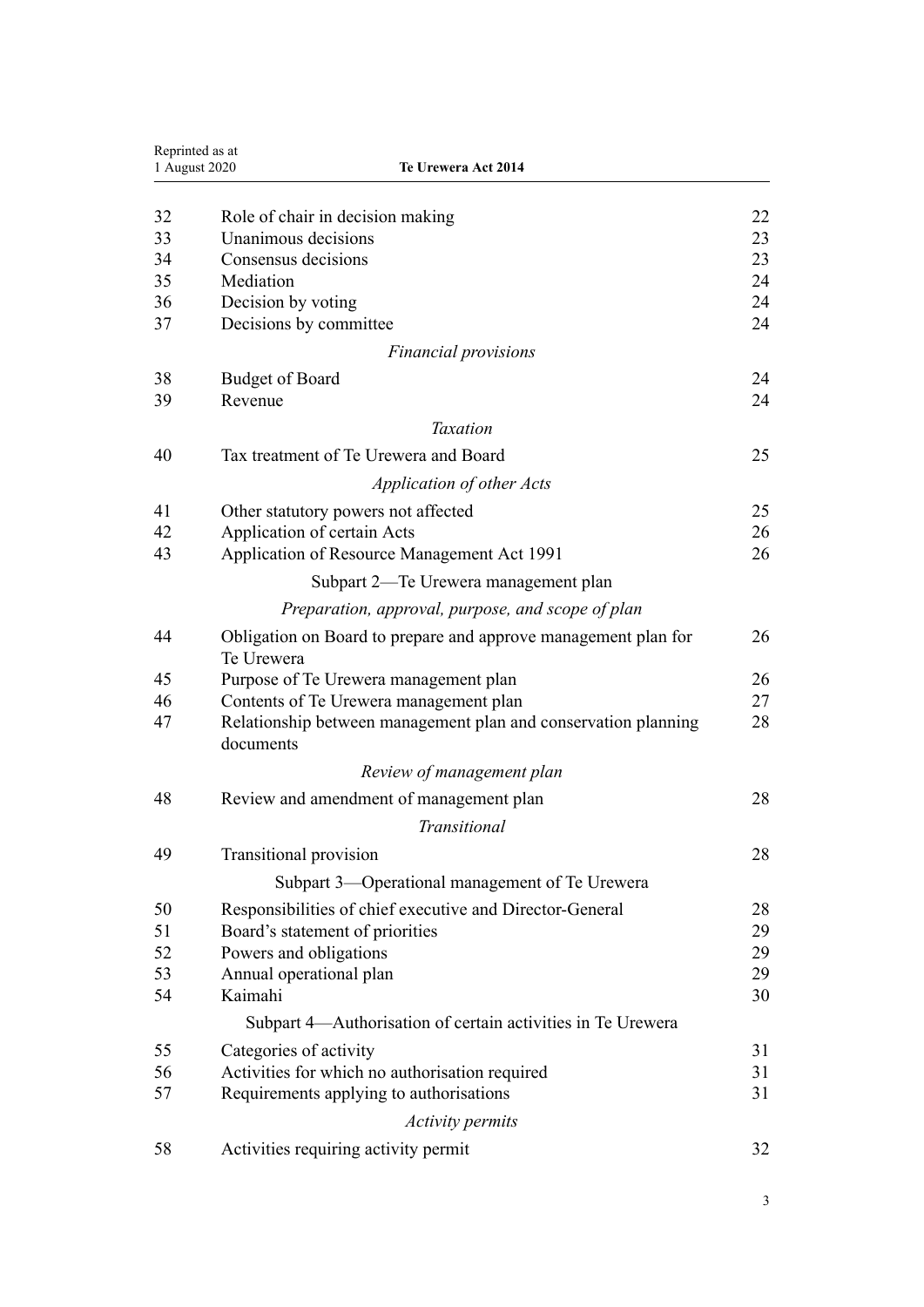|    | Te Urewera Act 2014                                                                     | Reprinted as at<br>1 August 2020 |
|----|-----------------------------------------------------------------------------------------|----------------------------------|
| 59 | Process for determining applications for activity permits                               | 32                               |
| 60 | Application of Wildlife Act 1953                                                        | 33                               |
| 61 | Relationship with Fish and Game Council                                                 | 33                               |
|    | Concessions                                                                             |                                  |
| 62 | Activities requiring concessions                                                        | 33                               |
|    | Authorisation for biological control                                                    |                                  |
| 63 | Introduction of biological control organisms                                            | 33                               |
| 64 | Crown Minerals Act 1991                                                                 | 34                               |
|    | Subpart 5-Review of governance and management of Te Urewera                             |                                  |
| 65 | Independent review to be undertaken                                                     | 34                               |
| 66 | Appointment of reviewer or review panel                                                 | 35                               |
| 67 | Obligations of reviewer                                                                 | 35                               |
| 68 | Response on review report                                                               | 35                               |
| 69 | Costs                                                                                   | 35                               |
|    | Subpart 6—Bylaws, compliance and enforcement, offences,<br>penalties, and other matters |                                  |
|    | <i>Bylaws</i>                                                                           |                                  |
| 70 | Board may make bylaws                                                                   | 36                               |
|    | Compliance and enforcement                                                              |                                  |
| 71 | Compliance and enforcement policy and training                                          | 37                               |
| 72 | Warranting                                                                              | 38                               |
| 73 | Powers of warranted officers                                                            | 38                               |
| 74 | Constables                                                                              | 38                               |
| 75 | Warrants under other legislation                                                        | 39                               |
|    | <i><b>Offences</b></i>                                                                  |                                  |
| 76 | Offences in Te Urewera                                                                  | 39                               |
| 77 | Offences against warranted officers                                                     | 41                               |
|    | Penalties                                                                               |                                  |
| 78 | Penalties for specified offences                                                        | 41                               |
| 79 | Penalties not otherwise prescribed                                                      | 41                               |
| 80 | Penalties for offences committed for commercial gain                                    | 42                               |
|    | Proceedings                                                                             |                                  |
| 81 | Proceedings in respect of offences                                                      | 42                               |
| 82 | Limitation period for filing charging document                                          | 42                               |
| 83 | Presumptions relating to offences                                                       | 42                               |
|    | Control of dogs in Te Urewera                                                           |                                  |
| 84 | Control of dogs                                                                         | 43                               |
| 85 | Dog control permits                                                                     | 43                               |
| 86 | Offences in relation to dogs                                                            | 44                               |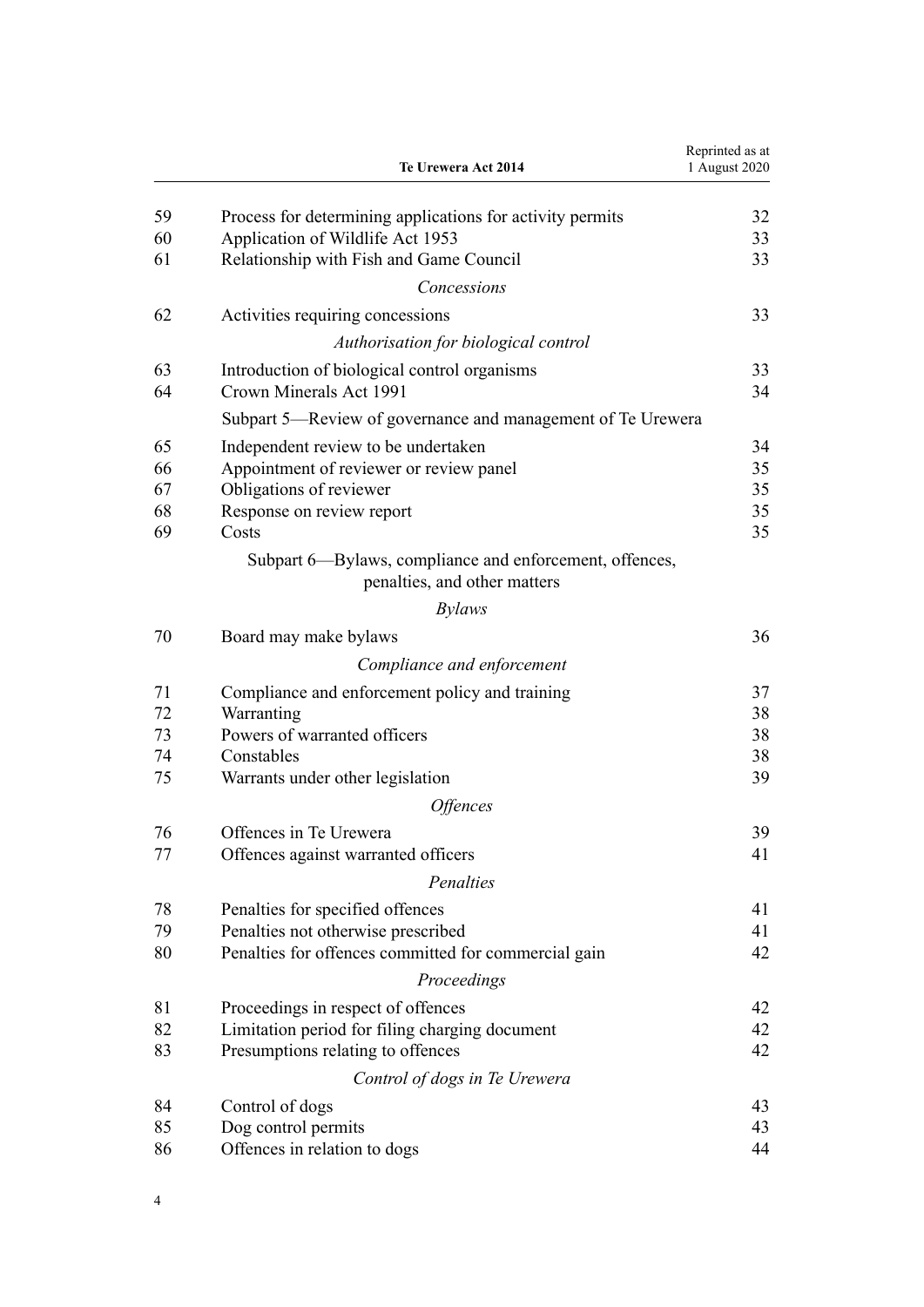| Reprinted as at<br>1 August 2020 | Te Urewera Act 2014                                                                        |          |
|----------------------------------|--------------------------------------------------------------------------------------------|----------|
|                                  | Fines payable to Board                                                                     |          |
| 87                               | Board to receive fines                                                                     | 44       |
|                                  | Part 3                                                                                     |          |
|                                  | Te Urewera land and related matters                                                        |          |
|                                  | Interpretation                                                                             |          |
| 88                               | Interpretation                                                                             | 44       |
|                                  | Subpart 1—Provisions for registration and other matters relating to<br>Te Urewera land     |          |
| 89                               | Registration of Te Urewera establishment land in Te Urewera                                | 45       |
| 90                               | Resumptive memorials to be cancelled                                                       | 45       |
| 91                               | Interests of registered proprietors of adjacent land not affected                          | 46       |
| 92                               | Existing interests to continue                                                             | 46<br>46 |
| 93                               | Application of other enactments                                                            |          |
|                                  | Official geographic names                                                                  |          |
| 94                               | Official geographic names discontinued                                                     | 47       |
|                                  | Improvements                                                                               |          |
| 95                               | Ownership of improvements                                                                  | 47       |
|                                  | Liabilities                                                                                |          |
| 96                               | Certain liabilities excluded                                                               | 48       |
| 97                               | Costs of meeting any liability                                                             | 48       |
|                                  | Easements required                                                                         |          |
| 98                               | Easement over former Kainaha historic reserve                                              | 49       |
| 99                               | Waikaremoana easements                                                                     | 49       |
|                                  | Subpart 2—Land added to, or removed from, Te Urewera or<br>interests acquired              |          |
| 100                              | Land added to Te Urewera                                                                   | 49       |
| 101                              | Criteria for adding land                                                                   | 50       |
| 102                              | Other interests may be acquired                                                            | 50       |
| 103                              | Relevant considerations for determining whether land may be<br>added or interests acquired | 51       |
|                                  | Addition of private land                                                                   |          |
| 104                              | Proposal to add private land to Te Urewera                                                 | 51       |
| 105                              | Minister's obligations                                                                     | 52       |
|                                  | Addition of public conservation land                                                       |          |
| 106                              | Board's obligations                                                                        | 53       |
| 107                              | Minister's obligations                                                                     | 54       |
|                                  | Registration of land added to Te Urewera                                                   |          |
| 108                              | Registration of land added to Te Urewera                                                   | 55       |
|                                  |                                                                                            |          |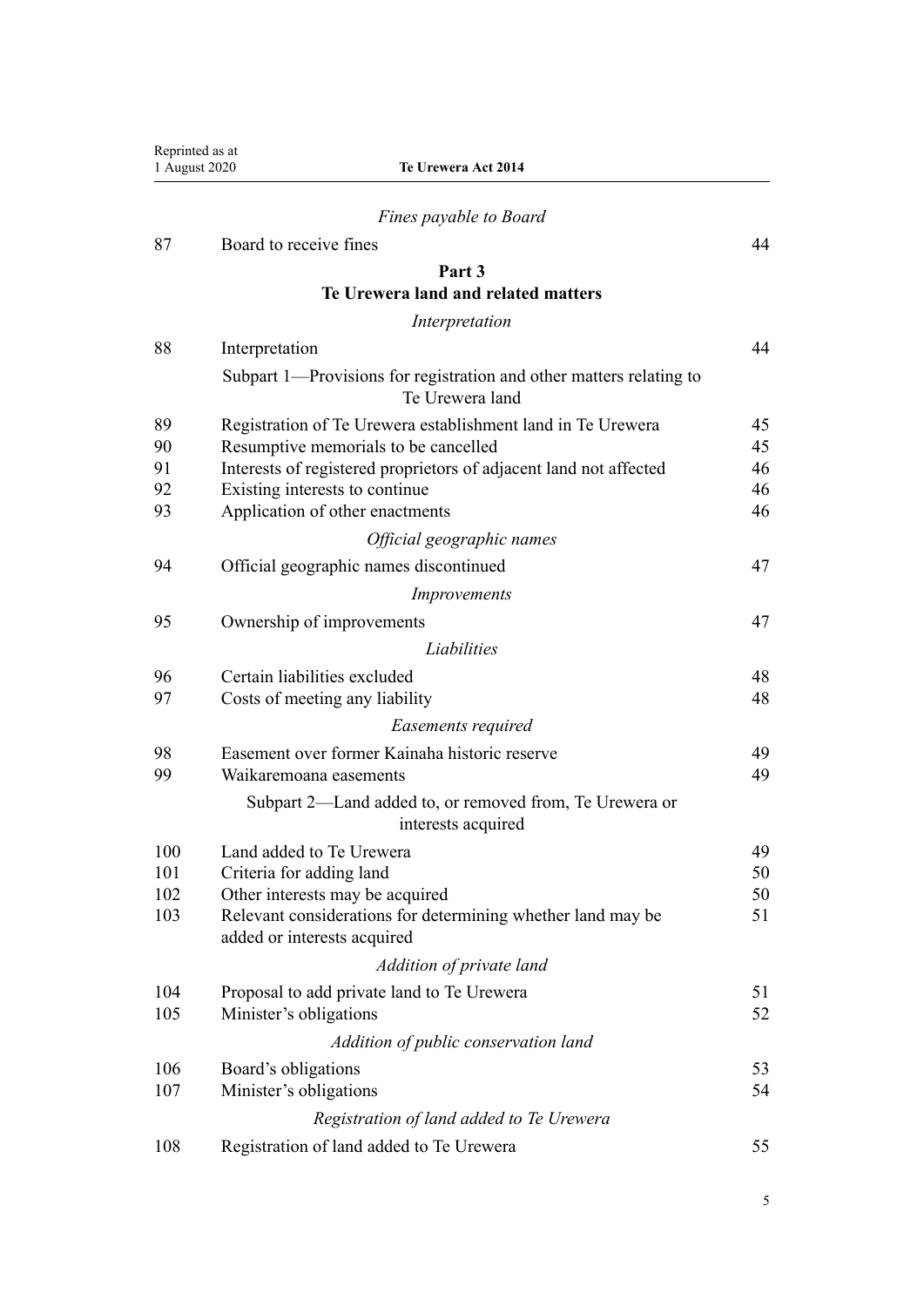|            | Te Urewera Act 2014                                                          | Reprinted as at<br>1 August 2020 |
|------------|------------------------------------------------------------------------------|----------------------------------|
|            | Unformed roads                                                               |                                  |
| 109        | Stopping certain unformed roads adjoining Te Urewera land                    | 56                               |
| 110        | Registration of land added to Te Urewera if road stopped                     | 56                               |
|            | Removal of land from Te Urewera                                              |                                  |
| 111        | Circumstances when land may be removed from Te Urewera                       | 57                               |
| 112        | Registration after land removed from Te Urewera                              | 58                               |
|            | Subpart 3—Powers to establish special areas and to enter into<br>covenants   |                                  |
|            | Establishment of special areas within Te Urewera                             |                                  |
| 113        | Recommendation to establish special areas in Te Urewera                      | 58                               |
| 114        | Criteria for recommendations to establish special areas                      | 59                               |
| 115        | Determination of recommendation to establish special areas                   | 59                               |
| 116        | Management of areas established under this subpart                           | 60                               |
| 117        | Minister may propose establishing specially protected area                   | 60                               |
|            | Specially protected areas                                                    |                                  |
| 118        | Authorisation of activities in specially protected areas                     | 60                               |
|            | Wilderness areas                                                             |                                  |
| 119        | Restrictions on activities in wilderness areas                               | 61                               |
| 120        | Criteria for authorising activities in wilderness areas                      | 61                               |
|            | Amenity areas                                                                |                                  |
| 121        | Limitation on purpose and principles                                         | 61                               |
|            | Power to covenant land                                                       |                                  |
| 122        | Board may enter into covenants                                               | 62                               |
| 123        | Scope of covenants                                                           | 62                               |
| 124<br>125 | Compliance and enforcement                                                   | 62                               |
|            | Legal effect and registration of covenant                                    | 63                               |
|            | Subpart 4—Provisions relating to certain parts of Te Urewera                 |                                  |
|            | Ruakituri Wilderness Area                                                    |                                  |
| 126        | Ruakituri Wilderness Area                                                    | 63                               |
|            | Te Whāiti                                                                    |                                  |
| 127        | Status of Te Whaiti changed                                                  | 63                               |
|            | Onepoto                                                                      |                                  |
| 128        | <b>Status of Onepoto changed</b>                                             | 64                               |
|            | Tāwhiuau Maunga and Ngāti Manawa interests in western parts of<br>Te Urewera |                                  |
| 129        | Interpretation                                                               | 64                               |
| 130        | Vesting of Tāwhiuau Maunga in name of Tangiharuru                            | 65                               |
| 131        | Registration of Tāwhiuau Maunga in name of Tangiharuru                       | 65                               |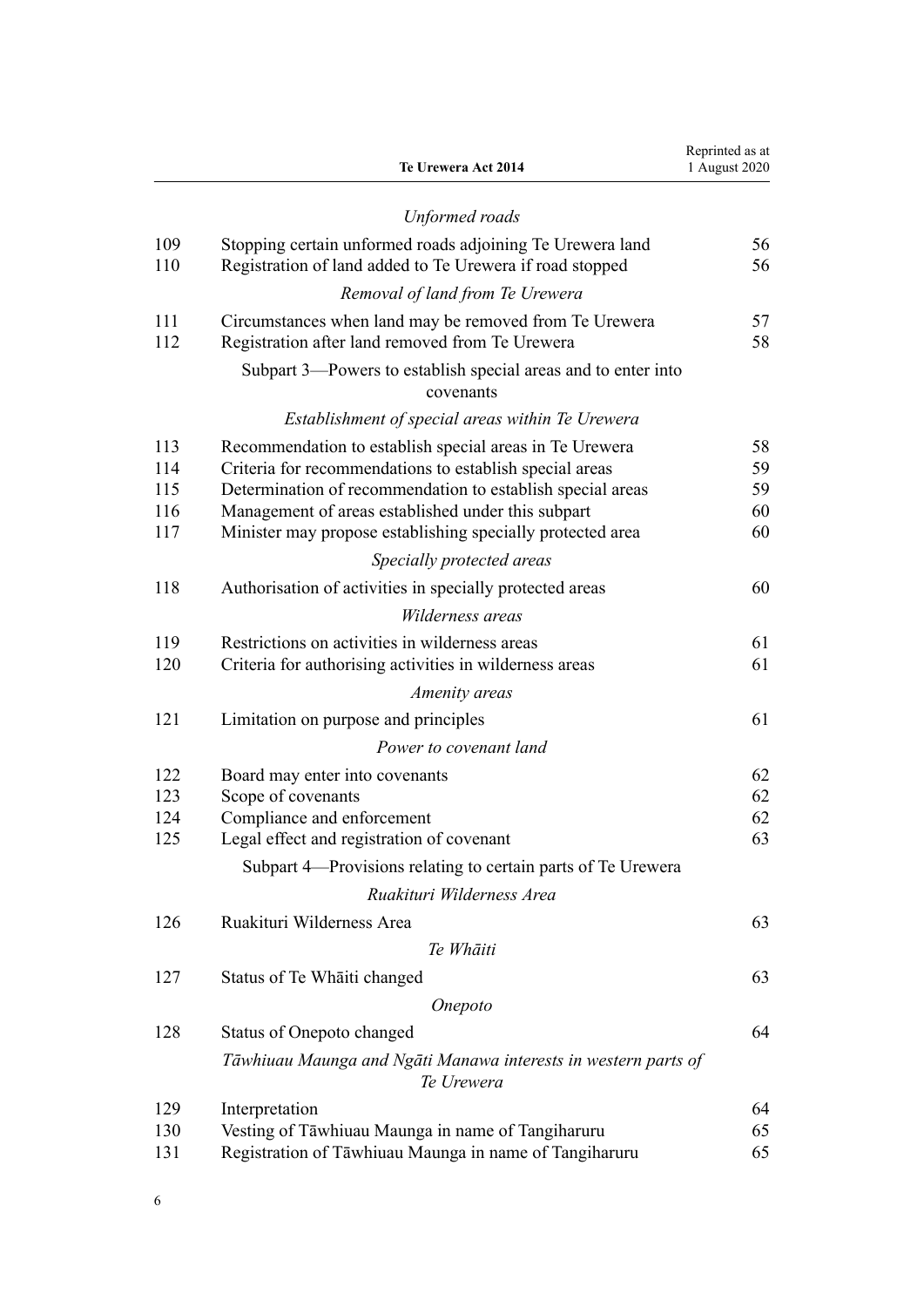<span id="page-6-0"></span>

| Reprinted as at<br>1 August 2020 | Te Urewera Act 2014                                                                              | s <sub>2</sub> |
|----------------------------------|--------------------------------------------------------------------------------------------------|----------------|
| 132                              | Role of trustees of Te Rūnanga o Ngāti Manawa                                                    | 66             |
| 133                              | Management of Tāwhiuau area                                                                      | 66             |
| 134                              | Agreement between trustees of Te Rūnanga o Ngāti Manawa and<br>Te Urewera Board                  | 66             |
| 135                              | Application of other provisions                                                                  | 67             |
|                                  | Interests of Ngāti Whare in certain parts of Te Urewera                                          |                |
| 136                              | Agreement between trustees of Te Rūnanga o Ngāti Whare and Te<br>Urewera Board                   | 67             |
|                                  | Interests of Ngāti Ruapani ki Waikaremoana in Waikaremoana<br>area                               |                |
| 137                              | Interests of Ngati Ruapani ki Waikaremoana in Waikaremoana area                                  | 68             |
|                                  | Subpart 5—Consequential amendments to other Acts                                                 |                |
| 138                              | Amendment to other Acts                                                                          | 68             |
|                                  | <b>Schedule 1</b>                                                                                | 69             |
|                                  | <b>Land descriptions</b>                                                                         |                |
|                                  | <b>Schedule 2</b>                                                                                | 70             |
|                                  | <b>Further provisions relating to Board</b>                                                      |                |
|                                  | <b>Schedule 3</b><br>Further provisions relating to authorisations and<br>administrative matters | 81             |
|                                  | <b>Schedule 4</b><br>Further provisions relating to compliance and enforcement                   | 100            |
|                                  | <b>Schedule 5</b><br><b>Consequential amendments to other Acts</b>                               | 113            |

## **The Parliament of New Zealand enacts as follows:**

**1 Title**

This Act is the Te Urewera Act 2014.

## **2 Commencement**

This Act comes into force on the day after the date on which it receives the Royal assent.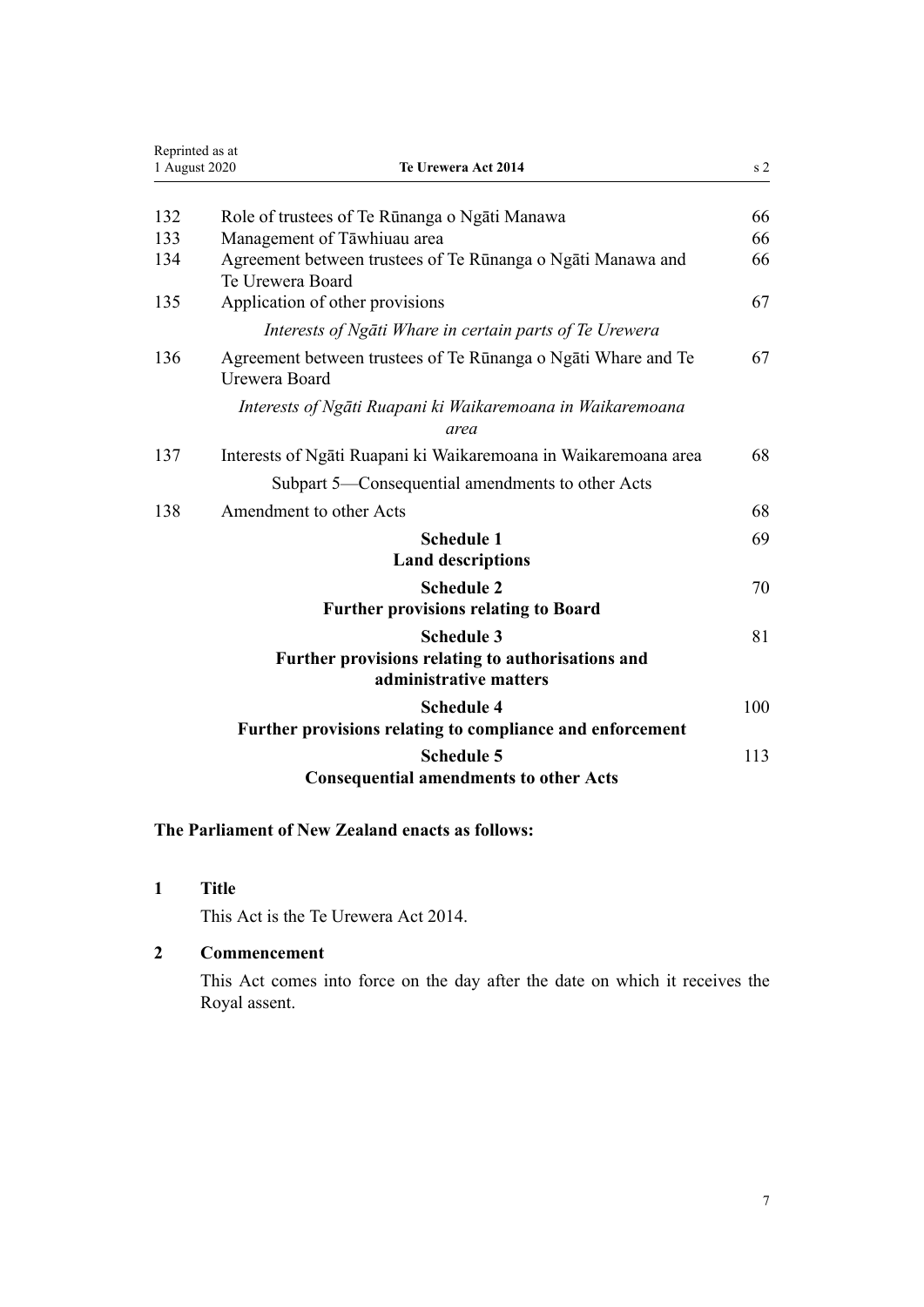# **Part 1 Te Urewera**

## Subpart 1—Background, purpose, and principles

#### <span id="page-7-0"></span>**3 Background to this Act**

#### *Te Urewera*

- (1) Te Urewera is ancient and enduring, a fortress of nature, alive with history; its scenery is abundant with mystery, adventure, and remote beauty.
- (2) Te Urewera is a place of spiritual value, with its own mana and mauri.
- (3) Te Urewera has an identity in and of itself, inspiring people to commit to its care.

*Te Urewera and Tūhoe*

- (4) For Tūhoe, Te Urewera is Te Manawa o te Ika a Māui; it is the heart of the great fish of Maui, its name being derived from Murakareke, the son of the ancestor Tūhoe.
- (5) For Tūhoe, Te Urewera is their ewe whenua, their place of origin and return, their homeland.
- (6) Te Urewera expresses and gives meaning to Tūhoe culture, language, customs, and identity. There Tūhoe hold mana by ahikāroa; they are tangata whenua and kaitiaki of Te Urewera.

*Te Urewera and all New Zealanders*

- (7) Te Urewera is prized by other iwi and hapū who have acknowledged special associations with, and customary interests in, parts of Te Urewera.
- (8) Te Urewera is also prized by all New Zealanders as a place of outstanding national value and intrinsic worth; it is treasured by all for the distinctive natural values of its vast and rugged primeval forest, and for the integrity of those values; for its indigenous ecological systems and biodiversity, its historical and cultural heritage, its scientific importance, and as a place for outdoor recreation and spiritual reflection.

*Tūhoe and the Crown: shared views and intentions*

- (9) Tūhoe and the Crown share the view that Te Urewera should have legal recognition in its own right, with the responsibilities for its care and conservation set out in the law of New Zealand. To this end, Tūhoe and the Crown have together taken a unique approach, as set out in this Act, to protecting Te Urewera in a way that reflects New Zealand's culture and values.
- (10) The Crown and Tūhoe intend this Act to contribute to resolving the grief of Tūhoe and to strengthening and maintaining the connection between Tūhoe and Te Urewera.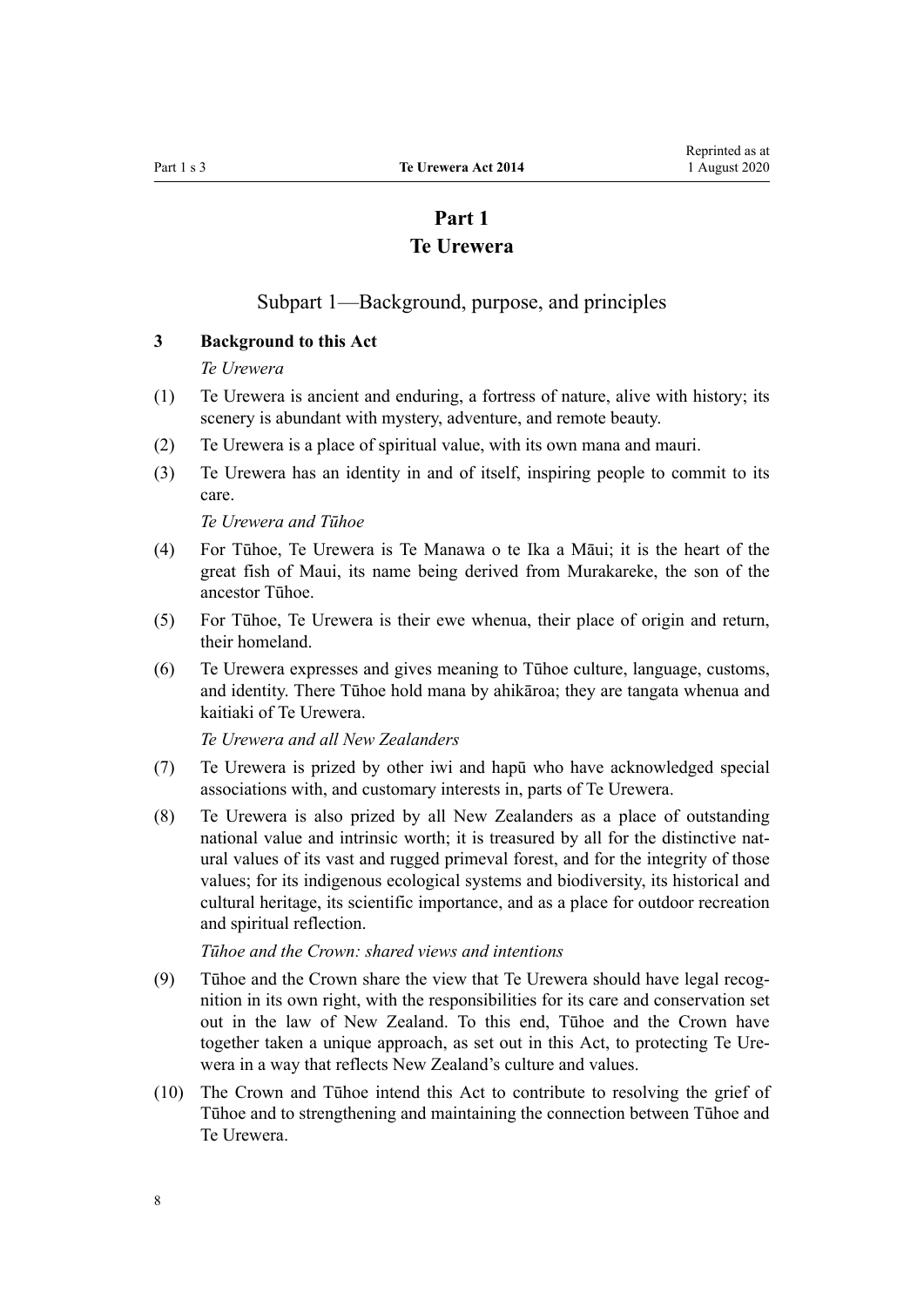## <span id="page-8-0"></span>**4 Purpose of this Act**

The purpose of this Act is to establish and preserve in perpetuity a legal identity and protected status for Te Urewera for its intrinsic worth, its distinctive natural and cultural values, the integrity of those values, and for its national importance, and in particular to—

- (a) strengthen and maintain the connection between Tūhoe and Te Urewera; and
- (b) preserve as far as possible the natural features and beauty of Te Urewera, the integrity of its indigenous ecological systems and biodiversity, and its historical and cultural heritage; and
- (c) provide for Te Urewera as a place for public use and enjoyment, for recreation, learning, and spiritual reflection, and as an inspiration for all.

## **5 Principles for implementing this Act**

- (1) In achieving the purpose of this Act, all persons performing functions and exercising powers under this Act must act so that, as far as possible,—
	- (a) Te Urewera is preserved in its natural state:
	- (b) the indigenous ecological systems and biodiversity of Te Urewera are preserved, and introduced plants and animals are exterminated:
	- (c) Tūhoetanga, which gives expression to Te Urewera, is valued and respected:
	- (d) the relationship of other iwi and hapū with parts of Te Urewera is recognised, valued, and respected:
	- (e) the historical and cultural heritage of Te Urewera is preserved:
	- (f) the value of Te Urewera for soil, water, and forest conservation is maintained:
	- (g) the contribution that Te Urewera can make to conservation nationally is recognised.
- (2) In achieving the purpose of this Act, all persons performing functions and exercising powers under this Act must act so that the public has freedom of entry and access to Te Urewera, subject to any conditions and restrictions that may be necessary to achieve the purpose of this Act or for public safety.

## Subpart 2—Interpretation and other matters

## **6 Interpretation generally**

It is the intention of Parliament that the provisions of this Act are interpreted in a manner that best furthers the agreements expressed in the deed of settlement.

#### **7 Interpretation**

In this Act, unless the context otherwise requires,—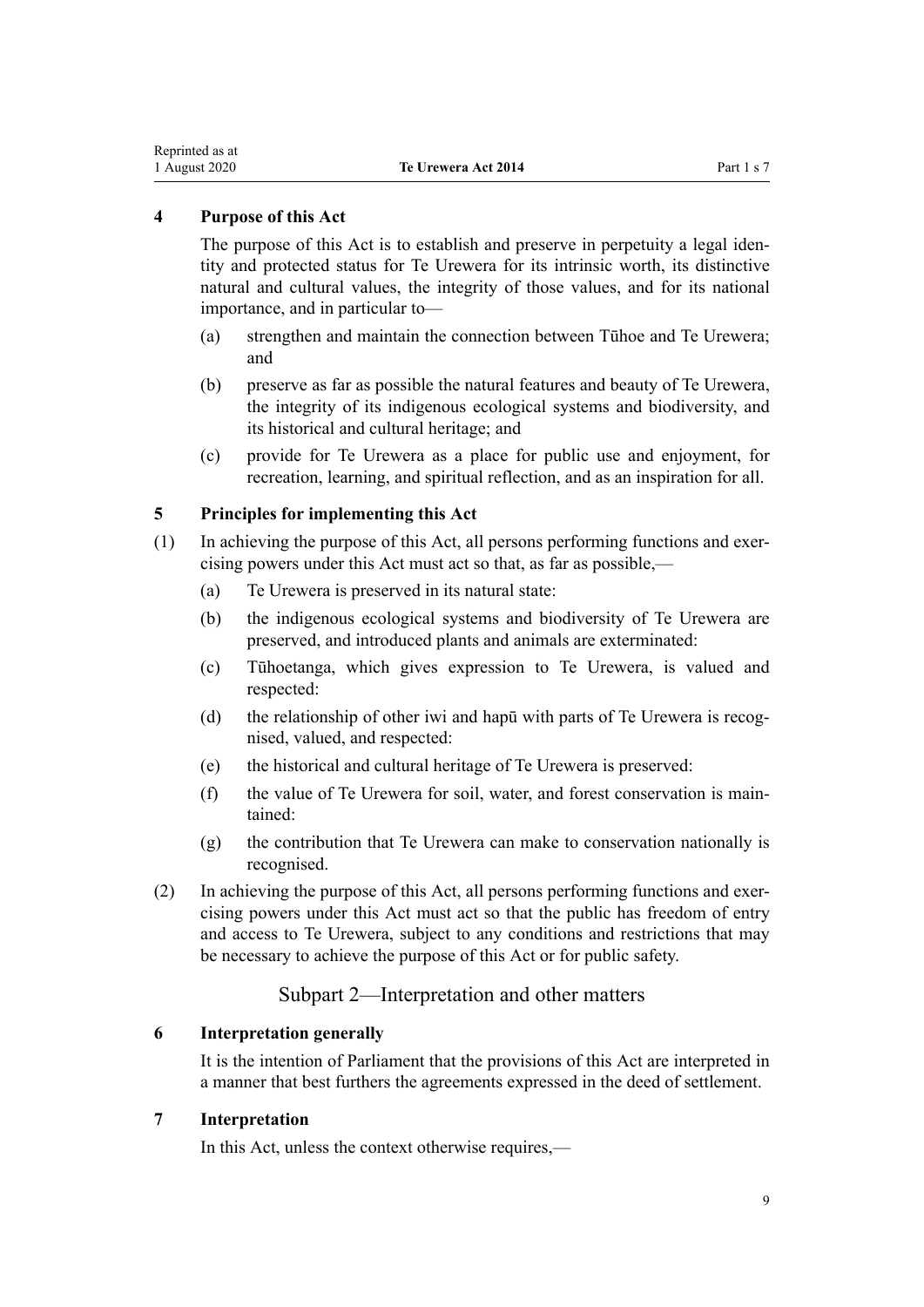**activity permit** means an authorisation required under [section 58](#page-31-0)

**amenity area** means a part of Te Urewera set apart as an amenity area under [section 113](#page-57-0)

**appointers** has the meaning given in [section 21\(7\)](#page-17-0)

**attachments** means the attachments in the deed of settlement

**authorisation** means an activity permit, concession, or other form of permission granted under this Act for activities to be undertaken in, or in respect of, Te Urewera

**Board** means Te Urewera Board

**chief executive** means (unless otherwise specified) the chief executive of Tūhoe Te Uru Taumatua

**committee** means a committee of Te Urewera Board

**computer freehold register** and **computer register** have the meanings given in [section 4](http://legislation.govt.nz/pdflink.aspx?id=DLM140144) of the Land Transfer (Computer Registers and Electronic Lodgement) Amendment Act 2002

**concession** means an authorisation required by [section 62](#page-32-0)

**consensus** means the absence of a formally recorded dissent from a member present at a Board meeting

**conservation legislation** means the [Conservation Act 1987](http://legislation.govt.nz/pdflink.aspx?id=DLM103609) and the enactments listed in [Schedule 1](http://legislation.govt.nz/pdflink.aspx?id=DLM107200) of that Act

#### **conservation planning document**—

(a) means—

- (i) a statement of general policy approved for national parks under the [National Parks Act 1980:](http://legislation.govt.nz/pdflink.aspx?id=DLM36962)
- (ii) a conservation management strategy approved under the [Conser](http://legislation.govt.nz/pdflink.aspx?id=DLM103609)[vation Act 1987](http://legislation.govt.nz/pdflink.aspx?id=DLM103609); and
- (b) for the purposes of section  $47(2)$ , includes a sports fish and game management plan to the extent that it relates to Te Urewera

#### **deed of settlement**—

- (a) means the deed of settlement dated 4 June 2013 and signed by—
	- (i) the Right Honourable John Key, Prime Minister of New Zealand, the Honourable Christopher Finlayson, Minister for Treaty of Waitangi Negotiations, the Honourable Simon William English, Minister of Finance, and the Honourable Dr Pita Sharples, Minister of Māori Affairs for and on behalf of the Crown; and
	- (ii) Tāmati Kruger, Īharāira Tēmara, Irene Williams, Hinerangi Biddle, Tāhae Doherty, Clifford Ākuhata, Matthew Te Pou, Lorna Taylor, Kuini Beattie, Hārata Williams, Titia Graham, Waereti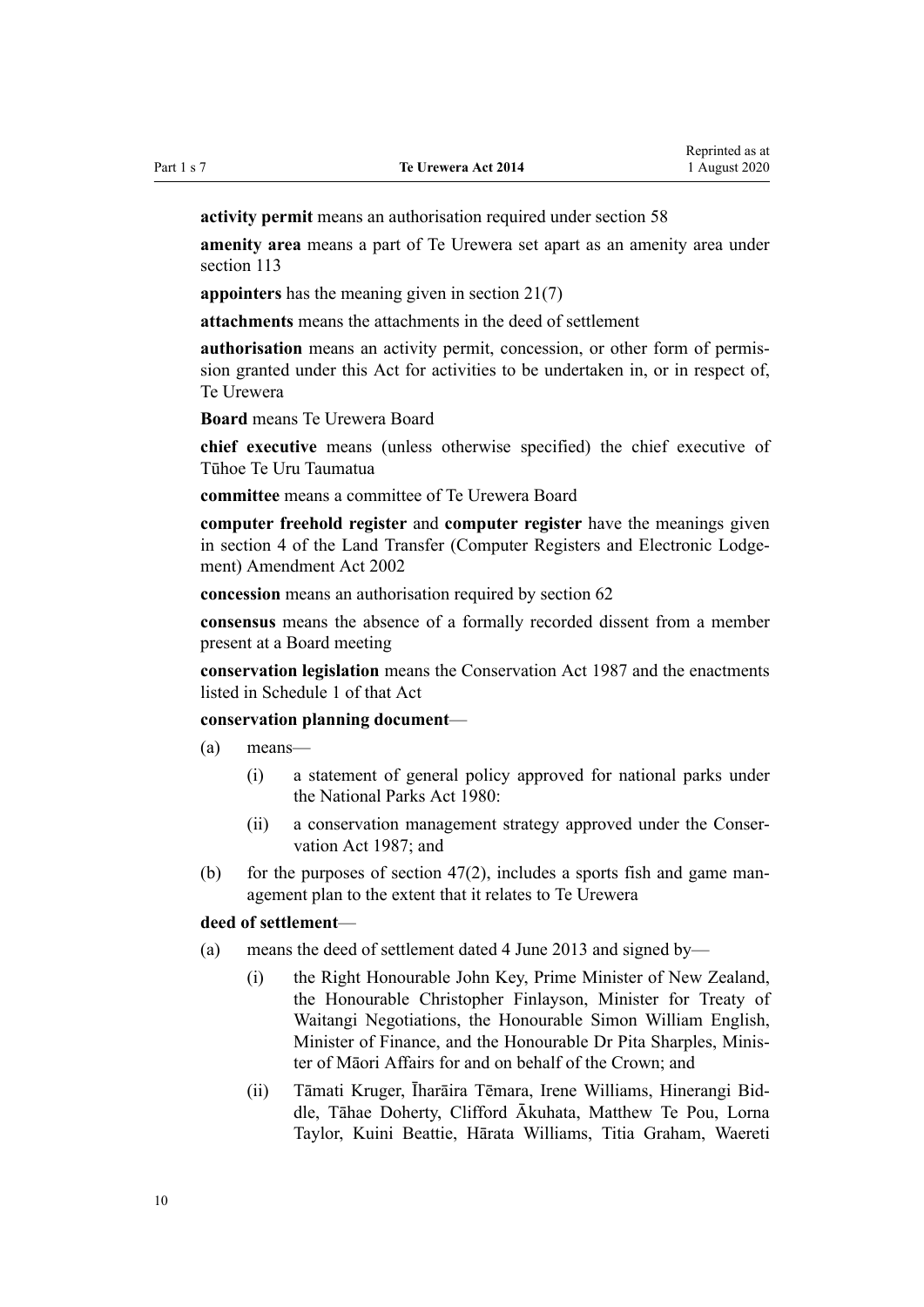Tait-Rolleston, Rāwinia Higgins, and Rangihau Te Moana for and on behalf of Tūhoe; and

- (iii) Tāmati Kruger, Te Tokawhakaea Tēmara, Patrick McGarvey, Tāmati Cairns, Martin Rakuraku, Matthew Te Pou, and Lorna Taylor, being the trustees of Tūhoe Te Uru Taumatua; and
- (b) includes—
	- (i) the schedules of, and attachments to, the deed; and
	- (ii) any amendments to the deed or its schedules and attachments

**Director-General** means the Director-General of Conservation within the meaning of [section 2\(1\)](http://legislation.govt.nz/pdflink.aspx?id=DLM103616) of the Conservation Act 1987

**Fish and Game Council** has the meaning given in [section 2\(1\)](http://legislation.govt.nz/pdflink.aspx?id=DLM103616) of the Conservation Act 1987

**interest** means a lease, licence, licence to occupy, easement, covenant, or other right or obligation relating to Te Urewera land

**management plan** means Te Urewera management plan

**Minister** means the Minister of Conservation

**New Zealand Conservation Authority** has the meaning given in [section 2\(1\)](http://legislation.govt.nz/pdflink.aspx?id=DLM103616) of the Conservation Act 1987

**New Zealand Fish and Game Council** has the meaning given in [section 2\(1\)](http://legislation.govt.nz/pdflink.aspx?id=DLM103616) of the Conservation Act 1987

**operational plan** means the annual operational plan for Te Urewera provided for under [subpart 3](#page-27-0) of Part 2

**public conservation land** means land held under conservation legislation

**Registrar-General** means the Registrar-General of Land appointed under [sec](http://legislation.govt.nz/pdflink.aspx?id=DLM270019)[tion 4](http://legislation.govt.nz/pdflink.aspx?id=DLM270019) of the Land Transfer Act 1952

**resource consent** has the meaning given in [section 2\(1\)](http://legislation.govt.nz/pdflink.aspx?id=DLM230272) of the Resource Management Act 1991

**settlement date** means the date that is 40 working days after the date on which this Act comes into force

**specially protected area** means a part of Te Urewera set apart as a specially protected area under [section 113](#page-57-0)

**sports fish** has the meaning given in [section 2\(1\)](http://legislation.govt.nz/pdflink.aspx?id=DLM103616) of the Conservation Act 1987

**sports fish and game management plan** has the meaning given in [section](http://legislation.govt.nz/pdflink.aspx?id=DLM103616) [2\(1\)](http://legislation.govt.nz/pdflink.aspx?id=DLM103616) of the Conservation Act 1987

**taonga tūturu** has the meaning given in [section 2\(1\)](http://legislation.govt.nz/pdflink.aspx?id=DLM432125) of the Protected Objects Act 1975 and includes ngā taonga tūturu

**Te Urewera** means the legal entity created by [section 11](#page-13-0) or, as the context requires, the place encompassing Te Urewera land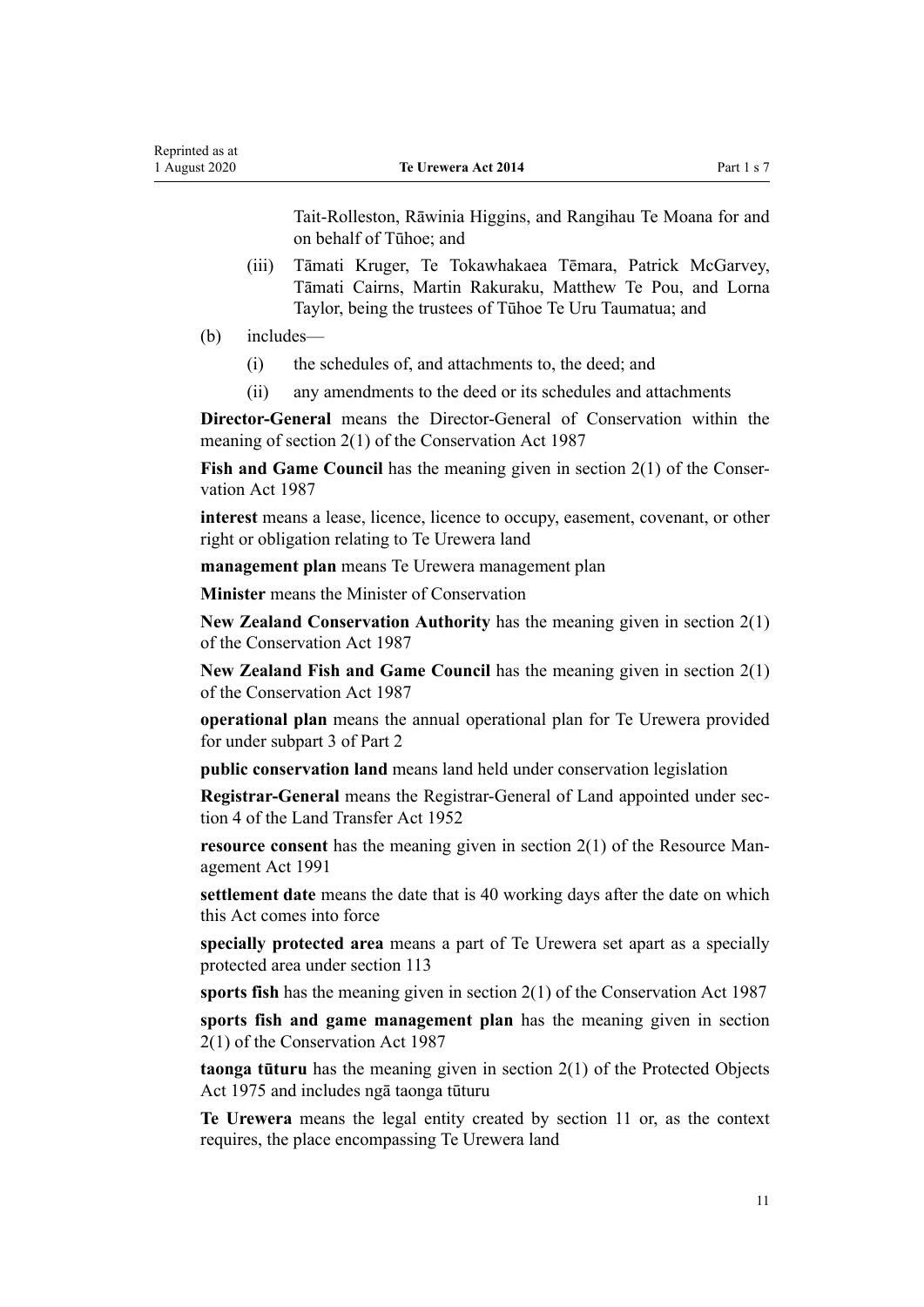<span id="page-11-0"></span>

**Te Urewera Board** and **Board** mean the Board established by [section 16](#page-15-0)

**Te Urewera establishment land** and **establishment land** mean the land vested by [section 12\(3\)](#page-14-0) and described in [Part 1](#page-68-0) of Schedule 1

**Te Urewera land** means the land held from time to time in the name of Te Urewera and subject to this Act

**Te Urewera management plan** means the management plan for Te Urewera prepared and approved under [subpart 2](#page-25-0) of Part 2

**Te Urewera volunteer** means a person appointed for the purposes of [section](#page-29-0) [54](#page-29-0)

**trustees** means the trustees, acting in their capacity as trustees, of Tūhoe Te Uru Taumatua

**Tūhoe** has the meaning given in [section 13](http://legislation.govt.nz/pdflink.aspx?id=DLM5481318) of the Tūhoe Claims Settlement Act 2014

**Tūhoe Te Uru Taumatua** means the Tūhoe Trust established by trust deed dated 5 August 2011

**warranted officer** means a person described in [section 71\(5\)](#page-36-0) who has been issued with a warrant under [section 72,](#page-37-0) and includes, as the context requires, an honorary warranted officer

**wilderness area** means a part of Te Urewera set apart as a wilderness area under [section 113.](#page-57-0)

#### **8 Provisions to take effect on settlement date**

- (1) The provisions of this Act take effect on the settlement date, unless stated otherwise.
- (2) Before the date on which a provision takes effect, a person may prepare or sign a document or do anything else that is required for—
	- (a) the provision to have full effect on that date; or
	- (b) a power to be exercised under the provision on that date; or
	- (c) a duty to be performed under the provision on that date.

## **9 Act binds the Crown**

This Act binds the Crown.

#### **10 Outline**

- (1) This section is a guide to the overall scheme and effect of this Act, but does not affect the interpretation or application of the other provisions of this Act or of the deed of settlement.
- (2) In this Part,—
	- (a) [subpart 1](#page-7-0) sets out the background to this Act, its purpose, and the principles for implementing it: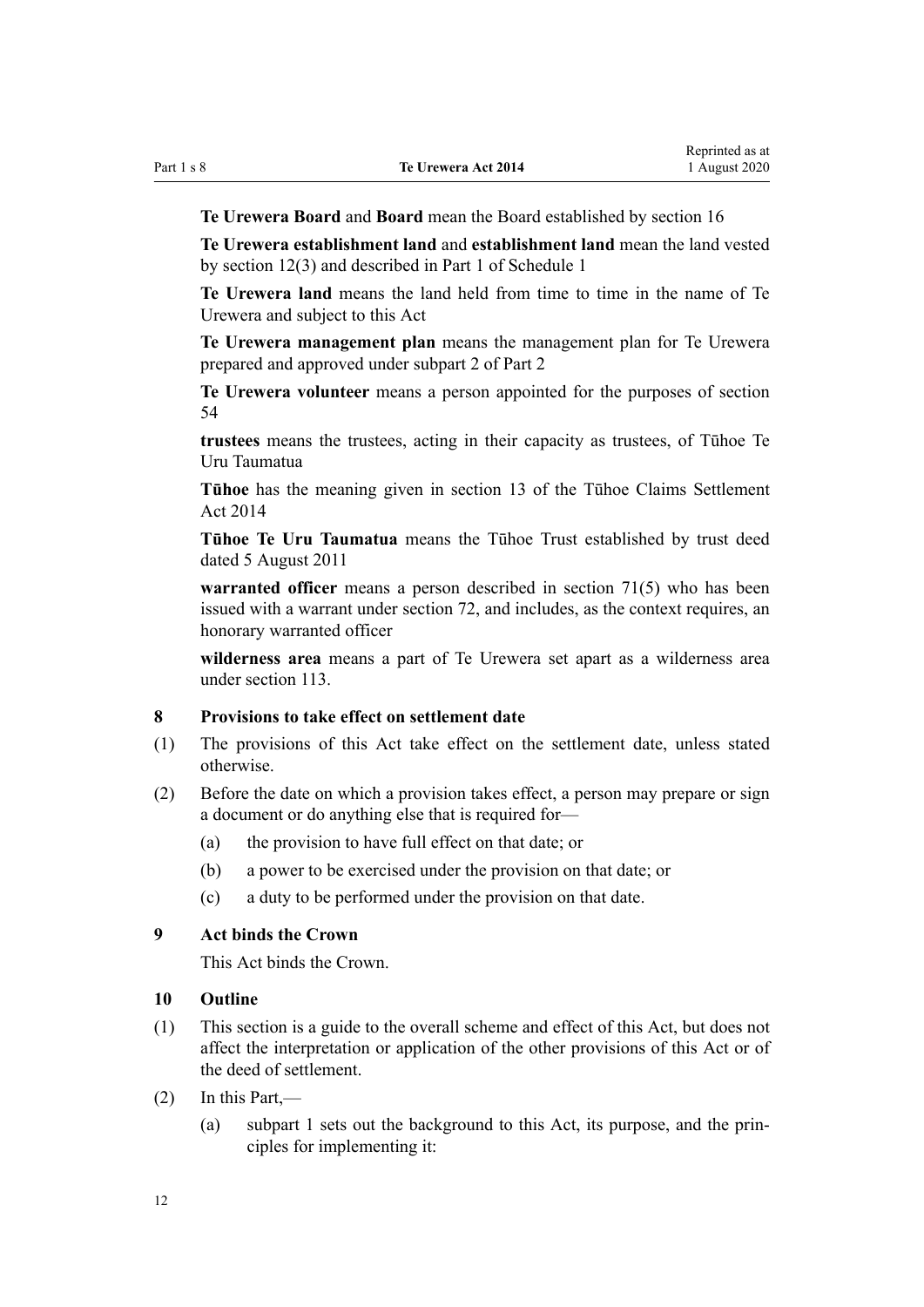- (b) this subpart includes the definitions applying in this Act, the general rule as to when provisions take effect, and the fact that this Act binds the Crown:
- (c) [subpart 3](#page-13-0) creates the legal entity of Te Urewera, vests Te Urewera establishment land in Te Urewera, stipulates that, except if authorised by an Act of Parliament, Te Urewera land is inalienable, amends the [National](http://legislation.govt.nz/pdflink.aspx?id=DLM36962) [Parks Act 1980](http://legislation.govt.nz/pdflink.aspx?id=DLM36962) to remove Te Urewera from the jurisdiction of that Act, and amends the [Public Finance Act 1989](http://legislation.govt.nz/pdflink.aspx?id=DLM160808) to recognise Te Urewera as a legal entity for certain purposes under that Act.
- $(3)$  In [Part 2,](#page-15-0)
	- (a) [subpart 1](#page-7-0) establishes the Board that provides all the governance functions for Te Urewera, setting out its purposes, functions, and powers, and the process for the appointment of its members, as well as stating how the Board and the entity are to be treated for taxation purposes; further provisions relating to the Board are contained in [Part 1](#page-70-0) of Schedule 2:
	- (b) [subpart 2](#page-25-0) and [Part 2](#page-76-0) of Schedule 2 set out the requirements for the contents, preparation, and approval of the Te Urewera management plan:
	- (c) [subpart 3](#page-27-0) and [Part 3](#page-79-0) of Schedule 2 set out the requirements for the operational management of Te Urewera:
	- (d) [subpart 4](#page-30-0) and Schedule 3 set out the bases for activities that may be carried out in Te Urewera, whether as of right or by virtue of the grant of an activity permit or concession, including how the Minister of Conservation may authorise activities relating to biological control in Te Urewera and the status of Te Urewera under the [Crown Minerals Act 1991](http://legislation.govt.nz/pdflink.aspx?id=DLM242535):
	- (e) [subpart 5](#page-33-0) provides for review of the governance and management of Te Urewera:
	- (f) [subpart 6](#page-35-0) and [Schedule 4](#page-99-0) set out how compliance and enforcement are to be conducted in relation to Te Urewera.
- $(4)$  In [Part 3,](#page-43-0)
	- (a) [subpart 1](#page-44-0) provides for the registration of Te Urewera establishment land and certain other matters that apply to all Te Urewera land, and also secures certain easements:
	- (b) [subpart 2](#page-48-0) sets out the circumstances when private or public conservation land may be added to Te Urewera, makes provision for registration of that land, and also provides that land may be removed from Te Urewera, but only by an Act of Parliament:
	- (c) [subpart 3](#page-57-0) gives powers to establish specially protected, wilderness, and amenity areas within Te Urewera and to covenant land:
	- (d) [subpart 4—](#page-62-0)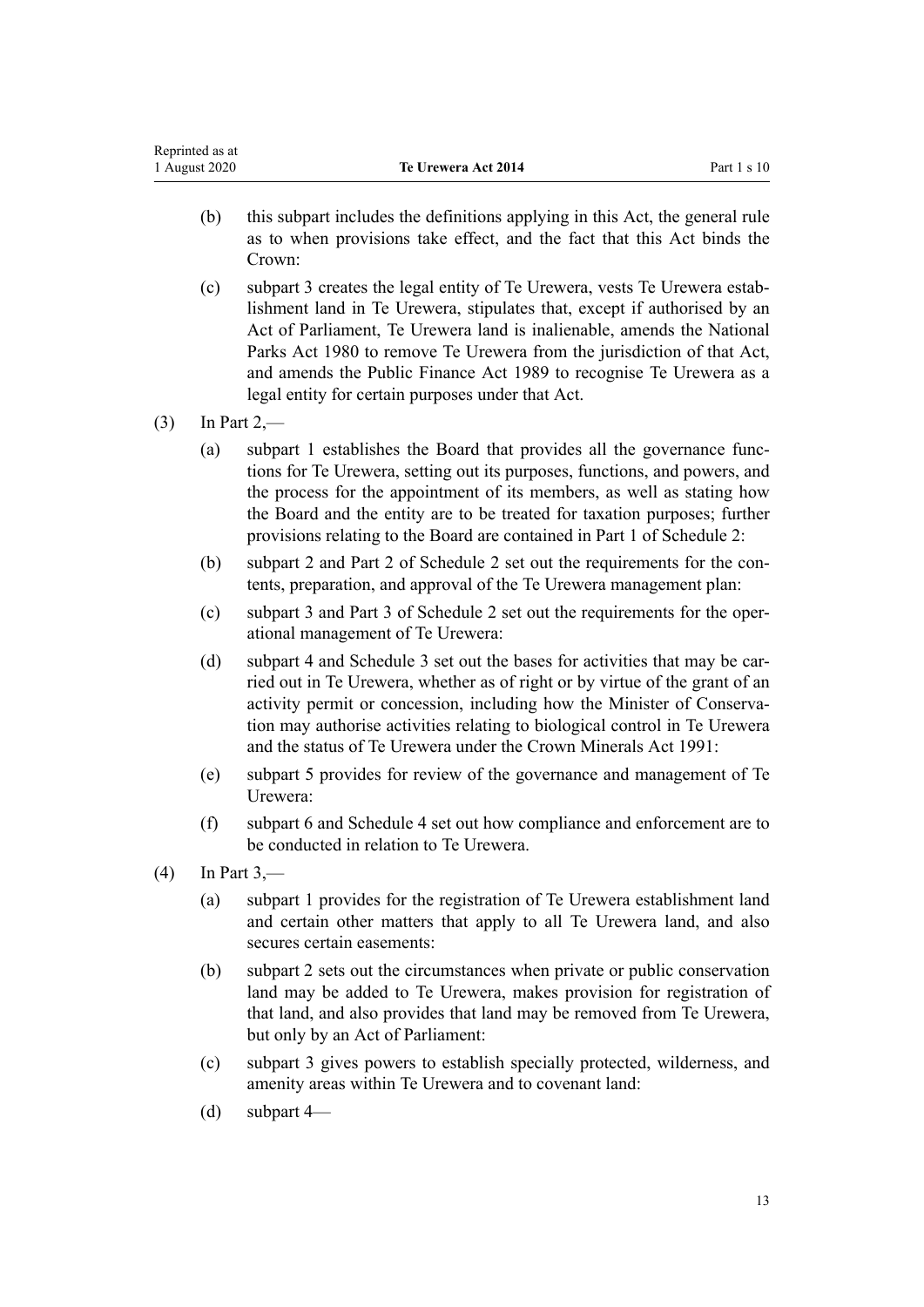- <span id="page-13-0"></span>(i) makes provision for the status of certain areas within Te Urewera, namely Ruakituri (to remain a wilderness area but under this Act), Te Whāiti (declared a conservation area and part of the Whirinaki Te Pua-a-Tāne Conservation Park), and Onepoto (declared a conservation area but protected as if it were a national park); and
- (ii) by agreement with the trustees of Te Rūnanga o Ngāti Manawa, removes the area defined as Tāwhiuau Maunga from Te Urewera National Park, excludes it from Te Urewera, and vests it inalienably in the name of Tangiharuru, a Ngāti Manawa ancestor. This subpart also provides that for management purposes, Tāwhiuau Maunga is to be treated as if it were part of Te Urewera. The wider area defined as Tāwhiuau, which is within Te Urewera, is also within the jurisdiction of the Te Urewera Board, which must fulfil its obligations mindful of Ngāti Manawa values and that Tāwhiuau Maunga is vested in Tangiharuru; and
- (iii) provides for an agreement to be entered into between the Board and the trustees of Te Rūnanga o Ngāti Whare to provide for recognition of the special association and customary interest of Ngāti Whare in parts of Te Urewera.
- (5) There are 5 schedules relating to this Act, setting out,—
	- (a) in [Schedule 1,](#page-68-0) the legal descriptions of Te Urewera settlement land and of Tāwhiuau Maunga:
	- (b) in [Schedule 2](#page-69-0), provisions applying to the Board and its obligations under this Act:
	- (c) in [Schedule 3,](#page-80-0) provisions relating to authorisations for activities and other administrative matters:
	- (d) in [Schedule 4,](#page-99-0) provisions relating to compliance and enforcement:
	- (e) in [Schedule 5,](#page-112-0) consequential amendments to other Acts.

Subpart 3—Legal identity of Te Urewera and vesting of Te Urewera land

#### *Legal entity*

### **11 Te Urewera declared to be legal entity**

- (1) Te Urewera is a legal entity, and has all the rights, powers, duties, and liabilities of a legal person.
- (2) However,—
	- (a) the rights, powers, and duties of Te Urewera must be exercised and performed on behalf of, and in the name of, Te Urewera—
		- (i) by Te Urewera Board; and
		- (ii) in the manner provided for in this Act; and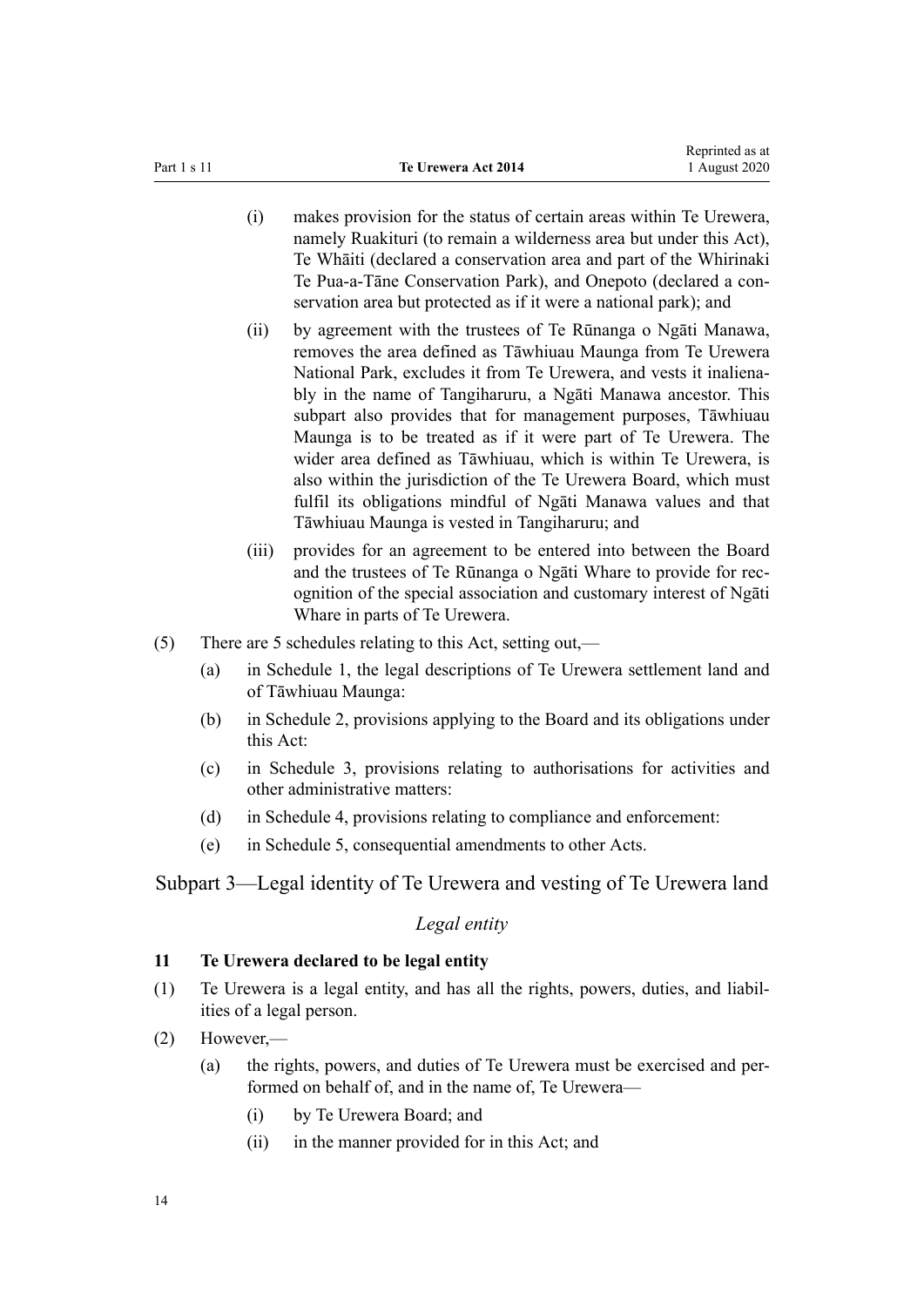<span id="page-14-0"></span>(b) the liabilities are the responsibility of Te Urewera Board, except as provided for in [section 96.](#page-47-0)

## *Te Urewera establishment land vested in Te Urewera*

## **12 Vesting of Te Urewera establishment land**

- (1) Te Urewera establishment land ceases to be vested in the Crown.
- (2) Any part of the establishment land that is—
	- (a) a conservation area under the [Conservation Act 1987](http://legislation.govt.nz/pdflink.aspx?id=DLM103609) ceases to be a conservation area:
	- (b) Crown land under the [Land Act 1948](http://legislation.govt.nz/pdflink.aspx?id=DLM250585) ceases to be Crown land:
	- (c) a national park under the [National Parks Act 1980](http://legislation.govt.nz/pdflink.aspx?id=DLM36962) ceases to be a national park:
	- (d) a reserve under the [Reserves Act 1977](http://legislation.govt.nz/pdflink.aspx?id=DLM444304) has the reserve status revoked.
- (3) The fee simple estate in the establishment land vests in Te Urewera and is held under, and in accordance with, this Act.

## **13 Te Urewera land inalienable**

Te Urewera land must not be alienated, mortgaged, charged, or otherwise disposed of, except—

- (a) in accordance with [section 111;](#page-56-0) or
- (b) if a lease or an easement is granted under section  $62(1)$ .

## *Amendment of other enactments*

## **14 National Parks Act 1980 amended**

- (1) This section amends the [National Parks Act 1980](http://legislation.govt.nz/pdflink.aspx?id=DLM36962).
- (2) Repeal section  $6(1)(g)$  and (4).

## **15 Public Finance Act 1989 amended**

- (1) This section amends the [Public Finance Act 1989.](http://legislation.govt.nz/pdflink.aspx?id=DLM160808)
- (2) In [section 27\(3\)](http://legislation.govt.nz/pdflink.aspx?id=DLM162017), after paragraph (ba), insert: (bb) all legal entities named or described in Schedule 6:
- (3) After [Schedule 5](http://legislation.govt.nz/pdflink.aspx?id=DLM163652), insert:

# **Schedule 6 Legal entities created by Treaty of Waitangi settlement Acts**

s 27(3)

Te Urewera Te Urewera Act 2014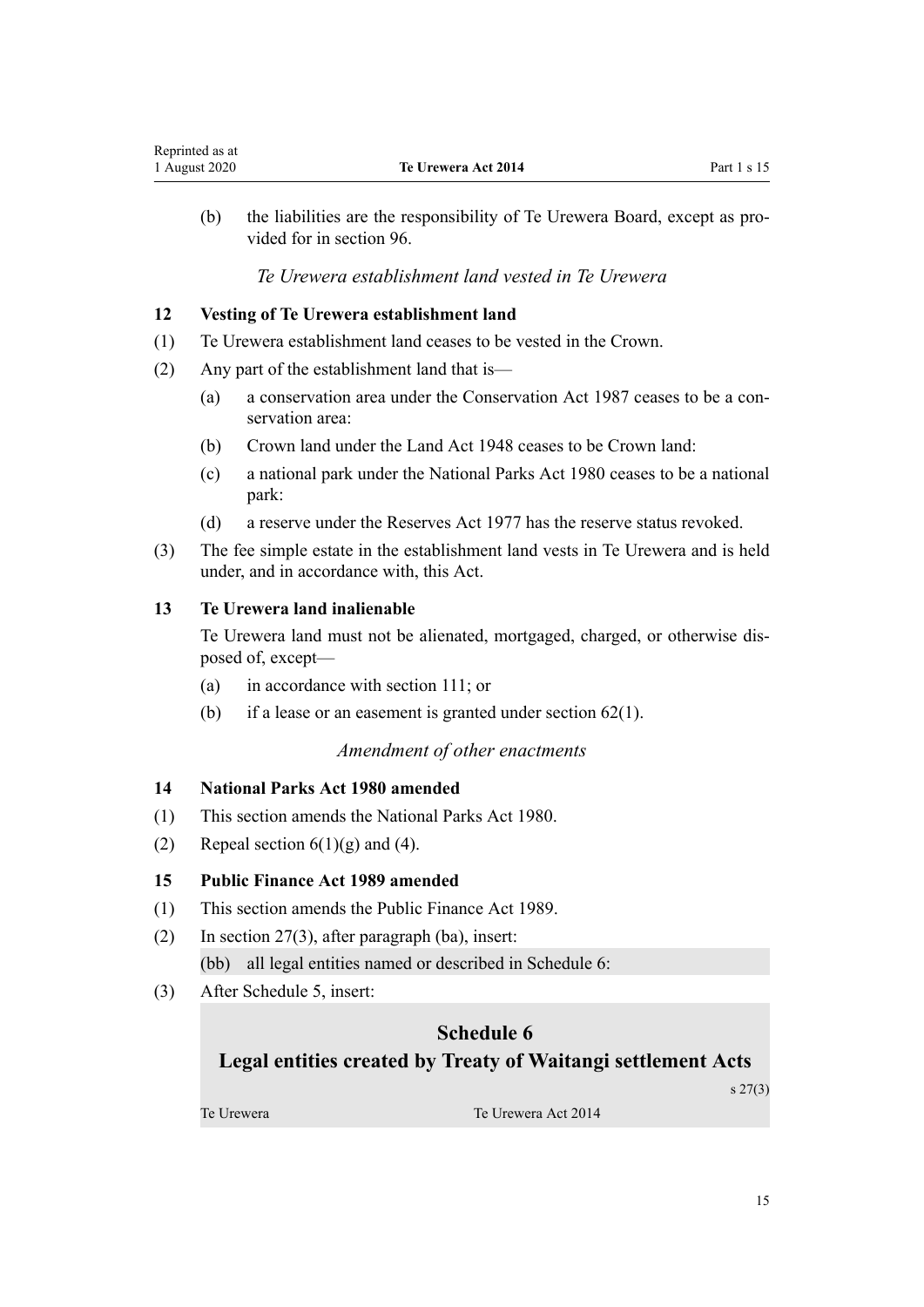<span id="page-15-0"></span>(4) The [Public Finance Act 1989](http://legislation.govt.nz/pdflink.aspx?id=DLM160808) is consequentially amended in the manner shown in [Schedule 5.](#page-112-0)

# **Part 2**

## **Governance and management of Te Urewera**

#### Subpart 1—Te Urewera Board

## *Board established*

#### **16 Board established**

- (1) Te Urewera Board is established.
- (2) Further provision is made for matters relevant to the Board in [Part 1](#page-70-0) of Schedule 2.

## *Purposes, functions, and powers of Board*

## **17 Purposes of Board**

The purposes of the Board are—

- (a) to act on behalf of, and in the name of, Te Urewera; and
- (b) to provide governance for Te Urewera in accordance with this Act.

## **18 Functions of Board**

- (1) The functions of the Board are—
	- (a) to prepare and approve Te Urewera management plan; and
	- (b) to advise the persons managing Te Urewera on the implementation of the management plan, including by means such as—
		- (i) issuing an annual statement of priorities for implementing the management plan:
		- (ii) undertaking any specified functions in relation to the annual operational plan for Te Urewera:
		- (iii) monitoring the implementation of the annual operational plan; and
	- (c) to initiate proposals and make recommendations for—
		- (i) adding land to, or removing land from, Te Urewera; and
		- (ii) acquiring interests in land; and
		- (iii) establishing specially protected areas, wilderness areas, and amenity areas within Te Urewera; and
	- (d) to make bylaws for Te Urewera; and
	- (e) to authorise activities that must not otherwise be undertaken in Te Urewera without an authorisation under Part 2; and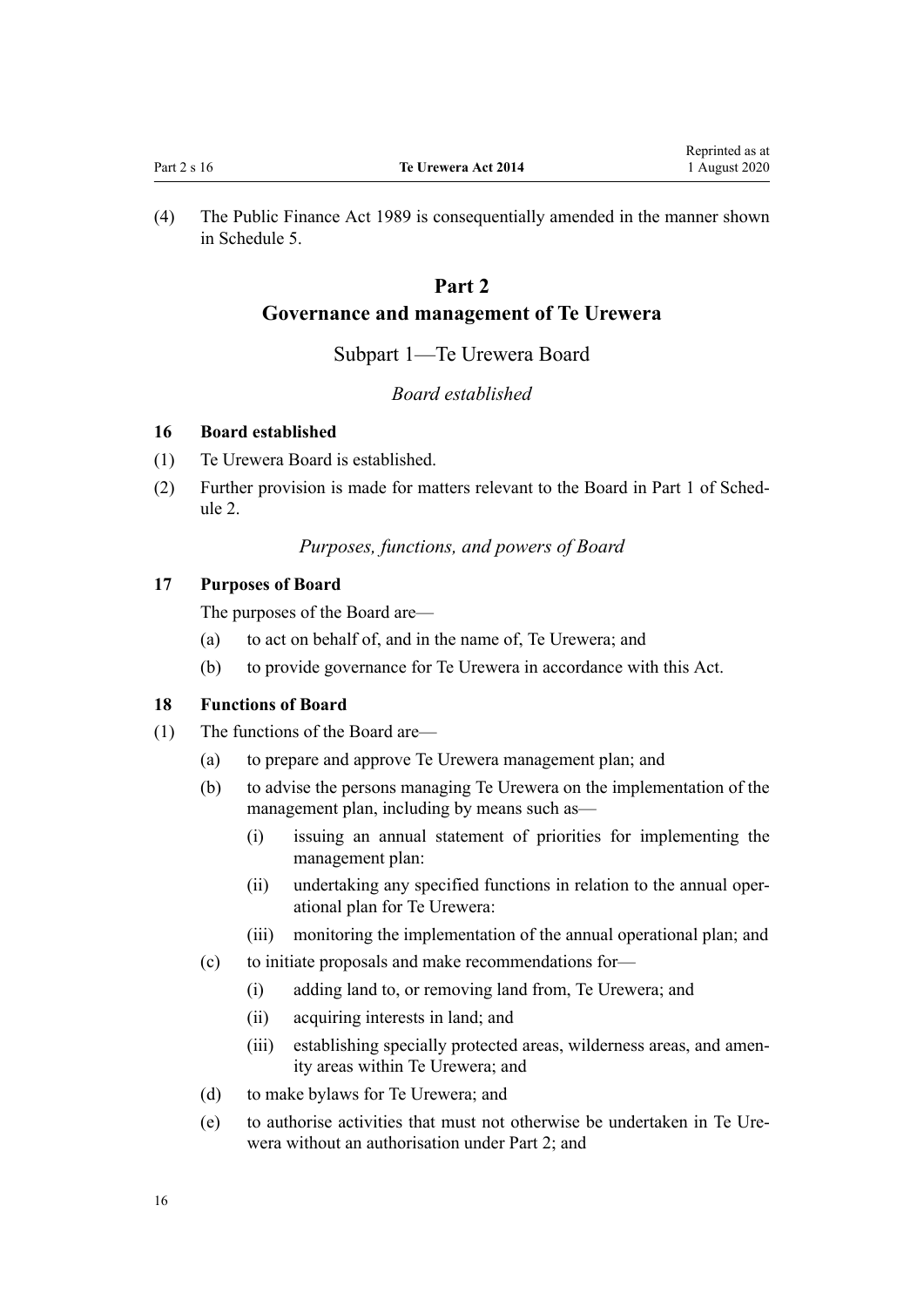|     | (f)     | to prepare or commission reports, advice, or recommendations on mat-<br>ters relevant to the purposes of the Board; and                                                                                                          |
|-----|---------|----------------------------------------------------------------------------------------------------------------------------------------------------------------------------------------------------------------------------------|
|     | (g)     | to promote or advocate for the interests of Te Urewera in any statutory<br>process or at any public forum; and                                                                                                                   |
|     | (h)     | to liaise with, advise, or seek advice from any agency, local authority, or<br>other entity on matters relevant to the purposes of the Board; and                                                                                |
|     | (i)     | to perform any other function of the Board specified in this Act or in any<br>other enactment; and                                                                                                                               |
|     | (j)     | to take any other action that the Board considers to be relevant and<br>appropriate in achieving its purposes.                                                                                                                   |
| (2) |         | In performing its functions, the Board may consider and give expression to-                                                                                                                                                      |
|     | (a)     | Tūhoetanga:                                                                                                                                                                                                                      |
|     | (b)     | Tūhoe concepts of management such as-                                                                                                                                                                                            |
|     |         | rāhui:<br>(i)                                                                                                                                                                                                                    |
|     |         | (ii)<br>tapu me noa:                                                                                                                                                                                                             |
|     |         | (iii)<br>mana me mauri:                                                                                                                                                                                                          |
|     |         | tohu.<br>(iv)                                                                                                                                                                                                                    |
| (3) |         | In this section, in accordance with the understanding of Tūhoe,—                                                                                                                                                                 |
|     |         | mana me mauri conveys a sense of the sensitive perception of a living and<br>spiritual force in a place                                                                                                                          |
|     |         | rāhui conveys the sense of the prohibition or limitation of a use for an appro-<br>priate reason                                                                                                                                 |
|     | respect | tapu means a state or condition that requires certain respectful human conduct,<br>including raising awareness or knowledge of the spiritual qualities requiring                                                                 |
|     |         | tapu me noa conveys, in tapu, the concept of sanctity, a state that requires<br>respectful human behaviour in a place; and in noa, the sense that when the tapu<br>is lifted from the place, the place returns to a normal state |
|     |         | <b>tohu</b> connotes the metaphysical or symbolic depiction of things.                                                                                                                                                           |
| 19  |         | <b>General powers of Board</b>                                                                                                                                                                                                   |
| (1) |         | The Board has full capacity and all the powers reasonably necessary to achieve<br>its purposes and perform its functions.                                                                                                        |
| (2) |         | In performing its functions, the Board must act consistently with—                                                                                                                                                               |
|     | (a)     | this Act; and                                                                                                                                                                                                                    |
|     | (b)     | Te Urewera management plan; and                                                                                                                                                                                                  |
|     | (c)     | any other lawful requirement.                                                                                                                                                                                                    |
| (3) |         | Except as provided in this Act, the Board may determine its own procedure.                                                                                                                                                       |
|     |         |                                                                                                                                                                                                                                  |
|     |         |                                                                                                                                                                                                                                  |

**1 Te Urewera Act 2014** Part 2 s 19

<span id="page-16-0"></span>Reprinted as at<br>1 August 2020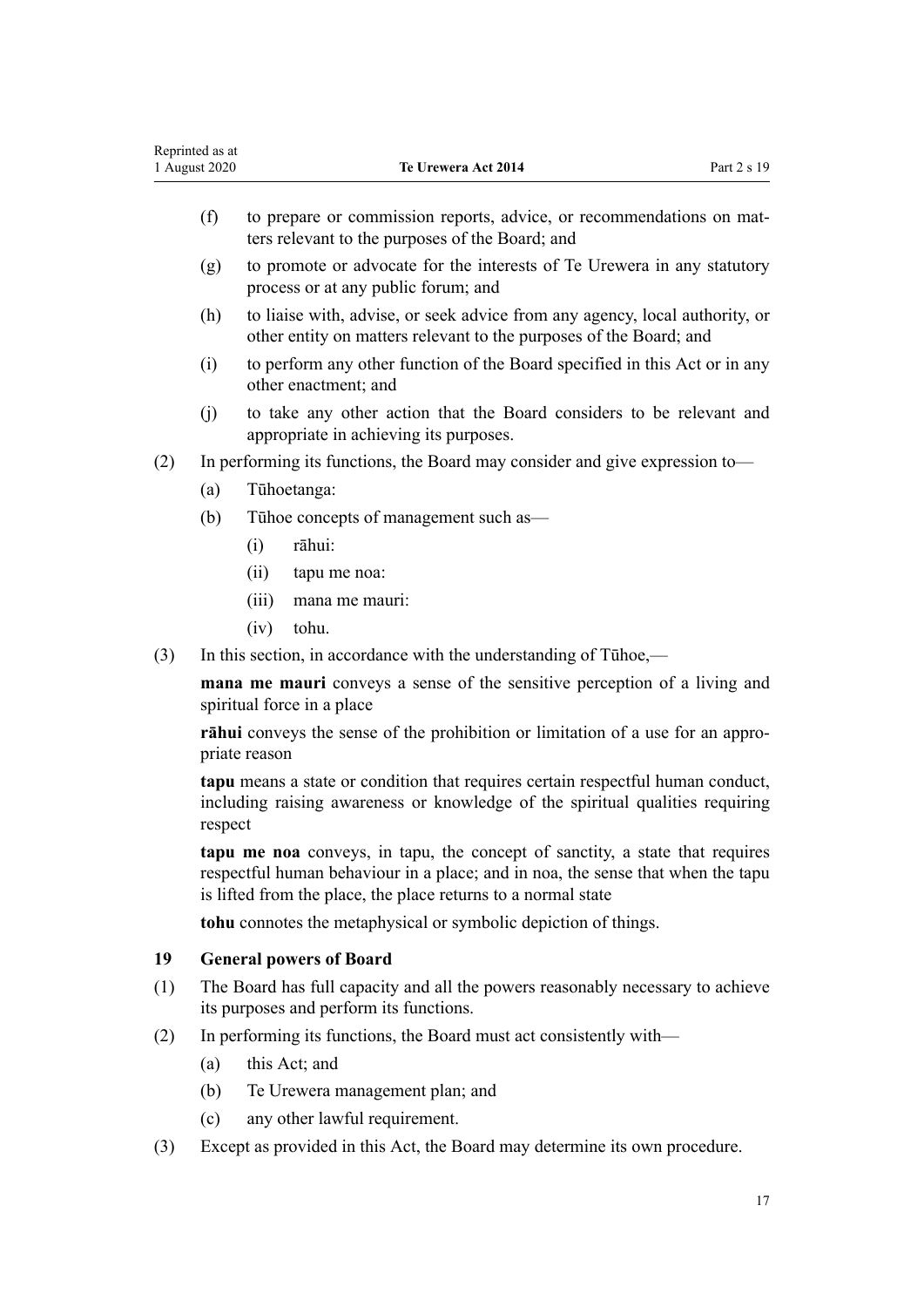## <span id="page-17-0"></span>**20 Decision making affecting relationship of iwi and hapū with Te Urewera**

- (1) The Board must consider and provide appropriately for the relationship of iwi and hapū and their culture and traditions with Te Urewera when making decisions, including—
	- (a) the approval of Te Urewera management plan; and
	- (b) the adoption of the Board's annual statement of priorities; and
	- (c) the acceptance of the annual operational plan; and
	- (d) the making of a recommendation to add land to Te Urewera or remove land from Te Urewera; and
	- (e) the making of a recommendation to establish a specially protected area, a wilderness area, or an amenity area; and
	- (f) the grant of an activity permit or a concession in Te Urewera; and
	- (g) the imposition of controls on access to parts of Te Urewera; and
	- (h) the making of bylaws.
- (2) The purpose of subsection (1) is to recognise and reflect—
	- (a) Tūhoetanga; and
	- (b) the Crown's responsibility under the Treaty of Waitangi (Te Tiriti o Waitangi).

## *Membership of Board*

#### **21 Appointment of members of Board**

- (1) For the first 3 years after the settlement date, the Board consists of 8 members, appointed as follows:
	- (a) 4 members appointed by the trustees of Tūhoe Te Uru Taumatua; and
	- (b) 4 members appointed jointly by the Minister and the Minister for Treaty of Waitangi Negotiations (the **Ministers**).
- (2) From the third anniversary of the settlement date, the Board is to consist of 9 members, appointed as follows:
	- (a) 6 members appointed by the trustees of Tūhoe Te Uru Taumatua; and
	- (b) 3 members appointed by the Minister.
- (3) In making an appointment, an appointer must consider whether the proposed member has the mana, standing in the community, skills, knowledge, or experience—
	- (a) to participate effectively in the Board; and
	- (b) to contribute to achieving the purposes of the Board.
- (4) Before making any appointment, each appointer must—
	- (a) notify the other appointer of the proposed appointment; and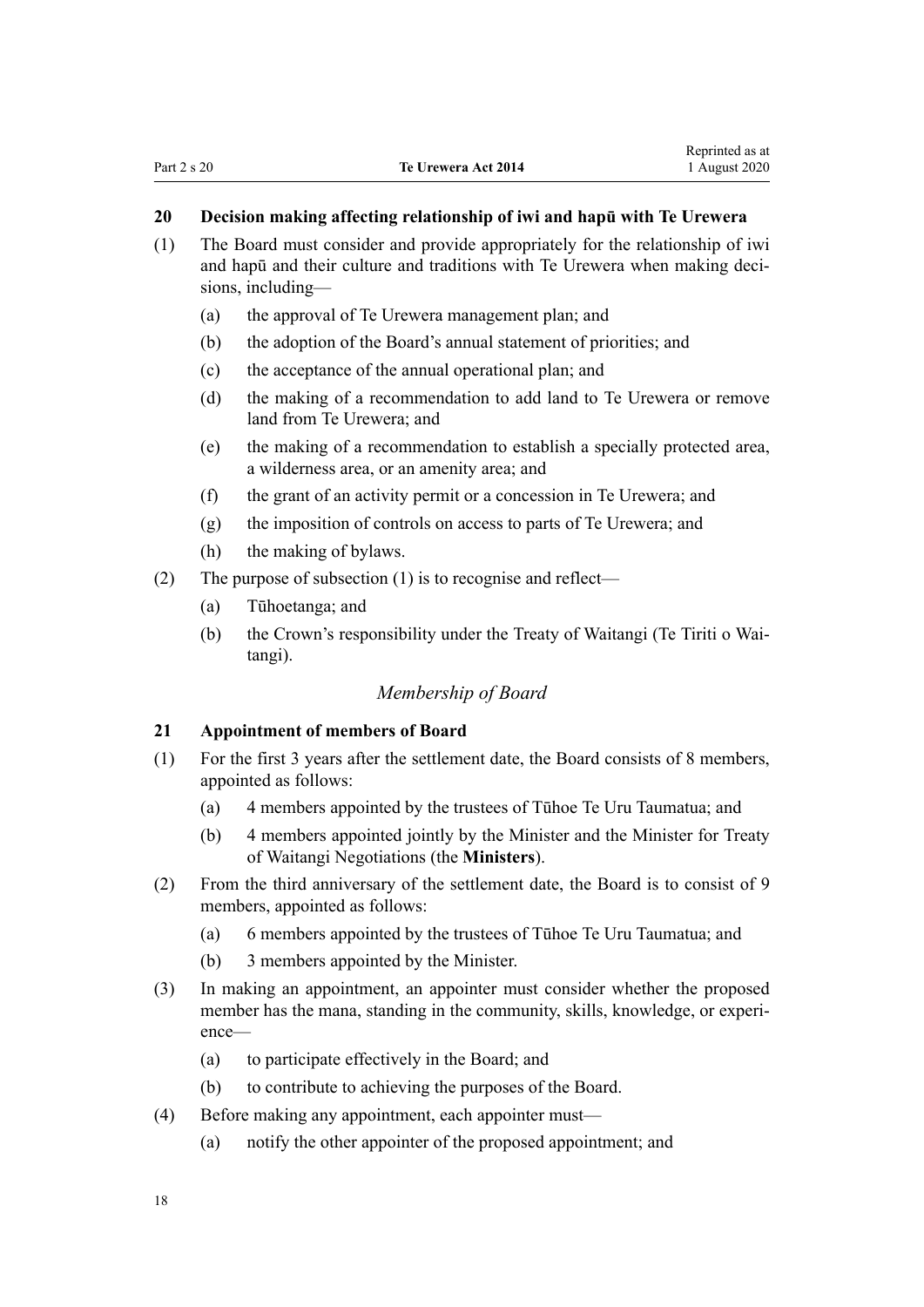- <span id="page-18-0"></span>(b) seek the views of the other appointer as to whether the proposed member meets the criteria of subsection (3); and
- (c) consider the views expressed by the other appointer.
- (5) Before appointments are made under subsection (1)(b) or (2)(b), the Minister must seek a recommendation from the New Zealand Conservation Authority in relation to 1 of the members to be appointed by the Ministers or Minister, as appropriate.
- (6) Any recommendation received under subsection (5) must be considered by the Minister, but the Minister—
	- (a) is not obliged to give effect to the recommendation; and
	- (b) may consider a recommendation from any other person.
- (7) In this subpart, **appointers** means,—
	- (a) in relation to the first term of the Board, the trustees of Tūhoe Te Uru Taumatua and the Ministers:
	- (b) in relation to the subsequent terms of the Board, the trustees of Tūhoe Te Uru Taumatua and the Minister.

### **22 Disqualification**

- (1) A natural person who is a disqualified person must not be appointed as a member of the Board.
- (2) In subsection (1), a **disqualified person** is a person—
	- (a) who is an undischarged bankrupt; or
	- (b) who is prohibited from being a director or promoter of, or being concerned or taking part in the management of, an incorporated or unincorporated body under the [Companies Act 1993,](http://legislation.govt.nz/pdflink.aspx?id=DLM319569) or the [Securities Act 1978](http://legislation.govt.nz/pdflink.aspx?id=DLM25999), or the [Securities Markets Act 1988,](http://legislation.govt.nz/pdflink.aspx?id=DLM139726) or the [Takeovers Act 1993](http://legislation.govt.nz/pdflink.aspx?id=DLM325508); or
	- (c) who is subject to a property order under the [Protection of Personal and](http://legislation.govt.nz/pdflink.aspx?id=DLM126527) [Property Rights Act 1988](http://legislation.govt.nz/pdflink.aspx?id=DLM126527); or
	- (d) in respect of whom a personal order has been made under the [Protection](http://legislation.govt.nz/pdflink.aspx?id=DLM126527) [of Personal and Property Rights Act 1988](http://legislation.govt.nz/pdflink.aspx?id=DLM126527) that reflects adversely on the person's—
		- (i) competence to manage his or her own affairs in relation to his or her property; or
		- (ii) capacity to make or to communicate decisions relating to any particular aspect or aspects of his or her personal care and welfare; or
	- (e) who has been convicted of an offence punishable by imprisonment for a term of 2 years or more, or who has been sentenced to imprisonment for any other offence, unless that person has obtained a pardon, served the sentence, or otherwise suffered the penalty imposed on the person; or
	- (f) who is a member of Parliament; or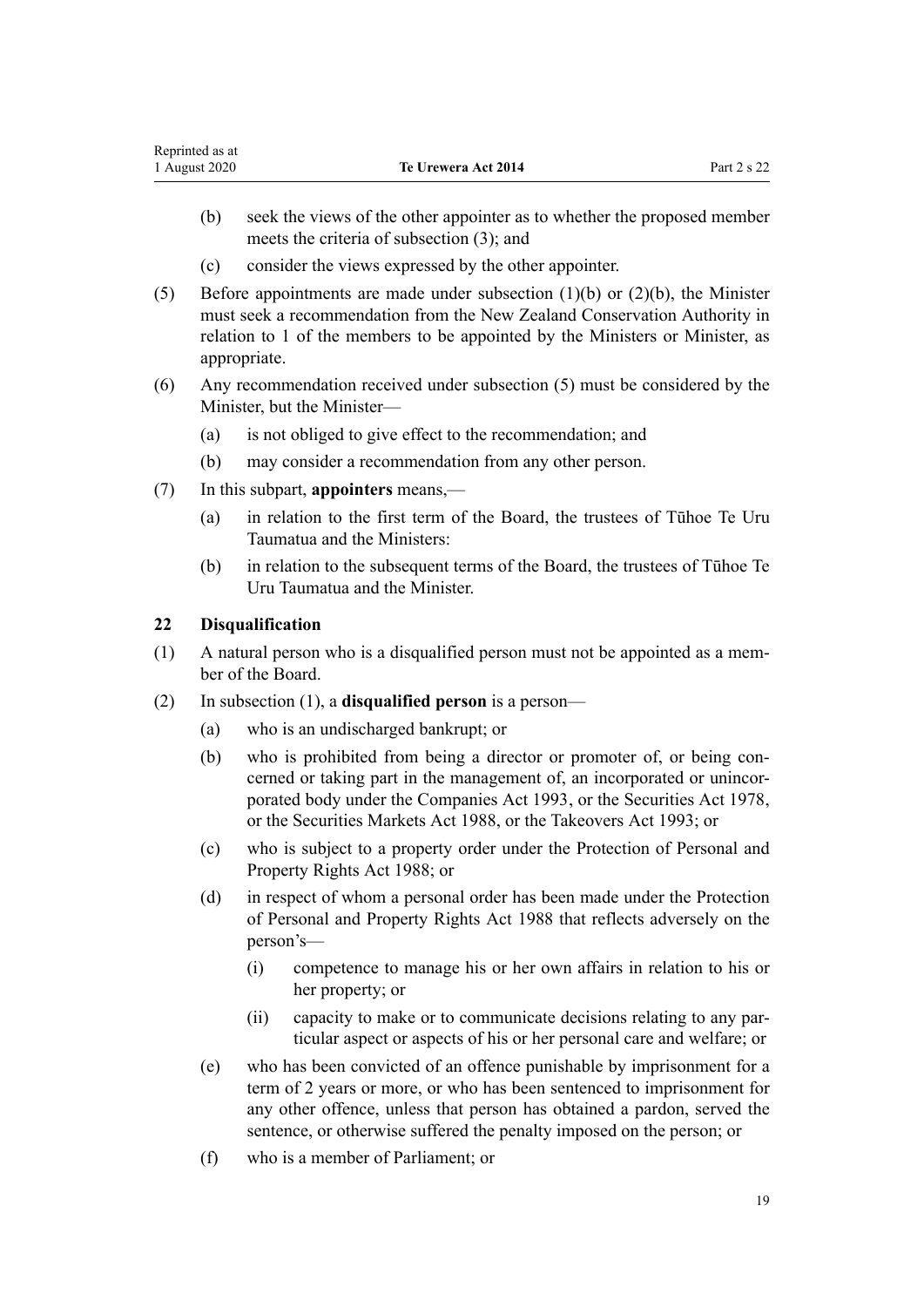<span id="page-19-0"></span>(g) who is disqualified under another Act.

#### **23 Declaration required as condition of appointment**

Before an appointment made under [section 21](#page-17-0) takes effect, a proposed member must make a declaration in writing to confirm that the member will, if appointed,—

- (a) act in a manner that achieves the purposes of the Board and for no other purpose; and
- (b) act in good faith and not pursue his or her own interests at the expense of the interests of Te Urewera or the Board; and
- (c) work with the other members to assist the Board to strive for unanimous or consensus decision making, as the context requires; and
- (d) act with honesty and integrity as a member of the Board; and
- (e) exercise the care, diligence, and skill that a reasonable person would exercise in the same circumstances; and
- (f) promote the highest level of collaboration among the members of the Board, in accordance with paragraphs (a) to (e); and
- (g) not contravene, cause the contravention of, or agree to the Board contravening this Act.

#### *Chair and deputy chair of Board*

#### **24 Chair**

- (1) The members of the Board must appoint a member appointed by the trustees to be the chair of the Board.
- (2) The chair is appointed for the same 3-year term as the members of the Board, unless the chair resigns, is removed from that office by the Board, or otherwise vacates the office.
- (3) A chair may be reappointed as chair, but for not more than 3 consecutive terms.
- (4) However, a chair may hold that office for more than 3 terms, as long as the office is not held by the same person for more than 3 consecutive terms.
- (5) If a chair is absent from 3 consecutive meetings, the Board must, in accordance with subsection (1), appoint a member appointed by the trustees to be the acting chair to act instead of the chair for the subsequent 3 meetings.
- (6) If a chair is absent for 6 consecutive meetings, the office of the chair is vacated and the Board must appoint a member appointed by the trustees to be the new chair.

#### **25 Deputy chair**

(1) The members of the Board must appoint a member to be the deputy chair of the Board.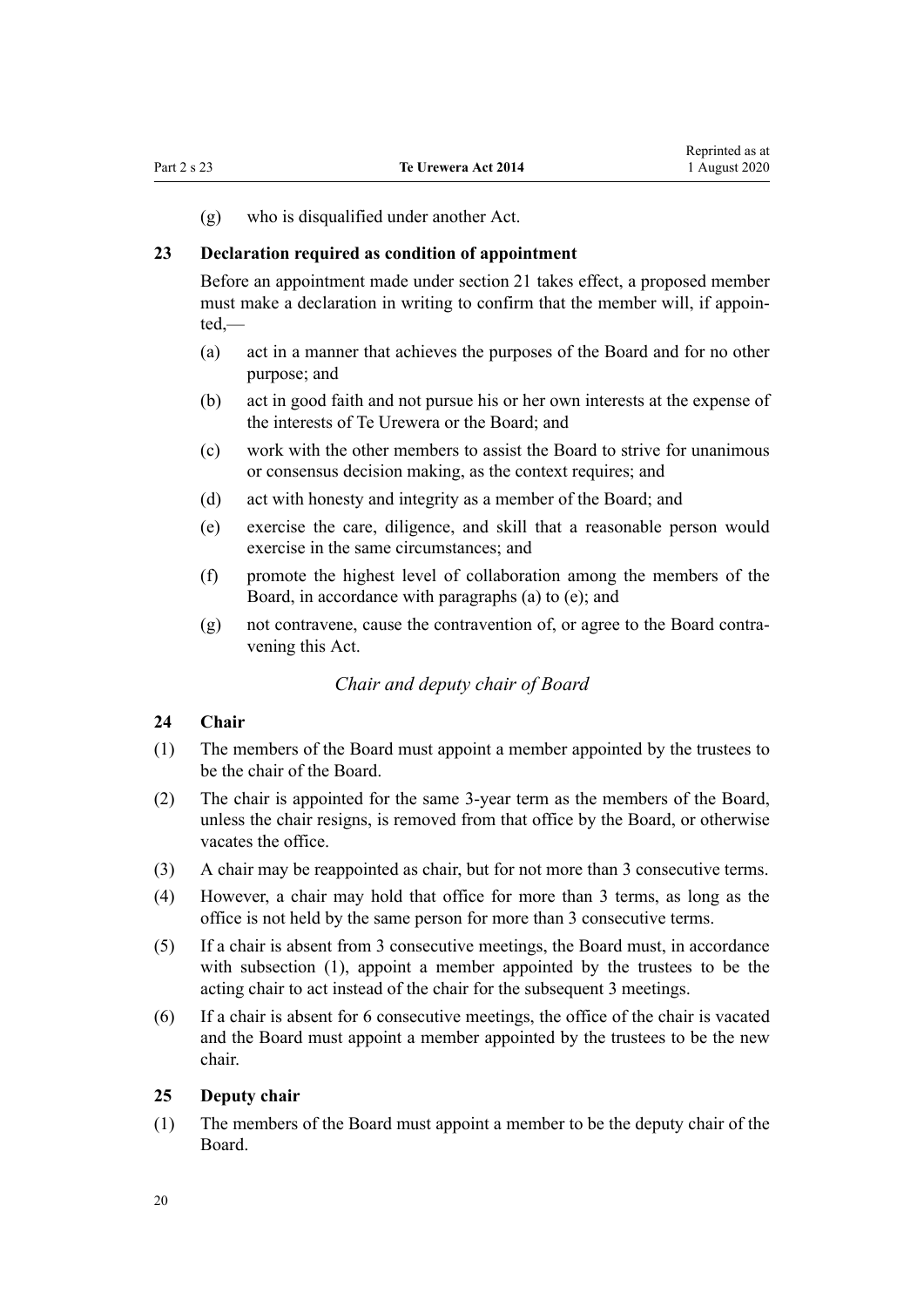<span id="page-20-0"></span>

| Reprinted as at |                            |             |
|-----------------|----------------------------|-------------|
| 1 August 2020   | <b>Te Urewera Act 2014</b> | Part 2 s 28 |

- (2) The deputy chair is appointed for the same 3-year term as the members of the Board, unless the deputy chair resigns, is removed from that office by the Board, or otherwise vacates the office.
- (3) A deputy chair may be reappointed as deputy chair, but for not more than 3 consecutive terms.
- (4) However, a deputy chair may hold that office for more than 3 terms, as long as the office is not held by the same person for more than 3 consecutive terms.

## *Terms for Board and members*

## **26 First and subsequent terms of Board**

- (1) The first term of the Board—
	- (a) commences on the settlement date; and
	- (b) ends on the day immediately before the third anniversary of the settlement date.
- (2) Each subsequent term of the Board—
	- (a) commences on the third anniversary of the date on which the previous term commenced; and
	- (b) ends on the day immediately before the third anniversary of the commencement of that term.

## **27 Term for which members appointed**

- (1) The members of the Board are appointed for a term of 3 years from the commencement of a term of the Board, unless a member resigns, is removed from office by the appointer of that member, or otherwise vacates office.
- (2) A member may be reappointed, but for no more than 3 consecutive terms.
- (3) However, a member may be appointed for more than 3 terms, as long as the member is not appointed for more than 3 consecutive terms.

#### *Vacancies*

#### **28 Removal of member**

- (1) A member of the Board may be removed by, and at the sole discretion of, the appointer of that member.
- (2) If a member becomes disqualified under [section 22\(2\),](#page-18-0) that person is no longer a member of the Board.
- (3) Written notice of the removal of a member must be given,—
	- (a) in the case of a removal under subsection (1), by the relevant appointer to—
		- (i) the member removed; and
		- (ii) the Board; and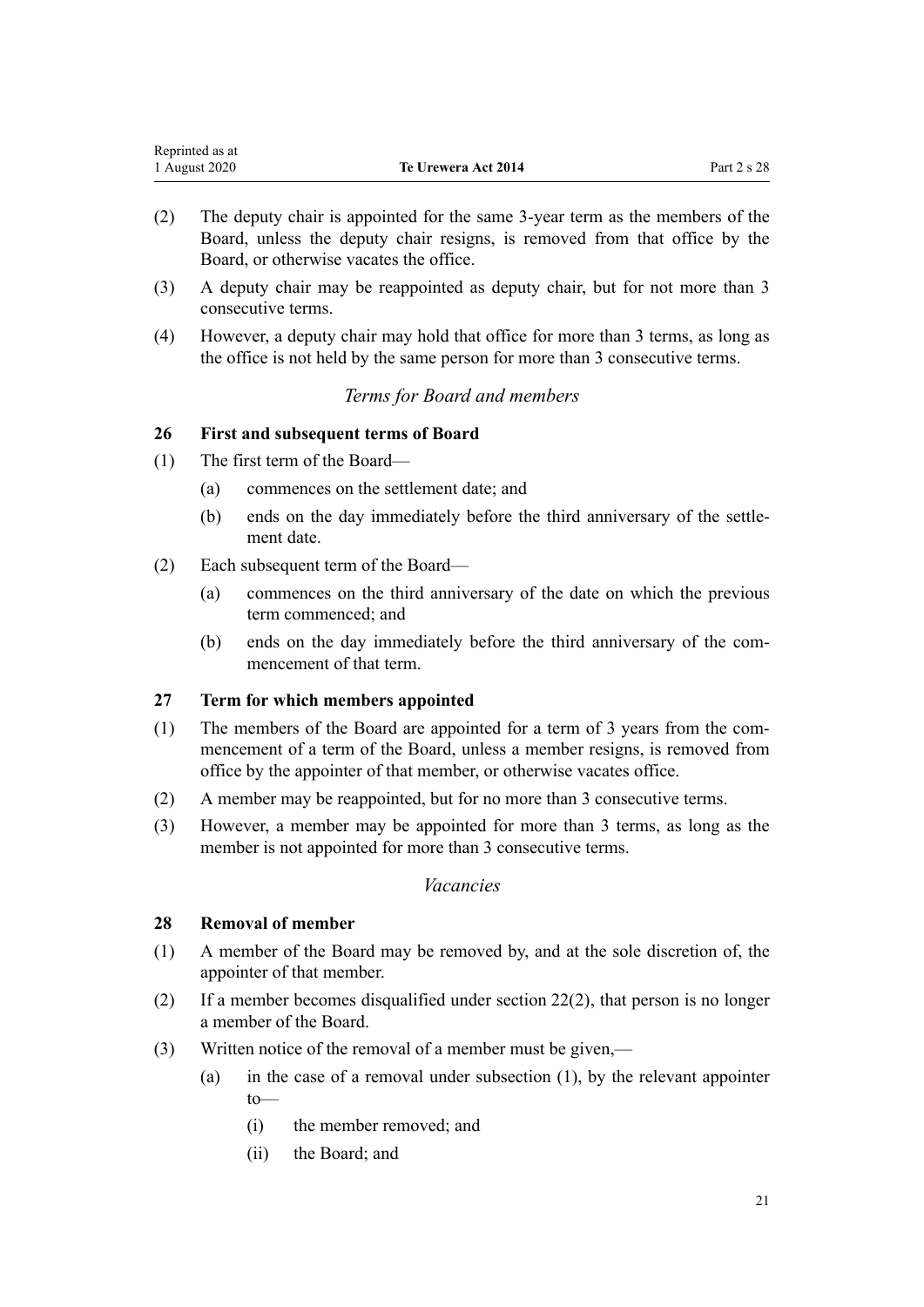(iii) the other appointer; and

- <span id="page-21-0"></span>(b) in the case of a removal under subsection (2), by the Board to—
	- (i) the member; and
	- (ii) both appointers.
- (4) A member may resign by written notice to the appointer of the member and to the Board.

#### **29 Vacancies**

- (1) If a member is removed or resigns, or the office of a member otherwise becomes vacant, there is an extraordinary vacancy on the Board.
- (2) An extraordinary vacancy must be filled in the same manner as the appointment giving rise to the vacancy was made, except that the replacement appointment is for the remainder of the term of the Board to which the vacating member was appointed.
- (3) The ability of the Board to exercise its functions is not affected by—
	- (a) an extraordinary vacancy; or
	- (b) a failure by an appointer to make an appointment or a replacement appointment.

#### *Liability*

#### **30 Liability of members**

A member of the Board who has acted in good faith in the course of the Board performing its functions is not personally liable for any act or omission of the Board or of any member of the Board.

#### *Decision making*

#### **31 Obligations of members of Board in decision making**

- (1) In participating in any decision making, every member of the Board must—
	- (a) act for no other purpose than to achieve the purposes of the Board; and
	- (b) promote unanimous or consensus decision making, as the context requires; and
	- (c) promote the highest level of collaboration among the members of the Board.
- (2) All decisions of the Board must be made at a meeting of the Board.

#### **32 Role of chair in decision making**

In relation to the Board's decisions, the chair's role includes—

(a) the provision of leadership; and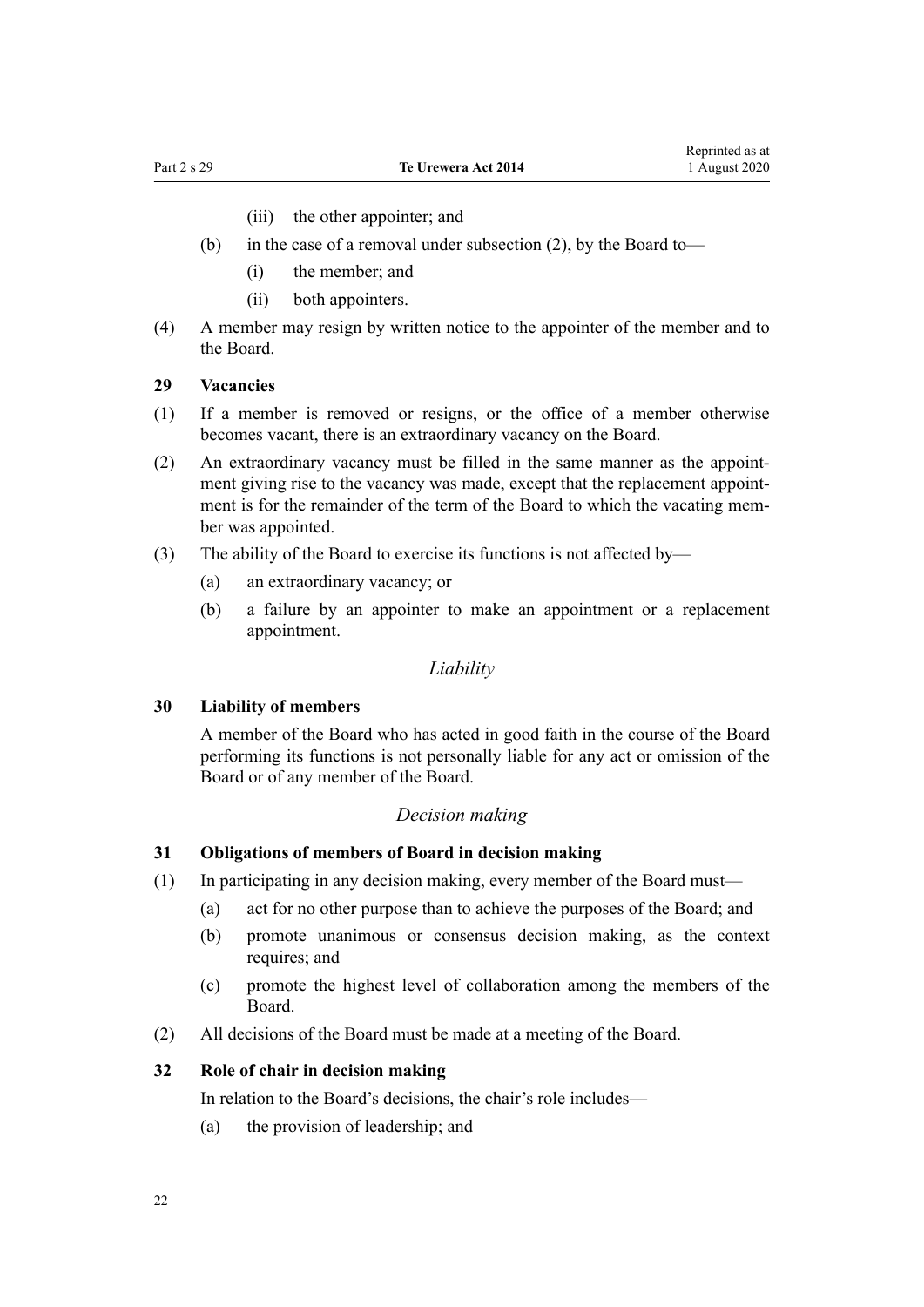- <span id="page-22-0"></span>(b) the promotion of unanimous or consensus decision making, as the context requires; and
- (c) the promotion of the highest level of collaboration among the members of the Board; and
- (d) at the sole discretion of the chair, initiation of—
	- (i) mediation or other process to assist in decision making; and
	- (ii) the process for voting under [section 36](#page-23-0).

## **33 Unanimous decisions**

- (1) The Board must strive to make the following decisions by unanimous agreement:
	- (a) the appointment of the chair and deputy chair of the Board; and
	- (b) the approval of Te Urewera management plan and any amendment to it; and
	- (c) the delegation of the Board's functions and powers; and
	- (d) the adoption of the Board's annual statement of priorities; and
	- (e) the acceptance by the Board of the annual operational plan; and
	- (f) a recommendation by the Board to add land to Te Urewera; and
	- (g) a recommendation by the Board to remove land from Te Urewera; and
	- (h) a recommendation by the Board to establish a specially protected area, wilderness area, or amenity area in Te Urewera; and
	- (i) the appointment or revocation of appointment of a committee; and
	- (j) the replacement or amendment of the terms of an appointment of a committee; and
	- (k) the making of bylaws.
- (2) If, after reasonable discussion, the chair considers that it is not practicable to reach a unanimous decision, the chair may, at his or her sole discretion, declare that the Board's decision is to be made as a consensus decision in accordance with section 34.

## **34 Consensus decisions**

- (1) The Board must strive to make the following decisions by consensus:
	- (a) a decision of a kind not referred to in section  $33(1)$ ; and
	- (b) a decision declared to require a consensus decision under section 33(2).
- (2) If, after reasonable discussion, the chair considers that it is not practicable for the Board to reach a consensus decision, the chair may, at his or her sole discretion, declare that the decision will be made by a vote of the Board.
- (3) However, the chair may, at his or her sole discretion, at any time in the decision-making process,—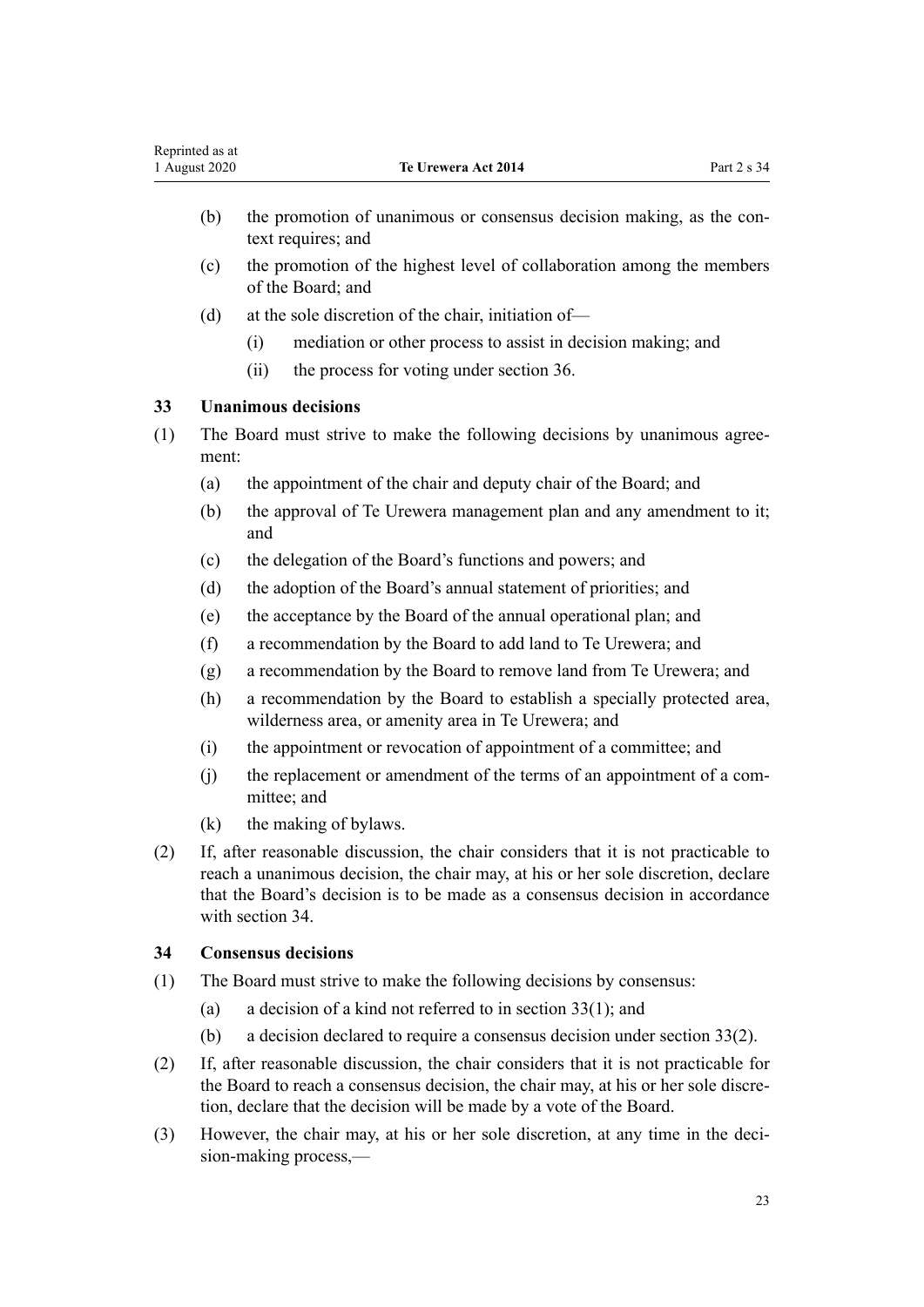- <span id="page-23-0"></span>(a) appoint a mediator to assist the Board to make a decision:
- (b) initiate any other process or take any other action to assist the Board to make a decision.

#### **35 Mediation**

If the chair initiates mediation under section  $32(d)(i)$ , the chair must notify the Board and the mediator of—

- (a) the mediation process to be adopted; and
- (b) the time within which the mediation process must be undertaken.

#### **36 Decision by voting**

- (1) If the chair declares that it is not practicable to reach a consensus decision after reasonable discussion, a decision may be made by voting, with the support of—
	- (a) a minimum of 80% of the members present and voting at a meeting of the Board; and
	- (b) not fewer than 2 members appointed by the Minister or Ministers, as appropriate.
- (2) The chair (or the deputy chair, if the chair is not present) has a deliberative vote, but not a casting vote.

## **37 Decisions by committee**

- (1) The Board may delegate decision making to a committee of the Board set up in accordance with [Part 1](#page-70-0) of Schedule 2.
- (2) The Board must specify the terms of appointment of a committee, including whether, and in what circumstances, the committee must refer a decision to the Board for confirmation or for a final decision.

#### *Financial provisions*

#### **38 Budget of Board**

- (1) Before the beginning of each financial year, the Board, the chief executive, and the Director-General must develop and agree a budget for the performance of the powers of the Board and the exercise of its powers for that financial year.
- (2) The chief executive and the Director-General must contribute equally to the costs provided for in the budget, unless both agree to a different contribution.

#### **39 Revenue**

(1) All revenue received by the Board must be paid into a bank account of the Board and applied, as directed by the Board, for achieving the purpose of this Act.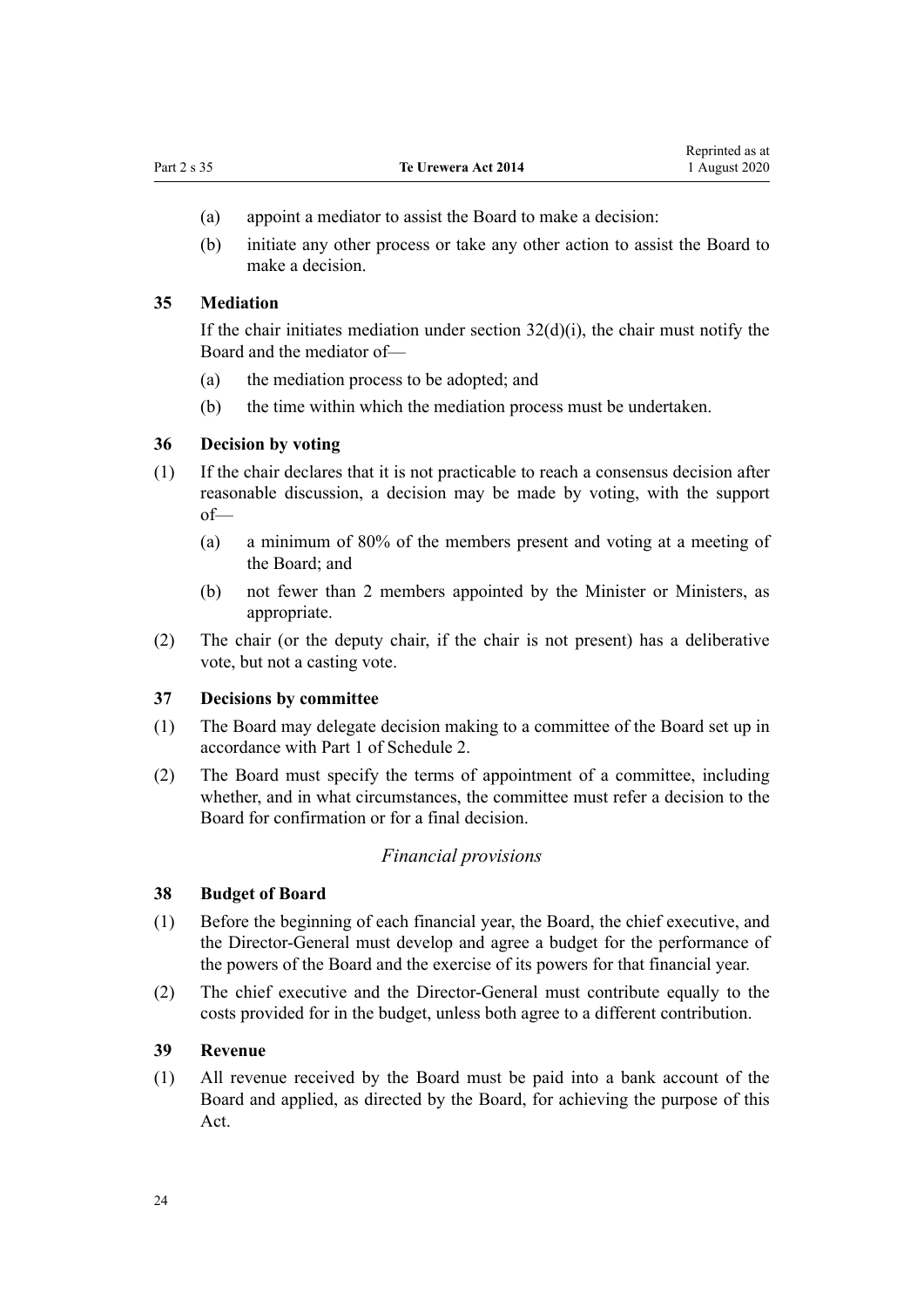<span id="page-24-0"></span>(2) Money received by the Board as a gift or bequest must be applied in accordance with any directions from the gifter or bequestor for its use or for a particular purpose in Te Urewera, but otherwise must be used in accordance with subsection  $(1)$ .

## *Taxation*

### **40 Tax treatment of Te Urewera and Board**

- (1) In this section, **Inland Revenue Acts** has the meaning given in [section 3\(1\)](http://legislation.govt.nz/pdflink.aspx?id=DLM348353) of the Tax Administration Act 1994.
- (2) For the purposes of the Inland Revenue Acts and the liabilities and obligations placed on a person under those Acts, Te Urewera and the Board are deemed to be the same person.
- (3) In particular (and to avoid doubt),—
	- (a) income derived by Te Urewera is treated as income derived by the Board; and
	- (b) expenditure incurred by Te Urewera is treated as expenditure incurred by the Board; and
	- (c) the application of funds attributable to Te Urewera is treated as the application of funds attributable to the Board; and
	- (d) goods and services supplied by Te Urewera are treated as goods and services supplied by the Board; and
	- (e) good and services acquired by Te Urewera are treated as goods and services acquired by the Board; and
	- (f) obligations placed on Te Urewera under [section 15B](http://legislation.govt.nz/pdflink.aspx?id=DLM350173) of the Tax Administration Act 1994 are treated as obligations placed on the Board.
- (4) A notice issued by the Commissioner of Inland Revenue to Te Urewera is treated for the purposes of the Inland Revenue Acts as a notice to the Board.
- (5) Despite subsections (2) to (4), Te Urewera and the Board are jointly and severally liable under the Inland Revenue Acts.
- (6) The [Income Tax Act 2007](http://legislation.govt.nz/pdflink.aspx?id=DLM1512300) is consequentially amended in the manner shown in [Schedule 5.](#page-112-0)

## *Application of other Acts*

#### **41 Other statutory powers not affected**

Except as expressly provided in this Act, this Act and the deed of settlement do not limit—

- (a) any enactment or rule of law; or
- (b) the statutory functions and powers exercised by a body within Te Urewera, including the statutory powers and functions of—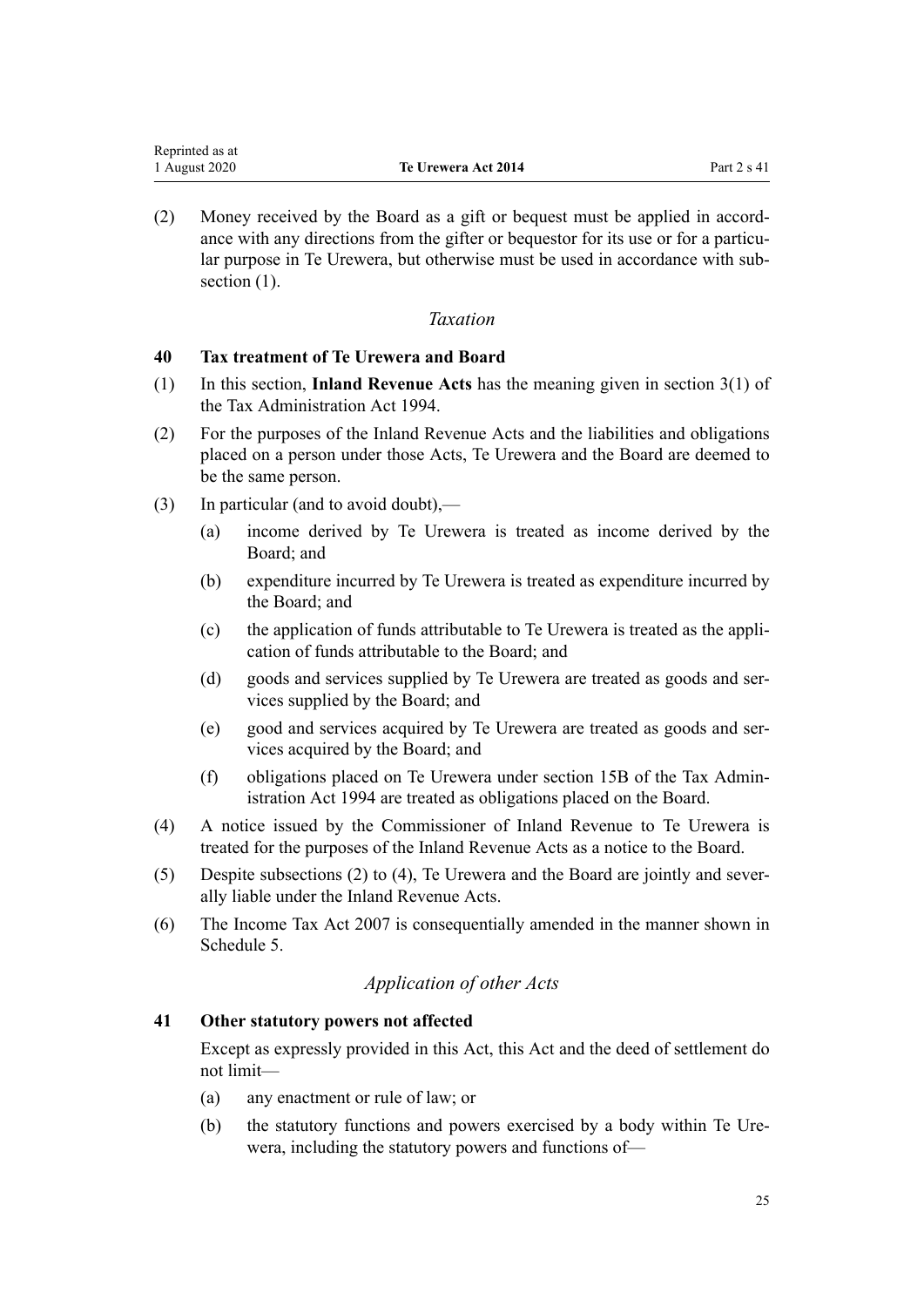- <span id="page-25-0"></span>(i) a local authority; or
- (ii) the New Zealand Fish and Game Council; or
- (iii) a Fish and Game Council with jurisdiction in the locality of Te Urewera.

## **42 Application of certain Acts**

The following Acts apply to the Board:

- (a) the [Official Information Act 1982;](http://legislation.govt.nz/pdflink.aspx?id=DLM64784) and
- (b) the [Ombudsmen Act 1975](http://legislation.govt.nz/pdflink.aspx?id=DLM430983); and
- (c) the [Public Audit Act 2001.](http://legislation.govt.nz/pdflink.aspx?id=DLM88540)

#### **43 Application of Resource Management Act 1991**

Despite [section 41](#page-24-0),—

- (a) work undertaken within Te Urewera by the Board, chief executive, or Director-General does not require a resource consent under [section 9\(3\)](http://legislation.govt.nz/pdflink.aspx?id=DLM231918) of the Resource Management Act 1991 if that work—
	- (i) is for the purpose of managing Te Urewera under this Act; and
	- (ii) is consistent with this Act and the management plan; and
	- (iii) does not have a significant adverse effect on the environment beyond the boundary of Te Urewera; and
- (b) [section 11](http://legislation.govt.nz/pdflink.aspx?id=DLM231942) and [Part 10](http://legislation.govt.nz/pdflink.aspx?id=DLM236786) of the Resource Management Act 1991 do not apply to leases over Te Urewera granted by the Board under this Act.

Subpart 2—Te Urewera management plan

*Preparation, approval, purpose, and scope of plan*

#### **44 Obligation on Board to prepare and approve management plan for Te Urewera**

- (1) The Board must prepare and approve Te Urewera management plan in accordance with this subpart.
- (2) Public notice, as required by clause  $19(1)(c)$  of Schedule 2, must be given not later than 1 year after the settlement date that a draft management plan is to be prepared.
- (3) Further provision is made for the preparation, notification, consideration, and approval of the management plan in [Part 2](#page-76-0) of Schedule 2.

#### **45 Purpose of Te Urewera management plan**

The purpose of Te Urewera management plan is—

(a) to identify how the purpose of this Act is to be achieved through the management of Te Urewera; and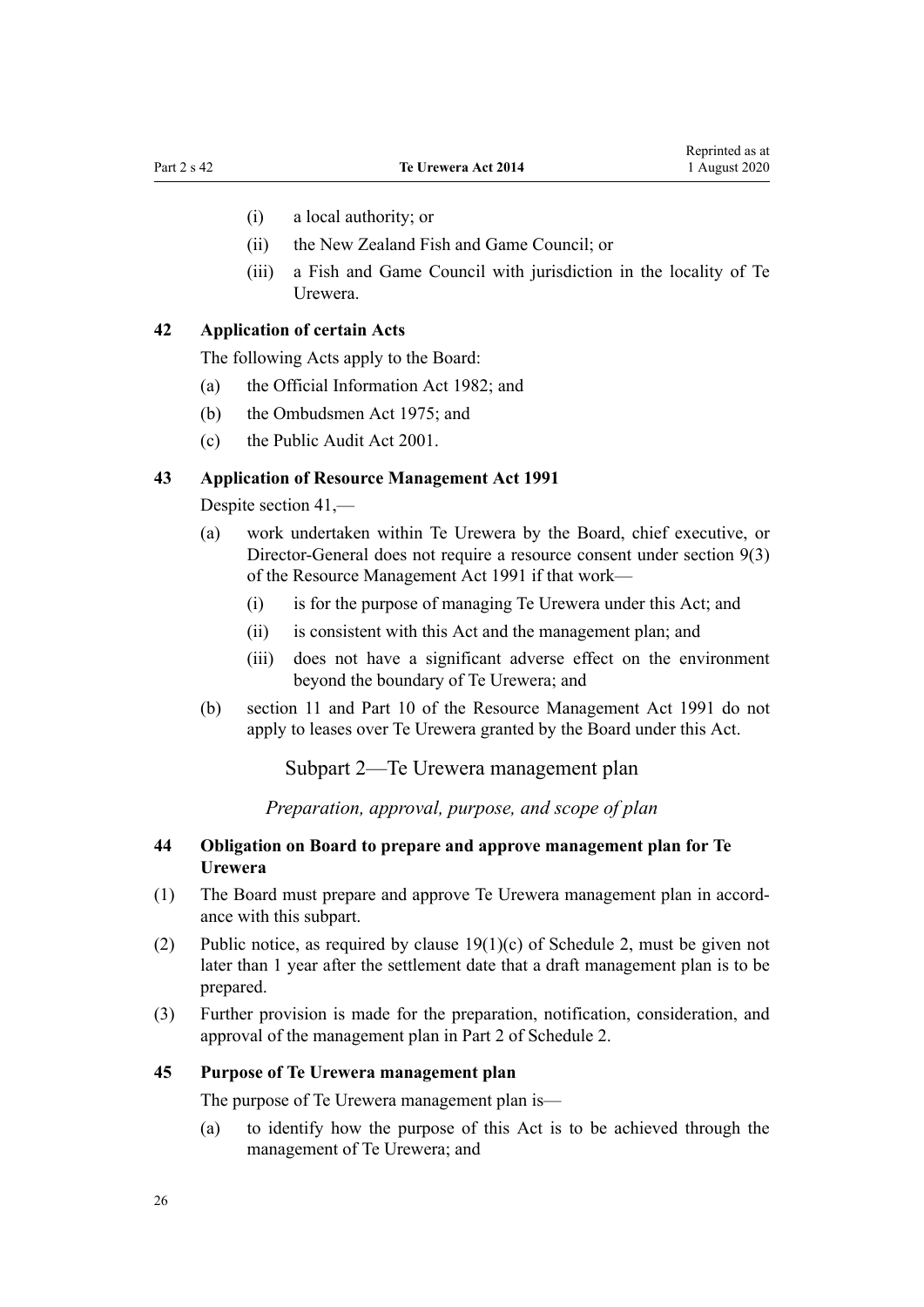<span id="page-26-0"></span>(b) to set objectives and policies for Te Urewera.

#### **46 Contents of Te Urewera management plan**

- (1) The management plan must—
	- (a) state the objectives and policies for the integrated management of Te Urewera; and
	- (b) identify relevant values at places within Te Urewera, including values relating to—
		- (i) indigenous species, habitats, and ecosystems; and
		- (ii) cultural and historical heritage; and
		- (iii) recreational values; and
		- (iv) scenic, geological, soil, and landform features; and
		- (v) freshwater fisheries and freshwater fish habitats; and
	- (c) identify the outcomes planned for specified places within Te Urewera—
		- (i) that are consistent with the values under paragraph (b); and
		- (ii) that take into account relevant national species recovery and management objectives; and
	- (d) explain how any conflicts between planned outcomes will be resolved; and
	- (e) identify any effects of activities undertaken within Te Urewera and explain how adverse effects are to be minimised; and
	- (f) identify any places in Te Urewera that have been given international recognition in agreements ratified or given legal standing in New Zealand and provide for the management of those places accordingly, where this is consistent with the purpose of this Act; and
	- (g) identify whether there is a need to create specially protected areas, wilderness areas, or amenity areas; and
	- (h) identify the criteria for decision making in respect of Te Urewera, including decisions on applications for activity permits and concessions; and
	- (i) identify what regular monitoring and evaluation of Te Urewera ought to be undertaken; and
	- (j) identify the matters proposed to be regulated by bylaws.
- (2) The management plan may address any other matters relevant to achieving the purpose of this Act.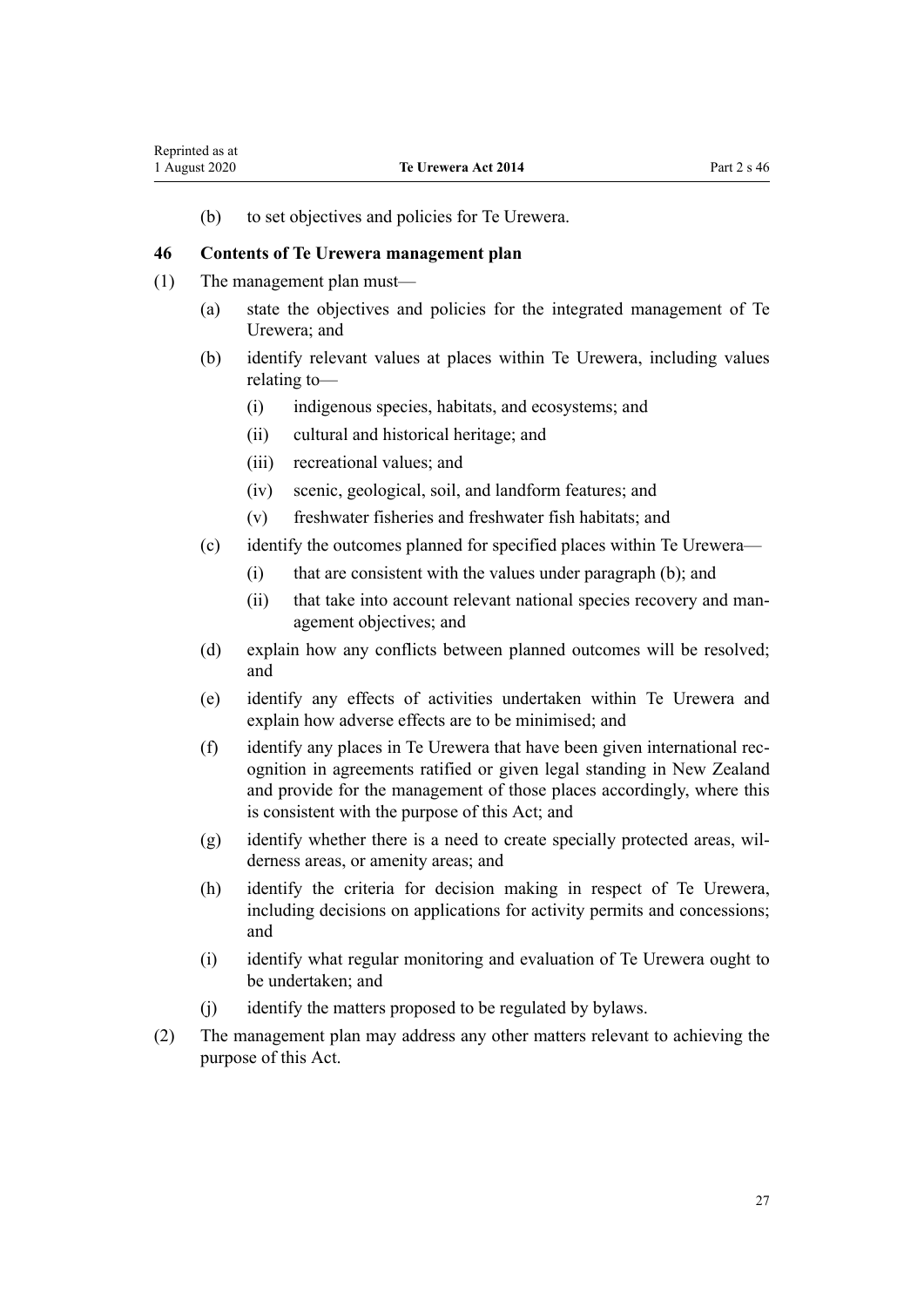## <span id="page-27-0"></span>**47 Relationship between management plan and conservation planning documents**

- (1) Every person or entity that prepares, approves, or reviews the management plan may have regard to any relevant conservation planning document.
- (2) Every person or entity that prepares, approves, or reviews a conservation planning document that is relevant to Te Urewera must have regard to the management plan.

## *Review of management plan*

## **48 Review and amendment of management plan**

- (1) The Board must commence a review of the management plan not later than 10 years after the date of the previous approval of that plan.
- (2) Despite subsection (1), the Board may undertake a review of the management plan, in whole or in part, and amend it if, at any time, it considers that it is necessary or desirable to ensure that the plan takes account of increased knowledge or changing circumstances.
- (3) Amendments must be made in accordance with section 47(1) and the process set out in [Part 2](#page-76-0) of Schedule 2.
- (4) However, the provisions of [clauses 22\(4\)](#page-77-0) and [23](#page-78-0) of Schedule 2 may be followed for making an amendment if the Board considers the amendment to be such that it does not materially affect—
	- (a) the objectives and policies expressed in the management plan; or
	- (b) the public interest in Te Urewera.

## *Transitional*

## **49 Transitional provision**

- (1) Until the date when the management plan required by [section 44](#page-25-0) is approved under this Part, the Te Urewera National Park management plan approved on 12 February 2003 under [section 48](http://legislation.govt.nz/pdflink.aspx?id=DLM38214) of the National Parks Act 1980 applies to Te Urewera, to the extent that it is not inconsistent with [sections 4](#page-8-0) and [5,](#page-8-0) as if that plan were approved for Te Urewera.
- (2) To avoid doubt, section 48 applies to the Te Urewera National Park management plan, with the necessary modifications, until the date when the management plan required by [section 44](#page-25-0) is approved under this Part.

## Subpart 3—Operational management of Te Urewera

## **50 Responsibilities of chief executive and Director-General**

(1) The chief executive and the Director-General are responsible for the operational management of Te Urewera.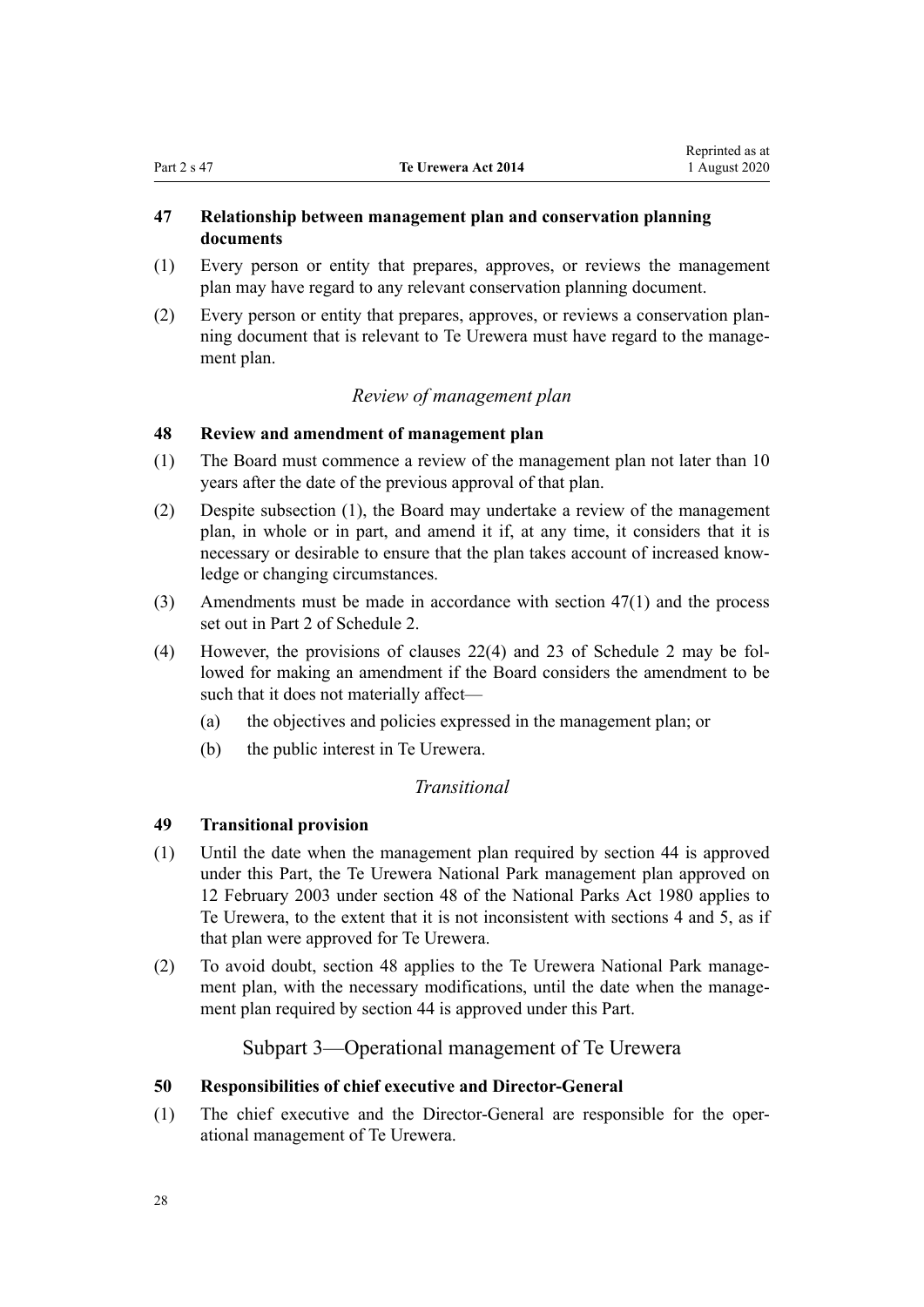- <span id="page-28-0"></span>(2) The operational management of Te Urewera must be in accordance with—
	- (a) this Act; and
	- (b) Te Urewera management plan; and
	- (c) the Board's statement of priorities; and
	- (d) the annual operational plan.
- (3) The process for preparing an operational plan is set out in [Part 3](#page-79-0) of Schedule 2.

## **51 Board's statement of priorities**

- (1) Each year the Board must adopt and issue a statement of priorities for implementing the management plan in the following year.
- (2) The Board must—
	- (a) give public notice, in whatever manner it considers appropriate, of its adoption of the statement of priorities; and
	- (b) provide a copy of the statement of priorities to the chief executive and the Director-General.

## **52 Powers and obligations**

- (1) The Director-General and every other person who performs functions and exercises powers and duties under the [Conservation Act 1987](http://legislation.govt.nz/pdflink.aspx?id=DLM103609) has the powers that are necessary or expedient for the performance of the functions and exercise of the powers and duties under this Act.
- (2) Those functions, powers, and duties must be performed and exercised in accordance with—
	- (a) this Act; and
	- (b) the [Conservation Act 1987.](http://legislation.govt.nz/pdflink.aspx?id=DLM103609)
- (3) Subsection  $(2)(b)$  does not limit subsection  $(2)(a)$ .

## **53 Annual operational plan**

- (1) Each year the chief executive and the Director-General must prepare an annual operational plan for the operational management of Te Urewera in the following year.
- (2) The operational plan must—
	- (a) reflect the purpose of this Act; and
	- (b) as far as practicable, implement the management plan; and
	- (c) as far as practicable, implement the Board's statement of priorities for the relevant year; and
	- (d) identify the funding for the management of Te Urewera for the relevant year that is available from—
		- (i) the chief executive; and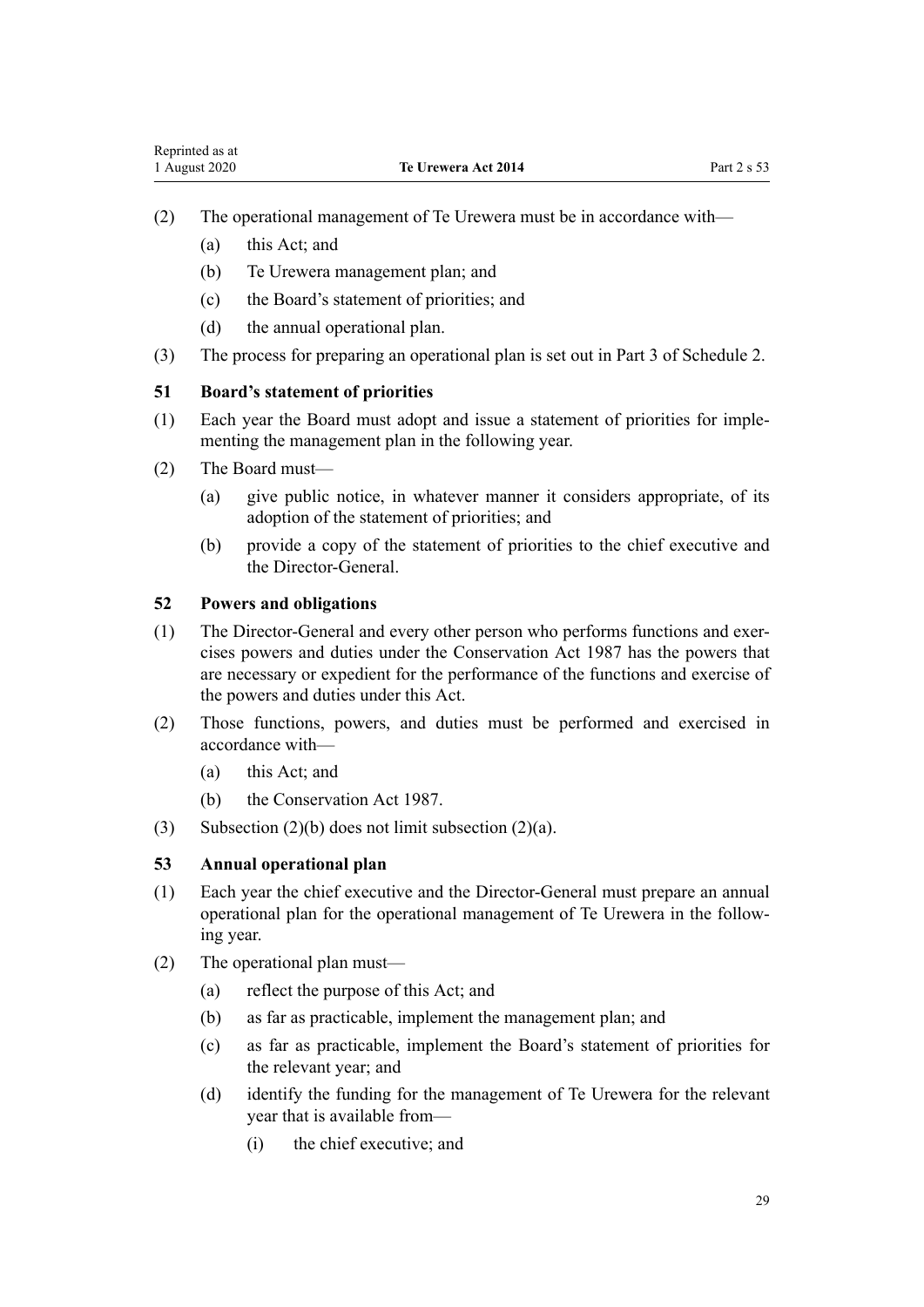- (ii) the Director-General; and
- <span id="page-29-0"></span>(e) describe the management activities that are planned for Te Urewera, including—
	- (i) capital and operational projects; and
	- (ii) policy and planning projects; and
	- (iii) projects spanning more than 1 financial year; and
	- (iv) restoration and maintenance activities; and
	- (v) contracts for management activities; and
	- (vi) the processing of applications for concessions and activity permits; and
	- (vii) the monitoring of activities undertaken under activity permits and concessions; and
- (f) identify the responsibility of the chief executive and the Director-General for particular management activities; and
- (g) identify opportunities for members of Tūhoe to carry out or participate in management activities; and
- (h) identify priorities and actions for building Tūhoe capability to undertake operational management in Te Urewera; and
- (i) include any other information relevant to the operational management of Te Urewera.
- (3) The annual operational plan may refer to funding that extends over more than 1 year.
- (4) The nature and extent of funding referred to in subsection (2)(d) is solely at the discretion of the body or person providing that funding.
- (5) Implementation of the matters identified under subsection (2)(b), (c), and (e) is required only to the extent that funding and other resources make that practicable.

#### **54 Kaimahi**

- (1) The chief executive or the Director-General may appoint persons to act in an honorary capacity as kaimahi for the purposes of operational management in Te Urewera.
- (2) Persons appointed under subsection (1)—
	- (a) may be appointed for a term of not more than 3 years, but may be reappointed; and
	- (b) are not employed, or deemed to be employed, in the service of the Sovereign for the purposes of—
		- (i) the [State Sector Act 1988:](http://legislation.govt.nz/pdflink.aspx?id=DLM129109)
		- (ii) the [Government Superannuation Fund Act 1956.](http://legislation.govt.nz/pdflink.aspx?id=DLM446000)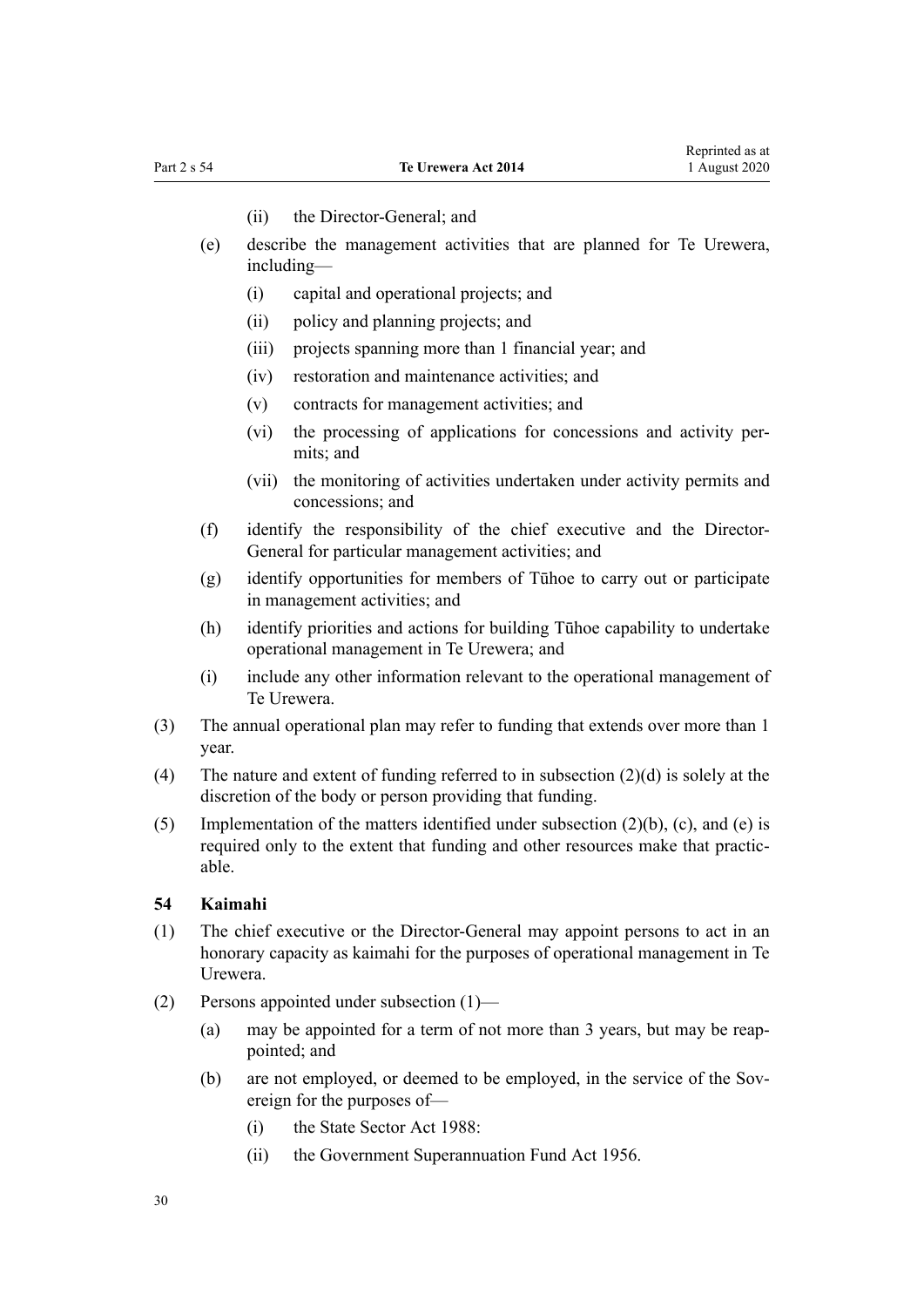## Subpart 4—Authorisation of certain activities in Te Urewera

## <span id="page-30-0"></span>**55 Categories of activity**

- (1) There are 4 categories of activity that may be undertaken in Te Urewera, as follows:
	- (a) activities described in section 56 (activities for which no authorisation is required):
	- (b) activities described in [section 58](#page-31-0) (activities which may only be undertaken if authorised by an activity permit granted by the Board):
	- (c) activities (including a trade, business, or occupation) authorised by a concession granted by the Board under [section 62](#page-32-0):
	- (d) activities otherwise authorised by or under this Act.
- (2) An activity permit or concession obtained from the Board under this subpart does not exempt a person from obtaining any other authorisation required by any other enactment.
- (3) Further provision is made in [Schedule 3](#page-80-0) for the granting and operating of activity permits and concessions.

### **56 Activities for which no authorisation required**

The following classes of activity may be undertaken in Te Urewera without authorisation:

- (a) a cultural, recreational, or educational activity that—
	- (i) is undertaken by an individual or group without any specific gain or reward for that activity, whether pecuniary or otherwise (other than a reasonable charge to recover the reasonable expenses of organising the activity); and
	- (ii) otherwise complies with this Act:
- (b) a mining activity that is authorised under the [Crown Minerals Act 1991:](http://legislation.govt.nz/pdflink.aspx?id=DLM242535)
- (c) an activity carried out by or on behalf of the Board, the chief executive, or the Director-General in relation to the management of Te Urewera under this Act, the management plan, and the annual operational plan:
- (d) an activity that is necessary to—
	- (i) save or protect human life or health; or
	- (ii) prevent serious damage to property; or
	- (iii) avoid an actual or likely adverse effect on the environment within Te Urewera.

#### **57 Requirements applying to authorisations**

(1) Any person may apply to the Board for authorisation of an activity under an activity permit or a concession, as relevant.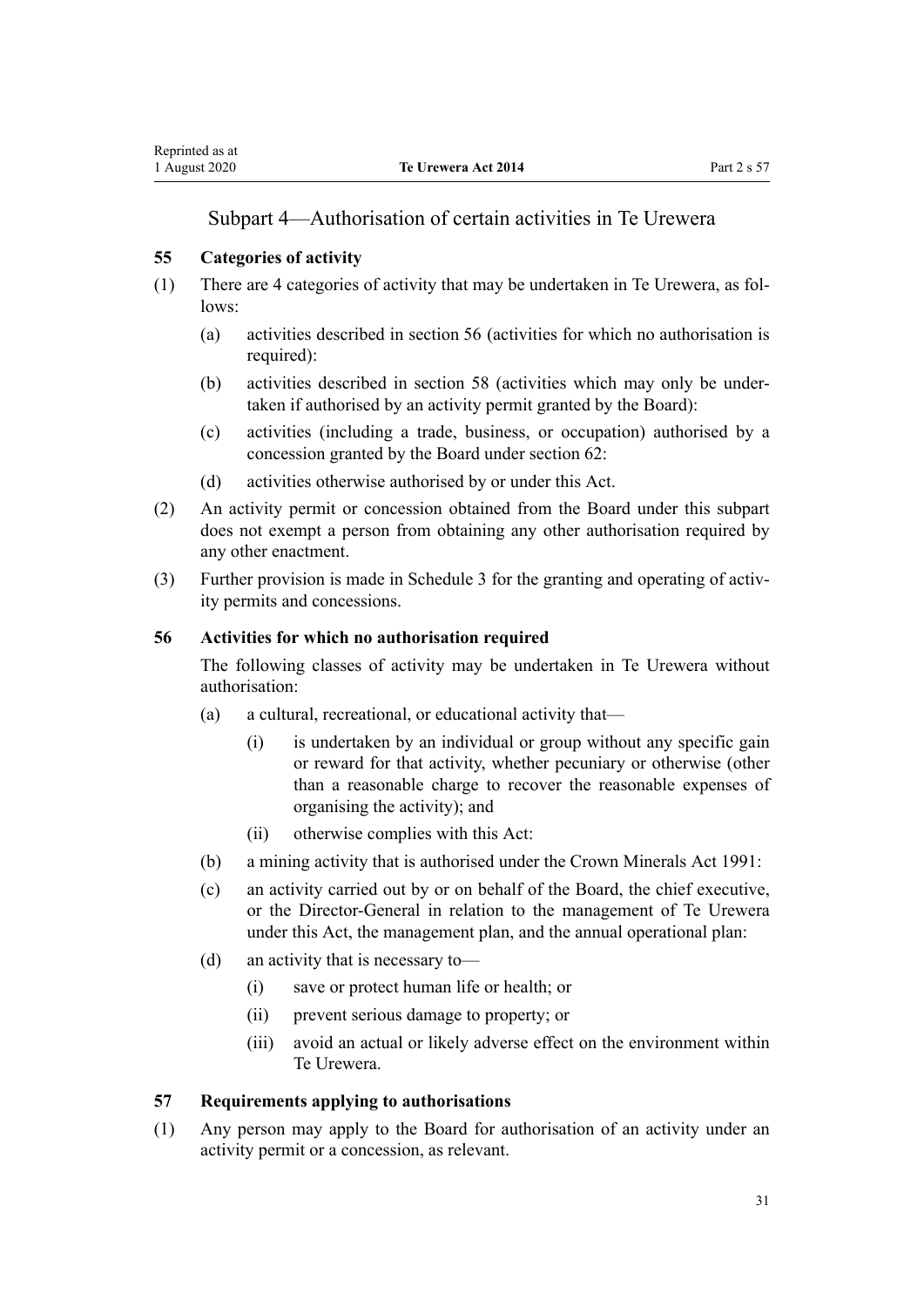- <span id="page-31-0"></span>(2) In determining an application, the Board must be satisfied—
	- (a) that a proposed activity is not contrary to this Act; and
	- (b) in the case of the activities described in [clauses 1 to 6](#page-81-0) of Schedule 3, that the requirements of those clauses are complied with.

#### *Activity permits*

#### **58 Activities requiring activity permit**

The following activities must not be undertaken in Te Urewera unless they are authorised by an activity permit issued by the Board:

- (a) taking, cutting, or destroying any plant, whether indigenous or exotic:
- (b) disturbing, trapping, taking, hunting, or killing any animal, whether indigenous or exotic (other than sports fish):
- (c) possessing dead protected wildlife for any cultural or other purpose:
- (d) entering specially protected areas:
- (e) making a road or altering an existing road:
- (f) establishing accommodation:
- (g) farming:
- (h) recreational hunting:
- (i) any activity that would otherwise be an offence under this Act.

#### **59 Process for determining applications for activity permits**

- (1) The Board must develop and make publicly available, in whatever manner it considers appropriate, a process and procedures for receiving, processing, and determining applications for activity permits.
- (2) The process must accord with good administrative practice and must cover such matters as—
	- (a) the power of the Board to request further information or commission reports:
	- (b) the power of the Board to set fees for processing applications or for the use of facilities and structures, as provided for in [clause 34](#page-97-0) of Schedule 3:
	- (c) criteria for when it will be appropriate to give public notice, as provided for in [clause 35](#page-98-0) of Schedule 3, in relation to an application, accepting public submissions, and conducting a public hearing:
	- (d) the power of the Board to reject an application as being incomplete or inconsistent with this Act or the management plan:
	- (e) the power of the Board to impose conditions on an activity permit.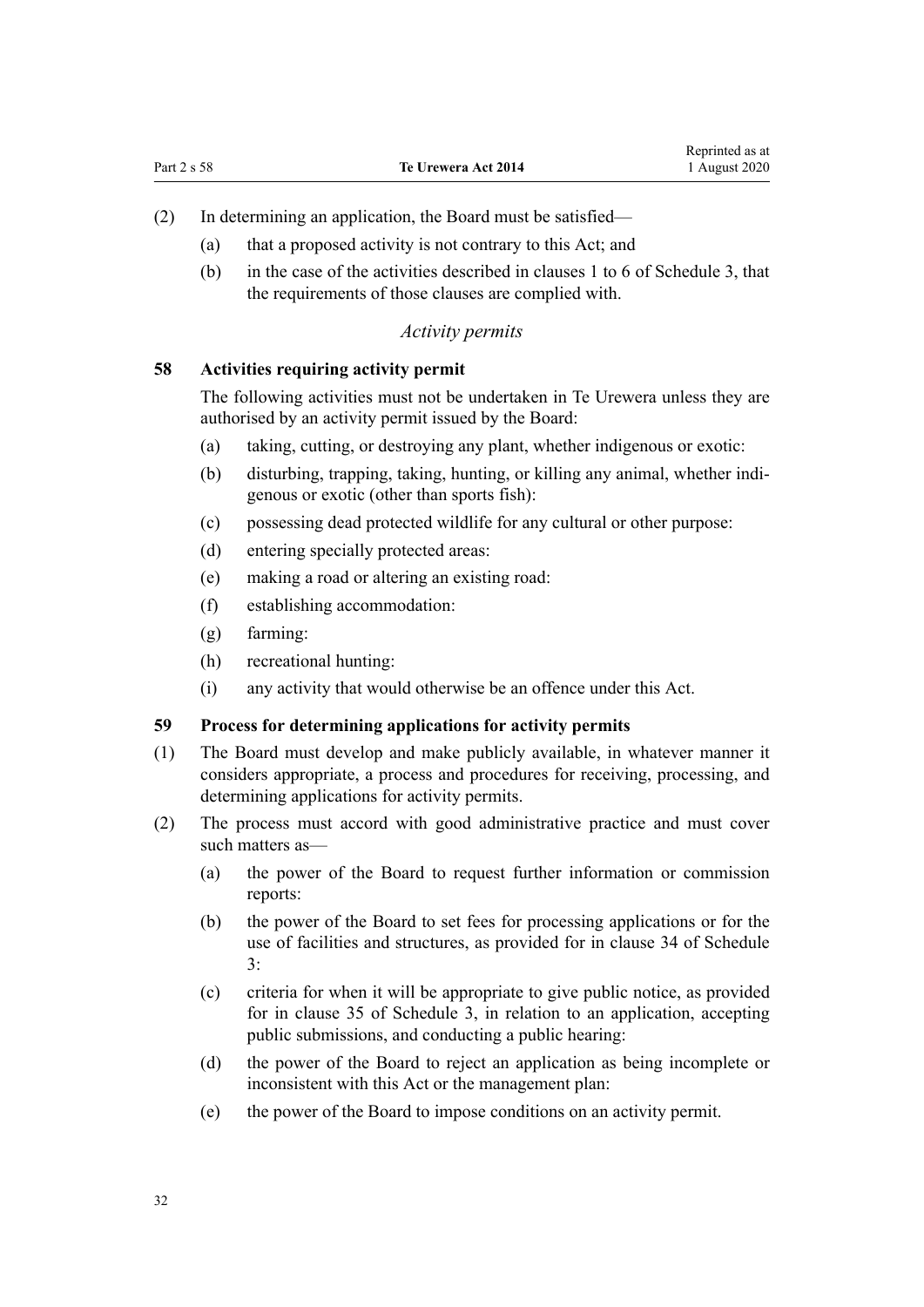## <span id="page-32-0"></span>**60 Application of Wildlife Act 1953**

- (1) The Board and the Director-General must jointly develop and make available a process for dealing with applications for authorisations that are required under both this subpart and the [Wildlife Act 1953](http://legislation.govt.nz/pdflink.aspx?id=DLM276813).
- (2) The process required by subsection (1) must—
	- (a) promote an efficient processing and determination of those applications; and
	- (b) preserve the ability of each statutory decision maker to determine an application in accordance with the relevant enactment.
- (3) The Board may grant an activity permit to possess, for cultural purposes, dead protected wildlife found and lawfully taken in Te Urewera.
- (4) If the Board has granted an activity permit under subsection (3), a permit is not required under the [Wildlife Act 1953](http://legislation.govt.nz/pdflink.aspx?id=DLM276813) for that activity.

## **61 Relationship with Fish and Game Council**

As soon as is reasonably practicable after the settlement date, the Board and the Fish and Game Council with jurisdiction in the locality of Te Urewera must commence discussions for the purpose of entering into a memorandum of understanding that records how the Board and the relevant Council will work together in a co-ordinated and co-operative way to ensure that they carry out their statutory functions under this Act and the [Conservation Act 1987](http://legislation.govt.nz/pdflink.aspx?id=DLM103609).

## *Concessions*

## **62 Activities requiring concessions**

- (1) The Board may grant concessions in the form of a lease, licence, permit, or easement, but only if the activity to which the concession relates is not inconsistent with the management plan.
- (2) Every activity that is or includes a trade, business, or occupation undertaken for specific gain or other reward, whether pecuniary or otherwise, must be authorised by a concession.
- (3) Application must not be made for a concession if the Board has exercised a power under [clause 30](#page-95-0) of Schedule 3 to initiate a process and the application would be inconsistent with that process.

## *Authorisation for biological control*

## **63 Introduction of biological control organisms**

- (1) In order to control wild animals, animal pests, or plant pests in Te Urewera, the Minister may approve the introduction of any biological control organism into Te Urewera.
- (2) Before granting an approval, the Minister must—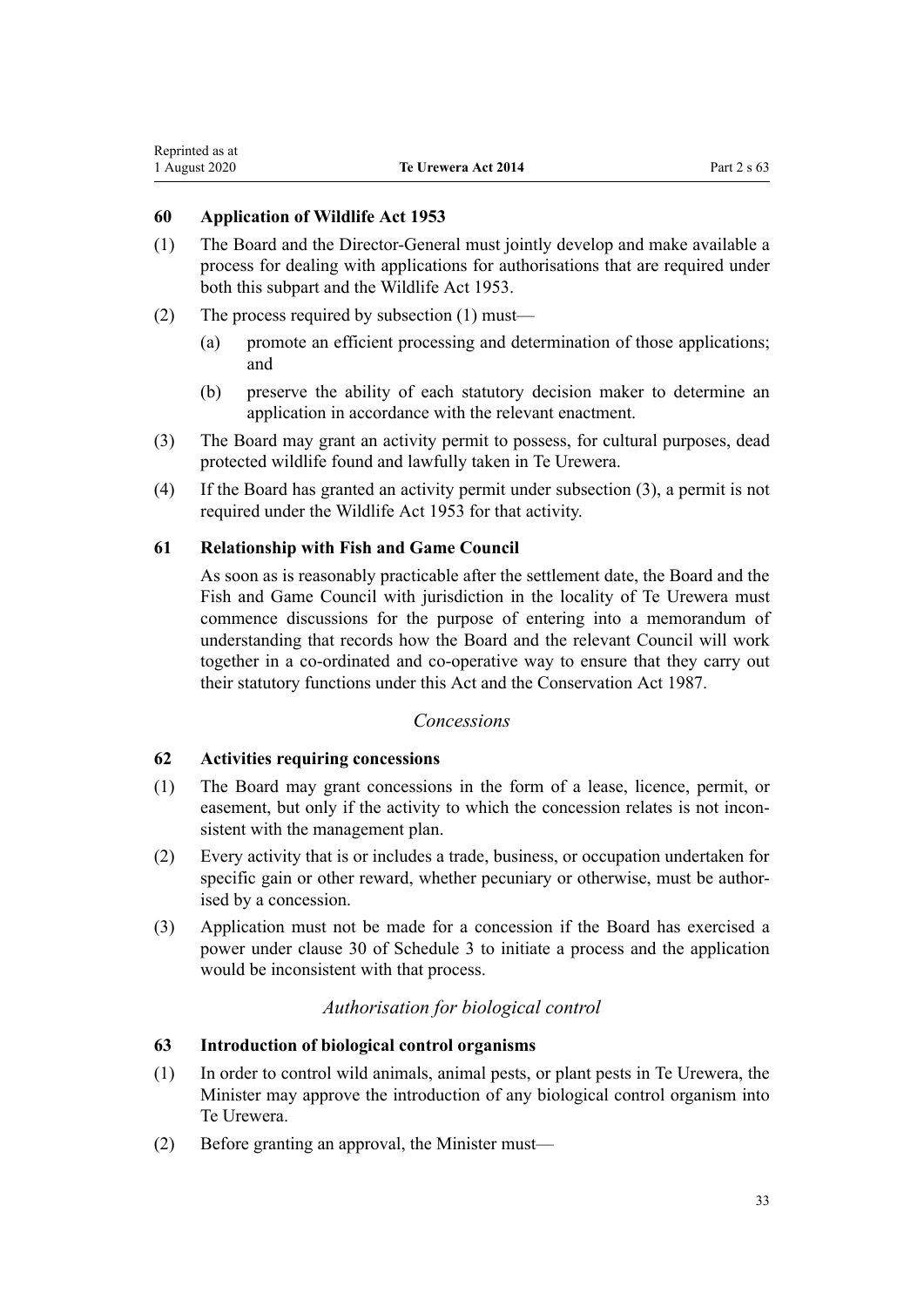- <span id="page-33-0"></span>(a) consult the Board and have regard to its views; and
- (b) undertake a risk assessment, including an assessment of alternative methods of control, based on scientific advice supported by research; and
- (c) have regard to whether—
	- (i) a biological control organism, if introduced into Te Urewera, would itself become a problem or adversely affect any indigenous organism; and
	- (ii) there is sufficient scientific advice supported by research to indicate that the adverse impacts described in subparagraph (i) would occur.
- (3) The Minister must not grant an approval under subsection (1) that is inconsistent with—
	- (a) any relevant enactment, including this Act; or
	- (b) the management plan; or
	- (c) any relevant conservation planning document.

#### **64 Crown Minerals Act 1991**

- (1) Despite anything in this Act, Te Urewera land is to be treated as if it were Crown land described in [Schedule 4](http://legislation.govt.nz/pdflink.aspx?id=DLM247378) of the Crown Minerals Act 1991.
- (2) [Section 61](http://legislation.govt.nz/pdflink.aspx?id=DLM246714) of the Crown Minerals Act 1991 applies to the Board as if references to the appropriate Minister or Minister of Conservation in that section were references to the Board.

Subpart 5—Review of governance and management of Te Urewera

#### **65 Independent review to be undertaken**

- (1) An independent review of the governance and management of Te Urewera must be undertaken, commencing on the fifth anniversary of the settlement date.
- (2) The purpose of the review is to review—
	- (a) the extent to which the purpose of this Act is being achieved; and
	- (b) without limiting the generality of paragraph  $(a)$ ,—
		- (i) the functioning of the Board; and
		- (ii) the decision-making process of the Board, including the voting process provided for by [section 36;](#page-23-0) and
		- (iii) the structure and functioning of any committees; and
		- (iv) the funding for the governance and management of Te Urewera.
- (3) The review must provide recommendations, if appropriate, to the appointers on any matter considered in the review.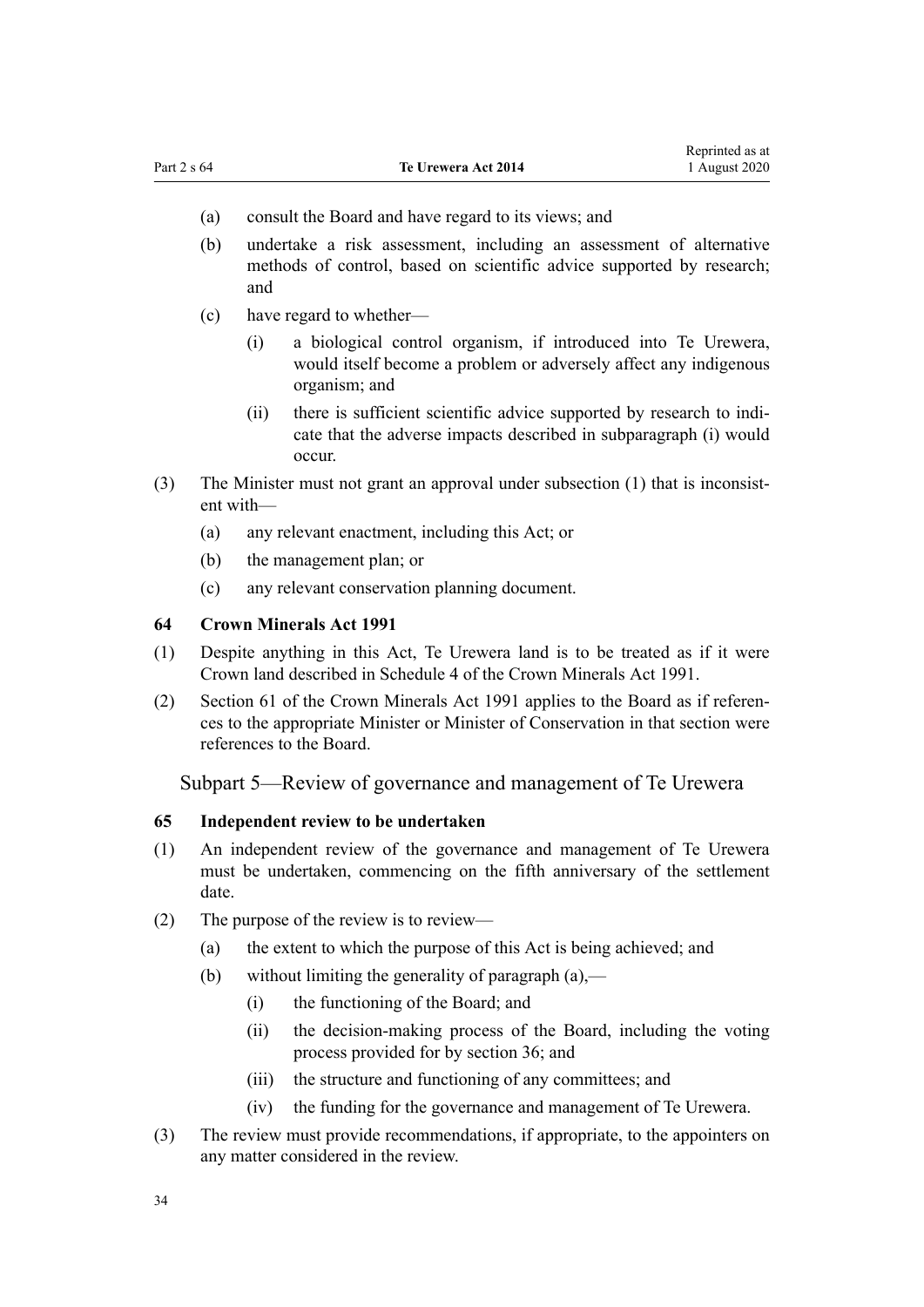<span id="page-34-0"></span>(4) Further reviews may be conducted at any later date by agreement of the relevant appointers.

## **66 Appointment of reviewer or review panel**

- (1) The chair of the trustees and the Minister must jointly appoint a reviewer for the purpose of [section 65,](#page-33-0) or may appoint more than 1 reviewer as a review panel.
- (2) The appointment must include the terms of reference.
- (3) The reviewer must act in accordance with the terms of reference.
- (4) In this section and sections 67 and 68, **reviewer** includes a review panel of more than 1 reviewer.

## **67 Obligations of reviewer**

- (1) In undertaking the review, the reviewer must discuss matters that the reviewer considers relevant to the review with—
	- (a) the Board; and
	- (b) the chief executive and the Director-General; and
	- (c) other persons or entities that the reviewer considers appropriate.
- (2) The Board, the chief executive, and the Director-General must—
	- (a) co-operate with and assist the reviewer in undertaking the review; and
	- (b) provide information that is reasonably requested by the reviewer if it is reasonably practicable to do so.
- (3) The reviewer must provide a draft report to the Board, the chair of the trustees, and the Minister, who may provide comments to the reviewer.
- (4) The reviewer must consider those comments and supply the final report to those persons.

## **68 Response on review report**

- (1) The chair of the trustees and the Minister must, as soon as is reasonably practicable, consider and agree their response to the findings and recommendations of the reviewer set out in the final review report.
- (2) The final review report must be—
	- (a) made publicly available by the chair of the trustees and the Minister; and
	- (b) presented to the House of Representatives by that Minister.
- (3) The chair of the trustees and the Minister must work together to implement their agreed response to the final review report.

## **69 Costs**

The costs of the independent review conducted under this subpart must be met equally by the persons appointing the reviewer.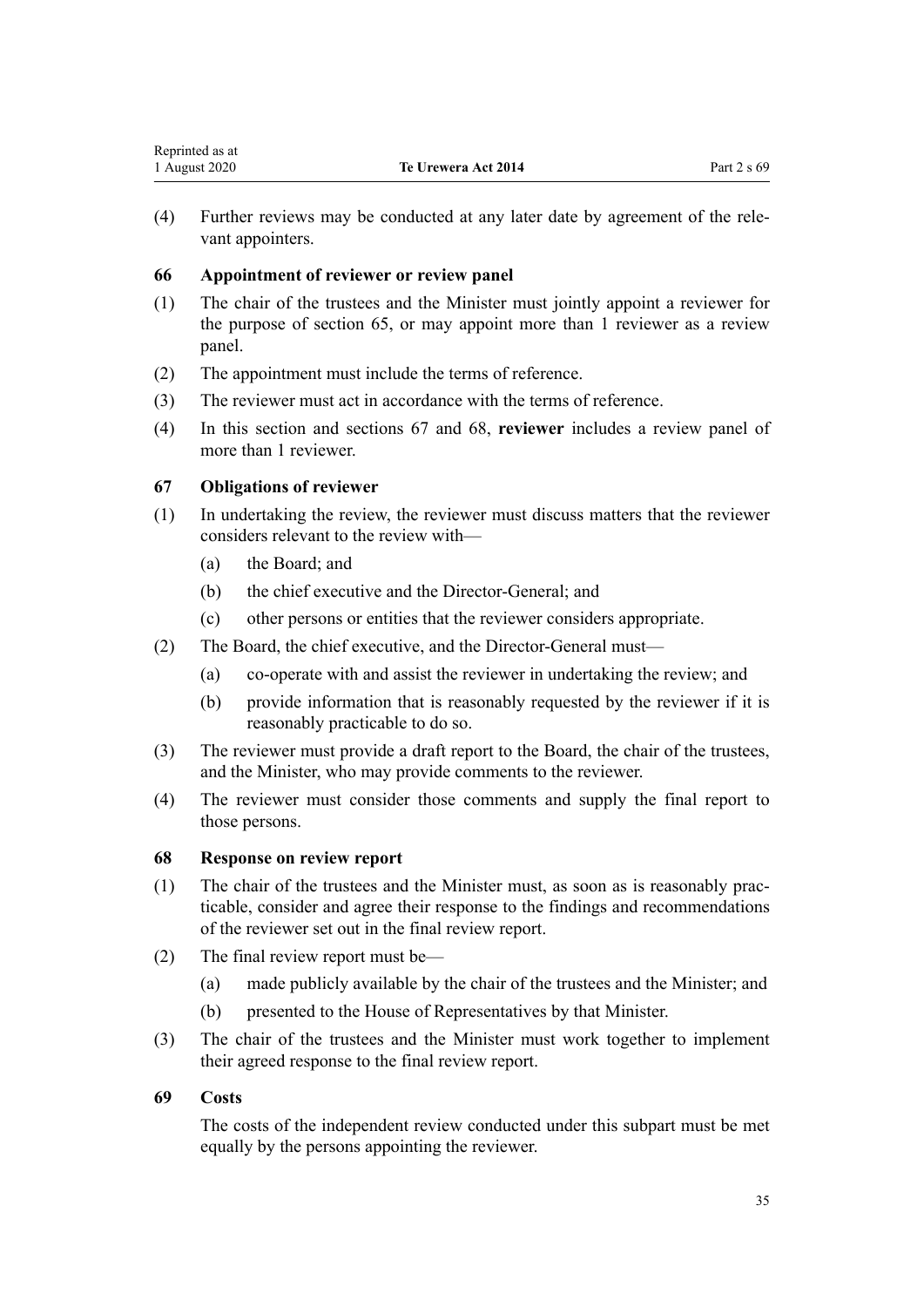# <span id="page-35-0"></span>Subpart 6—Bylaws, compliance and enforcement, offences, penalties, and other matters

#### *Bylaws*

## **70 Board may make bylaws**

- (1) The Board may make bylaws to regulate conduct, including bylaws for any of the following purposes:
	- (a) the management, safety, and preservation of Te Urewera and the safety and preservation of the indigenous plants and animals in Te Urewera:
	- (b) the safety and protection of the public using Te Urewera:
	- (c) excluding the public from any specified part of Te Urewera:
	- (d) prescribing the conditions on which persons may—
		- (i) have access to, or be excluded from, any part of Te Urewera:
		- (ii) use any building or facility in Te Urewera:
	- (e) prescribing charges for the admission of persons to any part of Te Urewera set apart for a specified purpose of public recreation or for the use of any building or facility:
	- (f) prescribing conditions on which persons may be permitted to enter, or remain in, a wilderness area within Te Urewera:
	- (g) prescribing conditions for the use of camping sites or picnic places in Te Urewera and fixing charges for their use:
	- (h) prohibiting or regulating the use or parking of vehicles or the use or mooring of boats in Te Urewera:
	- (i) setting apart parking areas within Te Urewera, prescribing conditions and fixing charges for their use, and providing for the removal of motor vehicles that are parked in breach of the conditions:
	- (j) prohibiting or regulating the use of internal combustion engines in Te Urewera, whether or not the engine is the means of propulsion of a vehicle, boat, machine, or appliance:
	- (k) prescribing the safety devices that must be fitted to any machinery or device operated in Te Urewera under the authority of an agreement made, or a lease or licence granted, by the Board, including regulation of the operation and maintenance of the machinery or device:
	- (l) prohibiting aircraft from hovering over or landing on any part of Te Urewera:
	- (m) prescribing conditions on which operators and pilots in command of aircraft may land, take off, or set down, pick up, or recover within Te Urewera any person, livestock, carcass, or article of any kind: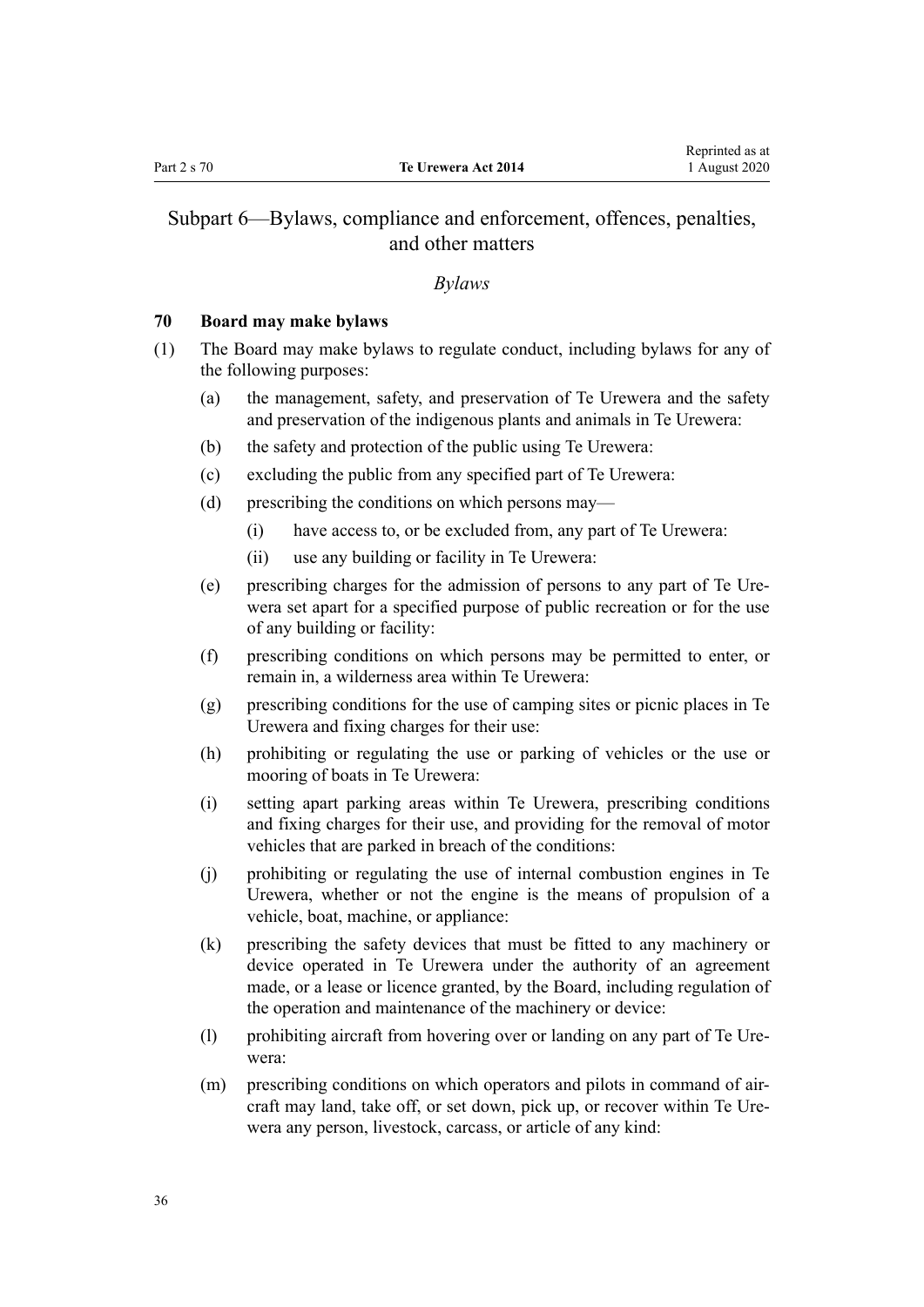- (o) prescribing, for the breach of any bylaw made under this section, fines not exceeding—
	- (i) \$10,000 in any 1 case in respect of a breach of bylaws prescribed under paragraphs (l) or (m):
	- (ii) \$5,000 in any 1 case in respect of any other bylaws made under this section.
- (2) If the Board intends to make a bylaw under this section, the Board—
	- (a) must seek advice on the content of the proposed bylaw from the chief executive and the Director-General and may seek comments from other persons or organisations that the Board considers appropriate; and
	- (b) must, together with the chief executive and the Director-General, prepare a draft set of bylaws to submit to the Minister for approval.
- (3) Bylaws made under this section—
	- (a) must be consistent with this Act and the management plan; and
	- (b) must be approved by the Minister and, once approved, notified in the *Gazette* by the Minister; and
	- (c) take effect on the date specified in the *Gazette* notice.
- (4) Despite any other enactment, bylaws made under this section are disallowable instruments but not legislative instruments for the purpose of the [Legislation](http://legislation.govt.nz/pdflink.aspx?id=DLM2997643) [Act 2012](http://legislation.govt.nz/pdflink.aspx?id=DLM2997643) and must be presented to the House of Representatives under [section](http://legislation.govt.nz/pdflink.aspx?id=DLM2998573) [41](http://legislation.govt.nz/pdflink.aspx?id=DLM2998573) of that Act.
- (5) Bylaws made under the [National Parks Act 1980](http://legislation.govt.nz/pdflink.aspx?id=DLM36962) and applying immediately before the settlement date to Te Urewera land remain in force until they expire or are revoked under the National Parks Act 1980.

# *Compliance and enforcement*

## **71 Compliance and enforcement policy and training**

- (1) The Board may prepare and approve a compliance and enforcement policy for Te Urewera.
- (2) For the purpose of undertaking compliance and enforcement under this subpart, the chief executive and the Director-General must—
	- (a) agree the content of training that is appropriate for the exercise of the compliance and enforcement powers and duties of warranted officers; and
	- (b) make provision for such training.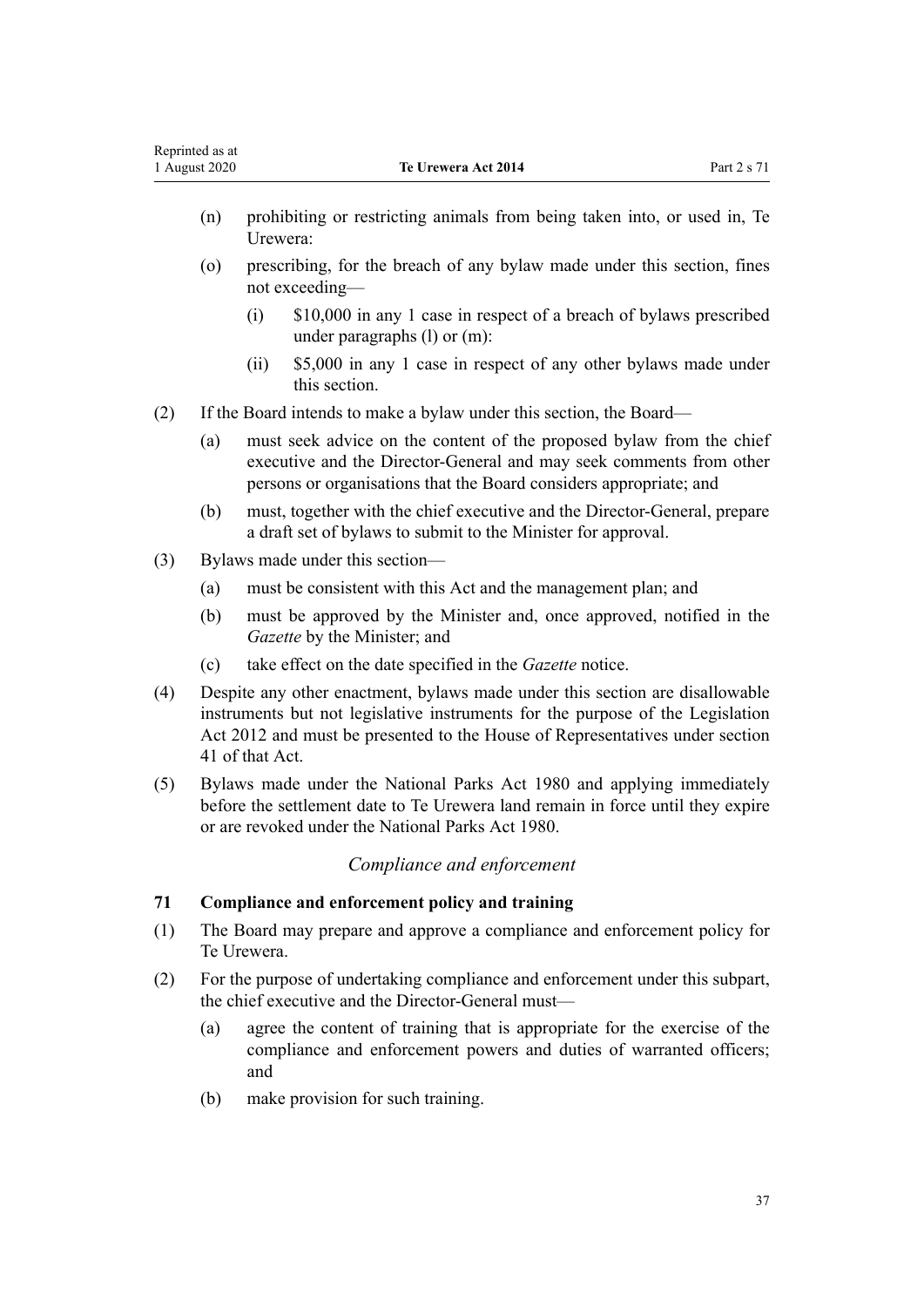|             |                     | reprinted as at |
|-------------|---------------------|-----------------|
| Part 2 s 72 | Te Urewera Act 2014 | 1 August 2020   |

Reprinted as at

- (3) All persons responsible for undertaking compliance and enforcement duties must have regard to any compliance and enforcement policy approved by the Board.
- (4) The chief executive and the Director-General must—
	- (a) co-ordinate the exercise of compliance and enforcement powers conferred by this Act; and
	- (b) jointly submit to the Board an annual report on the compliance and enforcement undertaken in Te Urewera.
- (5) In this section, **warranted officer** means a person who is issued with a written warrant under section 72, whether that person is—
	- (a) employed by the chief executive or the Director-General for compliance and enforcement duties under this Act; or
	- (b) engaged in an honorary capacity by the chief executive or the Director-General for compliance and enforcement duties under this Act.

# **72 Warranting**

- (1) The chief executive and the Director-General may jointly issue a written warrant to a person if the chief executive and the Director-General—
	- (a) agree that the person is a fit and proper person to exercise and perform the powers and duties of a warranted officer; and
	- (b) are satisfied that the person has—
		- (i) received the appropriate training; and
		- (ii) received the required qualification associated with that training.
- (2) A warrant issued under this section—
	- (a) must state the powers that the person is authorised to exercise:
	- (b) may be issued for a term not exceeding 3 years and may be renewed:
	- (c) may be surrendered voluntarily by written notice to the chief executive or Director-General, as appropriate:
	- (d) must be surrendered to the chief executive or Director-General, as appropriate, when the term of appointment ends or the person ceases to be warranted for any reason.

## **73 Powers of warranted officers**

A warranted officer may exercise the powers conferred by this Act.

## **74 Constables**

Every constable has the powers of a warranted officer for the purposes of compliance and enforcement under this Act.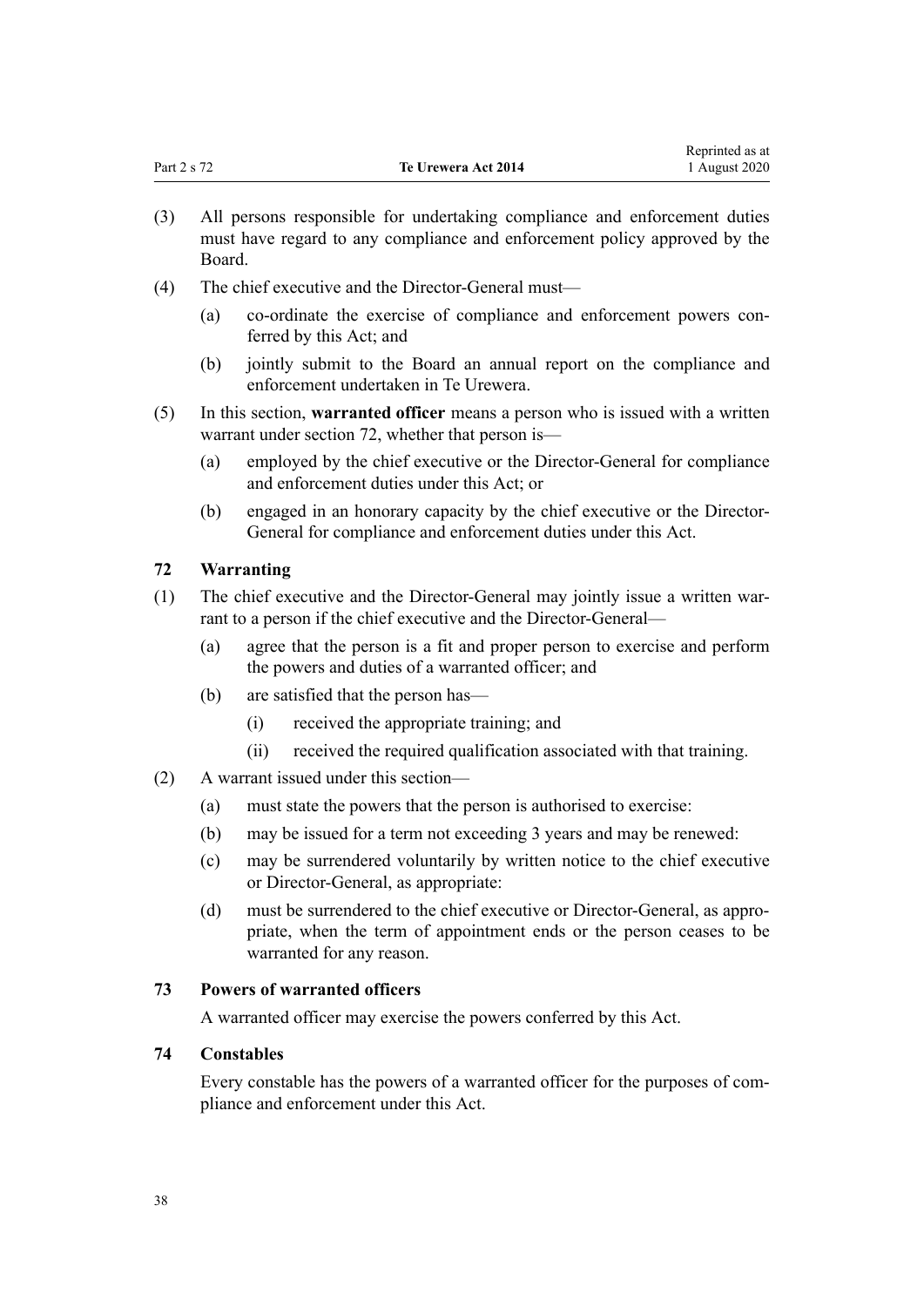## <span id="page-38-0"></span>**75 Warrants under other legislation**

- (1) The following persons may exercise, within Te Urewera, the powers and duties conferred on them by or under other legislation:
	- (a) rangers appointed under [section 38\(1\)](http://legislation.govt.nz/pdflink.aspx?id=DLM277803) of the Wildlife Act 1953; and
	- (b) fish and game rangers appointed under [section 26FA](http://legislation.govt.nz/pdflink.aspx?id=DLM104989) of the Conservation Act 1987, in respect of sports fish and game birds; and
	- (c) fishery officers and honorary fishery officers appointed under [Part 11](http://legislation.govt.nz/pdflink.aspx?id=DLM398399) of the Fisheries Act 1996, in respect of freshwater fisheries.
- (2) [Clauses 4](#page-101-0) and [5](#page-101-0) of Schedule 4 apply to existing and temporary warrants issued under the [Conservation Act 1987.](http://legislation.govt.nz/pdflink.aspx?id=DLM103609)

# *Offences*

# **76 Offences in Te Urewera**

- (1) Every person commits an offence who, without being authorised under this Act, the [Crown Minerals Act 1991,](http://legislation.govt.nz/pdflink.aspx?id=DLM242535) or any bylaw made under [section 70](#page-35-0),—
	- (a) causes or allows an animal owned by, or under the control of, that person to trespass on Te Urewera; or
	- (b) takes an animal into, or liberates an animal in, Te Urewera; or
	- (c) plants a plant, or sows or scatters the seed of a plant, or introduces any substance that the person knows or ought to have known is injurious to plant or animal life, in Te Urewera; or
	- (d) removes or wilfully damages any, or any part of, any plant, stone, mineral, gravel, kauri gum, or protected New Zealand object in Te Urewera; or
	- (e) wilfully digs, cuts, excavates, or damages the turf in Te Urewera; or
	- (f) occupies or uses any land in Te Urewera for cultivation or any other purpose; or
	- (g) wilfully damages or defaces a fence, a building, or any apparatus in Te Urewera; or
	- (h) takes, destroys, or wilfully injures, or in any manner disturbs or interferes with, an indigenous animal or the nest or eggs of an indigenous animal in Te Urewera; or
	- (i) erects a building, a sign, a hoarding, or any apparatus in Te Urewera; or
	- (j) does anything in Te Urewera that requires a lawful authority under this Act—
		- (i) without an authority; or
		- (ii) in breach of the authority; or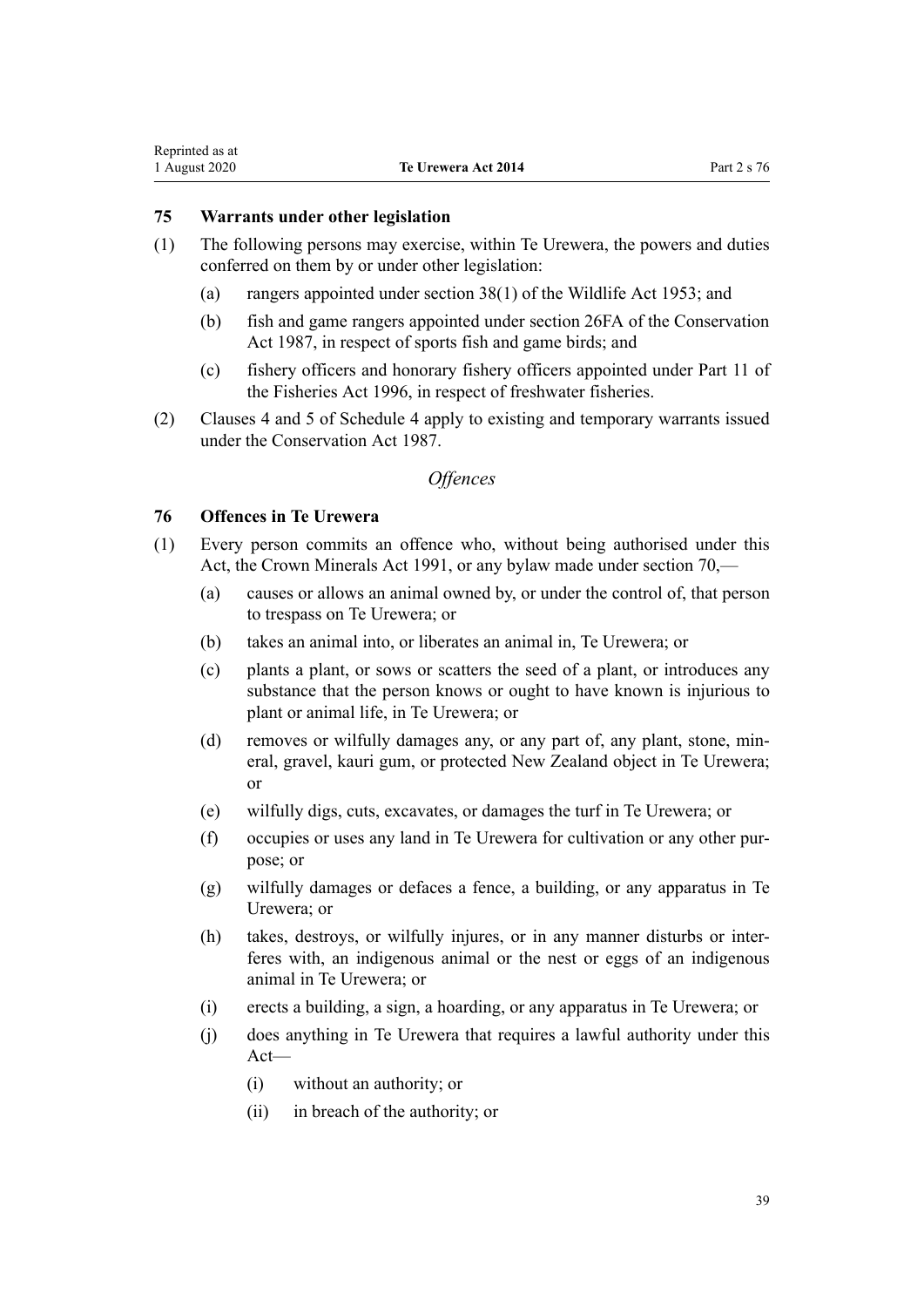- (k) in any way interferes with or damages a natural or historic feature of Te Urewera; or
- (l) refuses to give the information when requested under [clause 6](#page-101-0) of Schedule 4; or
- (m) after being asked to desist or stop under [clause 7](#page-101-0) or [8](#page-102-0) of Schedule 4, fails to do so.
- (2) Every person commits an offence against this Act who,—
	- (a) when required by notice from the chief executive or the Director-General to remove from Te Urewera an animal owned by, or under the control of, that person, fails to do so within the period specified in the notice:
	- (b) being the driver of a vehicle or the pilot of an aircraft or the person in charge of a boat that is illegally in Te Urewera or part of it, fails or refuses to remove that vehicle, aircraft, or boat when required to do so by a warranted officer:
	- (c) without a concession or other right or authority, does or causes something to be done for which a concession or other right or authority is required by this Act:
	- (d) unlawfully alters, obliterates, defaces, pulls up, removes, interferes with, or destroys boundary marks, or a stamp, mark, sign, poster, intentions book, concession, or right or authority issued by the Board, the chief executive, or the Director-General.
- (3) Every person commits an offence against this Act who uses, receives, sells, or otherwise disposes of an item specified in subsection (1)(d) or (h) knowing it to have been removed unlawfully from Te Urewera.
- (4) Every person commits an offence against this Act who, without being authorised under this Act,—
	- (a) is in possession of a chainsaw, firearm, trap, net, or other like object in Te Urewera; or
	- (b) discharges a firearm in Te Urewera; or
	- (c) from outside Te Urewera, shoots at an animal or other object or thing inside Te Urewera with a firearm.
- (5) If a person is found discharging a firearm in breach of subsection (4), [clause](#page-102-0) [11\(8\)](#page-102-0) of Schedule 4 applies to that firearm as if it were illegally in the possession of that person in Te Urewera.
- (6) Every person commits an offence against this Act who breaches a bylaw made under [section 70](#page-35-0) and is liable on conviction to the penalty prescribed under section  $70(1)(o)$ .
- (7) In addition to any penalty for which the person may be liable, a person convicted of an offence under this section is liable to pay the cost of any loss or dam-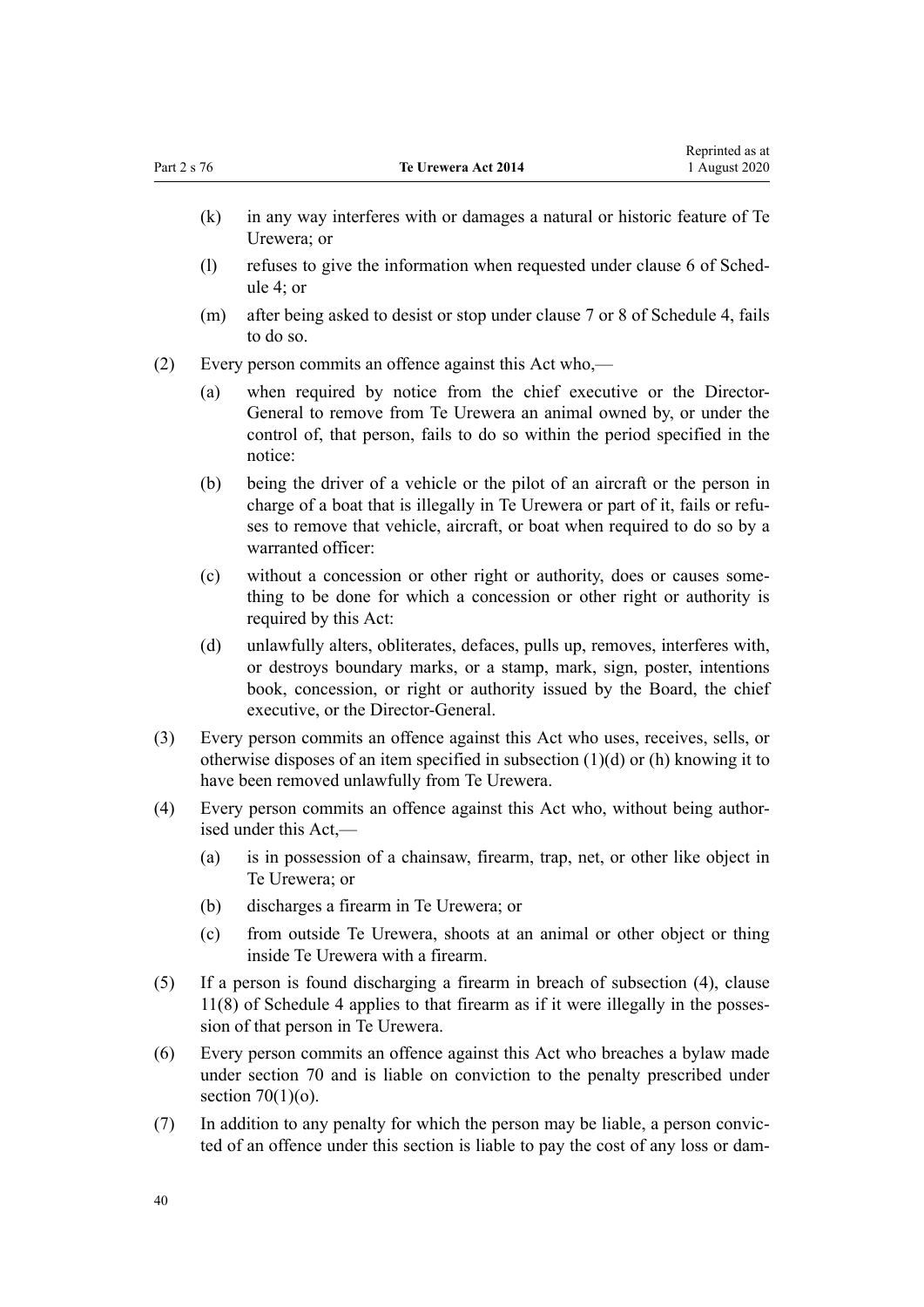<span id="page-40-0"></span>

| Reprinted as at |                     |             |
|-----------------|---------------------|-------------|
| 1 August 2020   | Te Urewera Act 2014 | Part 2 s 79 |

age, or expenses caused by or arising from the action constituting the offence (which may include salaries, wages, and incidental expenses incurred in investigating the offence or in remedying the loss or damage caused by that action).

- (8) The proof of authorisation for the purposes of subsection (1) or (4) must be established by the person charged.
- (9) For the purpose of subsection (7), the cost or value must be assessed by a District Court Judge and is recoverable as if it were incurred as a fine.

# **77 Offences against warranted officers**

Every person commits an offence against this Act who—

- (a) wilfully obstructs a warranted officer acting in the execution of any of the functions, powers, or duties conferred or imposed by or under this subpart:
- (b) not being a warranted officer, represents that he or she is such an officer.

# *Penalties*

## **78 Penalties for specified offences**

- (1) Every person who commits an offence against any of the provisions listed in subsection (2) is liable on conviction to the penalties prescribed in subsection (3).
- (2) The provisions are—
	- (a) section  $76(1)(a)$  to (i) and (k):
	- (b) section  $76(2)(a)$  and (b):
	- (c) section  $76(4)(b)$  and (c):
	- (d) section  $77(a)$ .
- (3) The penalties are,—
	- (a) in the case of an individual, imprisonment for a term not exceeding 2 years or a fine not exceeding \$100,000, or both:
	- (b) in the case of a body corporate, a fine not exceeding \$200,000:
	- (c) in any case where the offence is a continuing one, a further fine not exceeding \$10,000 for every day on which the offence continues.

## **79 Penalties not otherwise prescribed**

Every person who commits an offence against this Act for which no penalty is prescribed elsewhere in this Act is liable, on conviction, to,—

- (a) in the case of an individual, imprisonment for a term not exceeding 1 year or a fine not exceeding \$100,000, or both:
- (b) in the case of a body corporate, a fine not exceeding \$200,000: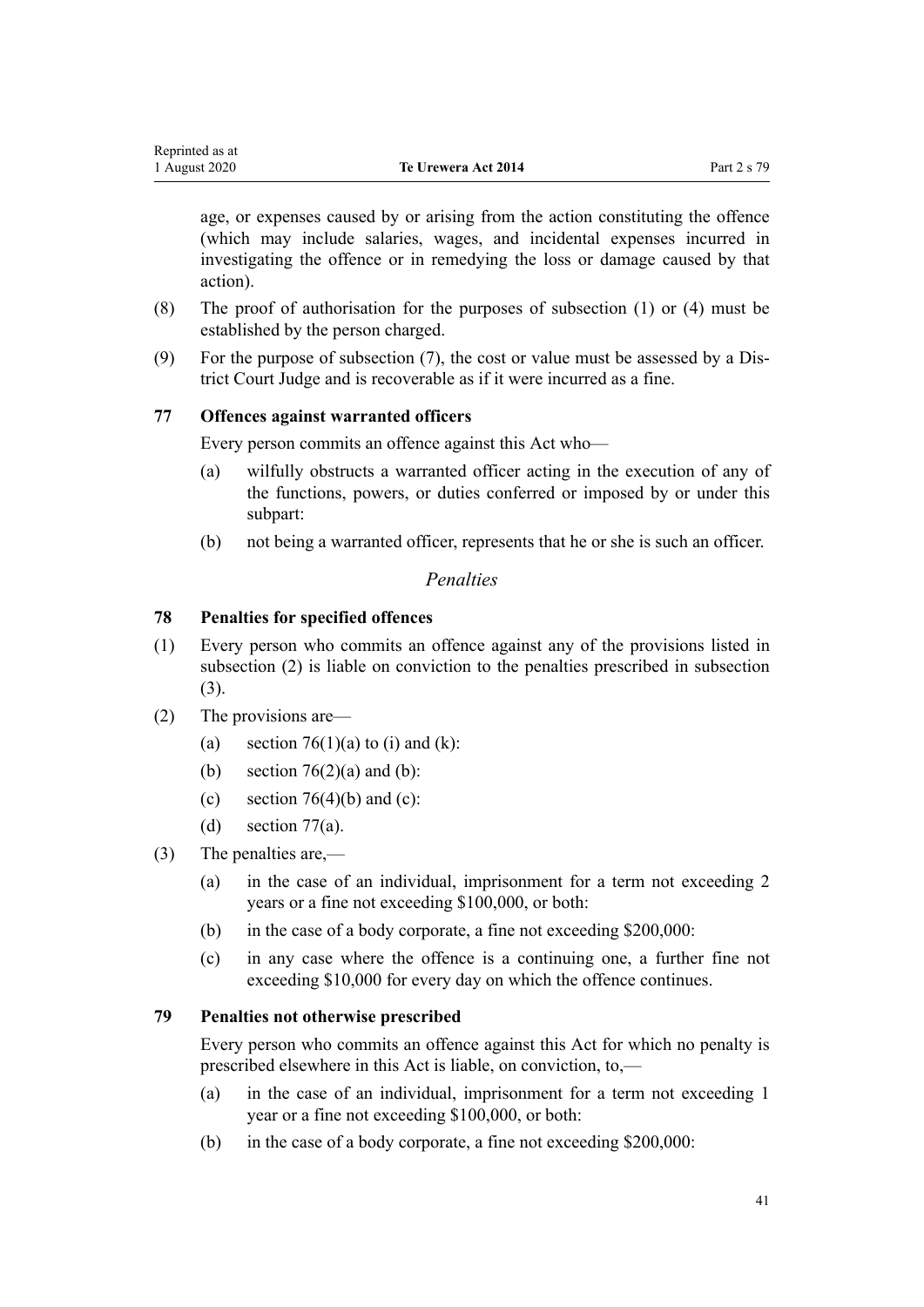(c) in any case where the offence is a continuing one, a further fine not exceeding \$10,000 for every day on which the offence continues.

# **80 Penalties for offences committed for commercial gain**

- (1) If a person is convicted of an offence against this Act, and it is proved beyond reasonable doubt on sentencing that the offence was committed for the purpose of commercial gain or reward (whether or not any gain or reward is realised), the person is liable, in place of any penalty otherwise prescribed,—
	- (a) in the case of an individual, to imprisonment for a term not exceeding 5 years or to a fine not exceeding \$300,000, or both:
	- (b) in the case of a body corporate, to a fine not exceeding \$300,000:
	- (c) in any case, if the offence is a continuing one, a further fine not exceeding \$20,000 for every day on which the offence continues.
- (2) Subsection (1) is not limited by any other provisions in this subpart.

# *Proceedings*

# **81 Proceedings in respect of offences**

- (1) Any person may commence a proceeding under this Act.
- (2) If the Board, the chief executive, or the Director-General proposes to commence a proceeding under this Act, that person must inform the others of—
	- (a) the particulars of the offence; and
	- (b) the nature of the proposed proceeding, including the time when that person intends to commence it.
- (3) There is no duty on any person, other than those referred to in subsection (2), to inform any person of the intention to commence a proceeding.

# **82 Limitation period for filing charging document**

Despite anything to the contrary in section 25 of the Criminal Procedure Act 2011, the limitation period in respect of offences against this Act ends on the day that is 12 months from the date of the discovery of the offence.

# **83 Presumptions relating to offences**

- (1) If a person is found in possession of a plant, stone, mineral, egg, nest, animal, taonga tūturu, or part of any similar thing in the vicinity of Te Urewera, and fails or refuses to give a satisfactory account, when asked by a warranted officer, as to how the thing has come to be in that person's possession, that is to be treated as evidence that the person removed it from Te Urewera.
- (2) In a proceeding for an offence against this Act or against a bylaw made under [section 70](#page-35-0), unless there is proof to the contrary, it is presumed that a map or plan specifying the location where the offence is alleged to have taken place, if signed by the chief executive of Land Information New Zealand, is sufficient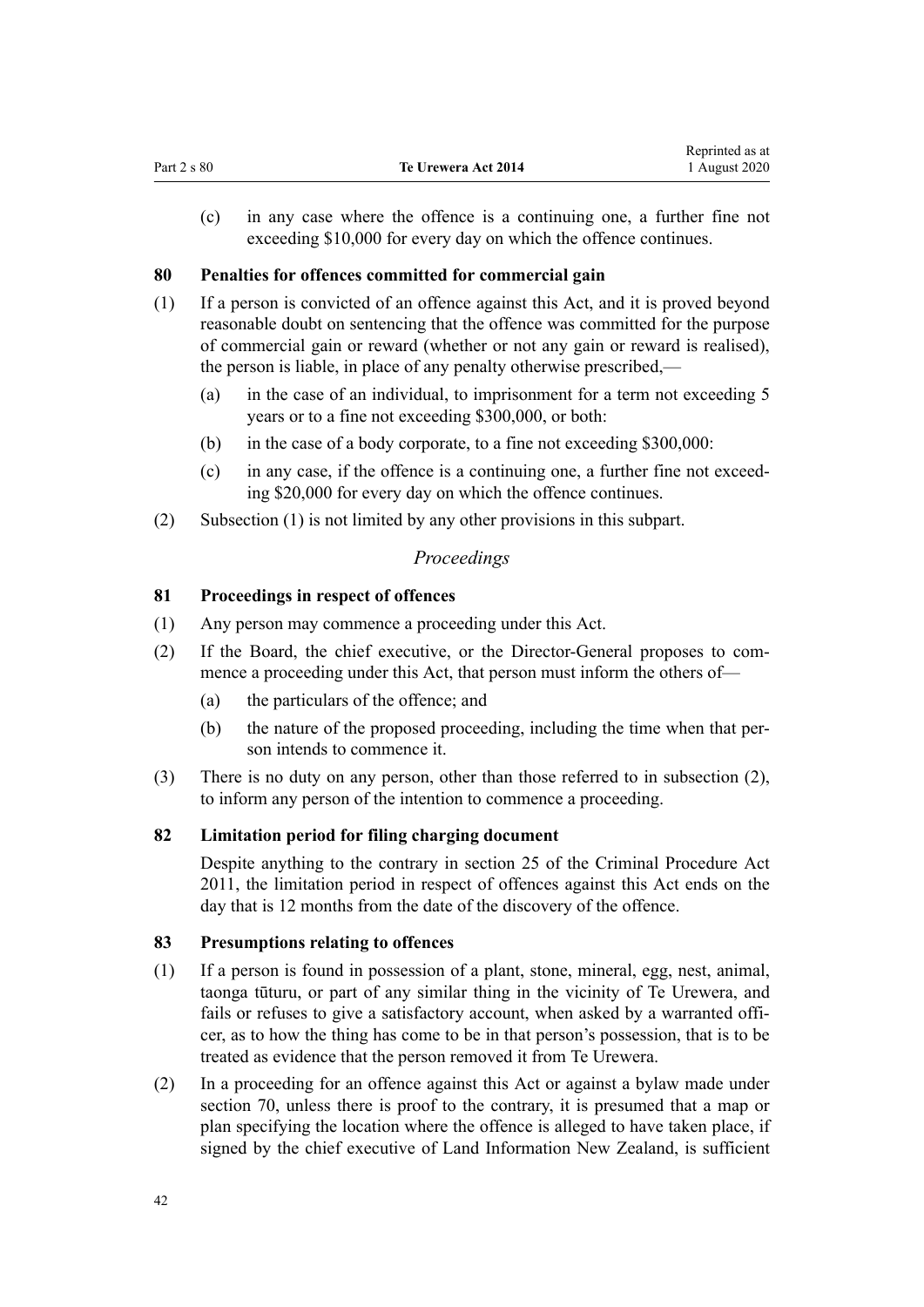<span id="page-42-0"></span>evidence that the location is within Te Urewera without the personal attendance of that chief executive or proof of his or her signature.

# *Control of dogs in Te Urewera*

## **84 Control of dogs**

- (1) No person who owns or is in charge of a dog may allow the dog to be in Te Urewera unless permitted by or under this Act or by a bylaw made under [sec](#page-35-0)[tion 70](#page-35-0).
- (2) Provision is made in [Part 2](#page-107-0) of Schedule 4 for further matters relevant to dog control in Te Urewera.

## **85 Dog control permits**

- (1) Subject to [clause 13](#page-104-0) of Schedule 4, the Board may from time to time issue a dog control permit to allow the owner or person in charge of a dog to take the dog into Te Urewera or the part of Te Urewera specified in the permit.
- (2) Without limiting subsection (1), the Board may refuse to issue a dog control permit if the permit is sought—
	- (a) for a dog that is classified as a dangerous dog under [section 31](http://legislation.govt.nz/pdflink.aspx?id=DLM374887) of the Dog Control Act 1996 or is not registered under that Act; or
	- (b) by a person who—
		- (i) is classified under section  $21(1)$  of the Dog Control Act 1996 as a probationary owner; or
		- (ii) is disqualified under [section 25](http://legislation.govt.nz/pdflink.aspx?id=DLM374853) of the Dog Control Act 1996 from being the owner of any dog; or
		- (iii) has been convicted of an offence under the Dog Control and Hydatids Act 1982; or
		- (iv) has been convicted of an offence against [section 86](#page-43-0) or under [sec](http://legislation.govt.nz/pdflink.aspx?id=DLM106092)[tion 26ZZP](http://legislation.govt.nz/pdflink.aspx?id=DLM106092) or [26ZZQ](http://legislation.govt.nz/pdflink.aspx?id=DLM106094) of the Conservation Act 1987; or
		- (v) has been convicted of an offence against the [Wildlife Act 1953](http://legislation.govt.nz/pdflink.aspx?id=DLM276813), the [Marine Mammals Protection Act 1978](http://legislation.govt.nz/pdflink.aspx?id=DLM25110), or the [Trade in Endan](http://legislation.govt.nz/pdflink.aspx?id=DLM145965)[gered Species Act 1989](http://legislation.govt.nz/pdflink.aspx?id=DLM145965), or against regulations made under any of those Acts.
- (3) Every dog control permit issued under subsection (1) is subject to—
	- (a) the condition that the holder carry the permit on his or her person whenever the holder is in Te Urewera and is accompanied by the dog; and
	- (b) other conditions that the Board thinks fit to impose.
- (4) Every dog control permit issued under subsection (1) must state the activity and purpose for which it is issued.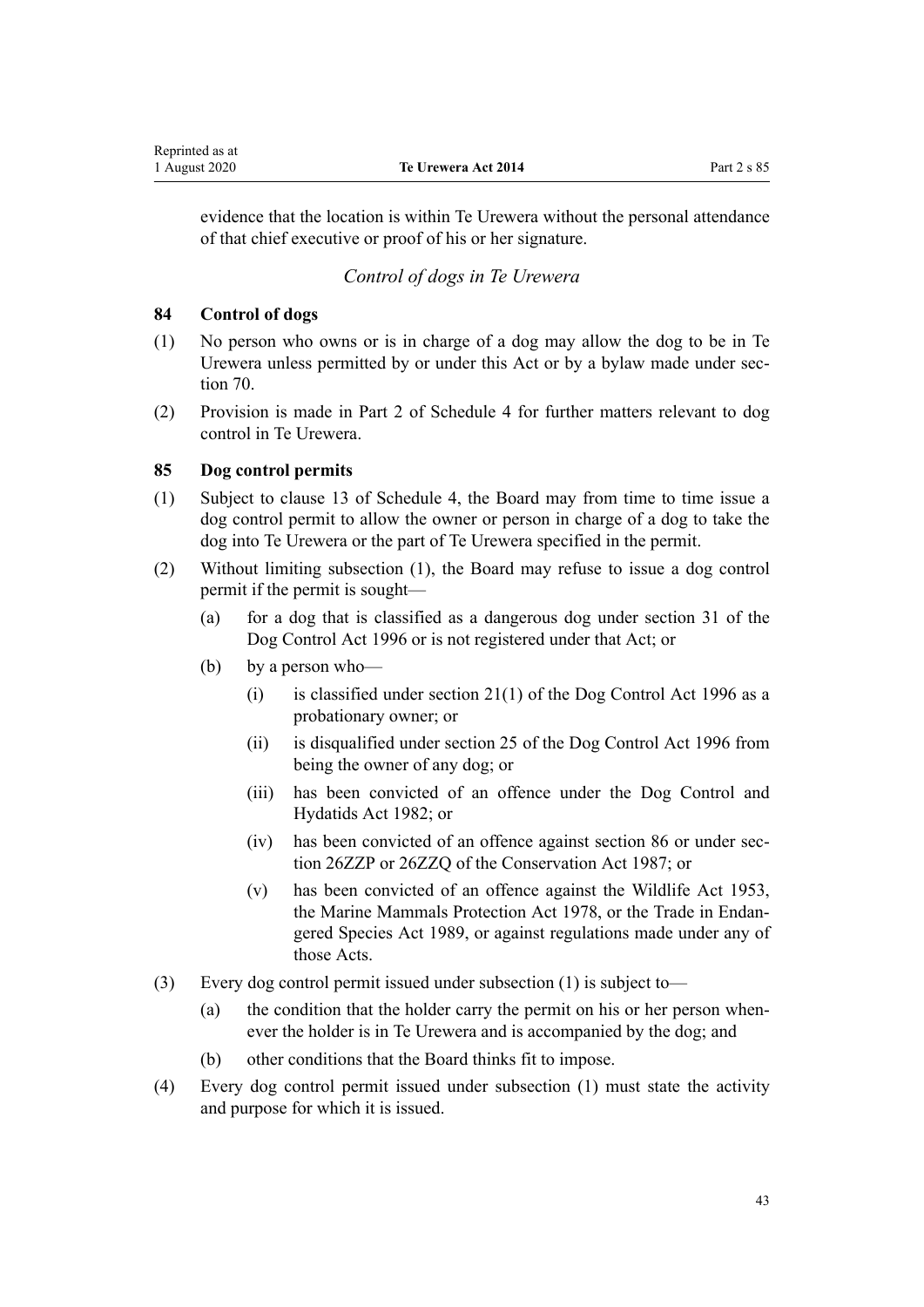## <span id="page-43-0"></span>**86 Offences in relation to dogs**

- (1) Every person commits an offence against this Act and is liable on conviction to imprisonment for a term not exceeding 12 months or to a fine not exceeding \$10,000 or to both who—
	- (a) is the owner of a dog or person in charge of a dog and who allows the dog, contrary to [section 84](#page-42-0), to be in Te Urewera; or
	- (b) is a person authorised by or under this Act to take a dog into Te Urewera, but fails to keep the dog under proper control; or
	- (c) is the owner of a dog or person in charge of a dog, but fails to comply with any condition of a dog control permit.
- (2) Without limiting subsection (1)(b), for the purpose of this Act, a dog is not under proper control if it is found at large in Te Urewera.

# *Fines payable to Board*

## **87 Board to receive fines**

- (1) Fines imposed and recovered in any proceedings under this subpart must be paid to the Board.
- (2) Money received by the Board under this section is subject to—
	- (a) section  $39(1)$ ; and
	- (b) [section 73](http://legislation.govt.nz/pdflink.aspx?id=DLM163137) of the Public Finance Act 1989.

# **Part 3 Te Urewera land and related matters**

## *Interpretation*

## **88 Interpretation**

In this Part, unless the context requires otherwise,—

**Crown improvements** means the improvements—

- (a) attached to Te Urewera establishment land; and
- (b) owned by the Crown immediately before the settlement date

**historical Treaty claim** has the meaning given in [section 2](http://legislation.govt.nz/pdflink.aspx?id=DLM435375) of the Treaty of Waitangi Act 1975

**LINZ** means Land Information New Zealand

**Māori freehold land** has the meaning given in [section 4](http://legislation.govt.nz/pdflink.aspx?id=DLM289897) of Te Ture Whenua Maori Act 1993

**private land** means land that is held in fee simple by any person other than the Sovereign, and includes Māori freehold land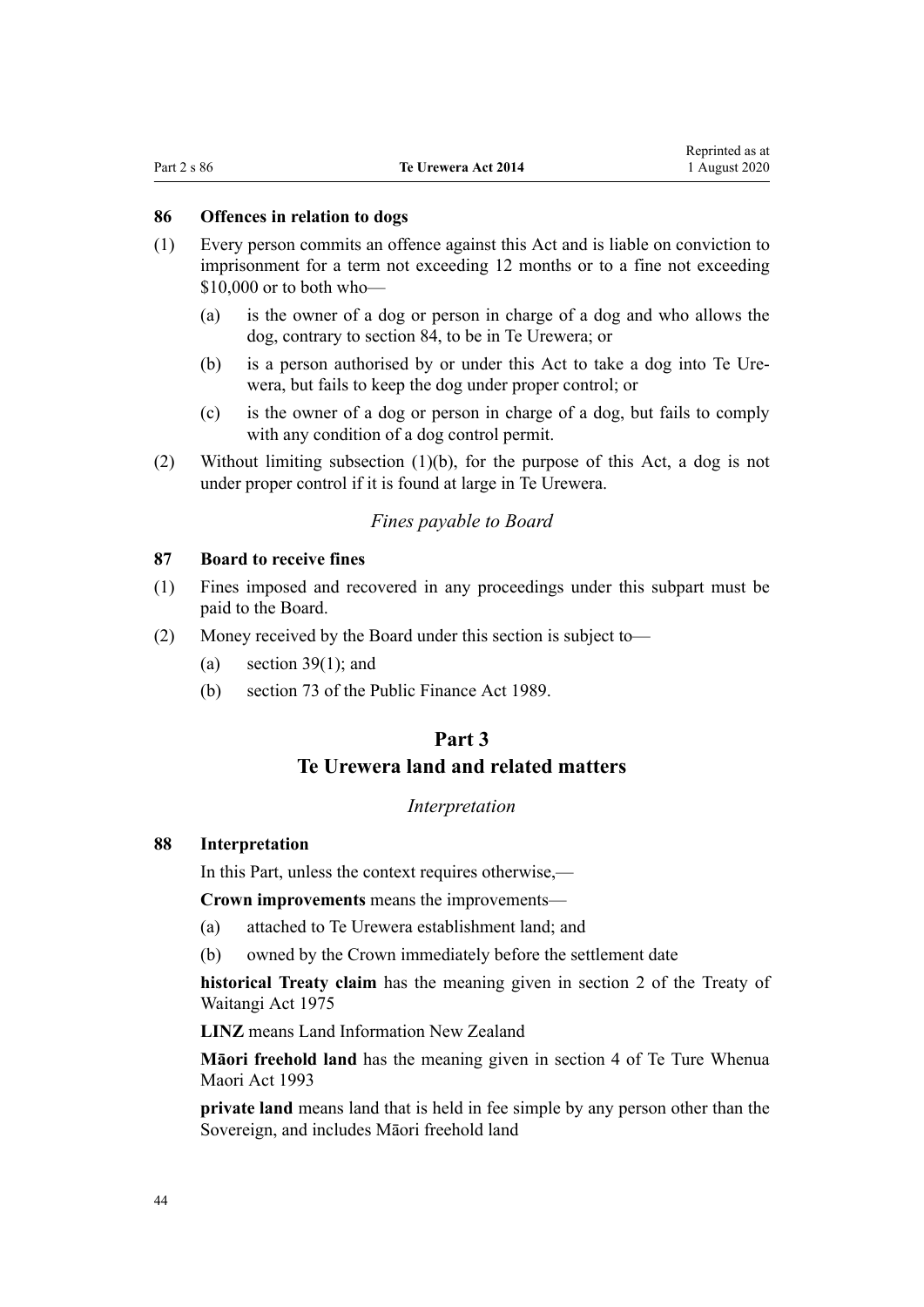### **Te Urewera easements** means—

- (a) the right of way easement created by Transfer H731315.3 registered on computer freehold registers SA27A/847 and SA38D/87; and
- (b) the right of way easement created by Transfer H679634.3 registered on computer freehold register SA49A/375; and
- (c) the easements referred to in [section 99](#page-48-0) if the required easements are registered by the Crown before the settlement date.

Subpart 1—Provisions for registration and other matters relating to Te Urewera land

## **89 Registration of Te Urewera establishment land in Te Urewera**

- (1) The Registrar-General must, in accordance with a written application by a person authorised by the Director-General,—
	- (a) create, in the name of Te Urewera, 1 computer freehold register for the fee simple estate in Te Urewera establishment land; and
	- (b) record on the computer freehold register—
		- (i) any interests that are registered, notified, or notifiable (including the Te Urewera easements), and are described in the application; and
		- (ii) a notation that the establishment land is subject to this Act; and
		- (iii) for the purpose of [section 91](#page-45-0), a notation that the register is limited as to parcels.
- (2) Despite the registration of Te Urewera establishment land in the name of Te Urewera, the Board must exercise and perform all the rights, powers, and duties of the registered proprietor of the establishment land on behalf of, and in the name of, Te Urewera.
- (3) The Registrar-General must have regard to subsection (2).
- (4) A computer freehold register must be created for the establishment land as soon as is reasonably practicable after the settlement date, but not later than 24 months after that date.
- (5) Subsection (1) applies despite—
	- (a) the [Land Transfer Act 1952](http://legislation.govt.nz/pdflink.aspx?id=DLM269031) or any other enactment or rule of law; and
	- (b) the fact that Te Urewera establishment land is situated in 2 land registration districts.

## **90 Resumptive memorials to be cancelled**

- (1) The following enactments cease to apply to Te Urewera land:
	- (a) [Part 3](http://legislation.govt.nz/pdflink.aspx?id=DLM192356) of the Crown Forest Assets Act 1989:
	- (b) [sections 568 to 570](http://legislation.govt.nz/pdflink.aspx?id=LMS172546) of the Education and Training Act 2020: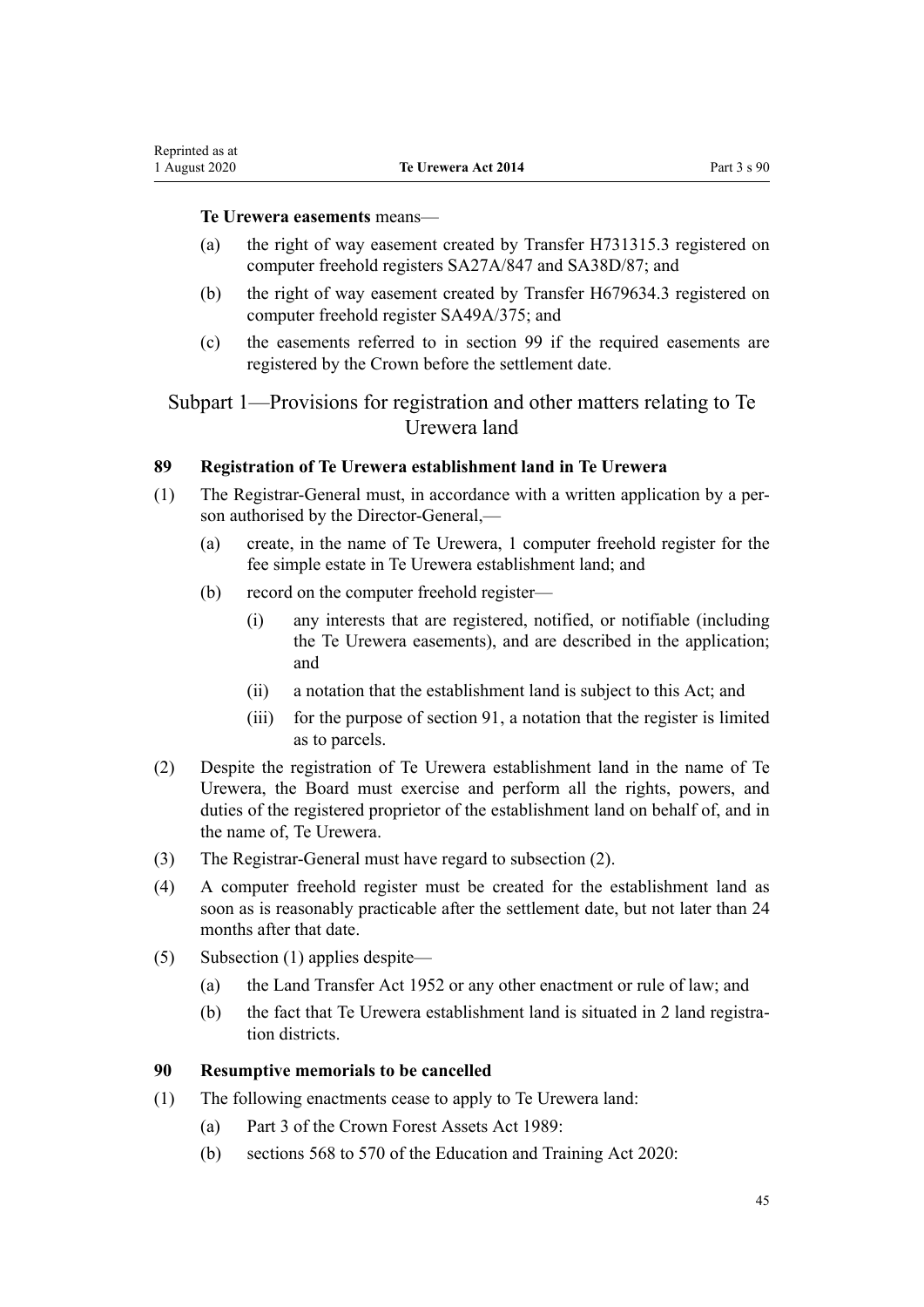- <span id="page-45-0"></span>(c) [Part 3](http://legislation.govt.nz/pdflink.aspx?id=DLM223144) of the New Zealand Railways Corporation Restructuring Act  $1990$
- (d) [sections 27A to 27C](http://legislation.govt.nz/pdflink.aspx?id=DLM98097) of the State-Owned Enterprises Act 1986:
- (e) [sections 8A to 8HJ](http://legislation.govt.nz/pdflink.aspx?id=DLM435544) of the Treaty of Waitangi Act 1975.
- (2) The Registrar-General must ensure that no resumptive memorials that relate to the enactments listed in subsection (1) are entered on the register for Te Urewera land.

Section 90(1)(b): replaced, on 1 August 2020, by [section 668](http://legislation.govt.nz/pdflink.aspx?id=LMS367713) of the Education and Training Act 2020 (2020 No 38).

## **91 Interests of registered proprietors of adjacent land not affected**

The computer freehold register for Te Urewera land does not adversely affect or in any way limit the title of a registered proprietor of land adjacent to Te Urewera land.

## **92 Existing interests to continue**

- (1) Any interests relating to Te Urewera establishment land immediately before its vesting by [section 12](#page-14-0) are existing interests (**existing interests**).
- (2) Existing interests continue to apply, with any necessary modification, until the interest expires or is terminated.
- (3) For the purposes of the existing interests, on and from the settlement date,—
	- (a) in any case where the interest has been granted by or to the Crown, the Crown is deemed to have been replaced by the Board as the grantor or grantee; and
	- (b) if the context requires, references to other enactments are to be read as references to this Act; and
	- (c) references to Te Urewera National Park are to be read as references to Te Urewera.
- (4) Despite subsection (3)(a), a variation to, or renewal of, an interest relating to Tāwhiuau Maunga must have the written consent of the trustees of Te Rūnanga o Ngāti Manawa.
- (5) In this section, **Tāwhiuau Maunga** and **trustees of Te Rūnanga o Ngāti Manawa** have the meanings given in [section 129](#page-63-0).

### **93 Application of other enactments**

- (1) Nothing in [Part 4A](http://legislation.govt.nz/pdflink.aspx?id=DLM104697) of the Conservation Act 1987 or the [Public Works Act 1981](http://legislation.govt.nz/pdflink.aspx?id=DLM45426) applies to the vesting of the fee simple estate in Te Urewera land.
- (2) Nothing in [Te Ture Whenua Maori Act 1993](http://legislation.govt.nz/pdflink.aspx?id=DLM289881) applies to Te Urewera land.
- (3) [Sections 24](http://legislation.govt.nz/pdflink.aspx?id=DLM444632) and [25](http://legislation.govt.nz/pdflink.aspx?id=DLM444648) of the Reserves Act 1977 do not apply to the revocation, under this subpart, of the reserve status of any part of Te Urewera land.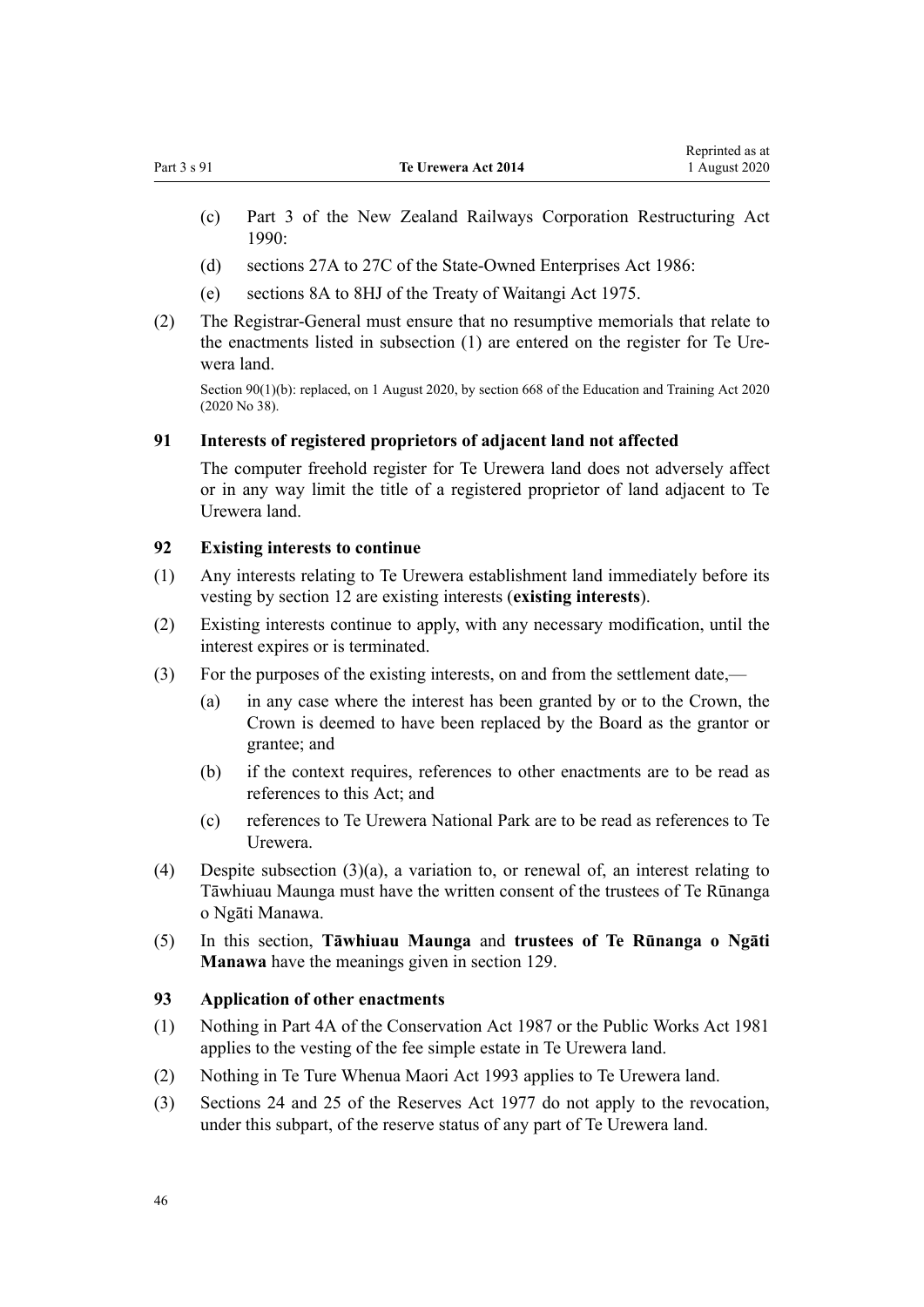- <span id="page-46-0"></span>(4) [Section 11](http://legislation.govt.nz/pdflink.aspx?id=DLM231942) and [Part 10](http://legislation.govt.nz/pdflink.aspx?id=DLM236786) of the Resource Management Act 1991 do not apply to—
	- (a) the vesting of the fee simple estate in Te Urewera land; or
	- (b) any matter incidental to, or required for the purpose of, the vesting.
- (5) The vesting of the fee simple estate in Te Urewera land does not—
	- (a) limit [section 10](http://legislation.govt.nz/pdflink.aspx?id=DLM246310) or [11](http://legislation.govt.nz/pdflink.aspx?id=DLM246311) of the Crown Minerals Act 1991; or
	- (b) affect other rights to subsurface minerals in Te Urewera land.
- (6) The permission of a council under [section 348](http://legislation.govt.nz/pdflink.aspx?id=DLM420676) of the Local Government Act 1974 is not required for laying out, forming, granting, or reserving a private road, private way, or right of way required to fulfil the terms of the deed of settlement in relation to Te Urewera land.

# *Official geographic names*

# **94 Official geographic names discontinued**

- (1) The official geographic name of Te Urewera National Park is discontinued.
- (2) If any part of Te Urewera land was a Crown protected area immediately prior to its vesting, the official geographic name of that land is discontinued.
- (3) The New Zealand Geographic Board Ngā Pou Taunaha o Aotearoa must amend the Gazetteer to record that the relevant official geographic names have been discontinued by this section.
- (4) In this section, **Crown protected area**, **Gazetteer**, and **official geographic name** have the meanings given in [section 4](http://legislation.govt.nz/pdflink.aspx?id=DLM1065420) of the New Zealand Geographic Board (Ngā Pou Taunaha o Aotearoa) Act 2008.

## *Improvements*

## **95 Ownership of improvements**

- (1) Crown improvements—
	- (a) remain vested in the Crown; and
	- (b) may be used, occupied, accessed, maintained, removed, or demolished by the chief executive or the Director-General in a manner that is consistent with—
		- (i) the management plan; and
		- (ii) the annual operational plan for Te Urewera.
- (2) Subsection (1)(b) applies only to the extent that the use, occupation, access, maintenance, removal, or demolition of the improvements is not inconsistent with—
	- (a) the terms of an existing interest (within the meaning of section  $92(1)$ ); or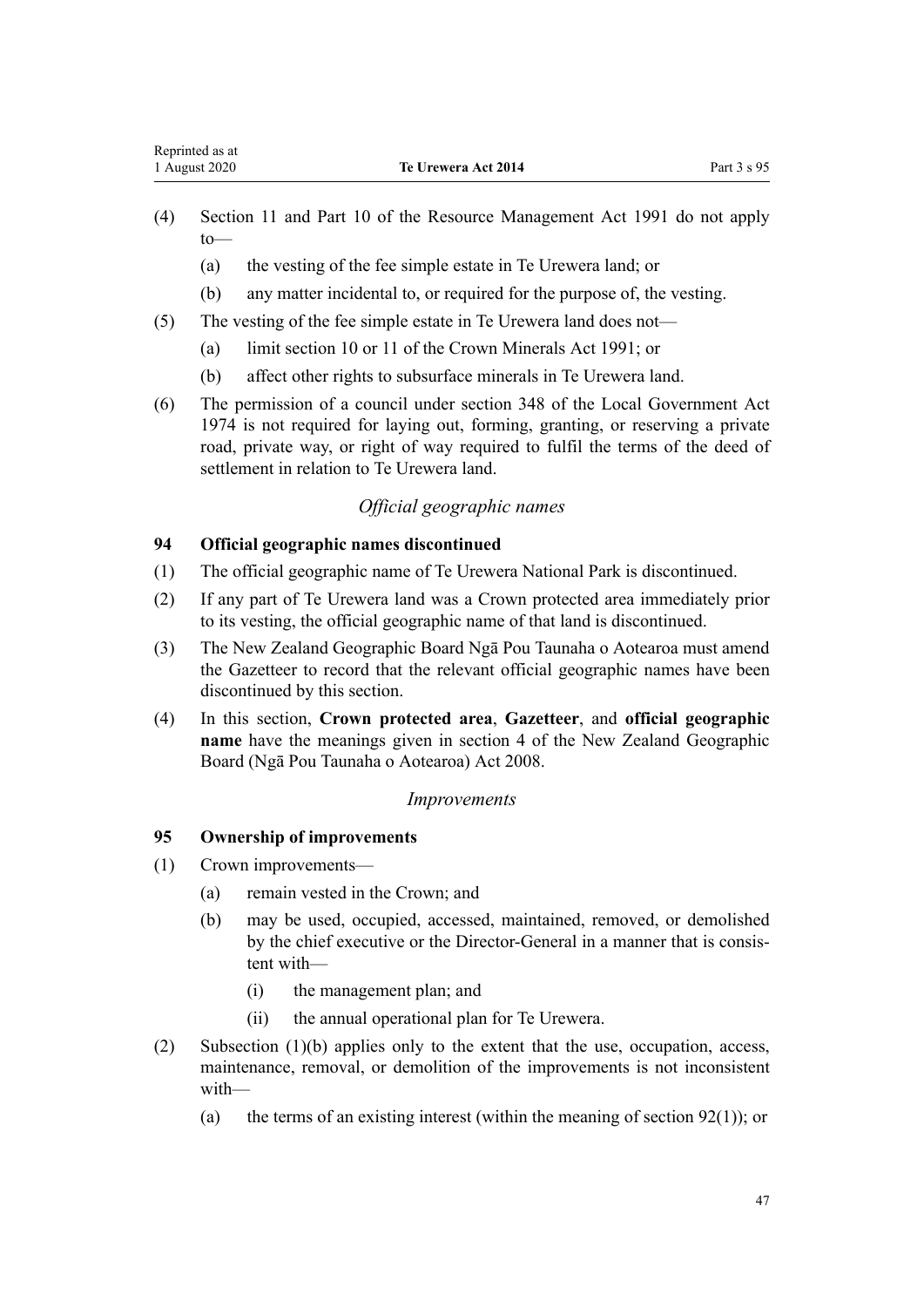- <span id="page-47-0"></span>(b) any existing grant by the Crown to a third party for the use of the improvements.
- (3) Other improvements attached to the establishment land that are not governed by an existing interest (within the meaning of section  $92(1)$ ) are vested in—
	- (a) the person or body that attached the improvement to the land; or
	- (b) if that person or body no longer exists or no longer has an interest in the improvement, the person or body who would have had ownership rights to the improvement immediately before the vesting, as if the improvement were personal property.

### *Liabilities*

## **96 Certain liabilities excluded**

#### *Rates*

(1) Te Urewera land is to be treated as if Te Urewera were listed in [clause 1](http://legislation.govt.nz/pdflink.aspx?id=DLM1733703) of Part 1 of Schedule 1 of the Local Government (Rating) Act 2002.

*Fire Authority levies*

(2) No levy may be imposed on the Board in respect of Te Urewera land under [section 45\(3\)](http://legislation.govt.nz/pdflink.aspx?id=DLM443520) or [46\(3\)](http://legislation.govt.nz/pdflink.aspx?id=DLM443524) of the Forest and Rural Fires Act 1977.

*Contamination of land*

- (3) The Crown, and not the Board, is responsible for any liability to remediate Te Urewera land that is contaminated, if the contamination occurred at any time while the Crown owned the land.
- (4) In subsection (3), **contaminated land** has the meaning given in [section 2\(1\)](http://legislation.govt.nz/pdflink.aspx?id=DLM230272) of the Resource Management Act 1991.

### **97 Costs of meeting any liability**

- (1) This section applies if—
	- (a) the Board has a liability arising from acting on behalf of Te Urewera; and
	- (b) the Board cannot meet the costs or other obligations imposed by that liability.
- (2) The Board must, at the earliest practicable opportunity, give written notice of the matter to—
	- (a) the trustees; and
	- (b) the Minister of Finance and the Minister of Conservation (the **Ministers**).
- (3) The notice may propose options for meeting the costs and other obligations associated with the liability.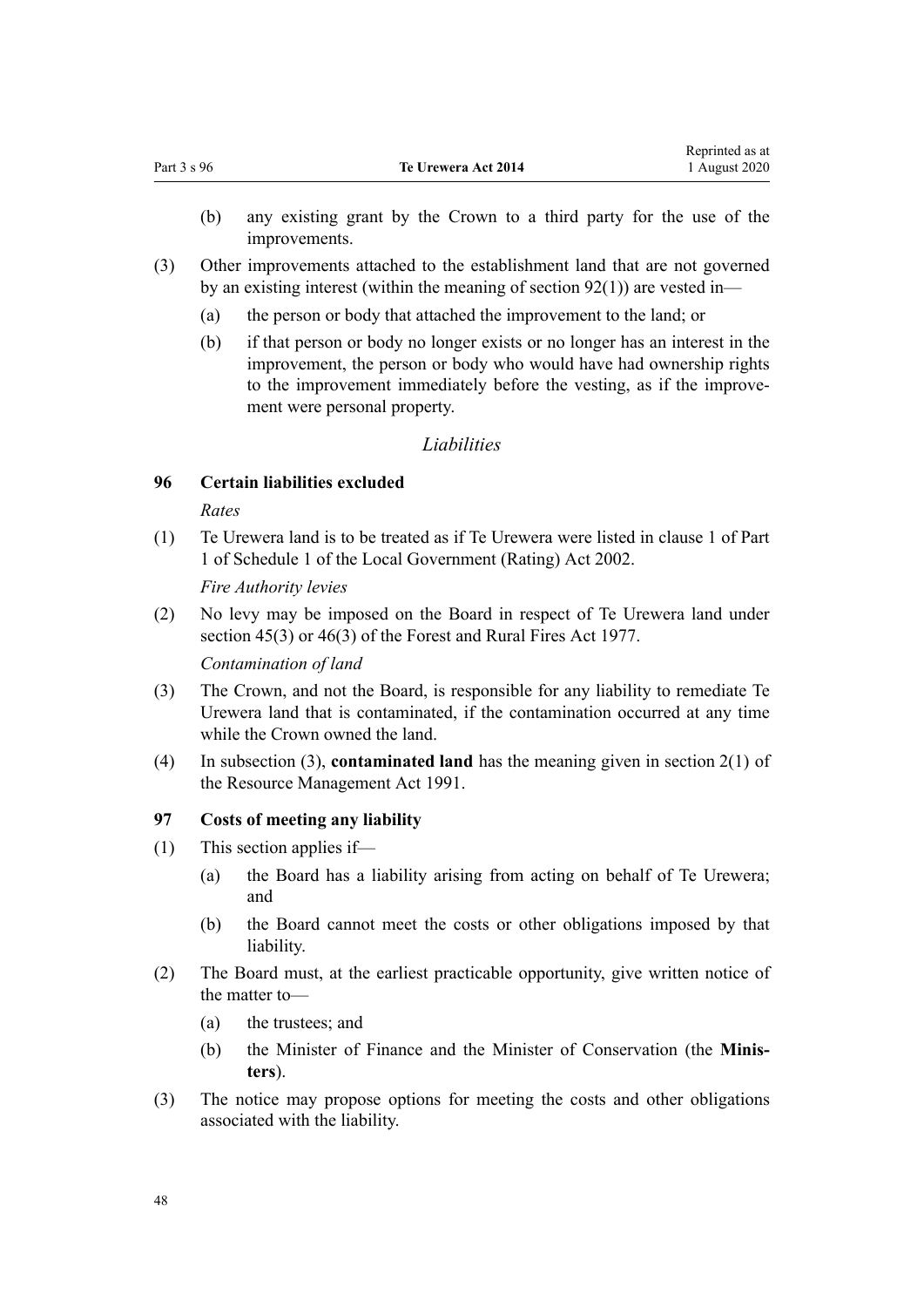| Reprinted as at |                     |              |
|-----------------|---------------------|--------------|
| 1 August 2020   | Te Urewera Act 2014 | Part 3 s 100 |

- (4) The Board, the trustees, and the Ministers must consider and respond to any proposals any of them may make.
- (5) The trustees and the Ministers may—
	- (a) propose options or seek proposals from the Board for meeting the liability; and
	- (b) agree to provide assistance to the Board, specifying any condition on that assistance that they consider appropriate.

# *Easements required*

## **98 Easement over former Kainaha historic reserve**

- (1) The Board must, at its first meeting after the settlement date, sign and return to the Crown, in favour of the Minister for Arts, Culture and Heritage, a registrable easement in gross for a right to locate, access, and maintain headstones on the former Kainaha historic reserve, on the terms and conditions set out in part 8.2 of the documents schedule.
- (2) The easement—

<span id="page-48-0"></span>Representative as a set of the set of the set of the set of the set of the set of the set of the set of the set of the set of the set of the set of the set of the set of the set of the set of the set of the set of the set

- (a) must be enforceable in accordance with its terms despite this Act or any other enactment; and
- (b) is to be treated as having been granted in accordance with this Act.

# **99 Waikaremoana easements**

- (1) The Board must grant and register easements in perpetuity over the part of Te Urewera establishment land used for the operation of the Waikaremoana power station, on the terms and conditions specified by the Crown.
- (2) The easements—
	- (a) must be enforceable in accordance with their terms, despite this Act or any other enactment; but
	- (b) are to be treated as having been granted in accordance with this Act.
- (3) This section applies only if the Crown has not registered the easements before the settlement date.

# Subpart 2—Land added to, or removed from, Te Urewera or interests acquired

## **100 Land added to Te Urewera**

- (1) Any area of land outside the boundaries to Te Urewera may be added to Te Urewera under this subpart.
- (2) Land may be added to Te Urewera only if—
	- (a) it meets the criteria set out in [section 101](#page-49-0); and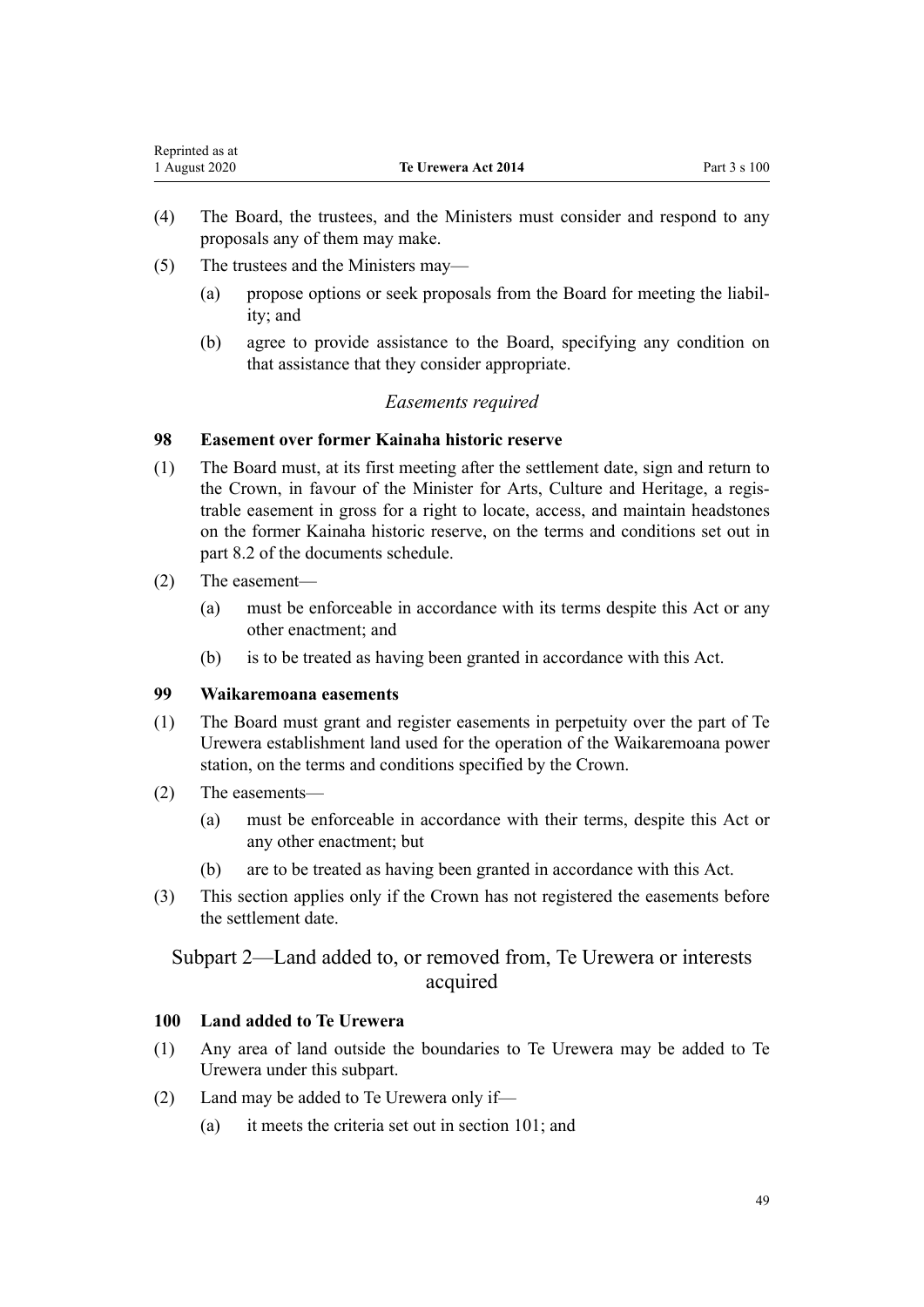- <span id="page-49-0"></span>(b) the land is approved for addition to Te Urewera in accordance with [sec](#page-50-0)[tions 104 to 107,](#page-50-0) as relevant.
- (3) Land added to Te Urewera becomes Te Urewera land.

# **101 Criteria for adding land**

- (1) All land proposed for addition to Te Urewera must contain—
	- (a) features that have significant natural, cultural, or historic values important for the connection between Tūhoe and Te Urewera, if their inclusion in Te Urewera will strengthen and maintain that connection; or
	- (b) natural features of such distinctive natural beauty or cultural or scientific value that preservation of the land in perpetuity is of national importance; or
	- (c) indigenous ecological systems and biodiversity or other natural features whose natural, cultural, or historic values are unique or so scientifically important that their preservation in perpetuity is of national importance.
- (2) An area of land outside the boundaries of Te Urewera may be considered for inclusion in Te Urewera, even if its natural, cultural, or historic values have been diminished, as long as the land—
	- (a) is capable of restoration or regeneration, particularly if it is representative of an indigenous ecological system not elsewhere protected in New Zealand; or
	- (b) contains features that are not elsewhere protected in New Zealand but are unique, or so beautiful or scientifically important as to justify protection as part of Te Urewera; or
	- (c) does not have significant natural values but—
		- (i) the area has cultural or historic values significant enough to justify protection as part of Te Urewera; and
		- (ii) the inclusion of that land is compatible with the protection of the natural values of Te Urewera.

# **102 Other interests may be acquired**

- (1) The Board may acquire interests of the kind described in subsection (3) if the Board is satisfied as to the matters set out in subsection (2).
- (2) Before exercising a power under this section, the Board must be satisfied,—
	- (a) after considering the matters in sections 101 and [103,](#page-50-0) that the acquisition of an interest would be for the benefit of Te Urewera; and
	- (b) that the Board is able to secure the necessary funds for the acquisition.
- (3) The Board may—
	- (a) enter into a contract for—
		- (i) a lease or licence over private land: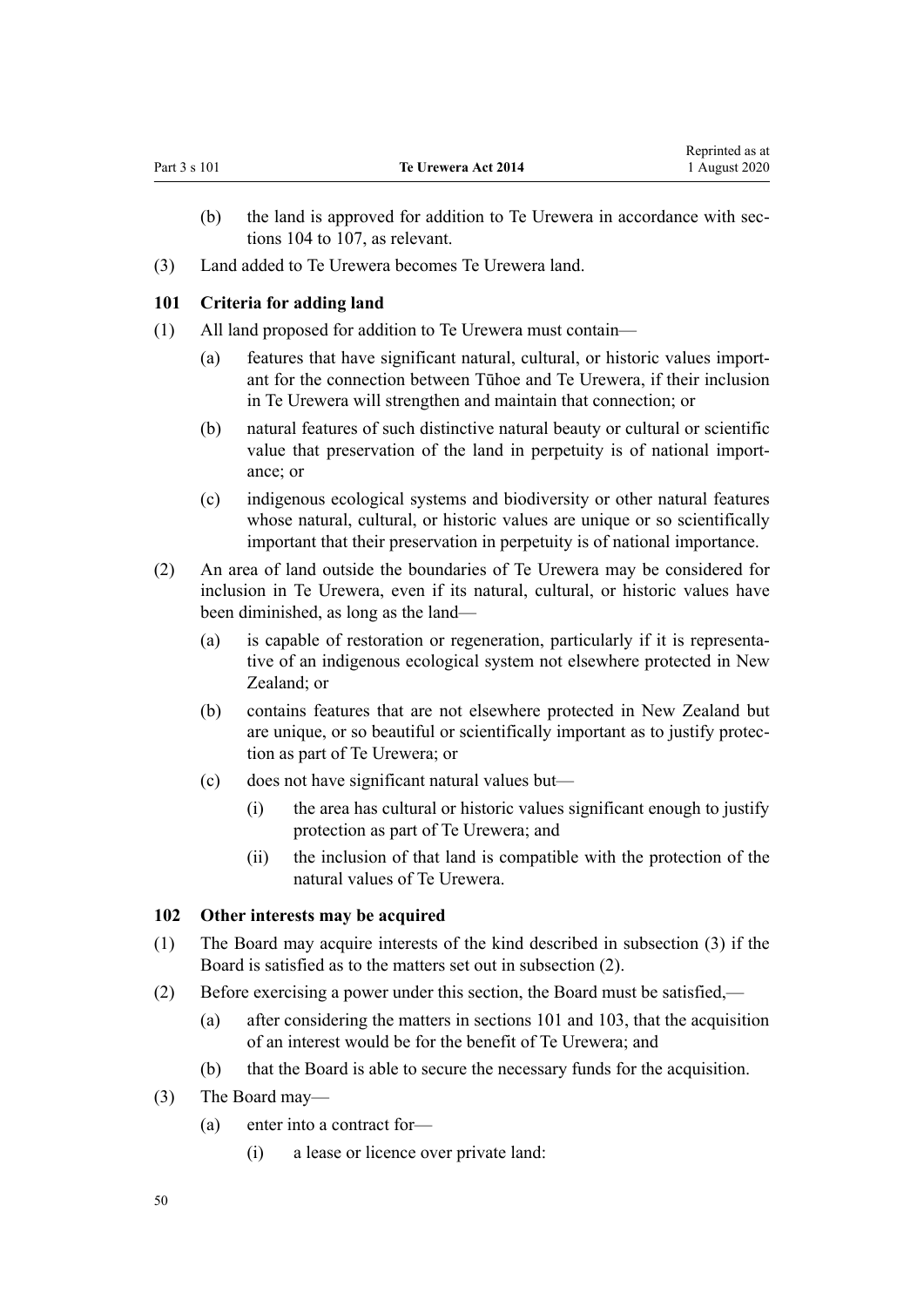- <span id="page-50-0"></span>(ii) an easement over private land:
- (iii) an interest of a licensee or lessee in private land:
- (b) accept an easement, lease, licence, or the interest of a licensee or lessee as a gift.
- (4) An interest acquired under this section is, for the duration of the interest, subject to this Act and must be administered by the Board for the purpose of this Act.

# **103 Relevant considerations for determining whether land may be added or interests acquired**

In considering a proposal to add land to Te Urewera or to acquire an interest, the Board, the chief executive, the Minister, and the Director-General must each consider, as relevant, the following matters:

- (a) the extent to which the land proposed to be added to Te Urewera, or any interest acquired, would contribute to—
	- (i) achieving the purpose of this Act; and
	- (ii) protecting Te Urewera from the adverse effects of activities outside Te Urewera; and
	- (iii) strengthening and maintaining the connection of Tūhoe with Te Urewera; and
	- (iv) achieving protection of a nationally representative range of ecosystems, natural features, scenery types, and landscape types, and the contribution of Te Urewera to achieving that goal; and
	- (v) the efficient management of Te Urewera; and
	- (vi) public access to Te Urewera, to the extent that that is consistent with the need to preserve the natural, cultural, historic, or scientific values of Te Urewera; and
- (b) any extant historical Treaty claims over the land to which the proposal relates; and
- (c) any financial or other implications relevant to the governance and management of Te Urewera; and
- (d) any other matters that are considered relevant.

# *Addition of private land*

# **104 Proposal to add private land to Te Urewera**

- (1) The Board may make a proposal to add private land to Te Urewera if it is satisfied that the land is suitable to add to Te Urewera on the grounds that—
	- (a) the land meets the criteria set out in [section 101;](#page-49-0) and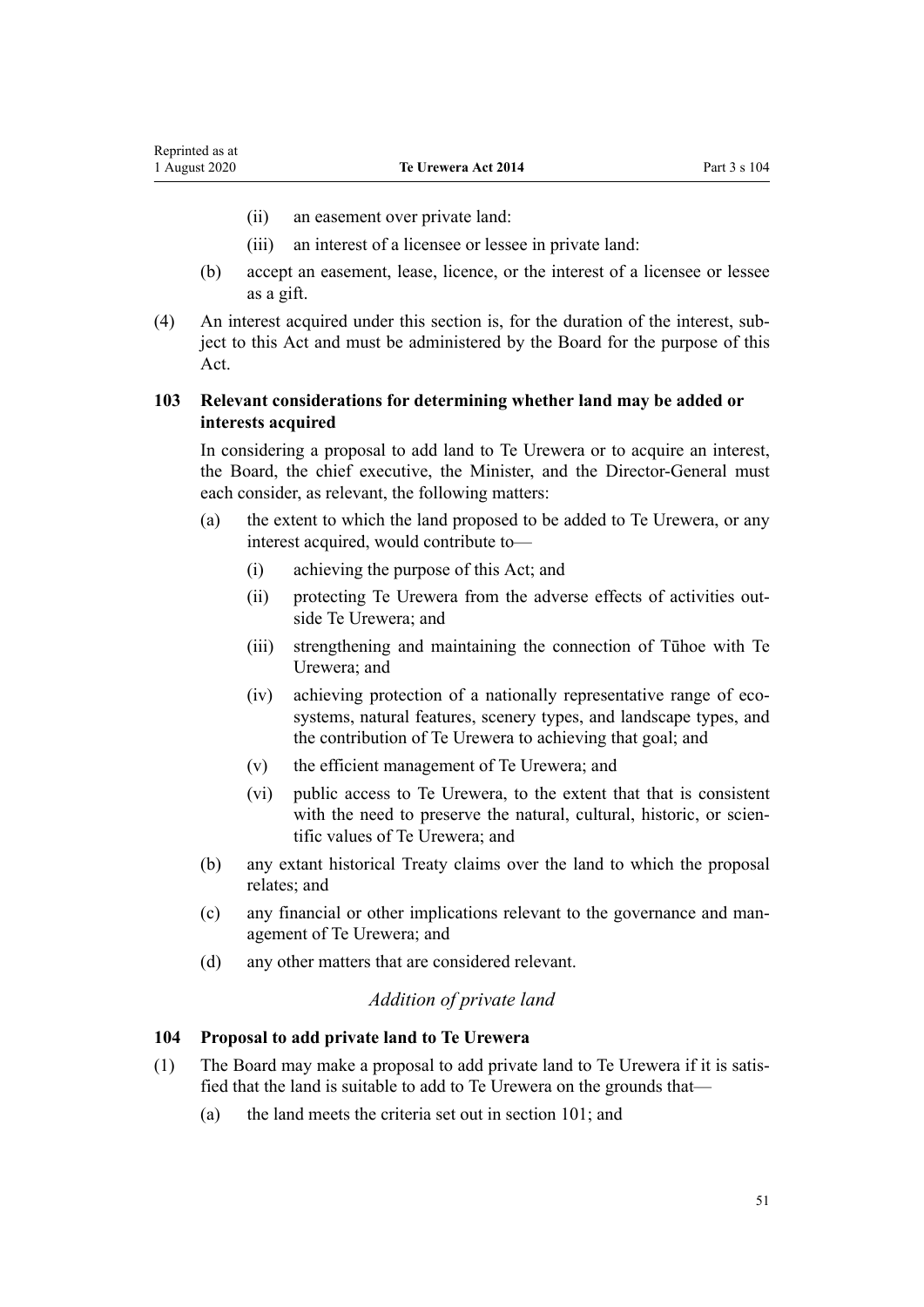- <span id="page-51-0"></span>(b) the Board and the owner of the land have reached an agreement for the Board to acquire the land by sale and purchase or receive it as a gift.
- (2) If the private land that is the subject of a proposal is Māori freehold land,—
	- (a) the agreement to add that land to Te Urewera must be treated as an alienation of the whole or part of a block for the purposes of [Part 7](http://legislation.govt.nz/pdflink.aspx?id=DLM291510) of Te Ture Whenua Maori Act 1993; and
	- (b) the agreement is conditional on the Minister making a recommendation under section  $105(1)(a)$ ; and
	- (c) the requirements of [Te Ture Whenua Maori Act 1993](http://legislation.govt.nz/pdflink.aspx?id=DLM289881) for alienation of the whole or part of a block must be complied with.
- (3) The Board may, before making a proposal under subsection (1), request the chief executive and the Director-General to investigate the proposal and provide a report to the Board with recommended outcomes.
- (4) To avoid doubt, the Māori Land Court does not have jurisdiction to make a vesting order to add land to Te Urewera.
- (5) The addition of any land to Te Urewera is subject to the Board being able to secure the funds necessary for the purchase price (if any).

### **105 Minister's obligations**

- (1) The Minister must consider a proposal of the Board under [section 104](#page-50-0) and may, if the Minister considers it appropriate,—
	- (a) recommend to the Governor-General that all or part of the land referred to in the Board's proposal be added to Te Urewera; or
	- (b) decide not to make a recommendation to the Governor-General.
- (2) In the case of a proposal relating to Māori freehold land, the Minister must be satisfied that the Māori Land Court has—
	- (a) endorsed the agreement to alienate the land for the purpose of adding it to Te Urewera by issuing a certificate of confirmation under [Part 8](http://legislation.govt.nz/pdflink.aspx?id=DLM291539) of Te Ture Whenua Maori Act 1993; or
	- (b) in the case of a resolution of the owners to alienate the land, made an order of confirmation under [Part 8](http://legislation.govt.nz/pdflink.aspx?id=DLM291539) of that Act.
- (3) Before deciding not to make a recommendation to the Governor-General, the Minister must provide the Board with—
	- (a) the reasons why the Minister is considering not making a recommendation; and
	- (b) an opportunity to consider how to respond to the Minister.
- (4) The Governor-General may, on the advice of the Minister, make an Order in Council that—
	- (a) vests in Te Urewera the land referred to in the Minister's recommendation; and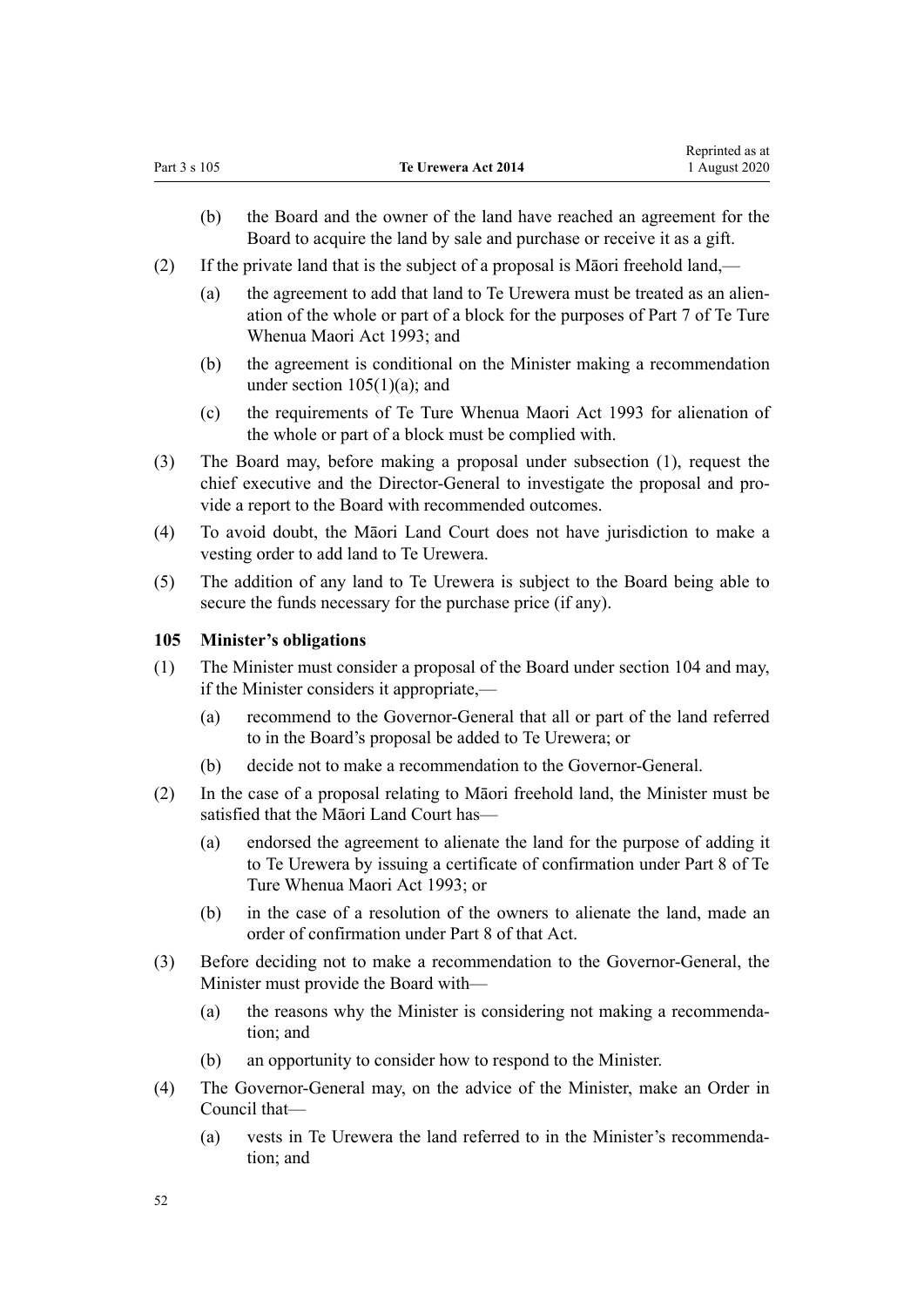- <span id="page-52-0"></span>(b) states that the land is held under, and in accordance with, this Act; and
- (c) sets out any other matters relevant to the vesting.

# *Addition of public conservation land*

## **106 Board's obligations**

- (1) If the Board proposes to add public conservation land to Te Urewera, the Board must—
	- (a) advise the Minister of the proposal; and
	- (b) seek and consider views on the proposal from—
		- (i) iwi and hapū; and
		- (ii) the New Zealand Conservation Authority; and
		- (iii) the relevant conservation boards; and
		- (iv) the relevant local authorities; and
		- (v) the New Zealand Fish and Game Council; and
		- (vi) a Fish and Game Council with jurisdiction in the locality of Te Urewera.
- (2) The Board may request the Director-General to investigate the proposal and report on it to the Board, including outcomes the Director-General recommends.
- (3) If the Director-General receives a request under subsection (2), the Director-General must—
	- (a) consider the matters set out in [section 103](#page-50-0) (setting out the relevant considerations); and
	- (b) give written notice to the Minister of Energy and Resources.
- (4) After undertaking an investigation, the Director-General must—
	- (a) give public notice nationally of the draft report on the investigation, in whatever manner the Director-General considers appropriate, stating where the draft report may be viewed; and
	- (b) invite public submissions on the report by a specified date, which must be not less than 40 working days after the date of the notice; and
	- (c) specify how submissions may be made and request submitters to state whether they wish to be heard by the Director-General in support of their submissions; and
	- (d) provide submitters who wish to be heard with a reasonable opportunity to appear and be heard; and
	- (e) consider all submissions, written and oral, as long as they are relevant to the investigation and comply with the conditions notified; and
	- (f) prepare a final report.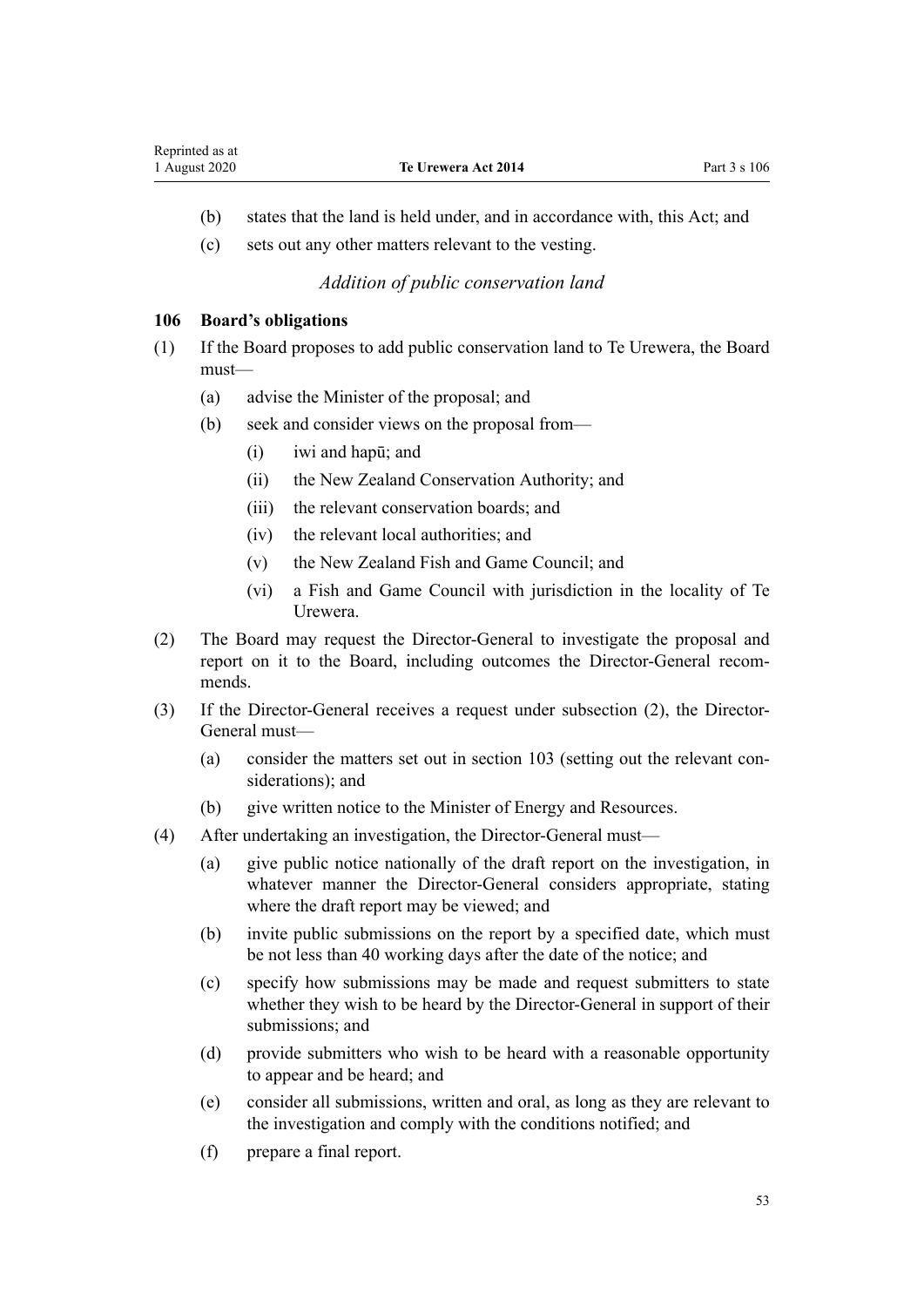- <span id="page-53-0"></span>(5) The final report of the Director-General must include—
	- (a) an explanation of the process of the investigation; and
	- (b) a summary and evaluation of the submissions made on the report; and
	- (c) the final outcomes recommended.
- (6) The Director-General must provide the final report to the Board.
- (7) The Board must seek comment on that final report from the New Zealand Conservation Authority and relevant conservation boards.
- (8) Before making a recommendation to the Minister that all, part, or none of the land referred to in the Director-General's final report be added to Te Urewera, the Board must consider—
	- (a) the report of the Director-General and any comments received under subsection (7); and
	- (b) the matters set out in [section 103.](#page-50-0)
- (9) If the Board is satisfied that the addition of the relevant land would benefit Te Urewera, the Board may recommend to the Minister that all or part of the land be added to Te Urewera.

#### **107 Minister's obligations**

- (1) The Minister must consider the recommendation received from the Board under [section 106\(8\)](#page-52-0) and may, if the Minister considers it appropriate.—
	- (a) recommend to the Governor-General that all or part of the land referred to in the final report of the Director-General be added to Te Urewera; or
	- (b) decide not to make a recommendation to the Governor-General.
- (2) Before deciding not to make a recommendation to the Governor-General, the Minister must provide the Board with—
	- (a) the reasons why the Minister is considering not making a recommendation; and
	- (b) an opportunity to consider how to respond to the Minister's concerns.
- (3) The Governor-General may, on the advice of the Minister, make an Order in Council that—
	- (a) frees the land to be added to Te Urewera of its status as public conservation land held or administered under conservation legislation; and
	- (b) vests that land in Te Urewera; and
	- (c) states that the land ceases to be vested in the Crown but is held in the name of Te Urewera under, and in accordance with, this Act; and
	- (d) sets out any other matters relevant to the vesting.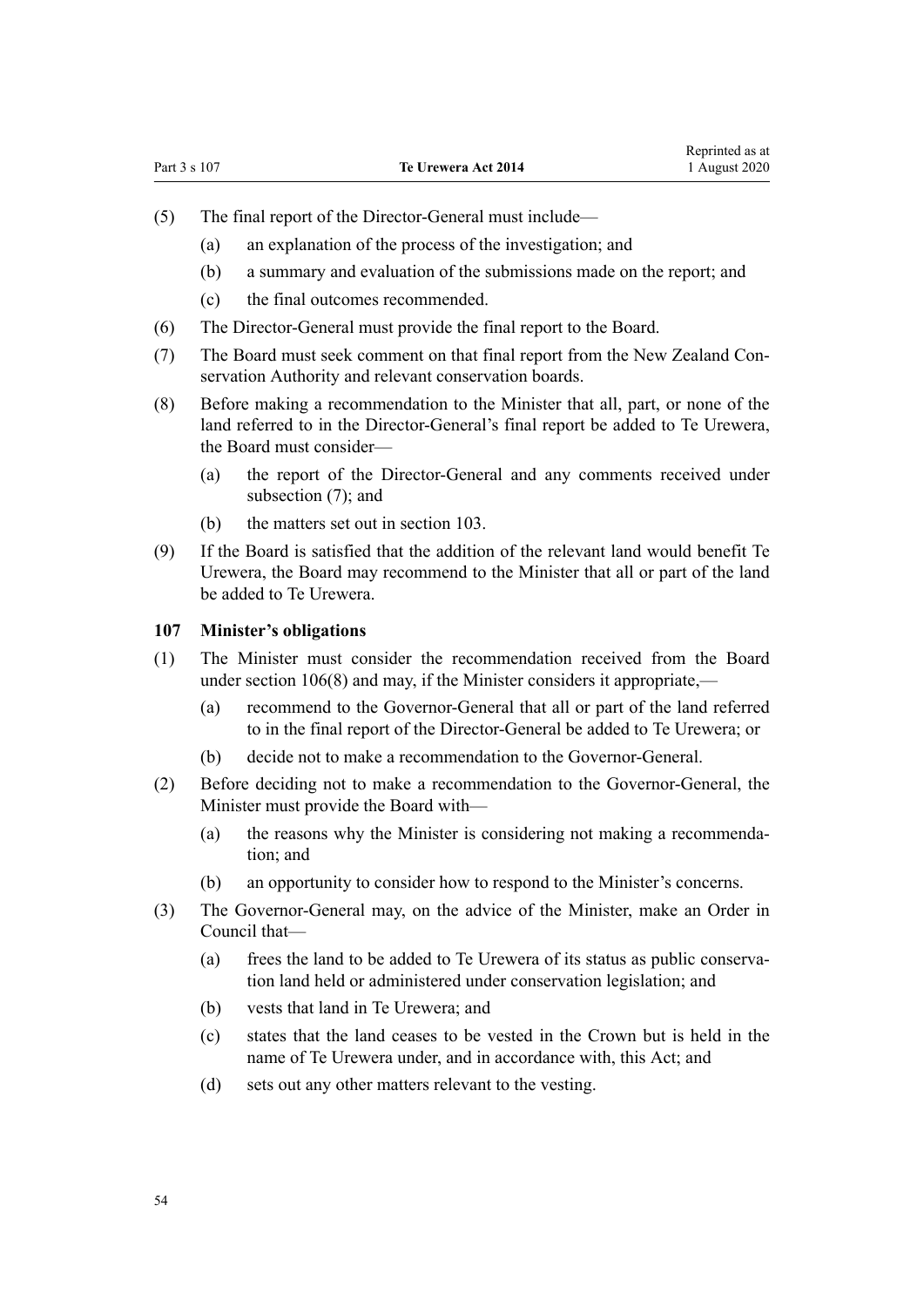## *Registration of land added to Te Urewera*

### **108 Registration of land added to Te Urewera**

- (1) This section applies to land added at any time to Te Urewera by an Order in Council made under [section 105](#page-51-0) or [107.](#page-53-0)
- (2) After an Order in Council made under [section 105](#page-51-0) or [107](#page-53-0) comes into force, the Board, or a person authorised by the Board, must promptly apply in writing to the Registrar-General to create a new computer freehold register for Te Urewera land.
- (3) The Registrar-General must, in accordance with that application,—
	- (a) register the Order in Council obtained under [section 105](#page-51-0) or [107](#page-53-0) against any computer registers referred to in the Order and cancel such registers as to the land described in the Order in Council; and
	- (b) cancel the existing computer freehold register for Te Urewera land; and
	- (c) create, in the name of Te Urewera, 1 computer freehold register for the fee simple estate in Te Urewera land (being the land described in the Order in Council and the land in the computer freehold register in the name of Te Urewera immediately before that register is cancelled under paragraph (b)); and
	- (d) record on the computer freehold register—
		- (i) any interests that are registered, notified, or notifiable and are described in the application; and
		- (ii) a notation that the land is subject to this Act; and
		- (iii) for the purpose of [section 91](#page-45-0), a notation that the register is limited as to parcels.
- (4) Despite the registration of Te Urewera land in the name of Te Urewera, the Board must exercise and perform all the rights, duties, and powers of the registered proprietor of Te Urewera land on behalf of, and in the name of, Te Urewera.
- (5) The Registrar-General must have regard to subsection (4).
- (6) Subsection (3)—
	- (a) applies despite—
		- (i) the [Land Transfer Act 1952](http://legislation.govt.nz/pdflink.aspx?id=DLM269031) or any other enactment or rule of law; and
		- (ii) the fact that Te Urewera land is situated in 2 land registration districts; and
	- (b) is subject to the completion of any survey necessary to create a computer freehold register.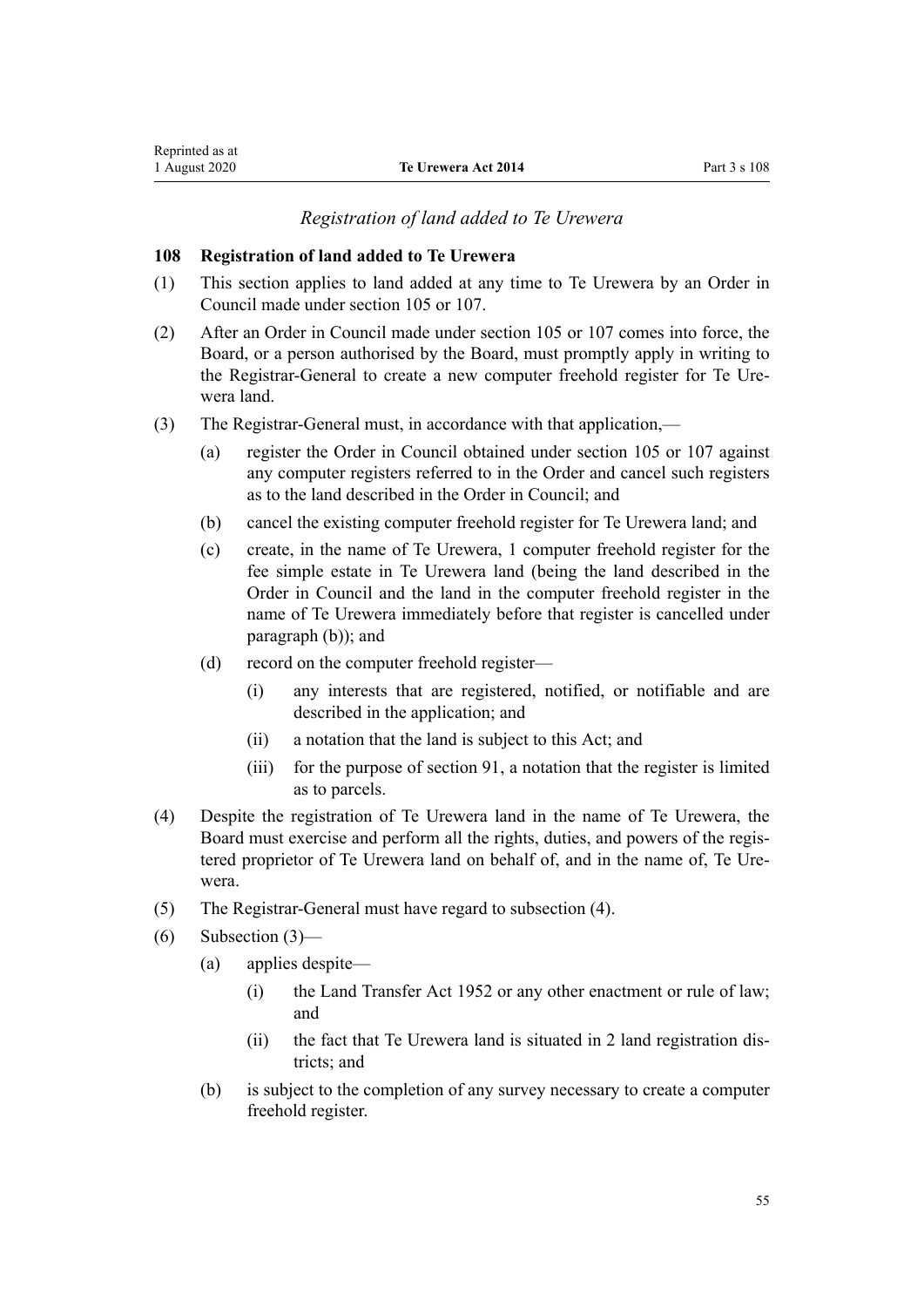## *Unformed roads*

## **109 Stopping certain unformed roads adjoining Te Urewera land**

- (1) This section applies if a local authority—
	- (a) stops an unformed road adjoining Te Urewera for the purpose of adding that land to Te Urewera; and
	- (b) declares by public notice that the road is stopped.
- (2) The road ceases to be a road and the land vests in Te Urewera and becomes Te Urewera land.
- (3) The provisions of [Schedule 10](http://legislation.govt.nz/pdflink.aspx?id=DLM425592) of the Local Government Act 1974 apply to the stopping of a road under this section, except as this section provides otherwise.
- (4) Despite [section 100\(2\),](#page-48-0) [sections 103 to 105](#page-50-0) do not apply to land added to Te Urewera under this section.
- (5) The following provisions of the [Local Government Act 1974](http://legislation.govt.nz/pdflink.aspx?id=DLM415531) do not apply to the stopping of a road under this section:
	- (a) section  $342(1)(a)$  (to the extent that it requires the prior consent of the Minister for Land Information to be obtained):
	- (b) [section 345](http://legislation.govt.nz/pdflink.aspx?id=DLM420626) (which relates to the disposal of land not required for a road).

# **110 Registration of land added to Te Urewera if road stopped**

- (1) The Board, or a person authorised by the Board, must promptly apply in writing to the Registrar-General to create a new computer freehold register for Te Urewera land.
- (2) The Registrar-General must, in accordance with that written application,—
	- (a) cancel the existing computer freehold register for Te Urewera land; and
	- (b) create, in the name of Te Urewera, 1 computer freehold register for the fee simple estate in Te Urewera land (being the stopped road and the land in the computer freehold register in the name of Te Urewera immediately before that register was cancelled under paragraph (a)); and
	- (c) record on the computer freehold register—
		- (i) any interests that are registered, notified, or notifiable and are described in the application; and
		- (ii) a notation that the land is subject to this Act; and
		- (iii) for the purpose of [section 91](#page-45-0), a notation that the register is limited as to parcels.
- (3) Despite the registration of Te Urewera land in the name of Te Urewera, the Board must exercise and perform all the rights, duties, and powers of the registered proprietor of Te Urewera land on behalf of, and in the name of, Te Urewera.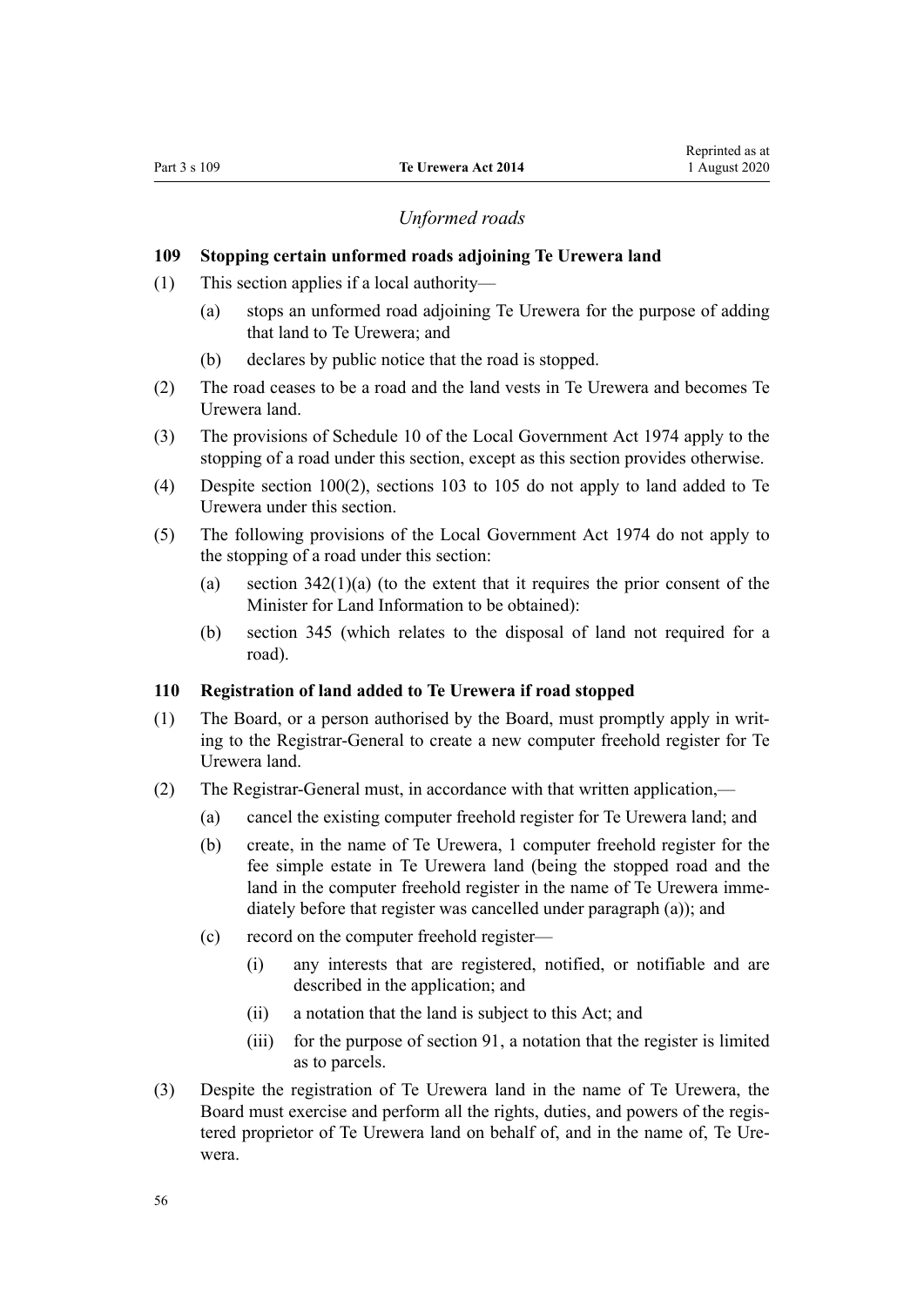- <span id="page-56-0"></span>(4) The Registrar-General must have regard to subsection (3).
- $(5)$  Subsection  $(2)$ 
	- (a) applies despite—
		- (i) the Land Transfer Act 1952 or any other enactment or rule of law; and
		- (ii) the fact that Te Urewera land is situated in 2 land registration districts; and
	- (b) is subject to the completion of any survey necessary to create a computer freehold register.

## *Removal of land from Te Urewera*

## **111 Circumstances when land may be removed from Te Urewera**

- (1) No area of land may be removed from Te Urewera except by an Act of Parliament enacted after the commencement of this Act.
- (2) On the recommendation of the Board, the Minister may propose legislation for introduction to Parliament to remove an area of land from Te Urewera, but only—
	- (a) if the removal would enable a minor boundary adjustment to align Te Urewera more closely with natural boundaries or as a result of a resurvey; or
	- (b) if land is required for the realignment of an existing formed legal road, for a new legal road, or for the legalisation of an existing public road; or
	- (c) to facilitate the exchange of land to deal with an encroachment or to enhance the boundaries of Te Urewera; or
	- (d) if the land does not have natural, cultural, historic, or scientific values to justify its inclusion in Te Urewera.
- (3) If the proposal to remove land from Te Urewera has not been included in the management plan and the Board considers that its removal may be controversial, the Board must give public notice nationally seeking public comment on the proposal before making a recommendation under subsection (2).
- (4) [Section 11](http://legislation.govt.nz/pdflink.aspx?id=DLM231942) and [Part 10](http://legislation.govt.nz/pdflink.aspx?id=DLM236786) of the Resource Management Act 1991 do not apply—
	- (a) to the removal of land from Te Urewera; or
	- (b) to any matter incidental to, or required for the purpose of, the removal.
- (5) Land removed from Te Urewera under this section—
	- (a) ceases to be Te Urewera land; and
	- (b) is no longer subject to this Act.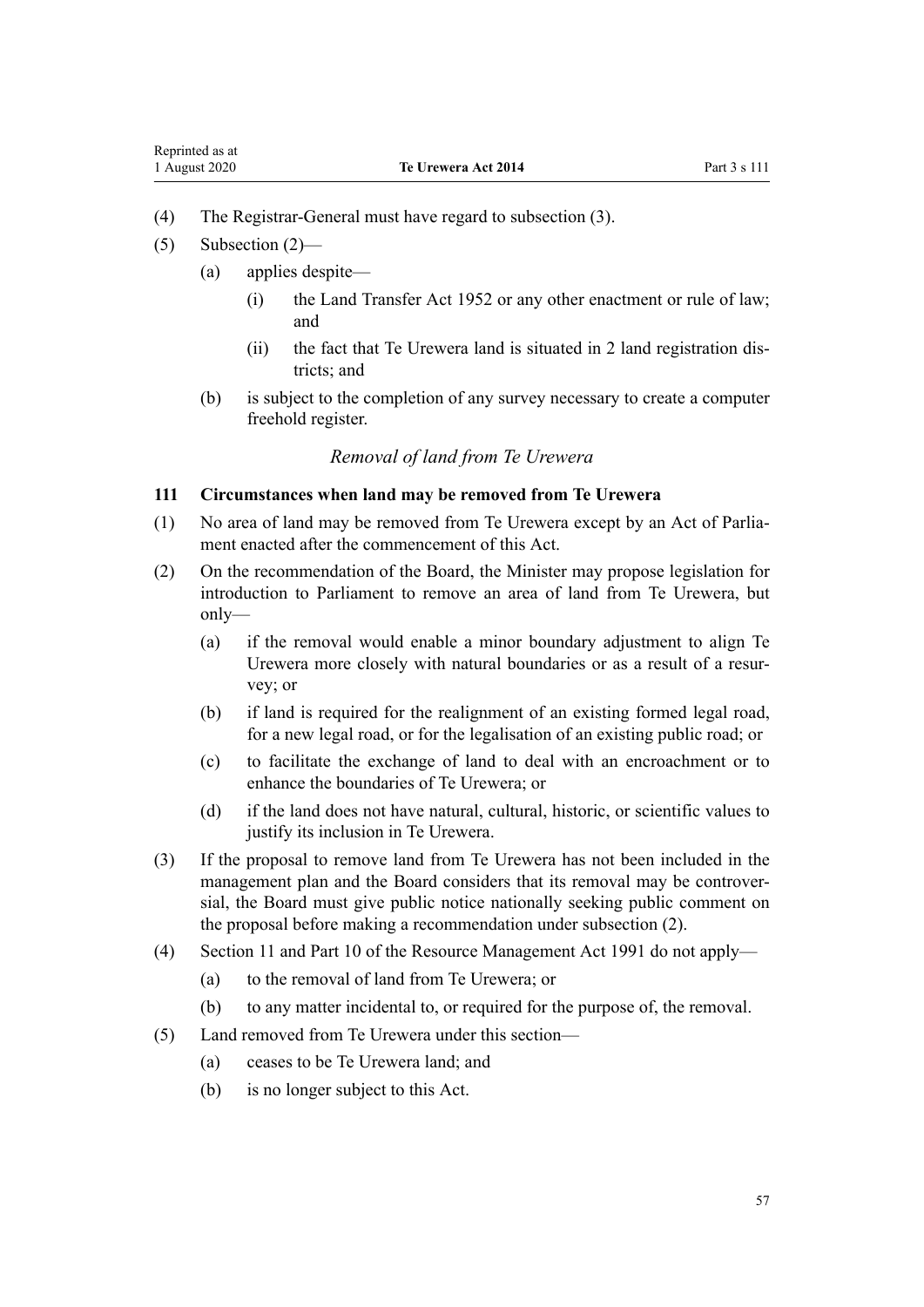# <span id="page-57-0"></span>**112 Registration after land removed from Te Urewera**

- (1) If land is removed from Te Urewera under [section 111,](#page-56-0) the Board, or a person authorised by the Board, must promptly apply in writing to the Registrar-General to create a new computer freehold register for Te Urewera land.
- (2) The Registrar-General must, in accordance with that written application,—
	- (a) cancel the existing computer freehold register for Te Urewera land; and
	- (b) create, in the name of Te Urewera, 1 computer freehold register for the fee simple estate in Te Urewera land (being the land in the computer freehold register in the name of Te Urewera immediately before that register was cancelled under paragraph (a), but excluding the land removed in accordance with [section 111\)](#page-56-0); and
	- (c) record on the computer freehold register—
		- (i) any interests that are registered, notified, or notifiable and are described in the application; and
		- (ii) a notation that the land is subject to this Act; and
		- (iii) for the purpose of [section 91](#page-45-0), a notation that the register is limited as to parcels.
- (3) Despite the registration of Te Urewera land in the name of Te Urewera, the Board must exercise and perform all the rights, duties, and powers of the registered proprietor of Te Urewera land on behalf of, and in the name of, Te Urewera.
- (4) The Registrar-General must have regard to subsection (3).
- (5) Subsection (2)—
	- (a) applies despite—
		- (i) the [Land Transfer Act 1952](http://legislation.govt.nz/pdflink.aspx?id=DLM269031) or any other enactment or rule of law; and
		- (ii) the fact that Te Urewera land is situated in 2 land registration districts; and
	- (b) is subject to the completion of any survey necessary to create a computer freehold register.

Subpart 3—Powers to establish special areas and to enter into covenants

*Establishment of special areas within Te Urewera*

## **113 Recommendation to establish special areas in Te Urewera**

- (1) The Board may, if provided for in the management plan, recommend to the Minister that any of the following areas be established in any part of Te Urewera:
	- (a) a specially protected area: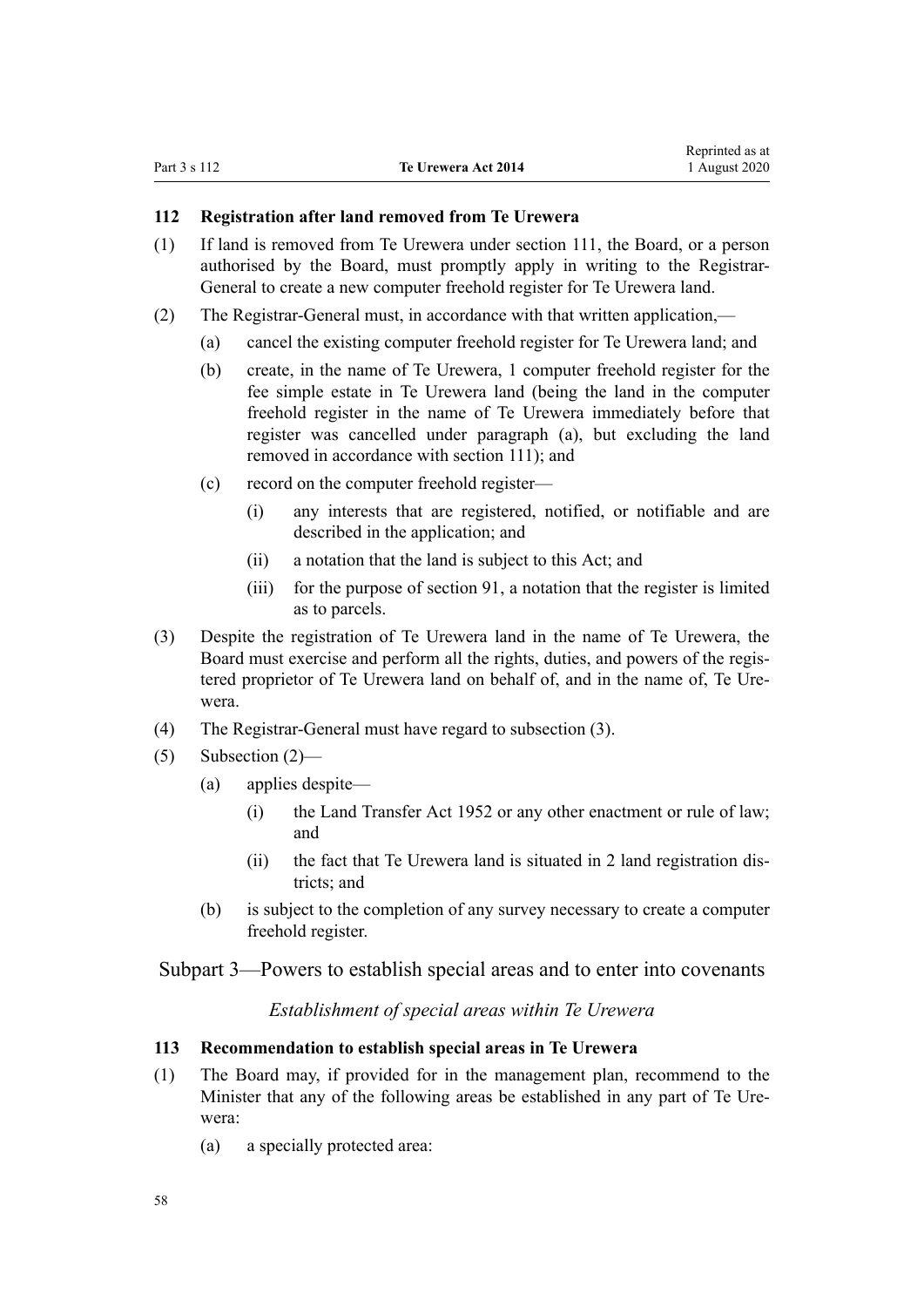- (b) a wilderness area:
- (c) an amenity area.
- (2) The Board must specify in its recommendation—
	- (a) the particular features that justify the area being established under this subpart; and
	- (b) the name proposed for the area.

## **114 Criteria for recommendations to establish special areas**

### *Specially protected areas*

- (1) The Board may make a recommendation to establish a specially protected area in a specified part of Te Urewera, but only if the Board considers that there are special features or values in that part of Te Urewera that—
	- (a) are of particular importance in achieving the purpose of this Act; and
	- (b) justify the status of a specially protected area; and
	- (c) are of such importance that public access to that area should be controlled.

#### *Wilderness areas*

- (2) The Board may make a recommendation to establish a wilderness area in a specified part of Te Urewera, but only if the Board considers that there are particular natural and wilderness values in that part of Te Urewera that—
	- (a) are of particular importance in achieving the purpose of this Act; and
	- (b) justify the status of a wilderness area; and
	- (c) are of such importance that the restrictions set out in [sections 119](#page-60-0) and [120](#page-60-0) must apply.
- (3) An area set aside as a wilderness area must be sufficiently large, remote, and buffered to be affected by human influences only in minor ways.

#### *Amenity areas*

- (4) The Board may make a recommendation to establish an amenity area in a specified part of Te Urewera, but only if the Board considers that—
	- (a) the area should be set apart for the development of recreational, public, and cultural amenities and related services; and
	- (b) the development of those amenities and services cannot practicably be located outside Te Urewera; and
	- (c) the adverse effects on the rest of Te Urewera can be minimised.

### **115 Determination of recommendation to establish special areas**

- (1) On receiving a recommendation from the Board under [section 113](#page-57-0), the Minister—
	- (a) must consider the Board's recommendation; and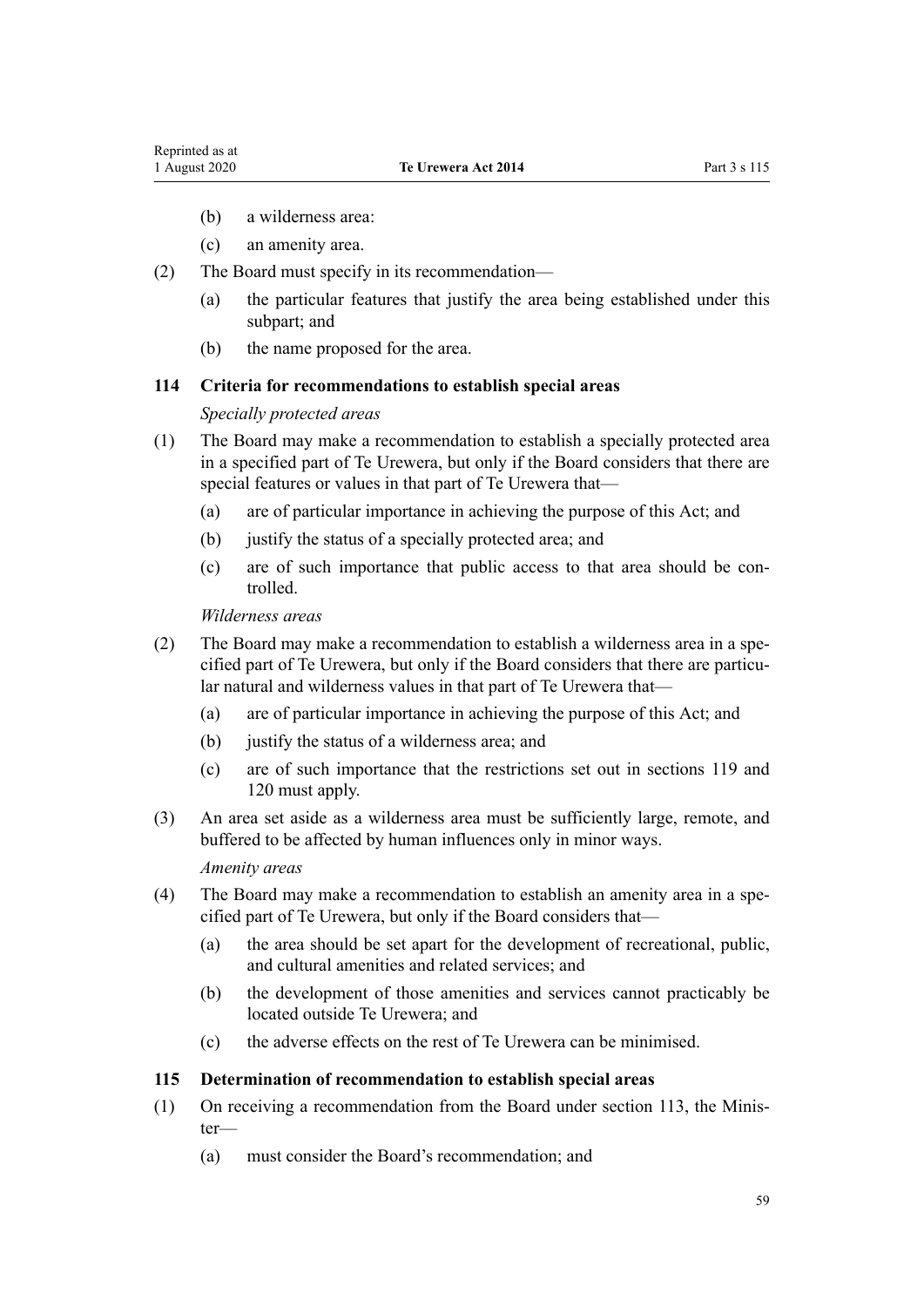- <span id="page-59-0"></span>(b) may request further information from the Board that the Minister considers relevant; and
- (c) may by notice in the *Gazette* establish all or part of the area in the manner recommended by the Board, specifying the name of the area or may decline to accept the recommendation.
- (2) Before the Minister declines to accept a recommendation in whole or in part, the Minister must provide the Board with—
	- (a) the reasons why the Minister is considering not accepting the recommendation; and
	- (b) an opportunity to consider how to respond to the Minister's concerns.
- (3) The status of an area established under this section may be revoked or the boundaries of the area altered, on a recommendation of the Board and in accordance with subsections (1) and (2).

# **116 Management of areas established under this subpart**

- (1) A specially protected area must be managed in accordance with—
	- (a) the management plan; and
	- (b) the purpose for which the area is established.
- (2) A wilderness area must be managed—
	- (a) in accordance with the management plan; and
	- (b) to preserve its indigenous natural resources; and
	- (c) to retain its wilderness qualities.
- (3) An amenity area must be managed in accordance with—
	- (a) the management plan; and
	- (b) the purpose for which the area is established.

## **117 Minister may propose establishing specially protected area**

- (1) The Minister may propose to the Board that a specially protected area be established in any part of Te Urewera.
- (2) The Board must consider the Minister's proposal and may, if it considers it appropriate, make a recommendation to that effect under [section 113](#page-57-0).

# *Specially protected areas*

## **118 Authorisation of activities in specially protected areas**

- (1) No person may enter a specially protected area unless that person—
	- (a) is authorised to do so by the Board; and
	- (b) complies with the conditions of the authorisation.
- (2) An authorisation may be issued subject to any conditions.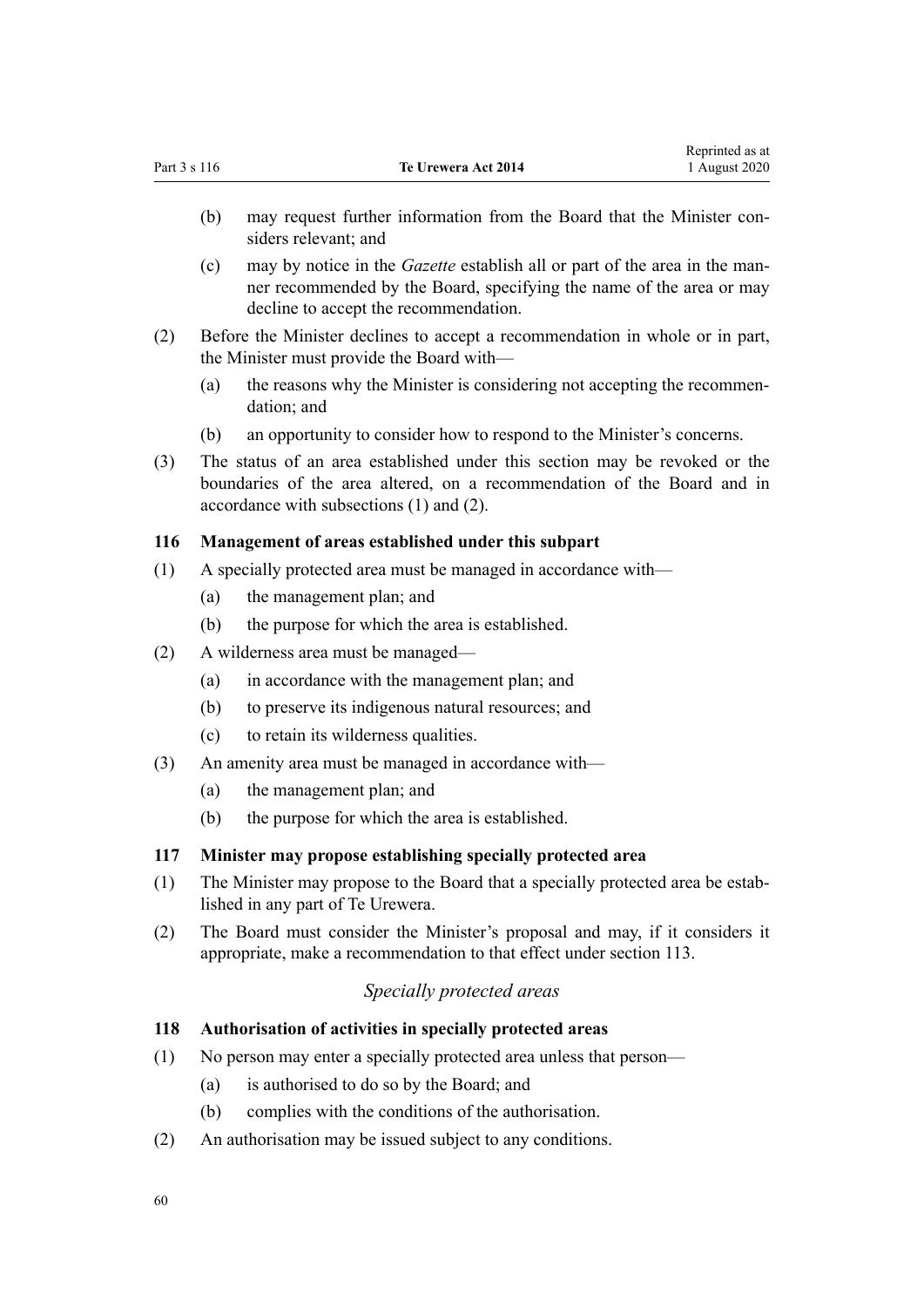- <span id="page-60-0"></span>(3) The Board must not issue an authorisation that would be inconsistent with the management plan.
- (4) If a specially protected area is established under [section 117](#page-59-0), the Board may allow the Minister to be responsible for issuing authorisations in relation to that area.

# *Wilderness areas*

# **119 Restrictions on activities in wilderness areas**

- (1) While an area is set apart as a wilderness area,—
	- (a) its indigenous natural resources must be preserved; and
	- (b) the following activities are prohibited:
		- (i) constructing, erecting, or maintaining buildings, machinery, or apparatus in the area; and
		- (ii) taking into, or using animals, vehicles, or motorised vessels (including hovercraft and jet boats) in, the area; and
		- (iii) landing, hovering, or taking off of a helicopter or other motorised aircraft for the purpose of embarking or disembarking passengers or goods in the area:
		- (iv) constructing roads, tracks, or trails in the area.
- (2) The activities specified in subsection (1) must not be undertaken in a wilderness area unless authorised by the Board under section 120.

# **120 Criteria for authorising activities in wilderness areas**

- (1) The Board may authorise an activity described in section 119, but only if it is satisfied that the proposed activity—
	- (a) is consistent with the management plan; and
	- (b) is necessary or desirable for preserving the indigenous natural resources in the wilderness area; and
	- (c) is consistent with the purpose of this Act.
- (2) The Board may authorise any person to liberate any species of indigenous animal in a wilderness area if—
	- (a) the Board is satisfied that there is sufficient evidence of the species previously being present in the area; and
	- (b) the proposed liberation is not inconsistent with the management plan.

# *Amenity areas*

# **121 Limitation on purpose and principles**

While an area is set aside as an amenity area, the purpose and principles set out in [sections 4](#page-8-0) and [5](#page-8-0) apply in that area only to the extent that they are compatible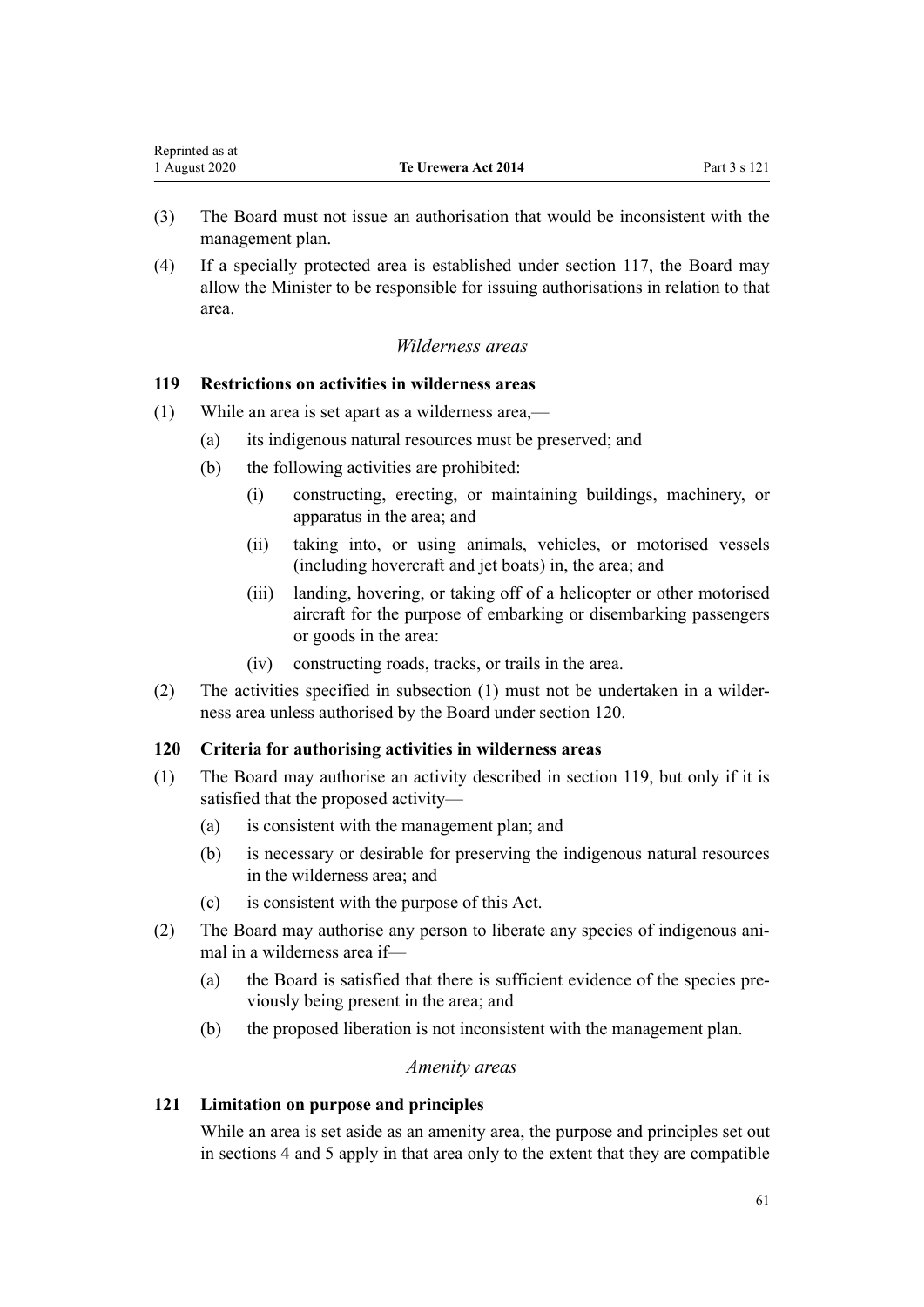<span id="page-61-0"></span>with the development and operation of the recreational, public, and cultural amenities and services for which the amenity area is established.

## *Power to covenant land*

## **122 Board may enter into covenants**

- (1) The purpose of this section and sections 123 to 125 is to enable the Board, in its discretion, to enter into a covenant with the owner of private land outside Te Urewera (or with the lessee of the land, with the consent of the owner).
- (2) The purpose of entering into a covenant is to provide for the protection of the relevant land in a manner that contributes to achieving the purpose of this Act.
- (3) A covenant may be entered into only if—
	- (a) the Board is satisfied that the land over which a covenant is proposed meets the criteria set out in [section 101](#page-49-0); and
	- (b) the Board has considered the matters set out in [section 103](#page-50-0); and
	- (c) the owner of the land (or the lessee, with the consent of the owner) is willing to enter into a covenant that provides for the management of the land in a manner that will achieve the purpose of the covenant.
- (4) The Board must meet all the costs associated with entering into a covenant.

## **123 Scope of covenants**

- (1) A covenant entered into under section 122 may be in perpetuity or for any term specified in the covenant document.
- (2) In the case of a covenant applying to any Māori freehold land, a covenant may be in perpetuity, but subject to a condition that, at intervals of not less than 25 years, the objectives, conditions, and continuation of the covenant be reviewed, with a power to terminate the covenant—
	- (a) by agreement; or
	- (b) by notice of either party of not less than 6 months.
- (3) The Board must have regard to the manawhenua of the owner or lessee in a review under subsection (2).

#### **124 Compliance and enforcement**

- (1) For the duration of a covenant, the following provisions apply to the covenanted land, as far as they are applicable and with the necessary modifications, as if the land were part of Te Urewera:
	- (a) [clauses 6 to 12](#page-101-0) of Schedule 4 (which relate to the powers of warranted officers):
	- (b) [sections 76](#page-38-0) and [77](#page-40-0) (which set out the offences applying in Te Urewera).
- (2) Subsection (1) applies subject to the terms and conditions of the covenant.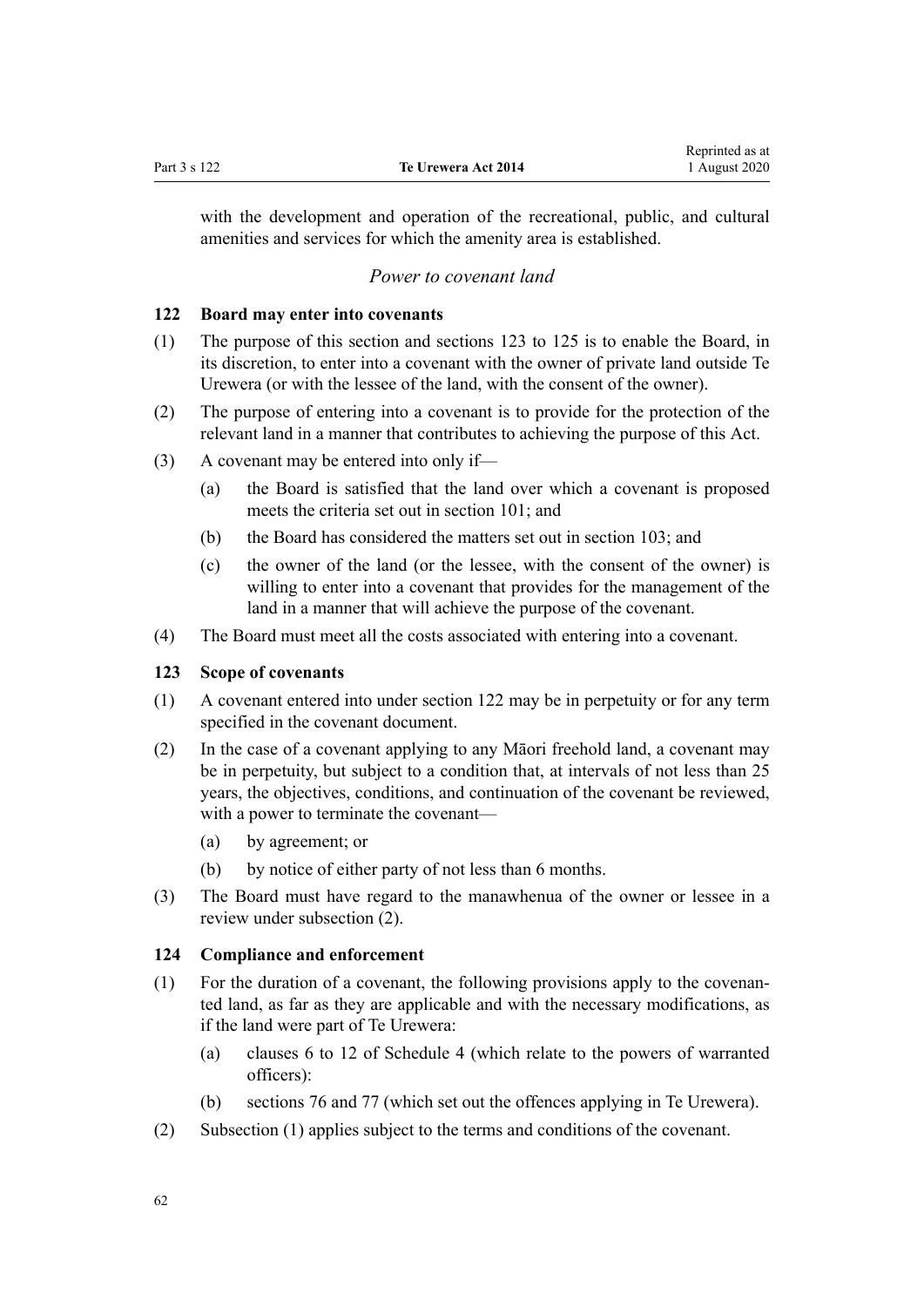## **125 Legal effect and registration of covenant**

- (1) Despite any other enactment or rule of law or equity, a covenant runs with the covenanted land and binds the land with the burden of the covenant.
- (2) A covenant is deemed to be an interest in land for the purposes of the [Land](http://legislation.govt.nz/pdflink.aspx?id=DLM269031) [Transfer Act 1952](http://legislation.govt.nz/pdflink.aspx?id=DLM269031).
- (3) The Board, or a person authorised by the Board, must lodge the covenant for registration with the Registrar-General who must record on a computer register for the land a notation that the land is subject to a covenant under [sections 122](#page-61-0) [to 124](#page-61-0).
- (4) Subsection (3) is subject to the completion of a survey if the land to which the covenant applies is not already defined in accordance with rules made under [section 49](http://legislation.govt.nz/pdflink.aspx?id=DLM142600) of the Cadastral Survey Act 2002 or under any previous survey regulations.

# Subpart 4—Provisions relating to certain parts of Te Urewera

# *Ruakituri Wilderness Area*

## **126 Ruakituri Wilderness Area**

The Ruakituri Wilderness Area established under the [National Parks Act 1980](http://legislation.govt.nz/pdflink.aspx?id=DLM36962) by notice published in the *Gazette* (2006, page 405) continues to be set apart and managed as a wilderness area under this Act as if it were gazetted under this Act.

# *Te Whāiti*

## **127 Status of Te Whāiti changed**

- (1) Te Whāiti (being part of Te Urewera National Park) ceases to be a national park under the [National Parks Act 1980.](http://legislation.govt.nz/pdflink.aspx?id=DLM36962)
- (2) Te Whāiti is declared to be a conservation area under the [Conservation Act](http://legislation.govt.nz/pdflink.aspx?id=DLM103609) [1987](http://legislation.govt.nz/pdflink.aspx?id=DLM103609) and becomes part of the Whirinaki Te Pua-a-Tāne Conservation Park, to be held and managed under that Act.
- (3) However, Te Whāiti continues to be protected as if it were part of a national park.
- (4) The status of Te Whāiti as a conservation area and part of the Whirinaki Te Pua-a-Tāne Conservation Park cannot be revoked except by an Act of Parliament.
- (5) In this section, **Te Whāiti** means the land identified on the plan labelled Te Whāiti in part 2.2 of the attachments, being 593.8760 hectares, more or less, being Sections 3, 7, and 8 Block V Ahikereru Survey District and Sections 6 and 7 Block VI Ahikereru Survey District. All Instrument S529245 (South Auckland District).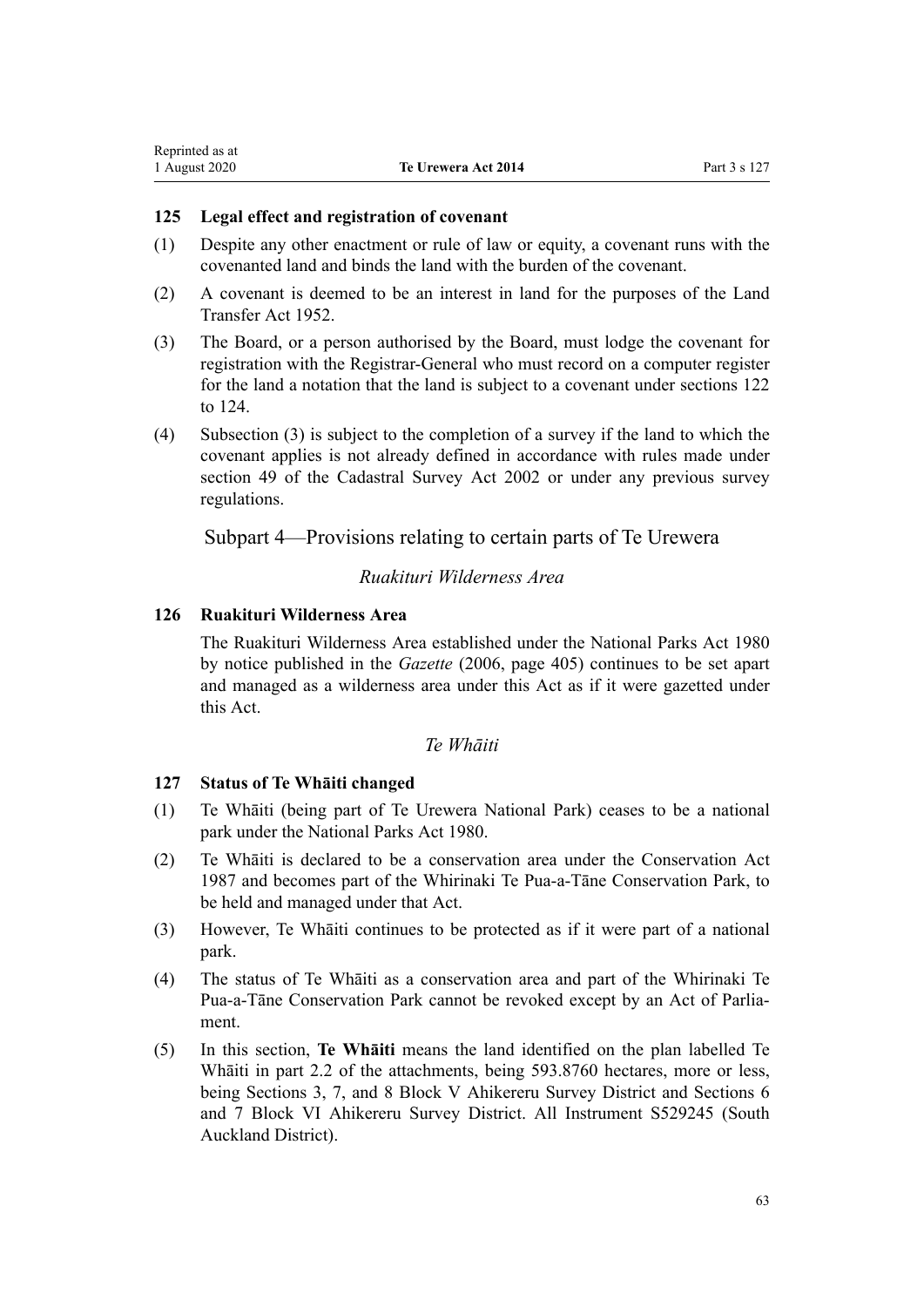### *Onepoto*

### <span id="page-63-0"></span>**128 Status of Onepoto changed**

- (1) The part of Onepoto that is a national park (being part of Te Urewera National Park)—
	- (a) ceases to be a national park under the [National Parks Act 1980;](http://legislation.govt.nz/pdflink.aspx?id=DLM36962) and
	- (b) is declared to be a conservation area under the [Conservation Act 1987](http://legislation.govt.nz/pdflink.aspx?id=DLM103609), while continuing to be protected as if it were a national park under the [National Parks Act 1980.](http://legislation.govt.nz/pdflink.aspx?id=DLM36962)
- (2) The part of Onepoto that has a secondary use designation as a national park ceases to have that designation, but is declared by this section to have a secondary use designation as a conservation area.
- (3) The part of Onepoto referred to—
	- (a) in subsection (1) is Part Section 5 and Section 6 Block 1 Waiau Survey District Balance *Gazette* notice 76439 (Gisborne Land District); and
	- (b) in subsection (2) is Sections 18 and 19 SO 8881 and Section 7 Block 1 Waiau Survey District Balance *Gazette* notice 79491 (secondary use) as noted on computer freehold register GS5B/673 (Gisborne Land District).

*Tāwhiuau Maunga and Ngāti Manawa interests in western parts of Te Urewera*

#### **129 Interpretation**

(1) In this section and [sections 130 to 135](#page-64-0),—

**Ngāti Manawa area of interest** has the meaning given in Part 13 of the Ngāti Manawa deed of settlement

**Ngāti Manawa deed of settlement** has the meaning given to **deed of settlement** in [section 10](http://legislation.govt.nz/pdflink.aspx?id=DLM3276821) of the Ngāti Manawa Claims Settlement Act 2012

**Ngāti Manawa values** has the meaning given in [section 10](http://legislation.govt.nz/pdflink.aspx?id=DLM3276821) of the Ngāti Manawa Claims Settlement Act 2012

**protection principles** has the meaning given in [section 10](http://legislation.govt.nz/pdflink.aspx?id=DLM3276821) of the Ngāti Manawa Claims Settlement Act 2012

**Tangiharuru** means the Ngāti Manawa ancestor of that name

#### **Tāwhiuau area**—

- (a) means the land defined as Tāwhiuau in [section 10](http://legislation.govt.nz/pdflink.aspx?id=DLM3276821) of the Ngāti Manawa Claims Settlement Act 2012; and
- (b) includes Tāwhiuau Maunga

**Tāwhiuau Maunga** means the land described in [Part 2](#page-68-0) of Schedule 1

**trustees of Te Rūnanga o Ngāti Manawa** has the meaning given in [section 10](http://legislation.govt.nz/pdflink.aspx?id=DLM3276821) of the Ngāti Manawa Claims Settlement Act 2012.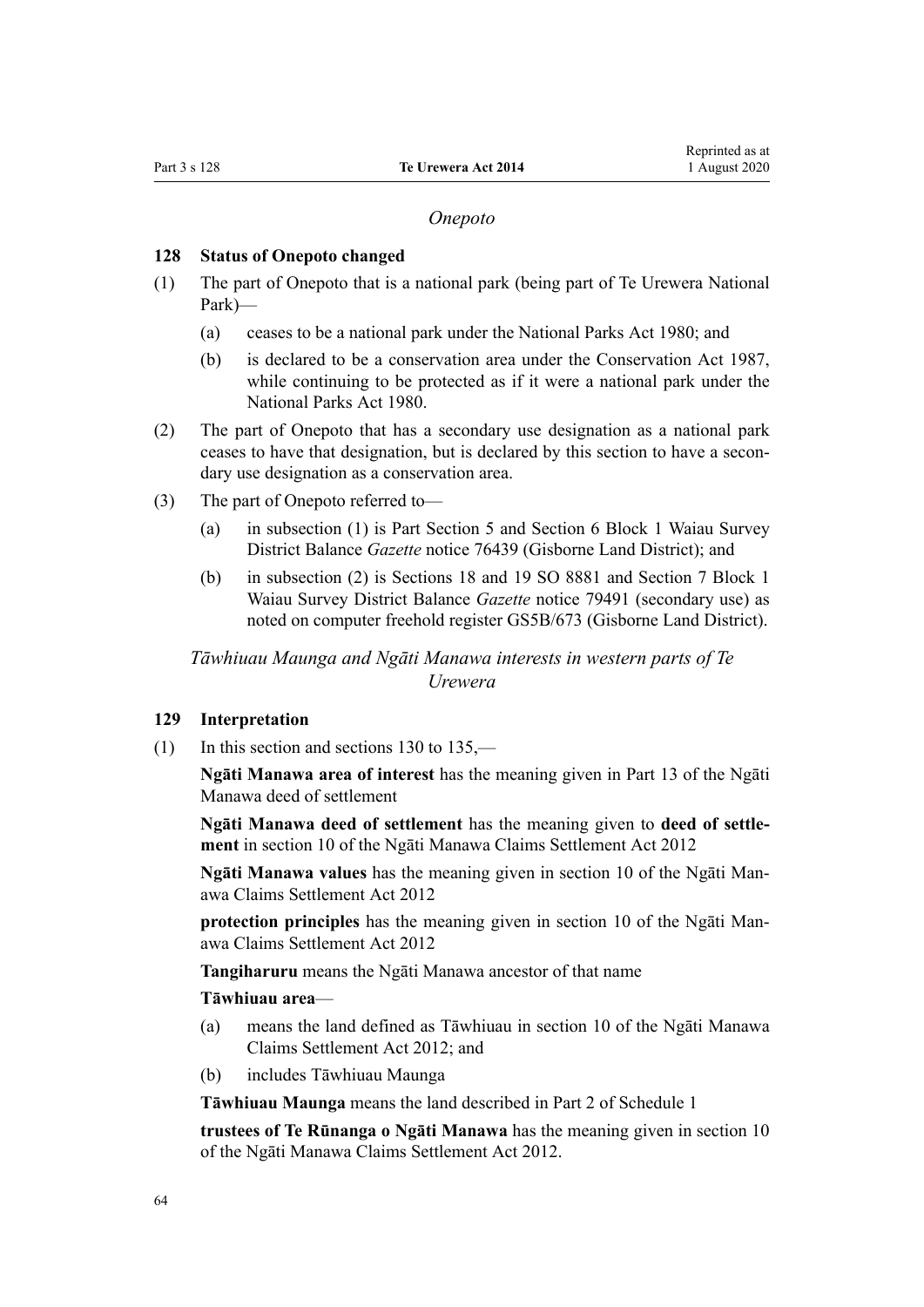<span id="page-64-0"></span>(2) The [Ngāti Manawa Claims Settlement Act 2012](http://legislation.govt.nz/pdflink.aspx?id=DLM3276800) is consequentially amended in the manner shown in [Schedule 5](#page-112-0).

# **130 Vesting of Tāwhiuau Maunga in name of Tangiharuru**

- (1) Tāwhiuau Maunga—
	- (a) ceases to be part of Te Urewera National Park and held under the [National Parks Act 1980;](http://legislation.govt.nz/pdflink.aspx?id=DLM36962) and
	- (b) is not part of Te Urewera.
- (2) The fee simple estate in Tāwhiuau Maunga is vested in the name of Tangiharuru.
- (3) The land vested by subsection (2) must not be alienated, mortgaged, charged, or otherwise disposed of, other than by the grant of a lease or an easement by the Board under [section 62\(1\).](#page-32-0)
- (4) Despite subsection (1), for management purposes Tāwhiuau Maunga is to be treated as if it were part of Te Urewera and subject to this Act.
- (5) A concession in the form of a lease, licence, or an easement over any part of the land vested by subsection (3) must not be granted without the written consent of the trustees of Te Rūnanga o Ngāti Manawa.

# **131 Registration of Tāwhiuau Maunga in name of Tangiharuru**

- (1) The Registrar-General must, in accordance with a written application by a person authorised by the Director-General,—
	- (a) create, in the name of Tangiharuru, 1 computer freehold register for the fee simple estate in Tāwhiuau Maunga; and
	- (b) record on the computer freehold register—
		- (i) any interests that are registered, notified, or notifiable, and are described in the application; and
		- (ii) a notation that the land is subject to this Act; and
		- (iii) for the purpose of [section 91](#page-45-0), a notation that the register is limited as to parcels.
- (2) The interests referred to in subsection  $(1)(b)(i)$  include the Te Urewera easements referred to in paragraphs (a) and (b) of the definition of Te Urewera easements in [section 88](#page-43-0).
- (3) The computer freehold register required by subsection (1) must be created not later than 24 months after the settlement date.
- (4) Subsection (1) applies despite the Land Transfer Act 1952 or any other enactment or rule of law.
- (5) For the purposes of any registration matter relating to a concession granted by the Board under [section 62\(1\)](#page-32-0), the Registrar-General may only register the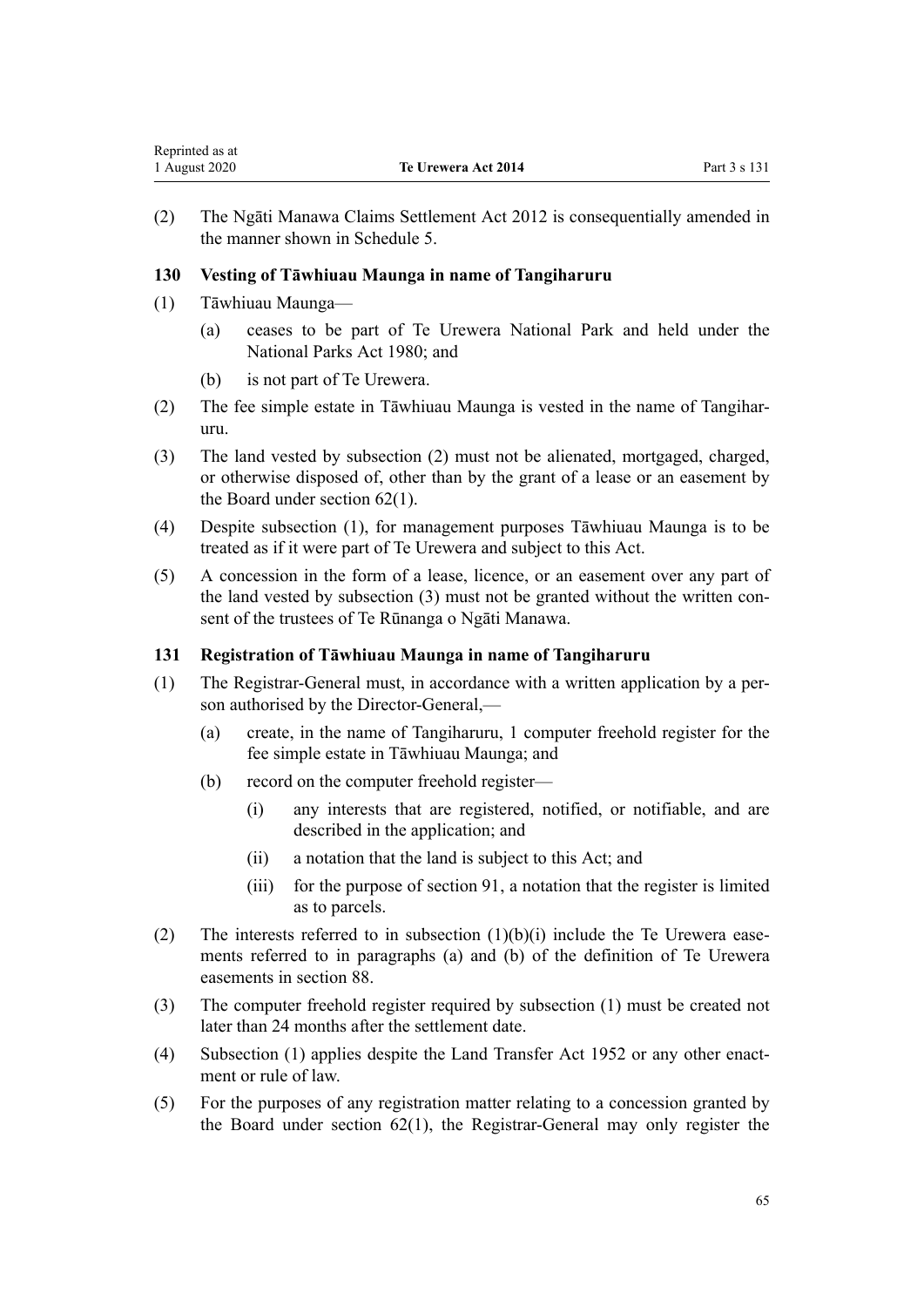interest if the document presented for registration is accompanied by the written consent of the trustees of Te Rūnanga o Ngāti Manawa.

(6) The Registrar-General must have regard to section 132(1).

## **132 Role of trustees of Te Rūnanga o Ngāti Manawa**

- (1) On and from the date when the fee simple estate in Tāwhiuau Maunga is registered in the name of Tangiharuru under [section 131,](#page-64-0) the trustees of Te Rūnanga o Ngāti Manawa, except as otherwise provided in this Act,—
	- (a) have all the duties, powers, and rights of the registered proprietor of Tāwhiuau Maunga; and
	- (b) must perform the duties, and exercise the powers and rights, in their own names and not in the name of Tangiharuru.
- (2) On and from the date of registration of Tāwhiuau Maunga, [section 100](http://legislation.govt.nz/pdflink.aspx?id=DLM3277079) of the Ngāti Manawa Claims Settlement Act 2012 ceases to apply to Tāwhiuau Maunga.

### **133 Management of Tāwhiuau area**

- (1) This section applies to the following kinds of decisions made in relation to the Tāwhiuau area by the Board or Minister of Conservation:
	- (a) a decision that relates solely to the Tāwhiuau area:
	- (b) a decision that may have a significant effect on the Tāwhiuau area or Ngāti Manawa values and protection principles.
- (2) In making a decision of a kind described in subsection (1), the Board or the Minister of Conservation, as appropriate, must—
	- (a) engage with the trustees of Te Rūnanga o Ngāti Manawa; and
	- (b) have particular regard for the fact that Tāwhiuau Maunga is vested in Tangiharuru; and
	- (c) not make a decision that is inconsistent with Ngāti Manawa values and protection principles.

# **134 Agreement between trustees of Te Rūnanga o Ngāti Manawa and Te Urewera Board**

In order to recognise Ngāti Manawa's interests within the western parts of Te Urewera that are in the Ngāti Manawa area of interest, the trustees of Te Rūnanga o Ngāti Manawa and the Board must, not later than 24 months after the settlement date, enter into an agreement to make provision for how the Board and the trustees of Te Rūnanga o Ngāti Manawa will conduct their relationship—

(a) in matters relating to the management and administration of the area of Te Urewera where Ngāti Manawa have existing redress under the [Ngāti](http://legislation.govt.nz/pdflink.aspx?id=DLM3276800) [Manawa Claims Settlement Act 2012;](http://legislation.govt.nz/pdflink.aspx?id=DLM3276800) and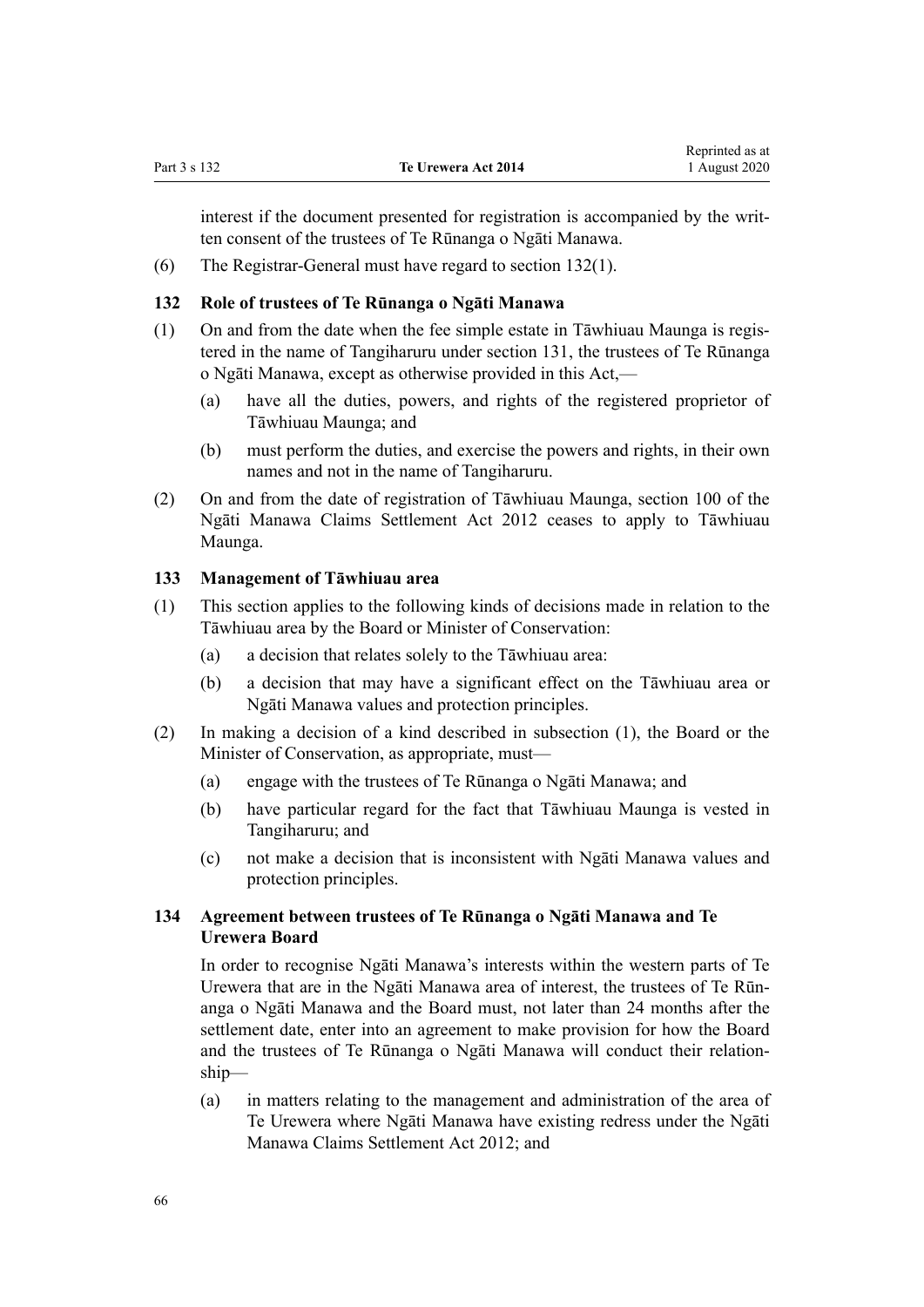- (b) in other matters of interest to both the Board and the trustees of Te Rūnanga o Ngāti Manawa, such as—
	- (i) the process by which the parties will interact; and
	- (ii) the consideration of Ngāti Manawa's values; and
	- (iii) the involvement of Ngāti Manawa in relevant decision-making processes.

# **135 Application of other provisions**

The following provisions apply to Tāwhiuau Maunga as if the references to Te Urewera land and Te Urewera establishment land were references to Tāwhiuau Maunga:

- (a) [section 64](#page-33-0) (which provides for the status of Te Urewera land under the Crown Minerals Act 1991), except that the Board must obtain the written consent of the trustees of Te Rūnanga o Ngāti Manawa before it may enter into or vary an access arrangement under [section 61](http://legislation.govt.nz/pdflink.aspx?id=DLM246714) of the Crown Minerals Act 1991 in respect of Tāwhiuau Maunga:
- (b) [sections 91](#page-45-0) and [92](#page-45-0) (which protect the interests of registered owners of land adjacent to Te Urewera land and existing interests over establishment land):
- (c) [section 93](#page-45-0) (which provides for how certain other enactments apply to Te Urewera land):
- (d) [section 95](#page-46-0) (which provides for the ownership of improvements on Te Urewera establishment land):
- (e) [section 96](#page-47-0) (which excludes certain liabilities).

*Interests of Ngāti Whare in certain parts of Te Urewera*

# **136 Agreement between trustees of Te Rūnanga o Ngāti Whare and Te Urewera Board**

- (1) Not later than 24 months after the settlement date, the Board must enter into an agreement with the trustees of Te Rūnanga o Ngāti Whare to make provision for how the trustees of Te Rūnanga o Ngāti Whare and the Board will conduct their relationship in matters relating to the management and administration of certain western parts of Te Urewera and other agreed matters of interest to both the Board and Ngāti Whare.
- (2) The purpose of subsection (1) is to provide for the recognition of, and to reflect,—
	- (a) the special association and customary interest of Ngāti Whare in relation to parts of Te Urewera; and
	- (b) the close relationship between Te Rūnanga o Ngāti Whare and Tūhoe Te Uru Taumatua.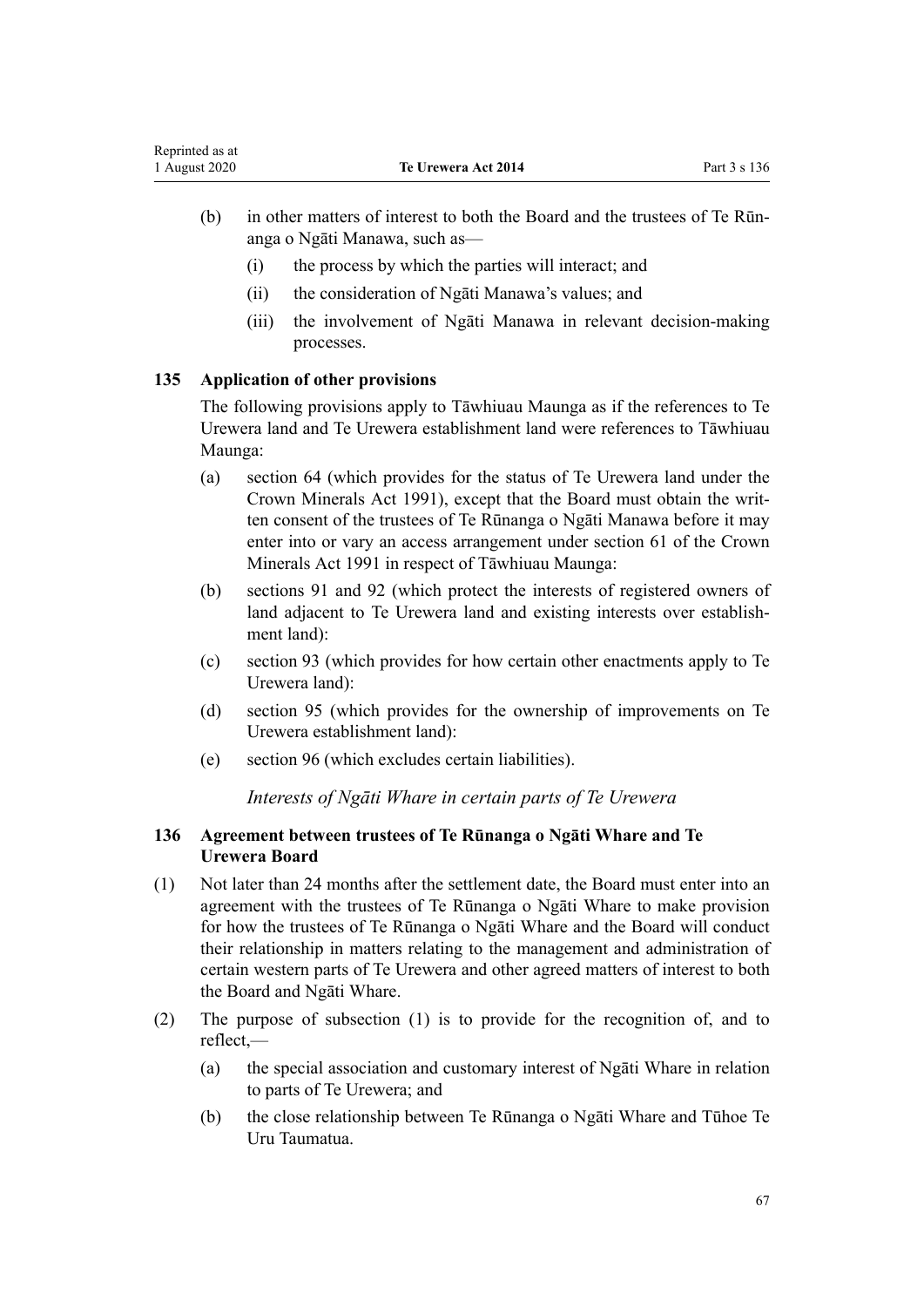(3) In this section, **trustees of Te Rūnanga o Ngāti Whare** has the meaning given in [section 10](http://legislation.govt.nz/pdflink.aspx?id=DLM4339919) of the Ngāti Whare Claims Settlement Act 2012.

*Interests of Ngāti Ruapani ki Waikaremoana in Waikaremoana area*

## **137 Interests of Ngāti Ruapani ki Waikaremoana in Waikaremoana area**

- (1) As soon as practicable after the settlement date, the Board and Ngāti Ruapani ki Waikaremoana must commence discussions for the purpose of entering into a memorandum of understanding that records how the Board will work with Ngāti Ruapani ki Waikaremoana in undertaking processes under this Act that affect the interests of Ngāti Ruapani ki Waikaremoana in the Waikaremoana area.
- (2) Legislation enacted to give effect to a settlement of the historical claims of Ngāti Ruapani ki Waikaremoana may provide for the memorandum of understanding entered into under subsection (1) to terminate.
- (3) Subsection (2) applies if the Crown and Ngāti Ruapani ki Waikaremoana agree that redress provided to Ngāti Ruapani ki Waikaremoana under other legislation supersedes the matters set out in the memorandum of understanding.

Subpart 5—Consequential amendments to other Acts

### **138 Amendment to other Acts**

Amend the Acts specified in [Schedule 5](#page-112-0) in the manner specified in that schedule.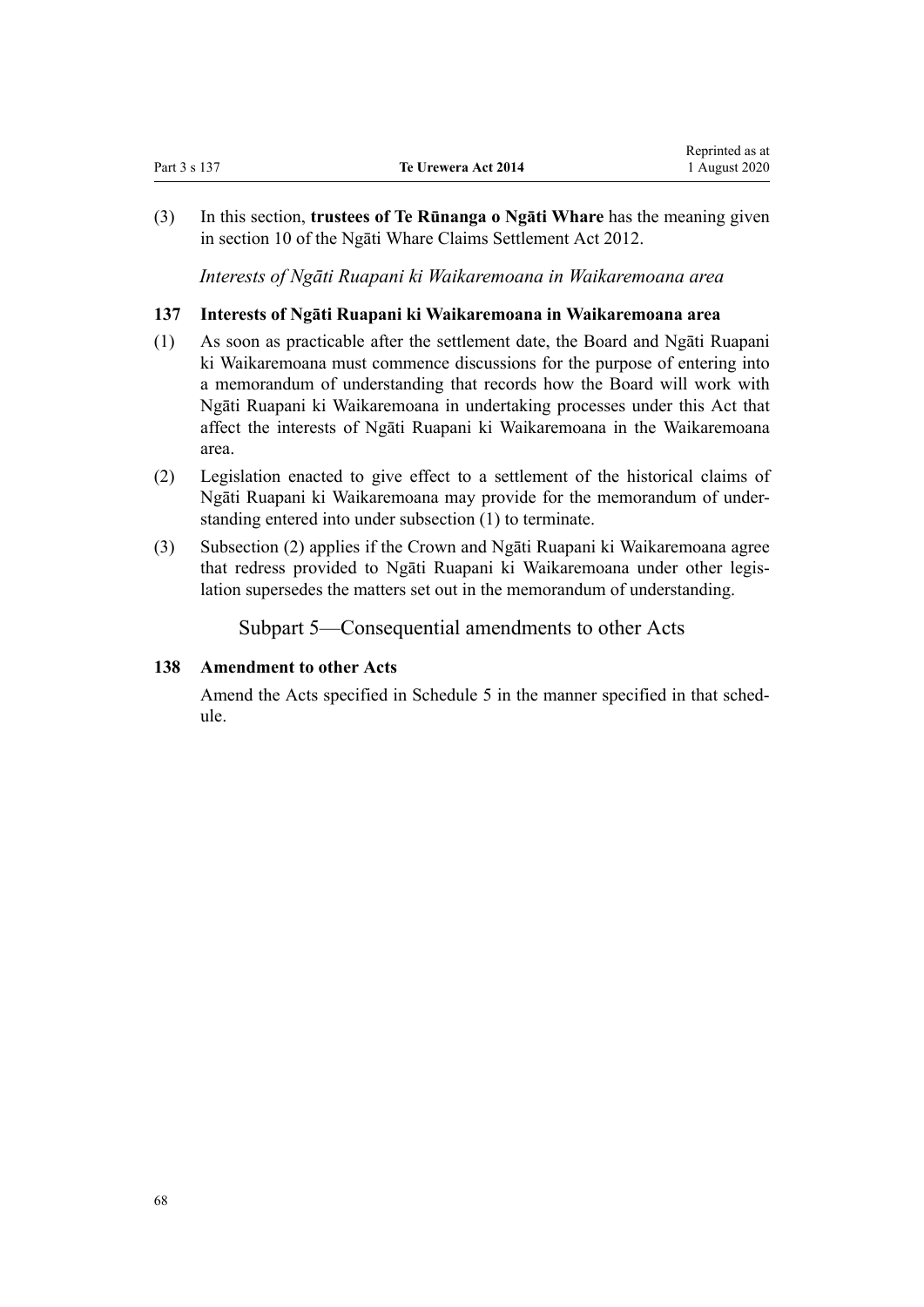# **Schedule 1 Land descriptions**

[ss 7](#page-8-0), [129](#page-63-0)

# **Part 1**

# **Te Urewera establishment land**

#### <span id="page-68-0"></span>**Name of property Description**

Te Urewera establishment land *South Auckland Land District and Gisborne Land District—Wairoa District, Gisborne District, Whakatane District, and Opotiki District* 208671.3397 hectares, more or less, being Sections 1 to 63 SO 461052. All *Gazette* notices 133217.1, 117422.1, 113221.1, 76598, 66950, S612826, and 60531. Balance *Gazette* notices S655768 and 71352 and Part *Gazette* notice H679634.1.

# **Part 2 Tāwhiuau Maunga**

#### **Name of property Description**

Tāwhiuau Maunga *South Auckland Land District—Whakatane District* 62.3528 hectares, more or less, being Section 70 SO 461052. Part *Gazette* notice H679634.1.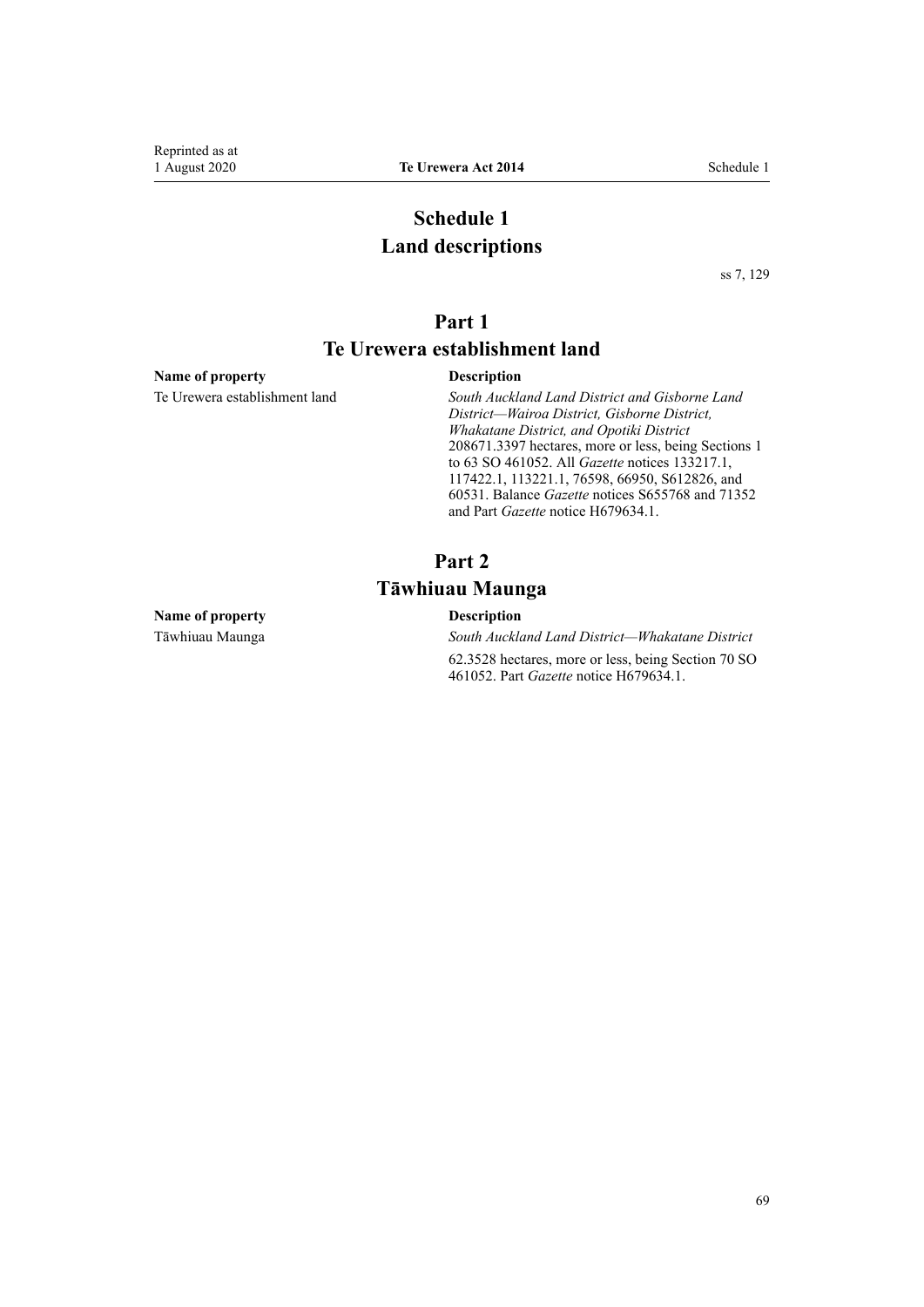# **Schedule 2 Further provisions relating to Board**

[ss 16](#page-15-0), [37,](#page-23-0) [44](#page-25-0), [48, 50](#page-27-0)

# **Contents**

Page

# **[Part 1](#page-70-0) [Administrative matters](#page-70-0)**

|                | Meetings                                             |    |
|----------------|------------------------------------------------------|----|
| $\mathbf{1}$   | Schedule of meetings to be agreed                    | 71 |
| $\overline{c}$ | Quorum                                               | 71 |
| 3              | Conduct of meetings                                  | 71 |
| 4              | Who may attend Board meetings                        | 71 |
| 5              | Public notice of meetings                            | 72 |
|                | Standing orders                                      |    |
| 6              | Standing orders to be adopted                        | 72 |
|                | Reporting and accountability                         |    |
| 7              | Annual report                                        | 72 |
| 8              | Disclosure of annual report                          | 73 |
|                | Committees                                           |    |
| 9              | Initial appointment of committees                    | 73 |
| 10             | Obligation on committees                             | 74 |
|                | Delegation                                           |    |
| 11             | Power of Board to delegate                           | 74 |
| 12             | Powers of delegate                                   | 74 |
| 13             | Effect of delegation on Board                        | 75 |
| 14             | Revocation of delegation                             | 75 |
|                | Conflict of interest of members of Board             |    |
| 15             | When interests must be disclosed                     | 75 |
| 16             | Obligation to disclose interest                      | 76 |
|                | <b>Authority to bind Board</b>                       |    |
| 17             | Method of entering into legally binding obligation   | 76 |
|                | Part 2                                               |    |
|                | Preparation of management plan                       |    |
| 18             | Preparation of draft management plan may be devolved | 77 |
| 19             | Obligations in preparing draft management plan       | 77 |
| 20             | Notification and submissions                         | 77 |
| 21             | Consideration of submissions and amendment of draft  | 78 |

[management plan](#page-77-0)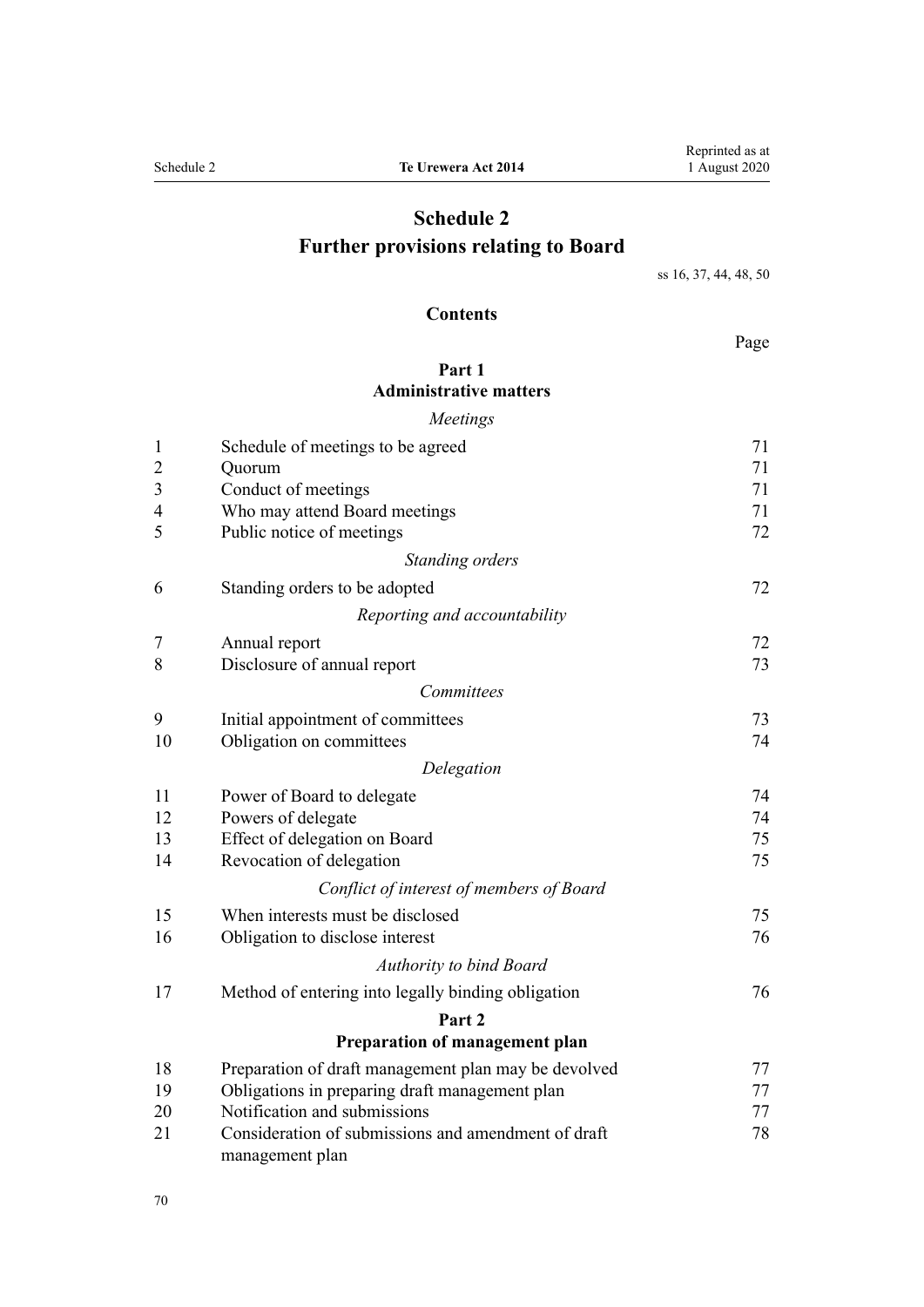<span id="page-70-0"></span>

|    | Reprinted as at                              |            |
|----|----------------------------------------------|------------|
|    | 1 August 2020<br>Te Urewera Act 2014         | Schedule 2 |
| 22 | Process of approval for management plan      | 78         |
| 23 | Approval and notification of management plan | 79         |
|    | Part 3                                       |            |
|    | Annual operational plan                      |            |
| 24 | Process for preparation                      | 80         |

# **Part 1**

# **Administrative matters**

# *Meetings*

# **1 Schedule of meetings to be agreed**

- (1) At the first meeting of the Board in each year of the term of the Board, the Board must agree a schedule of the meetings of the Board for that year.
- (2) The Board must regularly review the schedule to ensure that it provides for sufficient meetings to enable the Board to achieve its purposes and perform its functions.
- (3) The Board must hold its first meeting not later than 20 working days after the settlement date.

# **2 Quorum**

The quorum for a meeting of the Board is no fewer than 6 members, including—

- (a) at least 2 members appointed by the trustees; and
- (b) at least 2 members appointed by the Ministers or Minister, as appropriate; and
- (c) the chair or deputy chair of the Board.

# **3 Conduct of meetings**

- (1) The chair must preside over the meetings of the Board.
- (2) If the chair is unable to attend a meeting, the deputy chair must preside over that meeting.

# **4 Who may attend Board meetings**

- (1) The chief executive or his or her delegate and the Director-General or his or her delegate may attend any meeting of the Board unless the chair of the Board decides, on reasonable grounds, that they may not attend a meeting or part of a meeting.
- (2) Members of the public may attend any meeting of the Board unless, in the reasonable opinion of the chair,—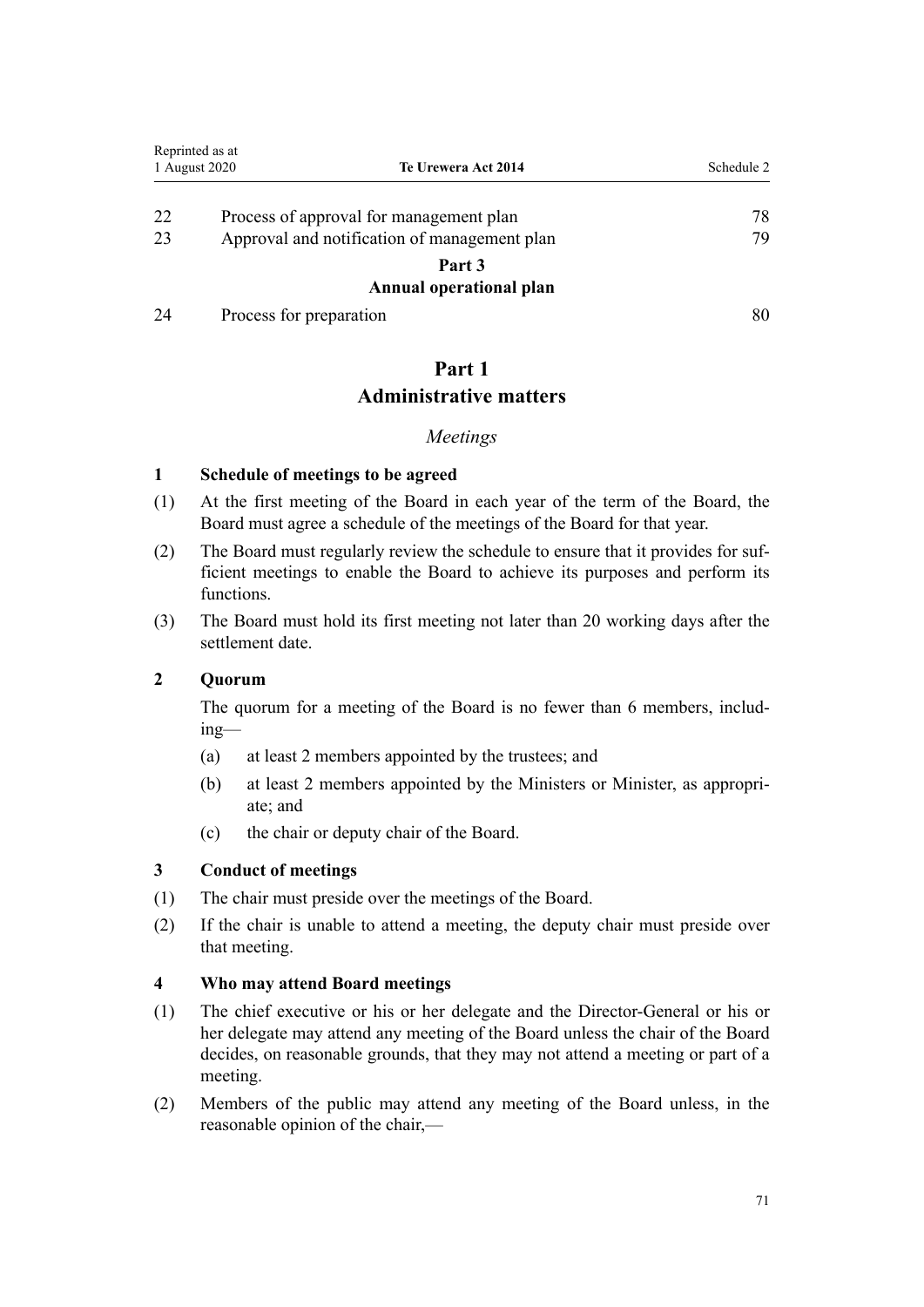- <span id="page-71-0"></span>(a) the attendance of the public would result in the disclosure of information and there is good reason for withholding that information; or
- (b) the behaviour of a member of the public or news media is likely to prejudice or continue to prejudice the orderly or efficient conduct of the meeting.

# **5 Public notice of meetings**

- (1) Public notice of meetings of the Board must be given in whatever manner the Board considers appropriate, including on the Board's Internet site, not later than 10 working days before each scheduled meeting.
- (2) The notice must include—
	- (a) the date, time, and place of the meeting; and
	- (b) where documentation relevant to the meeting may be viewed or obtained; and
	- (c) the entitlement of members of the public to attend, and when they may be excluded.
- (3) The agenda must be made publicly available at least 2 working days before a meeting.

# *Standing orders*

# **6 Standing orders to be adopted**

- (1) At the first meeting of the Board, the Board must adopt a set of standing orders.
- (2) The Board may—
	- (a) at any time amend the standing orders:
	- (b) temporarily suspend standing orders during a meeting.
- (3) The standing orders must not contravene this Act.

# *Reporting and accountability*

# **7 Annual report**

- (1) Each year the Board must adopt and publish an annual report.
- (2) The annual report must contain the following information in respect of the financial year to which it relates:
	- (a) a report on the Board's exercise of its functions and powers and its progress in achieving its purposes; and
	- (b) the financial statements prepared in accordance with generally accepted accounting practice; and
	- (c) a statement of responsibility for the financial statements; and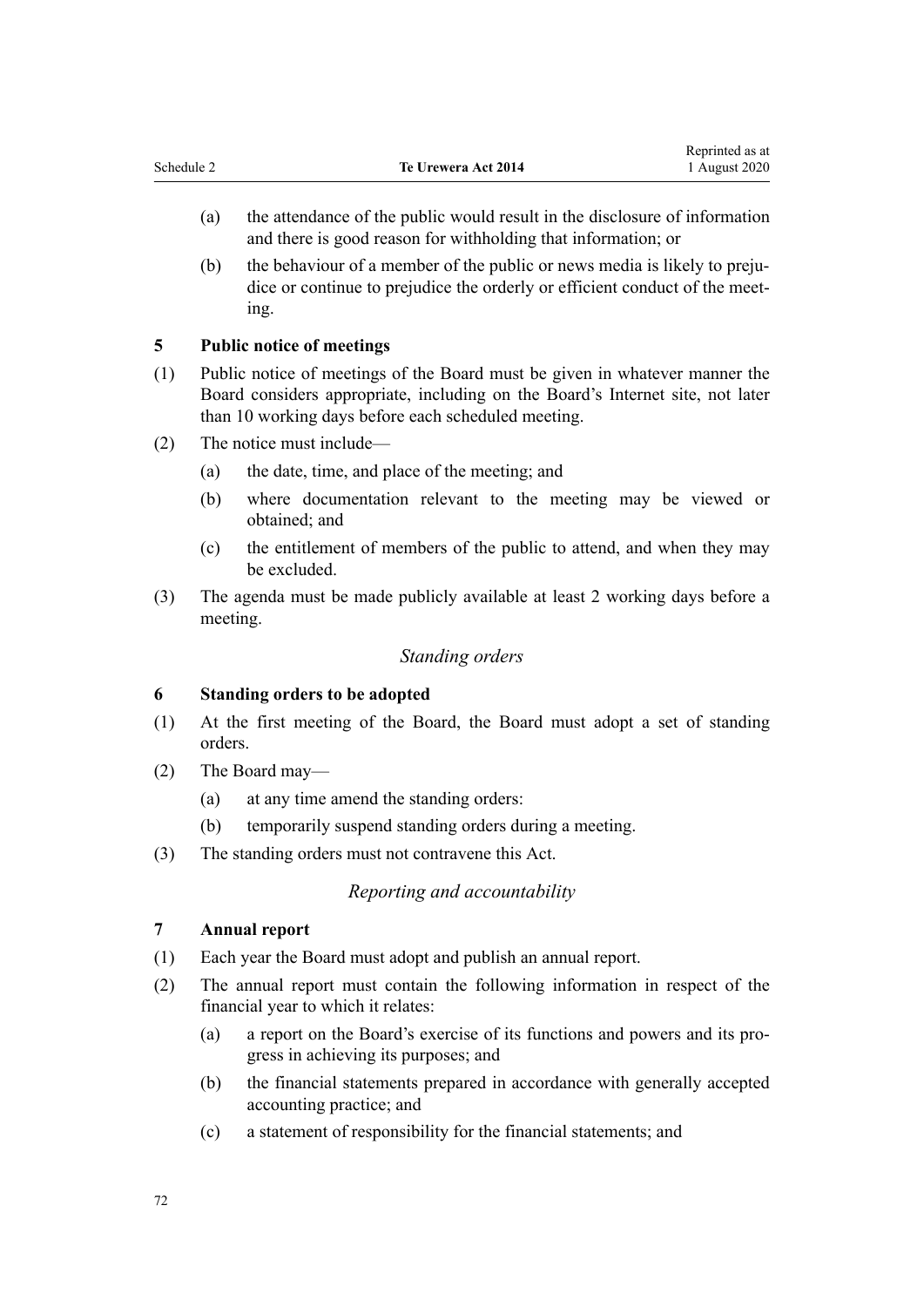- (d) an audit report.
- (3) The Board, the trustees, the Minister, and the Minister of Finance may agree to any further reporting requirements necessary to reflect any change to the financial relationship between the Crown and the Board.
- (4) The Board is a public entity as defined in [section 4](http://legislation.govt.nz/pdflink.aspx?id=DLM88548) of the Public Audit Act 2001 and, in accordance with that Act, the Auditor-General is its auditor.
- (5) In this clause,—

**financial statements** has the meaning given in [section 6](http://legislation.govt.nz/pdflink.aspx?id=DLM4632890) of the Financial Reporting Act 2013

**generally accepted accounting practice** has the meaning given in [section 8](http://legislation.govt.nz/pdflink.aspx?id=DLM4632894) of the Financial Reporting Act 2013.

#### **8 Disclosure of annual report**

- (1) The Board must provide the annual report to—
	- (a) the chair of the trustees; and
	- (b) the Minister.
- (2) The Minister must present the Board's annual report to the House of Representatives as soon as practicable after it has been received by the Minister.
- (3) After the report has been provided under subclause (1), an appointer may seek further information from the Board, and make comments to the Board, on any relevant matter arising out of the report.

### *Committees*

#### **9 Initial appointment of committees**

- (1) The Board may establish committees to deal with matters that include, for example,—
	- (a) rāhui and the taking of cultural materials:
	- (b) the granting of concessions and authorisations for other activities.
- (2) The Board must, not later than 6 months after its first meeting,—
	- (a) establish any initial committees; and
	- (b) appoint members of the Board to be members of the committees; and
	- (c) appoint members of the Board to chair the committees; and
	- (d) determine the functions and decisions to be delegated to each committee; and
	- (e) determine the procedures of the committees, including their standing orders and decision-making processes.
- (3) The Board may, at any time,—
	- (a) appoint additional committees: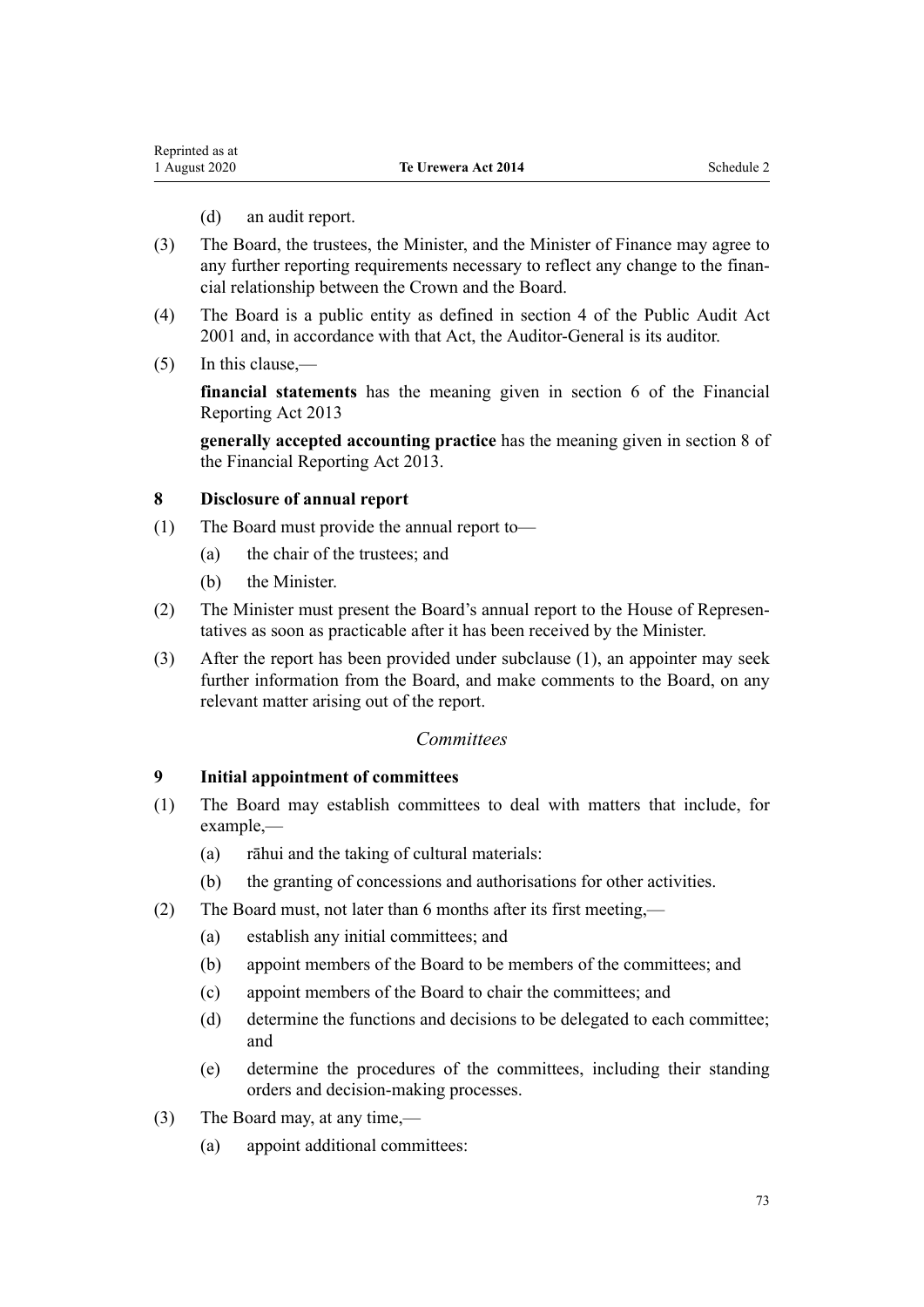- (b) revoke the appointment of a committee:
- (c) reappoint a committee or alter the membership of a committee:
- (d) replace or amend the terms of appointment of a committee.

#### **10 Obligation on committees**

Every committee appointed by the Board—

- (a) is subject to the direction and control of the Board; and
- (b) must carry out all the directions of the Board.

#### *Delegation*

#### **11 Power of Board to delegate**

- (1) The Board may delegate any of its functions and powers, either generally or specifically, and subject to any conditions, by written notice, to—
	- (a) the chief executive:
	- (b) the Director-General:
	- (c) 1 or more members of the Board:
	- (d) a committee or subcommittee of the Board.
- (2) However, the Board must not delegate any of the following matters:
	- (a) the approval or amendment of Te Urewera management plan; or
	- (b) the adoption of the Board's annual statement of priorities; or
	- (c) the acceptance of the annual operational plan; or
	- (d) a recommendation to add land to Te Urewera; or
	- (e) a recommendation to remove land from Te Urewera; or
	- (f) a recommendation that a specially protected area, a wilderness area, or an amenity area be established in Te Urewera; or
	- (g) the appointment, or revocation of appointment, of a committee; or
	- (h) the replacement or amendment of the terms of appointment of a committee; or
	- (i) the making of bylaws; or
	- (j) the power of delegation.

#### **12 Powers of delegate**

- (1) A delegate to whom a function or power of the Board is delegated may, unless the terms of delegation provide otherwise, perform the function or exercise the power in the same manner, subject to the same restrictions, and with the same effect as if the delegate were the Board.
- (2) A delegate who purports to perform a function or exercise a power under a delegation—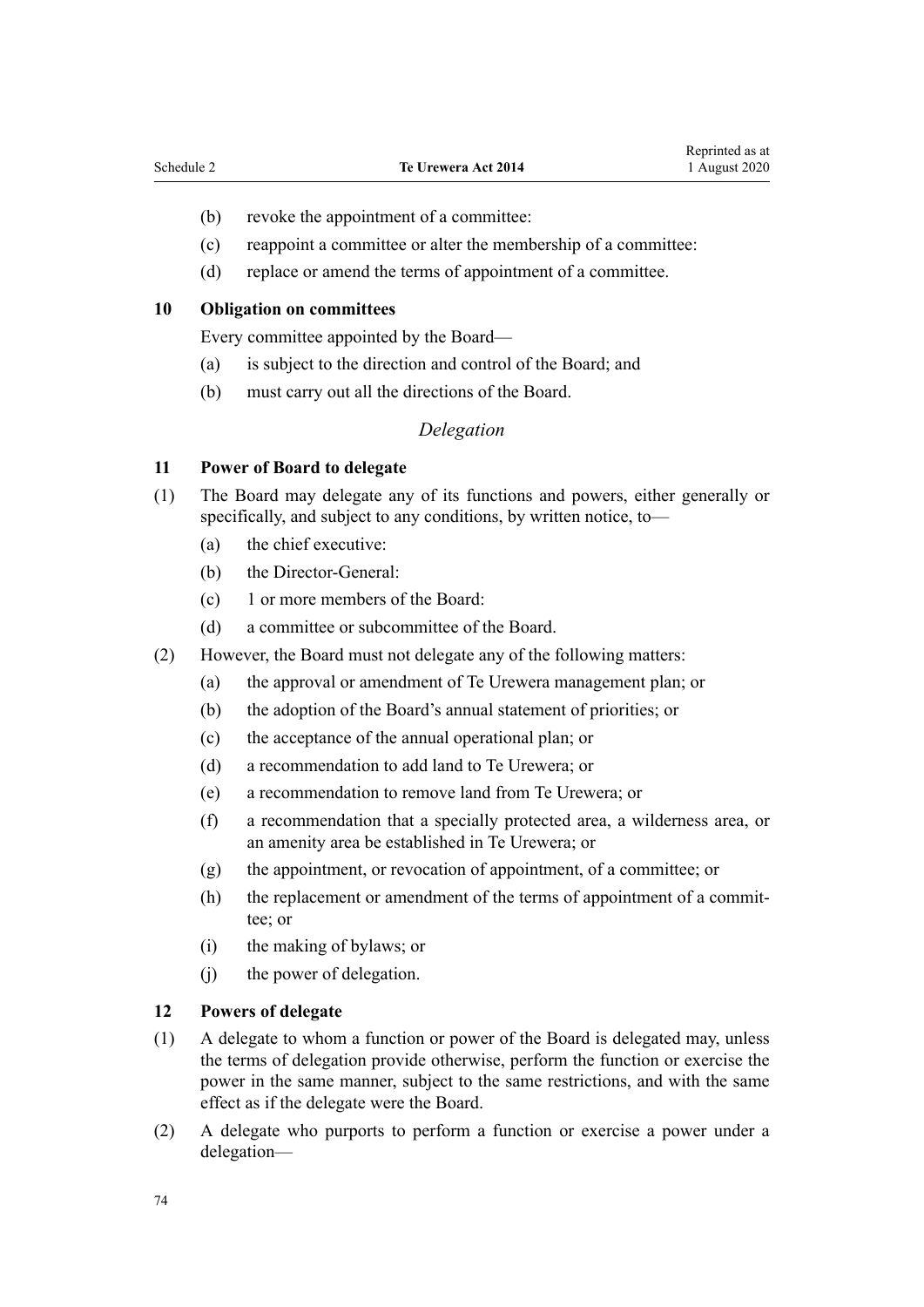- (a) is, in the absence of proof to the contrary, presumed to do so in accordance with the terms of that delegation; and
- (b) must produce evidence of his or her authority to do so, if reasonably requested to do so.

## **13 Effect of delegation on Board**

No delegation under this Act—

- (a) affects or prevents the performance of a function or exercise of a power by the Board; or
- (b) affects the responsibility of the Board for the actions of the delegate acting under the delegation; or
- (c) is affected by any change in the membership of the Board or of any committee.

## **14 Revocation of delegation**

A delegation may be revoked at will by the Board by—

- (a) decision of the Board and written notice to the delegate; or
- (b) any other method provided for in the delegation.

## *Conflict of interest of members of Board*

## **15 When interests must be disclosed**

- (1) In this clause and [clause 16](#page-75-0), **matter** means—
	- (a) the Board's performance of its functions and exercise of its powers; or
	- (b) an arrangement, agreement, contract, concession, or permit made, entered into, or granted (or any consideration of or proposal to do so) by the Board.
- (2) A member of the Board has an actual or potential interest in a matter if that member—
	- (a) may derive a financial benefit from the matter; or
	- (b) is the spouse, civil union partner, de facto partner, child, or parent of a person who may derive a financial benefit from the matter; or
	- (c) may have a financial interest in a person to whom the matter relates; or
	- (d) is a partner, director, officer, Board member, or trustee of a person who may have a financial interest in a person to whom the matter relates; or
	- (e) is otherwise directly or indirectly interested in the matter.
- (3) However, a person is not interested in a matter if his or her interest is so remote or insignificant that it cannot reasonably be regarded as likely to influence the person in carrying out his or her responsibilities as a member of the Board.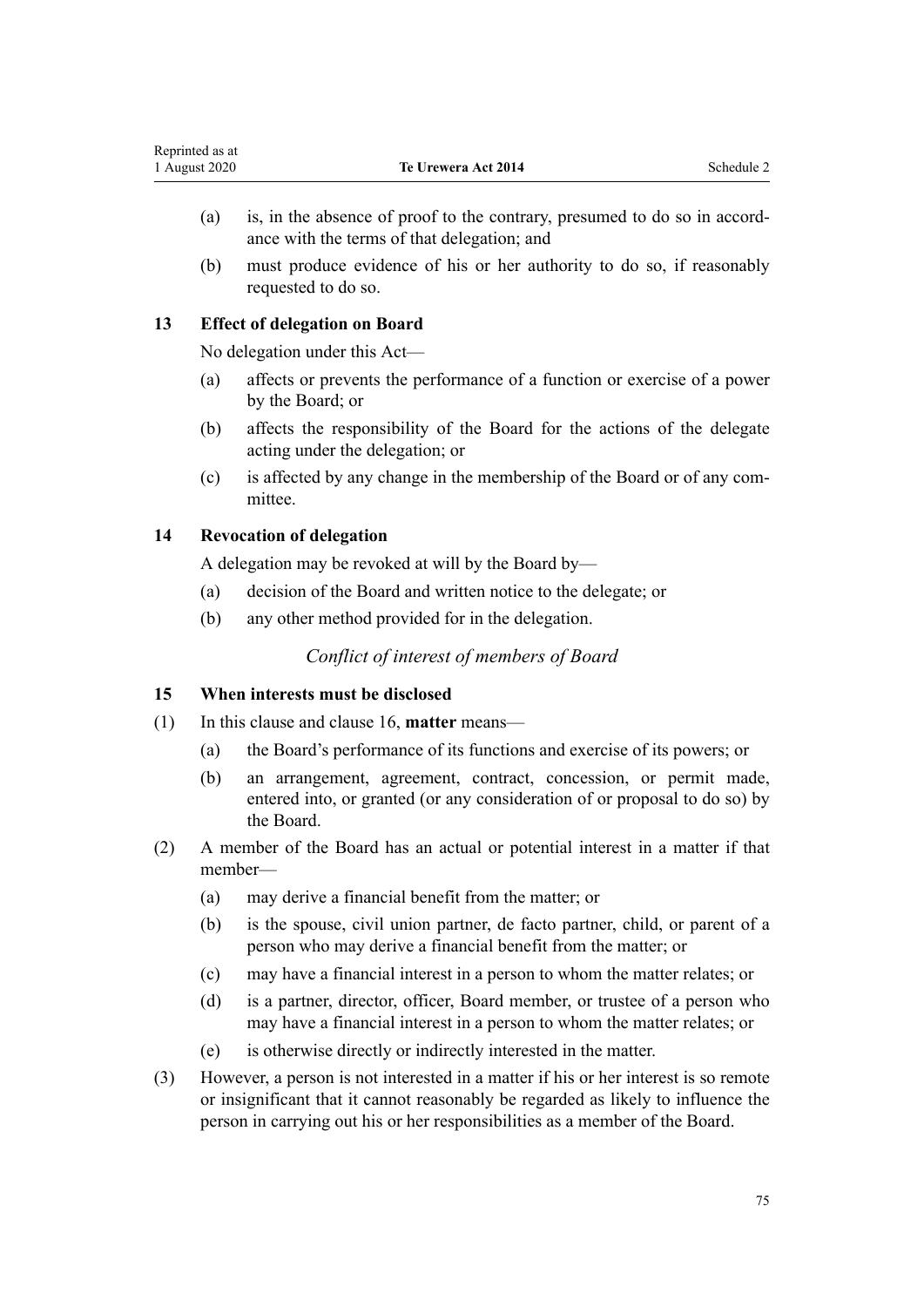#### <span id="page-75-0"></span>**16 Obligation to disclose interest**

- (1) A member of the Board must disclose any actual or potential interest in a matter to the Board.
- (2) The Board must maintain an interests register that records the actual or potential interests disclosed to the Board.
- (3) The Board must consider, and if necessary take steps to manage, any actual or potential conflict of interest.
- (4) A member of the Board is not precluded from discussing or voting on a matter by virtue only that—
	- (a) the member is affiliated to an iwi or a hapū with interests in Te Urewera; or
	- (b) the economic, social, cultural, and spiritual values of an iwi or a hapū with interests in Te Urewera and their relationship with Te Urewera are advanced by or reflected in—
		- (i) the subject matter under consideration; or
		- (ii) a decision or recommendation of the Board; or
		- (iii) the participation of the member in the matter.
- (5) The following are not, in themselves, an interest that must be disclosed or recorded:
	- (a) the affiliation of a member of the Board to an iwi or a hapū with interests in Te Urewera:
	- (b) the fact that a member of the Board is also a trustee of Tūhoe Te Uru Taumatua.

#### *Authority to bind Board*

#### **17 Method of entering into legally binding obligation**

- (1) All contracts or other obligations that would create a liability greater than \$1,000 for the Board must be entered into in writing and signed on behalf of the Board by—
	- (a) the chair of the Board; and
	- (b) 1 other member of the Board.
- (2) Subclause (1) applies to a contract or an obligation—
	- (a) whether or not it is entered into in New Zealand; and
	- (b) whether or not the law governing the contract or obligation is the law of New Zealand.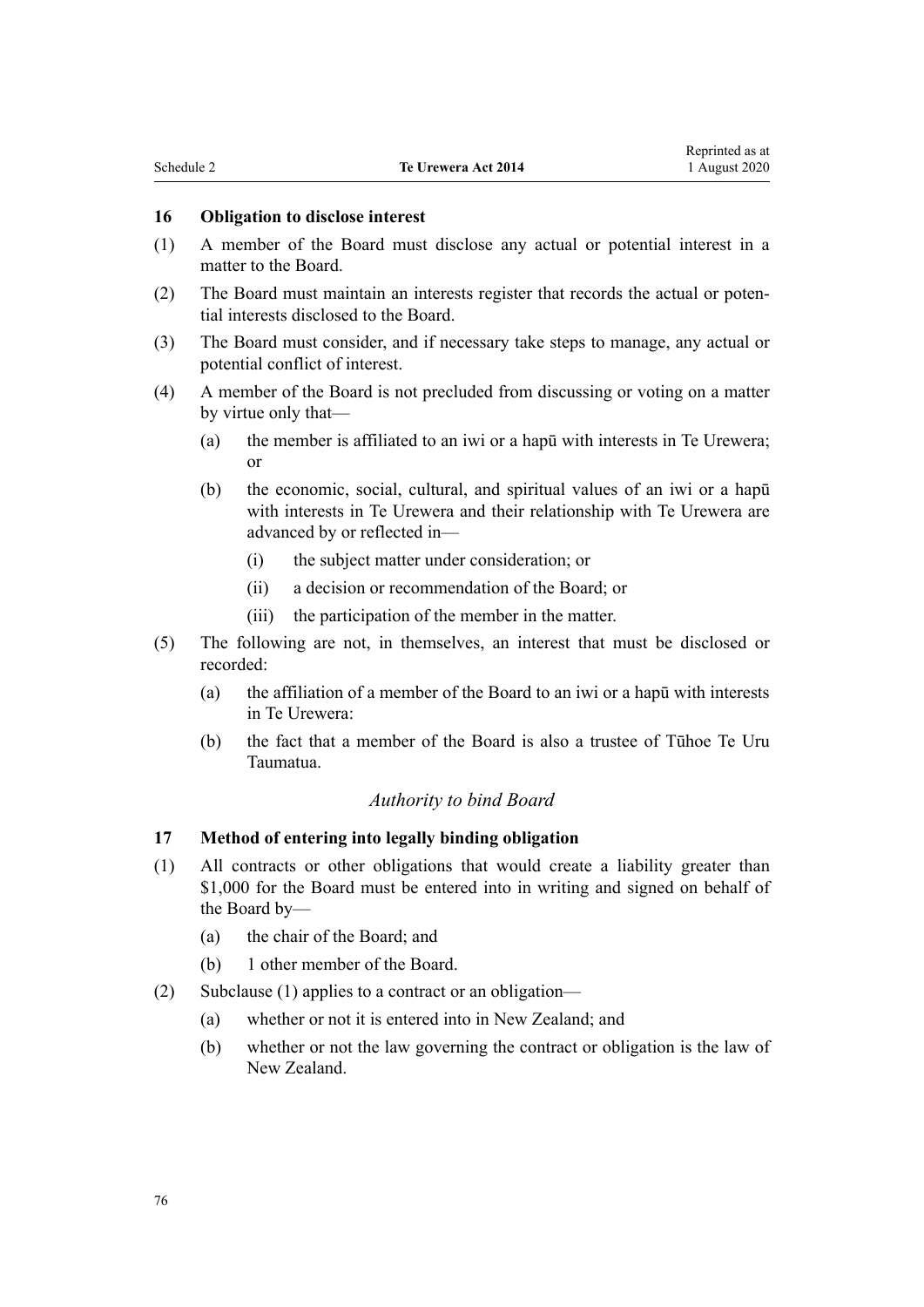## **Part 2**

## **Preparation of management plan**

## **18 Preparation of draft management plan may be devolved**

The Board may—

- (a) appoint a committee of the Board to prepare the draft management plan:
- (b) make any reasonable request to the chief executive or the Director-General or to both jointly—
	- (i) to prepare the draft management plan:
	- (ii) to provide assistance in the management plan process.

## **19 Obligations in preparing draft management plan**

- (1) Before beginning to prepare the draft management plan, the Board must—
	- (a) discuss with the chief executive and the Director-General—
		- (i) the principal matters to be dealt with in the management plan; and
		- (ii) how those matters are to be dealt with; and
	- (b) prepare a statement of priorities for the management plan; and
	- (c) give public notice nationally in whatever manner the Board considers appropriate that—
		- (i) a draft management plan is to be prepared; and
		- (ii) a statement of priorities has been prepared and where it may be viewed; and
	- (d) invite written comment by a specified date on the matters that should be dealt with in the management plan.
- (2) In preparing the draft management plan, the Board must consider written comments provided to it by the specified date.

## **20 Notification and submissions**

- (1) As soon as practicable after completing the draft management plan, the Board must—
	- (a) give public notice nationally of the draft management plan, with advice as to where it can be viewed; and
	- (b) provide a copy of the draft management plan to—
		- (i) the chair of Tūhoe Te Uru Taumatua and the chief executive; and
		- (ii) the Minister and the Director-General; and
		- (iii) any person or organisation that provided comment in response to clause  $19(1)(d)$ ; and
		- (iv) the New Zealand Conservation Authority; and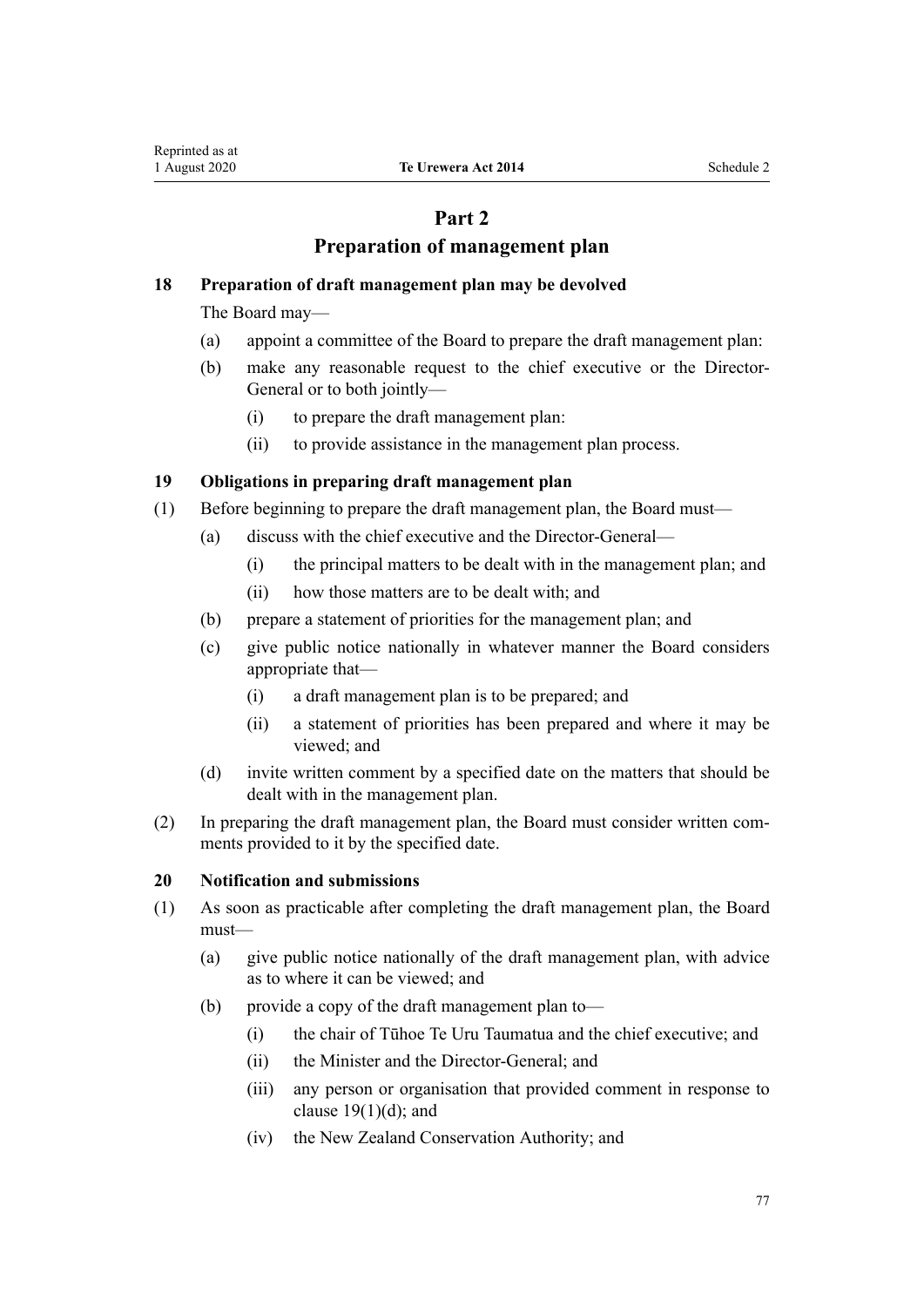- <span id="page-77-0"></span>(v) the relevant conservation boards; and
- (vi) the relevant local authorities; and
- (vii) any other persons or organisations that the Board considers should be provided with the draft management plan.
- (2) The public notice, given in whatever manner the Board considers appropriate, must—
	- (a) state where the draft management plan may be viewed and the times; and
	- (b) invite submissions on the draft management plan and state how they may be made; and
	- (c) specify the date by which submissions must be received, which must not be earlier than 40 working days after the date of the notice; and
	- (d) invite submitters to indicate whether they wish to be heard in support of their submission.
- (3) Any person may make a written submission in accordance with the conditions set out in the public notice.

#### **21 Consideration of submissions and amendment of draft management plan**

- (1) The Board must—
	- (a) give persons who wish to do so a reasonable opportunity to appear and be heard on their submission; and
	- (b) consider all written and oral submissions that—
		- (i) are relevant to the purpose of the management plan; and
		- (ii) comply with the conditions given in the public notice for making a submission; and
	- (c) prepare and publish a summary of the submissions, together with a statement of the Board's response to the submissions.
- (2) After considering the submissions, the Board may amend the draft management plan as it considers appropriate.

#### **22 Process of approval for management plan**

- (1) After taking the steps described in clause 21, the Board must provide the draft management plan to the New Zealand Conservation Authority (the **Authority**) for comment, requesting its comment not later than 30 working days from the date when the draft management plan was provided to the Authority.
- (2) The Board—
	- (a) must have regard to any comments from the Authority that are relevant to the purpose of the management plan and comply with the time frame in subclause (1); and
	- (b) may amend the draft management plan as it considers appropriate.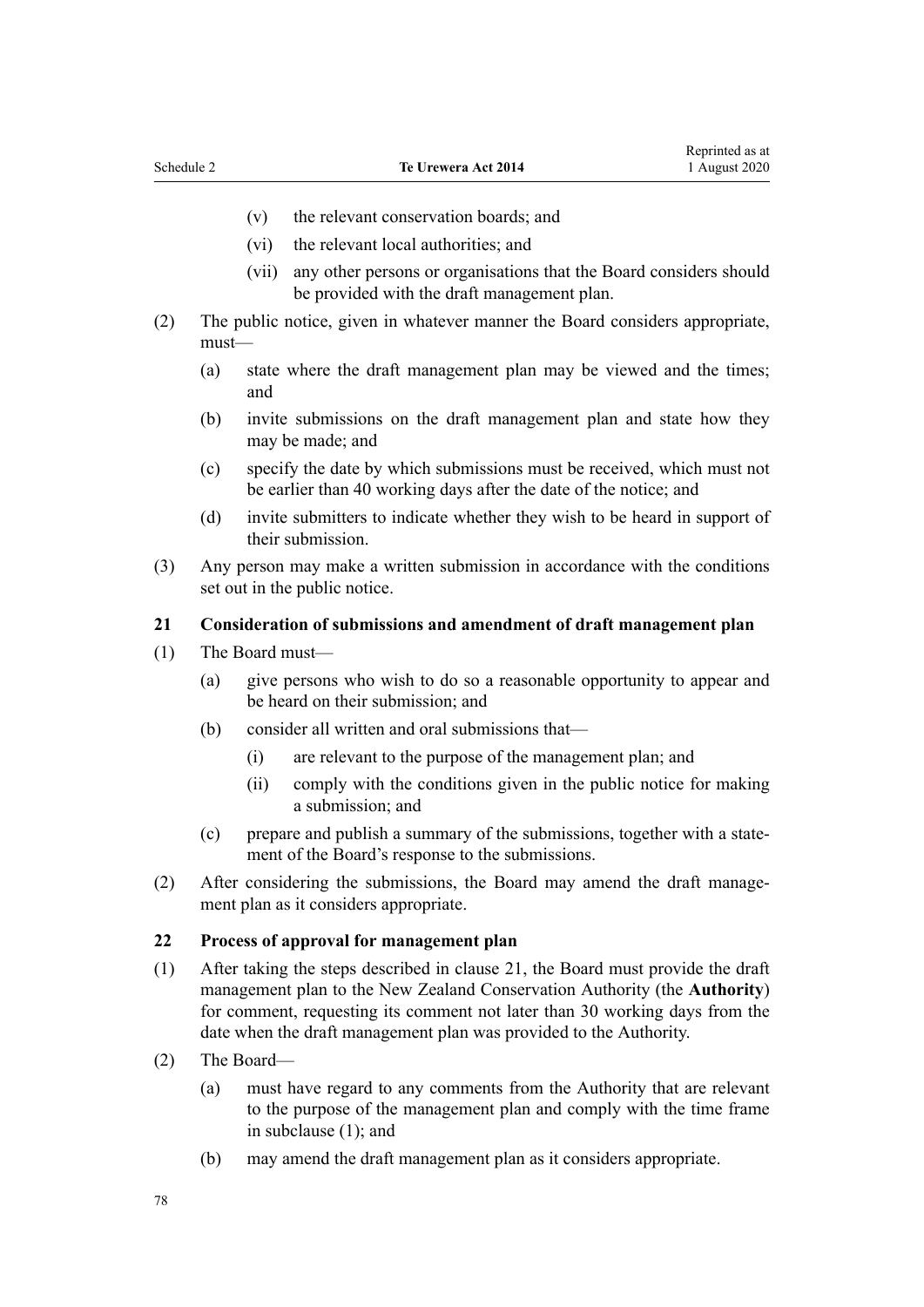- (3) The Board must provide the following to the chair of the trustees and the Minister:
	- (a) the draft management plan; and
	- (b) the summary of submissions and statement referred to in clause  $21(1)(c)$ ; and
	- (c) any comments from the Authority; and
	- (d) a statement as to how those comments have been dealt with.
- (4) The Board must request that the chair of the trustees and the Minister either—
	- (a) recommend that the Board approve the draft management plan; or
	- (b) advise the Board of any matters that either of them considers require further consideration or revision.
- (5) Both the chair of the trustees and the Minister must agree before a recommendation for approval may be given under subclause (4)(a).
- (6) If the chair of the trustees and the Minister do not agree, the matter on which they disagree must be put to the Board as advice under subclause (4)(b).
- (7) If advice is given under subclause (6), the Board—
	- (a) must consider it; and
	- (b) may, as the Board considers appropriate, amend the draft management plan in response to the advice; and
	- (c) must provide the draft management plan to the chair of the trustees and the Minister—
		- (i) with an explanation of how the advice has been dealt with; and
		- (ii) with a further request for a recommendation under subclause  $(4)(a)$ .
- (8) Subclauses (4) to (7) apply to a request under subclause (7)(c)(ii).

## **23 Approval and notification of management plan**

- (1) Following a recommendation from the chair of the trustees and the Minister under [clause 22\(4\)\(a\),](#page-77-0) the Board—
	- (a) may approve the management plan; and
	- (b) must, at the same time as it approves a management plan, issue a report stating how it has considered and responded to submissions and comments on the draft management plan.
- (2) The Board must give public notice nationally of the approved management plan, in whatever manner it considers appropriate, stating the date on which the plan comes into force.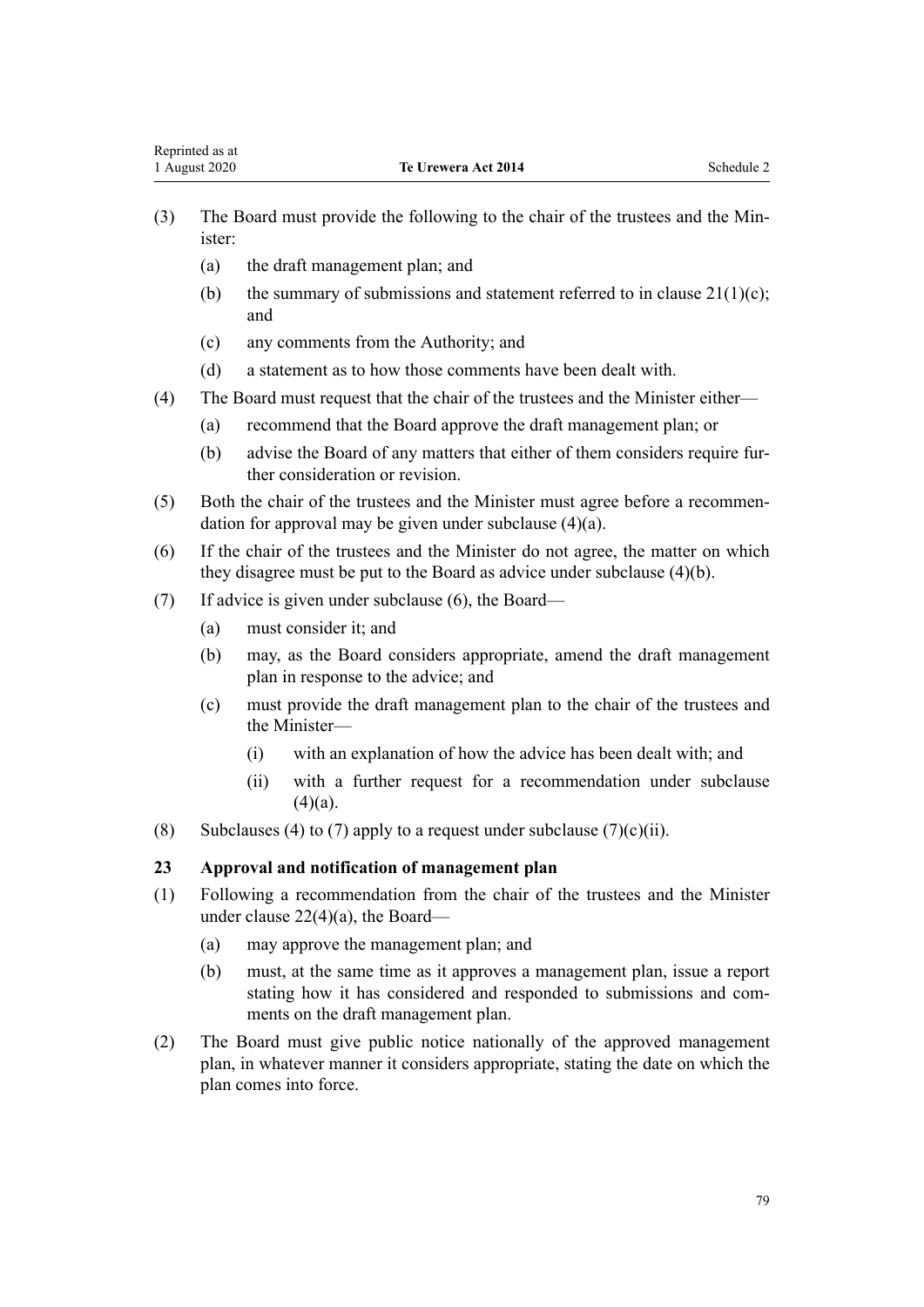## **Part 3 Annual operational plan**

#### **24 Process for preparation**

- (1) Each year the chief executive and the Director-General must present a draft annual operational plan (**draft plan**) to the Board before the beginning of the year to which the plan relates.
- (2) The Board must consider the draft plan and determine whether it is consistent with the management plan and statement of priorities.
- (3) The Board may—
	- (a) accept the draft plan in part or as a whole as being consistent with the management plan and statement of priorities; or
	- (b) reject the draft plan in its entirety.
- (4) The Board must notify the chief executive and the Director-General in writing of its decision as soon as practicable after receiving the draft plan and, in the event that it—
	- (a) accepts part of the draft plan only, it must—
		- (i) advise which parts of the draft plan are accepted; and
		- (ii) refer those parts that are not accepted to the chief executive and the Director-General for further consideration; and
		- (iii) meet with the chief executive and the Director-General to discuss the Board's decision:
	- (b) rejects the plan in its entirety, take the steps set out in paragraph (a)(i) to (iii).
- (5) The Board, the chief executive, and the Director-General must, in good faith, seek to resolve any disagreement over the draft plan, with the intention to make the whole plan acceptable to the Board as soon as is reasonably possible.
- (6) From the commencement of the relevant year,—
	- (a) the chief executive and the Director-General—
		- (i) must undertake management activities in accordance with the accepted parts of the draft plan; and
		- (ii) may, in an emergency, undertake other management activities they consider necessary for the safety of Te Urewera or any person in Te Urewera; but
	- (b) each retains discretion over the use of their respective funds to implement the annual operational plan.
- (7) At the end of each year, the chief executive and the Director-General must report to the Board on the implementation of the operational plan for that year.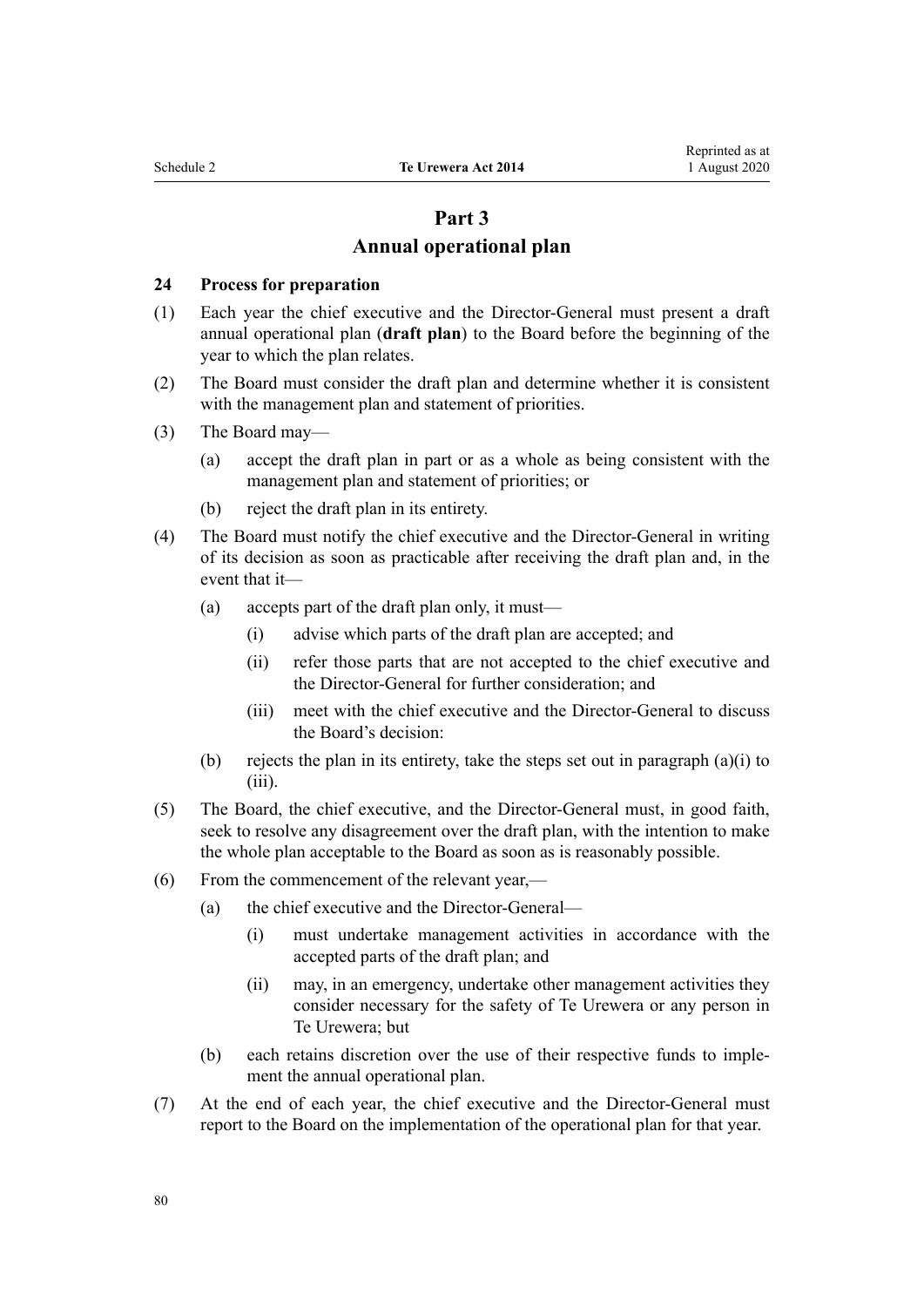## **Schedule 3**

## **Further provisions relating to authorisations and administrative matters**

[ss 55](#page-30-0), [57,](#page-30-0) [59](#page-31-0), [62\(3\)](#page-32-0)

## **Contents**

## Page

#### *[Activity permits](#page-81-0)*

| $\mathbf{1}$   | Indigenous plants and animals                                      | 82 |
|----------------|--------------------------------------------------------------------|----|
| $\overline{2}$ | Accommodation                                                      | 82 |
| 3              | Roads                                                              | 83 |
| 4              | Farming                                                            | 83 |
| 5              | Activity permits for recreational hunting                          | 84 |
| 6              | Declarations relating to recreational hunting                      | 84 |
|                | Concessions                                                        |    |
| 7              | Requirement if proposal is for commercial purpose                  | 84 |
| 8              | When applications may be granted                                   | 84 |
| 9              | When applications must be declined                                 | 85 |
| 10             | When applications may be declined                                  | 86 |
| 11             | Contents of applications                                           | 86 |
| 12             | Further information may be required                                | 87 |
| 13             | Process to apply when application is complete                      | 87 |
| 14             | Matters that Board must consider                                   | 88 |
| 15             | Mandatory conditions                                               | 88 |
| 16             | Board may impose conditions                                        | 89 |
| 17             | Condition as to payment of rents, fees, and royalties              | 90 |
| 18             | Conditions may be varied                                           | 90 |
| 19             | Term of concession                                                 | 91 |
| 20             | Continuation of term after new concession applied for              | 91 |
| 21             | Continuation of existing concession                                | 92 |
| 22             | If Board declines to grant new concession                          | 93 |
| 23             | Further circumstance when term may continue                        | 93 |
| 24             | If Board grants concession                                         | 94 |
| 25             | Board declines to grant concession                                 | 95 |
| 26             | Board may reconsider decision                                      | 95 |
| 27             | Failure to execute concession document or exercise concession      | 95 |
| 28             | Charges                                                            | 96 |
| 29             | Restrictions on aircraft landing in Te Urewera                     | 96 |
| 30             | Tendering and management                                           | 96 |
| 31             | Accounts relating to concessions                                   | 97 |
| 32             | Concession records                                                 | 97 |
| 33             | Contributions for services provided for benefit of concessionaires | 97 |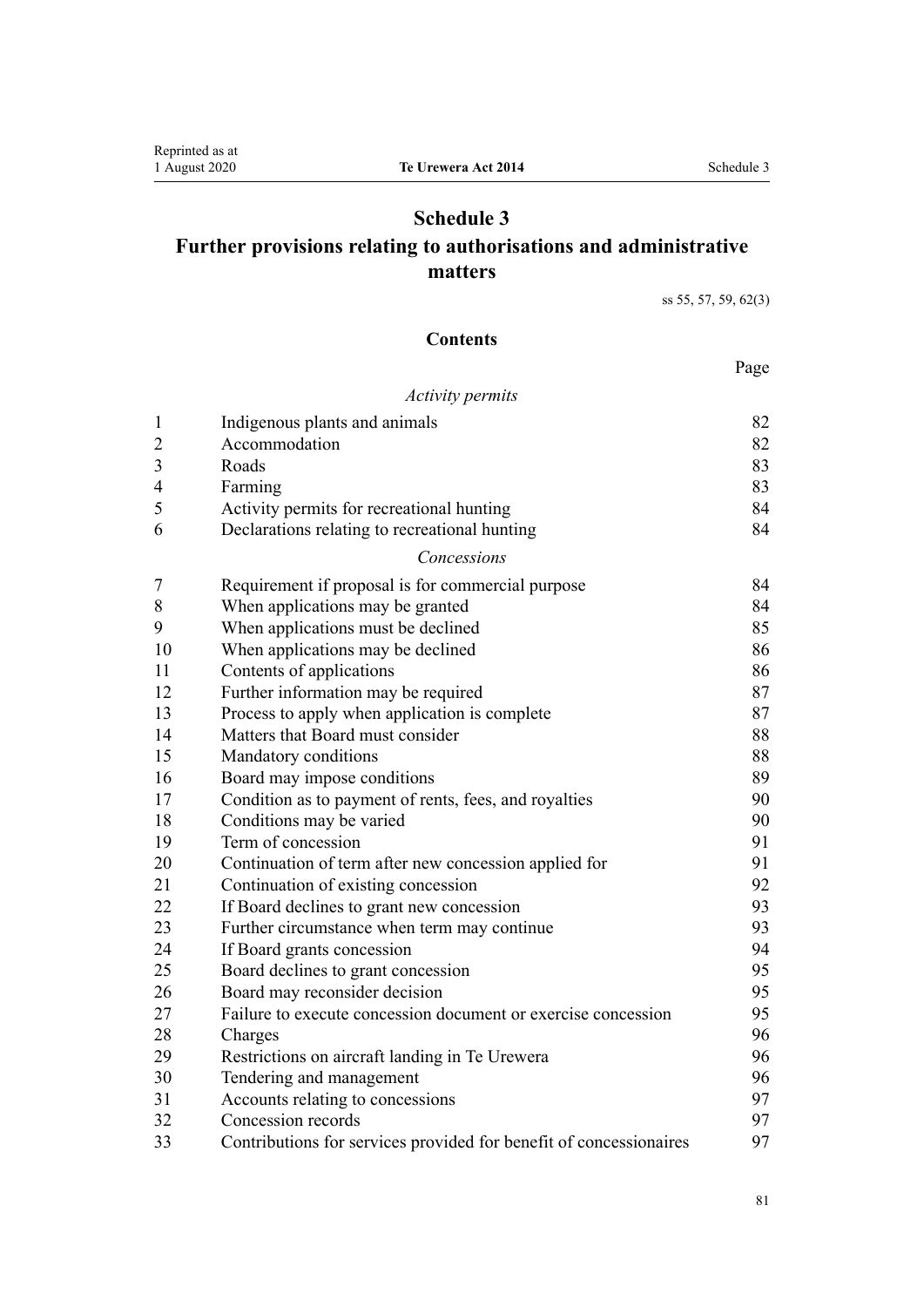<span id="page-81-0"></span>

| Schedule 3 | Te Urewera Act 2014                                        | 1 August 2020 |
|------------|------------------------------------------------------------|---------------|
|            | Power to charge for authorisations and certain uses        |               |
| 34         | Charging for processing applications and use of facilities | 98            |
|            | <i>Public notice requirements</i>                          |               |

Reprinted as at

[35](#page-98-0) [Requirements for certain public notices](#page-98-0) [99](#page-98-0)

## *Activity permits*

### **1 Indigenous plants and animals**

- (1) This clause applies to applications for the following activities:
	- (a) taking, cutting, or destroying indigenous plants within Te Urewera; and
	- (b) disturbing, trapping, taking, hunting, or killing indigenous animals within Te Urewera.
- (2) The Board may only grant an activity permit for the activities specified in subclause (1) if—
	- (a) the preservation of the species concerned is not adversely affected; and
	- (b) the effects on Te Urewera are no more than minor; and
	- (c) the grant of a permit is consistent with the management plan.
- (3) In deciding an application, the Board must take into account whether—
	- (a) the proposed activity is essential for management, research, interpretation, or educational purposes; and
	- (b) the proposed activity is important for the restoration or maintenance of customary practices that are relevant to the relationship of iwi and hapū to Te Urewera; and
	- (c) the quantity of indigenous plants or animals that will be affected is minor in relation to the abundance of the material; and
	- (d) the proposed activity could occur outside Te Urewera or elsewhere within Te Urewera where the potential adverse effects would be significantly less; and
	- (e) iwi and hapū support the application.

#### **2 Accommodation**

- (1) This clause applies to applications for an activity permit—
	- (a) to establish accommodation within Te Urewera; or
	- (b) to add to an existing structure or facility.
- (2) The Board may only grant a permit for accommodation if that activity is provided for in the management plan.
- (3) In deciding an application, the Board must take into account whether—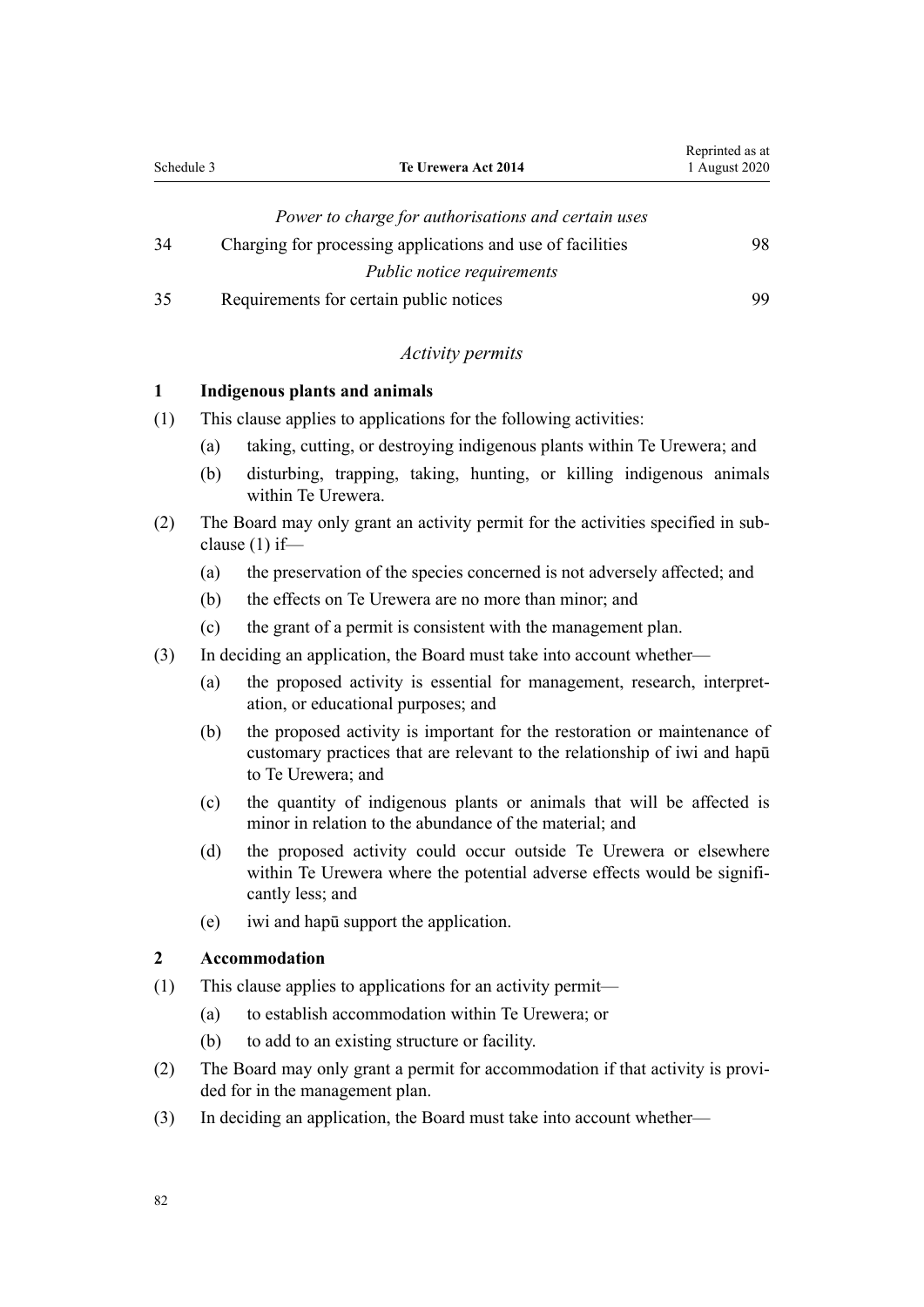<span id="page-82-0"></span>

|     | Reprinted as at<br>1 August 2020 |                                                                                                                                  | Te Urewera Act 2014                                                                                                                                                                              | Schedule 3 |  |
|-----|----------------------------------|----------------------------------------------------------------------------------------------------------------------------------|--------------------------------------------------------------------------------------------------------------------------------------------------------------------------------------------------|------------|--|
|     | (a)                              |                                                                                                                                  | the accommodation or related facility could reasonably be located out-<br>side Te Urewera or elsewhere within Te Urewera where the potential<br>adverse effects would be significantly less; and |            |  |
|     | (b)                              |                                                                                                                                  | the activity could reasonably be undertaken in an existing structure or<br>facility; and                                                                                                         |            |  |
|     | (c)                              |                                                                                                                                  | the proposal—                                                                                                                                                                                    |            |  |
|     |                                  | (i)                                                                                                                              | minimises any adverse effects on Te Urewera and on the existing<br>benefit, use, and enjoyment of the public arising from public<br>access to and in Te Urewera; and                             |            |  |
|     |                                  | (ii)                                                                                                                             | avoids a rapid increase in the built environment within Te Ure-<br>wera; and                                                                                                                     |            |  |
|     |                                  | (iii)                                                                                                                            | complements any existing accommodation and its related facil-<br>ities; and                                                                                                                      |            |  |
|     |                                  | (iv)                                                                                                                             | provides for a location, scale design, construction, colour, and<br>maintenance that preserve a sense of naturalness and harmonise<br>with the landscape.                                        |            |  |
| (4) |                                  | New accommodation and related facilities, including encampments, for exclu-<br>sive private use are not permitted in Te Urewera. |                                                                                                                                                                                                  |            |  |
| 3   | <b>Roads</b>                     |                                                                                                                                  |                                                                                                                                                                                                  |            |  |
| (1) |                                  |                                                                                                                                  | The Board may grant an activity permit for the following activities, but only if<br>the activity is provided for in the management plan:                                                         |            |  |
|     | (a)                              |                                                                                                                                  | to make a road or an extension to a road:                                                                                                                                                        |            |  |
|     | (b)                              |                                                                                                                                  | to alter an existing road.                                                                                                                                                                       |            |  |
| (2) | fied that-                       |                                                                                                                                  | Before granting an activity permit under this clause, the Board must be satis-                                                                                                                   |            |  |
|     | (a)                              | and                                                                                                                              | any new road, road extension, or upgrade to an existing road in Te Ure-<br>wera will have minimal effects on natural features, as far as practicable;                                            |            |  |
|     | (b)                              |                                                                                                                                  | all practicable measures are to be taken, in making a new road or extend-<br>ing or upgrading an existing road, to mitigate any adverse effects,<br>including—                                   |            |  |
|     |                                  | (i)                                                                                                                              | avoiding the fragmentation of habitats and ecosystems; and                                                                                                                                       |            |  |
|     |                                  | (ii)                                                                                                                             | the rehabilitation of the surfaces of earthworks; and                                                                                                                                            |            |  |
|     |                                  | (iii)                                                                                                                            | weed control; and                                                                                                                                                                                |            |  |
|     |                                  | (iv)                                                                                                                             | the collection and treatment of storm water run-off.                                                                                                                                             |            |  |
| 4   | Farming                          |                                                                                                                                  |                                                                                                                                                                                                  |            |  |
| (1) |                                  |                                                                                                                                  | This clause applies to farming and grazing land that, in the public interest,<br>should continue to be farmed or used for grazing.                                                               |            |  |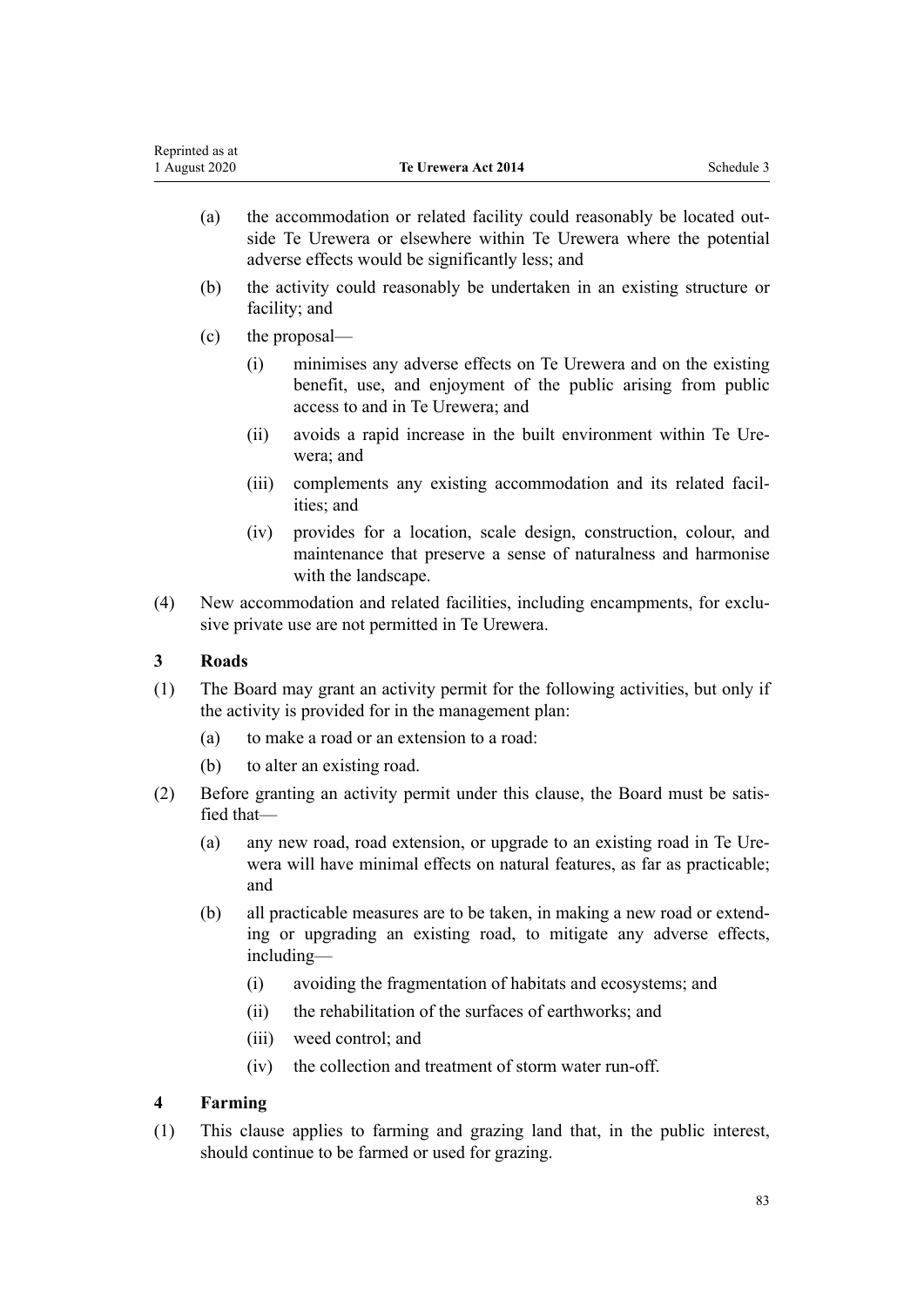<span id="page-83-0"></span>

| Schedule 3 | Te Urewera Act 2014 | Reprinted as at<br>1 August 2020 |
|------------|---------------------|----------------------------------|
|            |                     |                                  |

(2) The Board may grant activity permits under [section 57](#page-30-0) for Te Urewera land to be used for farming or grazing, but only if farming or grazing is provided for in the management plan.

## **5 Activity permits for recreational hunting**

- (1) The Board may grant an activity permit to undertake recreational hunting for exotic animals in Te Urewera that are not protected, as long as the Board is satisfied—
	- (a) that the grant of such a permit—
		- (i) would be consistent with the management plan; and
		- (ii) would not interfere with any operation to control wild animals and pests in Te Urewera; and
	- (b) that the safety of persons in, or likely to be in, the vicinity of the area to which any permit applies has been provided for.
- (2) The Board may include conditions on a permit granted under this clause, including conditions about the use of dogs, helicopters, and horses.

## **6 Declarations relating to recreational hunting**

- (1) The Board may, by public notice,—
	- (a) declare areas of Te Urewera to be open or closed for recreational hunting:
	- (b) identify areas in Te Urewera where hunting may, with an activity permit, be undertaken.
- (2) Public notice may be given in whatever manner the Board considers appropriate.
- (3) Any declaration or identification under subclause (1) must be consistent with the management plan.

## *Concessions*

## **7 Requirement if proposal is for commercial purpose**

- (1) This clause applies to every activity described in [clauses 1 to 6](#page-81-0) that is for a commercial purpose, as described in [section 62\(2\),](#page-32-0) including commercial hunting and trapping, guided hunting operations, and wild animal control operations.
- (2) An activity to which subclause (1) refers is prohibited unless a concession is obtained in addition to any other authorisation required under this Act or other enactment.

## **8 When applications may be granted**

(1) The Board may grant an application for a lease or a licence (other than a *profit à prendre*), but only if—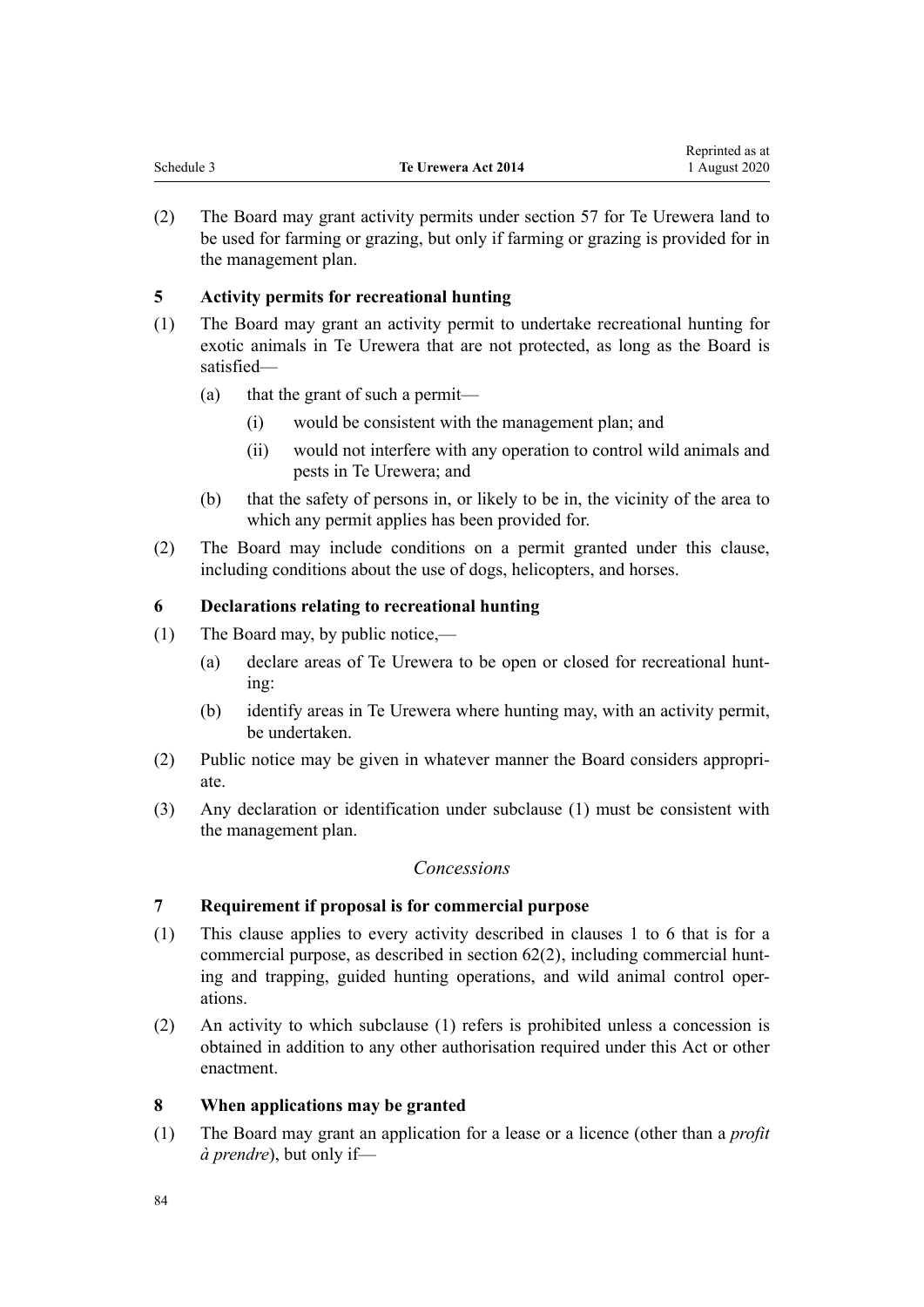- <span id="page-84-0"></span>(a) the lease or licence relates to 1 or more fixed structures and facilities (which do not include any track or road except where the track or road is an integral part of a larger facility); and
- (b) in any case where the application includes an area or areas around the structure or facility,—
	- (i) either—
		- (A) it is necessary for the purposes of safety or security of the site, structure, or facility to include any area or areas (including any security fence) around the structure or facility; or
		- (B) it is necessary to include any clearly defined area or areas that are an integral part of the activity on the land; and
	- (ii) the grant of a lease or licence is essential to enable the activity to be carried on.
- (2) However, no lease may be granted unless the applicant satisfies the Board that exclusive possession is necessary for—
	- (a) the protection of public safety; or
	- (b) the protection of the physical security of the activity concerned; or
	- (c) the competent operation of the activity concerned.
- (3) For the purposes of subclause  $(2)(c)$ , the competent operation of an activity includes the necessity for the activity to achieve adequate investment and maintenance.
- (4) The Board must not grant an easement over Te Urewera land in a case where a lease, licence, or permit may be granted if the Board considers that a lease, licence, or permit is more appropriate in the circumstances.
- (5) However, if the management plan does not make provision for a concession of the kind applied for, the Board may, after complying with [clauses 11 to 14](#page-85-0), grant the concession.

## **9 When applications must be declined**

The Board must not grant an application for a concession to build a structure or facility, or to extend or add to an existing structure or facility, if the Board is satisfied that the activity—

- (a) could reasonably be undertaken outside Te Urewera or in another part of Te Urewera where the potential adverse effects would be significantly less; or
- (b) could reasonably use an existing structure or facility or the existing structure or facility without the addition.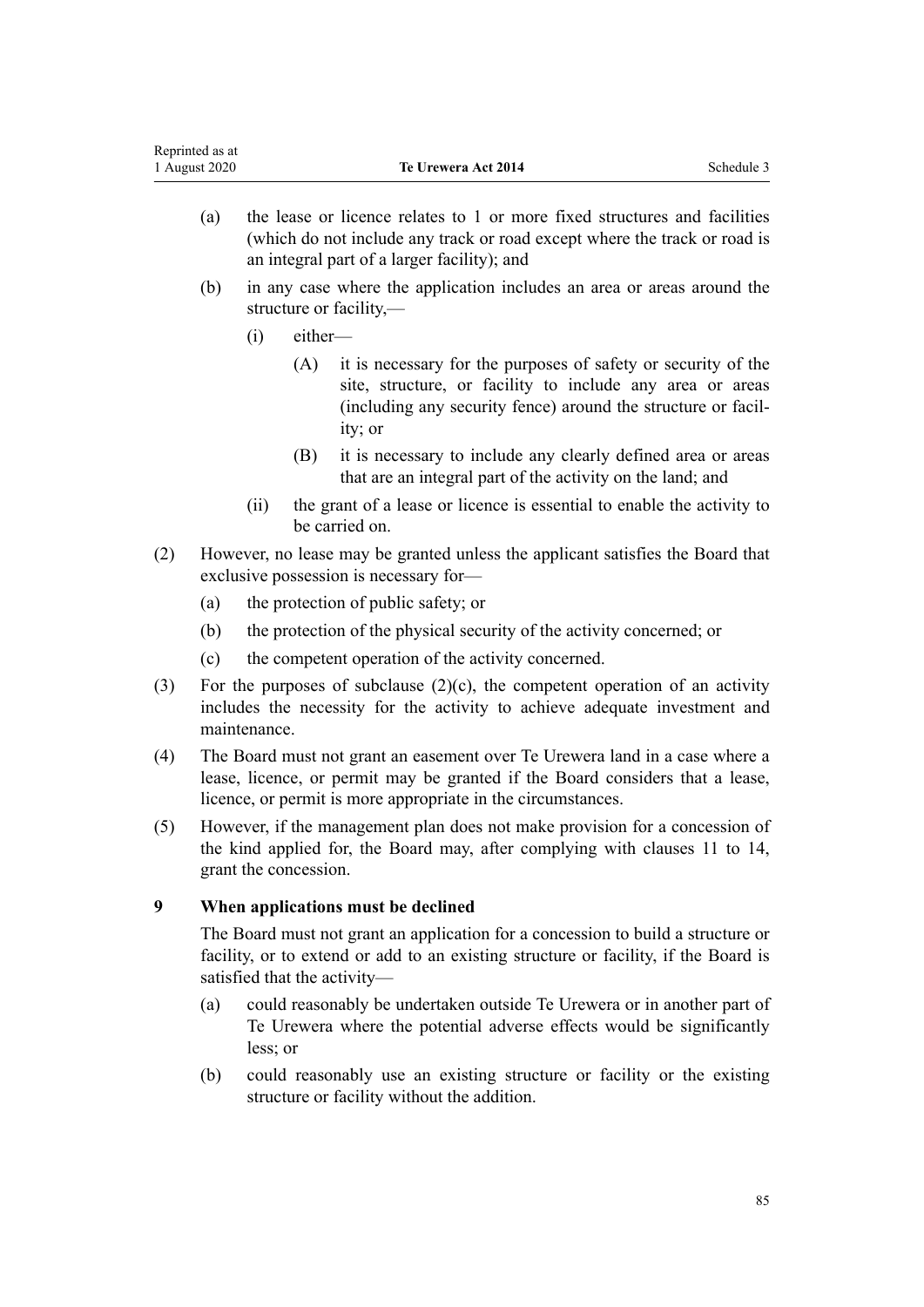### <span id="page-85-0"></span>**10 When applications may be declined**

- (1) The Board may decline an application if the Board considers that—
	- (a) the information provided is insufficient or inadequate to enable the Board to assess the effects (including the effects of any proposed methods to avoid, remedy, or mitigate the adverse effects) of any activity, structure, or facility; or
	- (b) there are no adequate or reasonable methods for remedying, avoiding, or mitigating the adverse effects of the activity, structure, or facility.
- (2) The Board may decline an application, whether or not it is provided for in the management plan, if the Board considers that the effects of the activity are such that a review of the management plan would be more appropriate.
- (3) If the Board declines an application under subclause (2), the Board may, if requested by the applicant, initiate a review of the management plan in accordance with [subpart 5](#page-33-0) of Part 2.
- (4) The Board may require the applicant to pay all or part of the reasonable costs of such a review.
- (5) Subclauses (2) and (3) do not limit the discretion of the Board to initiate a review under [subpart 5](#page-33-0) of Part 2.

#### **11 Contents of applications**

- (1) Every application for a concession must be made to the Board and must include the following information:
	- (a) a description of the proposed activity:
	- (b) a description identifying the places where the proposed activity will be carried out and indicating the status of such places:
	- (c) a description of the potential effects of the proposed activity, and any actions which the applicant proposes to take to avoid, remedy, or mitigate any adverse effects:
	- (d) details of the proposed type of concession for which the applicant is applying:
	- (e) a statement of the proposed duration of the concession and the reasons for that proposed duration:
	- (f) relevant information relating to the applicant, including any information relevant to the applicant's ability to carry out the proposed activity.
- (2) In the case of an application for a concession of a kind listed in subclause (3), the applicant must also give—
	- (a) reasons for the request; and
	- (b) sufficient information to satisfy the Board that it would be appropriate and lawful to grant the application.
- (3) The kinds of concessions referred to in subclause (2) are—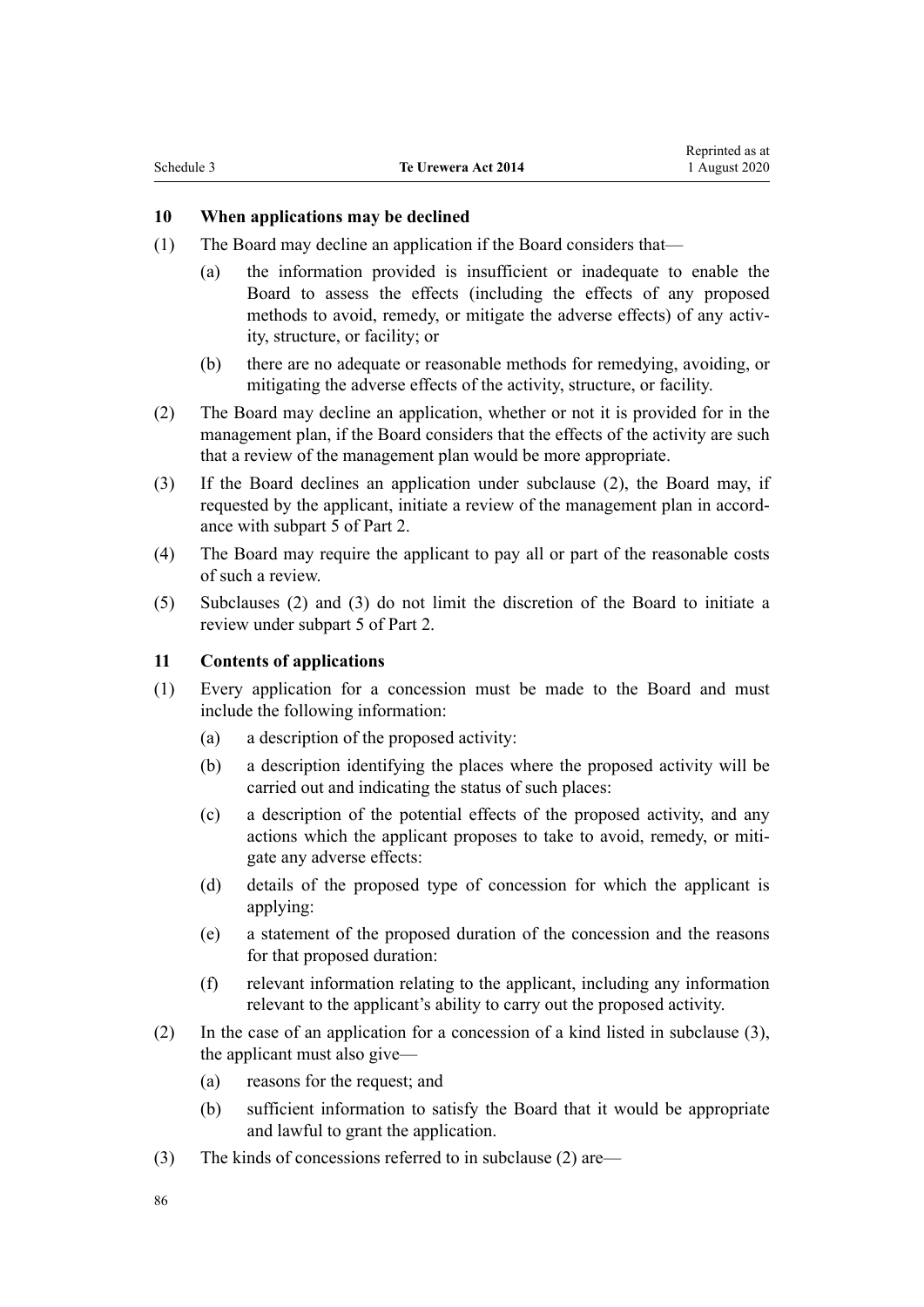- <span id="page-86-0"></span>(a) a lease:
- (b) a *profit à prendre* or licence:
- (c) an easement.

#### **12 Further information may be required**

- (1) The Board may require an applicant for a concession to supply further information as it considers necessary to enable a decision to be made, including the preparation of an assessment of effects on the environment in the form set out in Schedule 4 of the Resource Management Act 1991 or any other form the Board requires.
- (2) The Board may, at the applicant's expense,—
	- (a) commission a report or seek advice from any person (including the Director-General) on any matters raised in relation to the application, including a review of any information provided by the applicant:
	- (b) obtain from any source any existing relevant information on the proposed activity or structure that is the subject of the application.
- (3) Any information obtained by the Board under subclause (2) must be supplied to the applicant, who may comment on it within such time as may be specified by the Board.
- (4) An application is incomplete if the Board—
	- (a) advises the applicant that the specified information required under subclause (1) has not been provided; or
	- (b) has not received any report commissioned or advice sought under subclause (2); or
	- (c) has supplied information to the applicant under subclause (3) and the time limit specified under that subclause has not expired.

#### **13 Process to apply when application is complete**

- (1) The Board must consider every complete application for a concession received, other than an application that contravenes [section 62\(3\)](#page-32-0).
- (2) Subclause (1) does not limit [clause 34](#page-97-0) (which provides for charges applying to applications).
- (3) The Board must decline an application if the Board is satisfied that the application is—
	- (a) contrary to the provisions of this Act; or
	- (b) inconsistent with the management plan.
- (4) If the Board declines an application under subclause (3), the Board must, within 20 working days after receiving the application, inform the applicant of its decision with reasons for declining the application.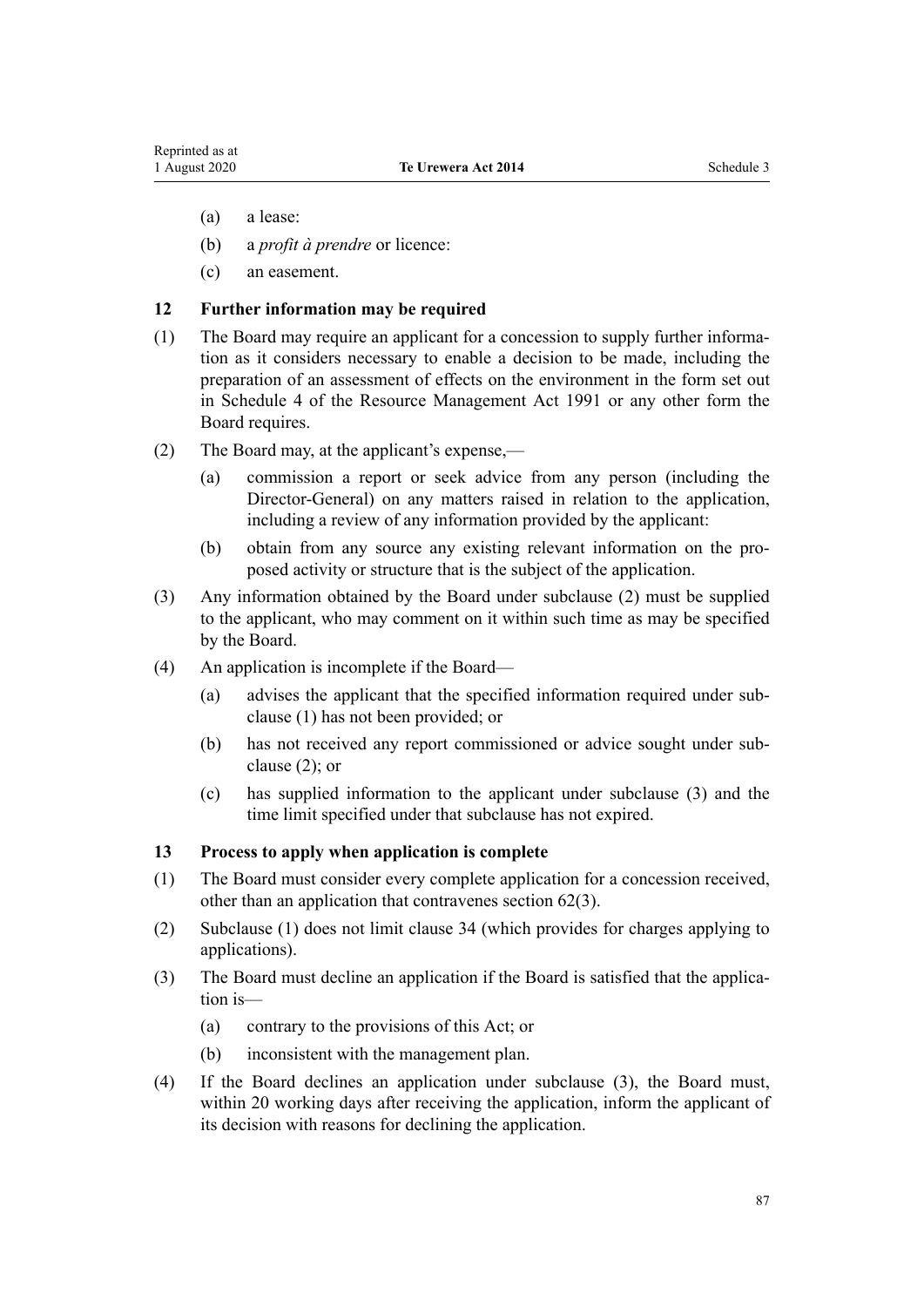<span id="page-87-0"></span>

| Schedule 3          | nephined as a |
|---------------------|---------------|
| Te Urewera Act 2014 | 1 August 2020 |

Reprinted as at

- (5) Nothing in this Act or any other enactment requires the Board to grant a concession if the Board considers that the grant of a concession would be inappropriate in the circumstances of the particular application, having regard to the matters set out in clause 14.
- (6) Before granting a lease or a licence with a term (including all renewals) exceeding 10 years, the Board must, in whatever manner it considers appropriate, give public notice of the application.
- (7) Before granting a licence with a term (including all renewals) not exceeding 10 years, or a permit or an easement, the Board may, in whatever manner it considers appropriate, give public notice of the application if, having regard to the effects of the licence, permit, or easement, the Board considers it would be appropriate to give public notice.
- (8) Subclauses (6) and (7) do not apply to the grant of a lease or licence resulting from the exercise of a right of renewal, or a right to a new lease or licence, that is contained in a lease or licence.
- (9) [Clause 35](#page-98-0) applies to a public notice given under subclauses (6) or (7).

#### **14 Matters that Board must consider**

In considering an application for a concession, the Board must, in addition to the relevant matters specified in [section 57\(2\),](#page-30-0) have regard to the following matters:

- (a) the nature of the activity and the type of structure or facility (if any) proposed to be constructed:
- (b) the effects of the activity, structure, or facility:
- (c) any measures that can reasonably and practicably be undertaken to avoid, remedy, or mitigate any adverse effects of the activity:
- (d) any information received under [clause 10,](#page-85-0) [11,](#page-85-0) or [12](#page-86-0):
- (e) any relevant environmental impact assessment, including any audit or review:
- (f) any relevant oral or written submissions received as a result of a public notice issued under [clause 13:](#page-86-0)
- (g) any relevant information that may be withheld from any person in accordance with the Official Information Act 1982 or the Privacy Act 1993.

#### **15 Mandatory conditions**

(1) Every concession document must include (and is to be treated as including) a condition that the person in whose favour the concession is granted (the **concessionaire**) must act in accordance with the management plan, whether the plan or any amendment to it was approved before, on, or after the date on which the concession became effective.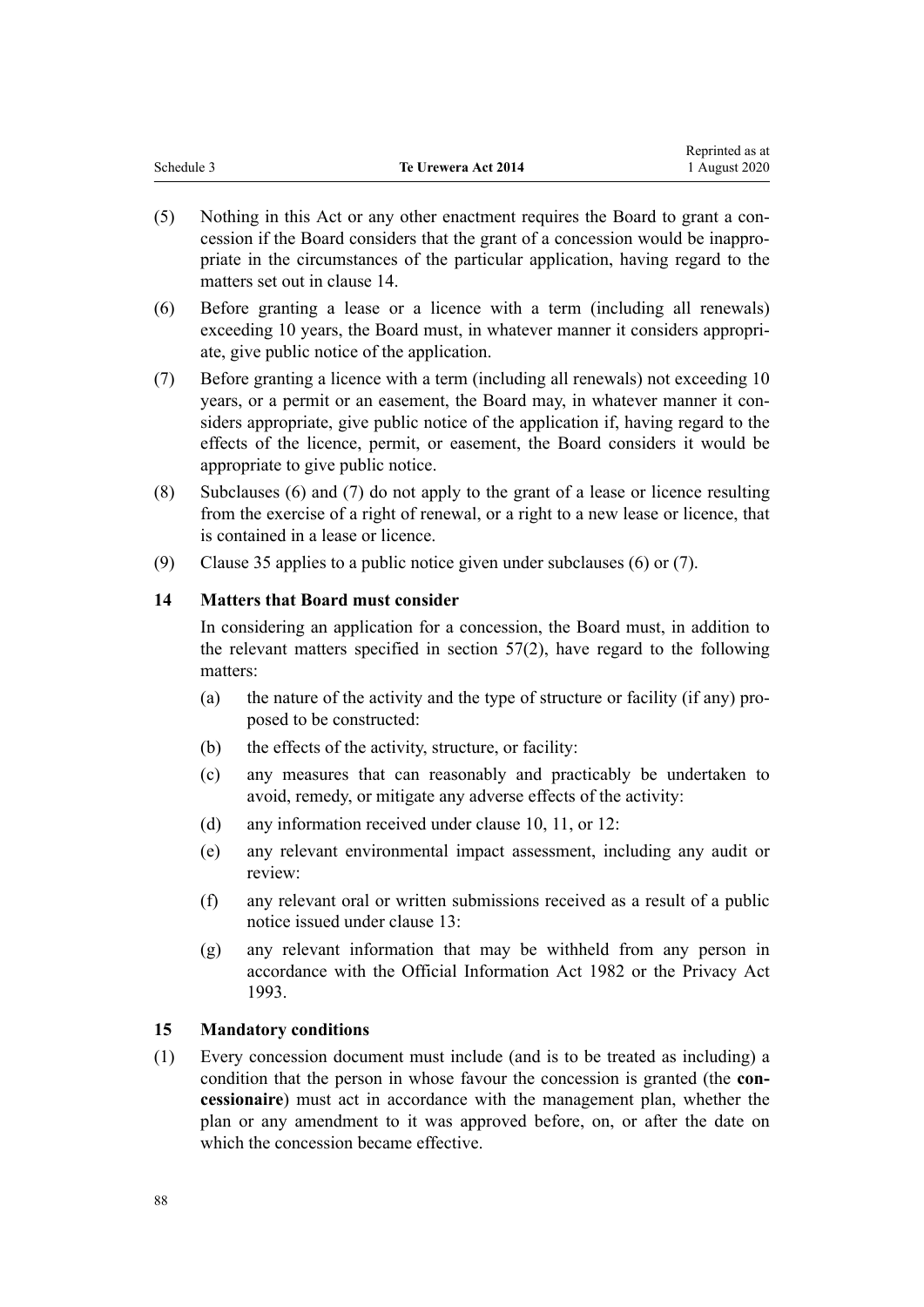| Reprinted as at |                            |            |
|-----------------|----------------------------|------------|
| 1 August 2020   | <b>Te Urewera Act 2014</b> | Schedule 3 |

- (2) A provision of a concession document that contravenes, or allows expressly or impliedly a contravention of, the management plan is of no effect.
- (3) A breach or contravention of the management plan is to be treated as a breach or contravention of the concession and the concession document.

#### **16 Board may impose conditions**

<span id="page-88-0"></span>Representative as a set of the set of the set of the set of the set of the set of the set of the set of the set of the set of the set of the set of the set of the set of the set of the set of the set of the set of the set

In granting a concession, the Board may impose any conditions the Board considers appropriate for the activity, structure, or facility, including conditions relating to or providing for—

- (a) the activity itself, the carrying out of the activity, and the places where it may be carried out:
- (b) the name and full address of every person or body to whom the concession is granted and who may carry out the activity:
- (c) the payment of rent, fees, and royalties as provided in [clause 17](#page-89-0):
- (d) the payment of compensation for any adverse effects of the activity on the interests of Te Urewera or the public in the land concerned, unless such compensation has been provided for in the setting of rent:
- (e) the provision by the concessionaire of a bond—
	- (i) to cover any costs incurred by the Board in carrying out work that the concessionaire has failed to carry out and that was required by the concession document to be carried out; or
	- (ii) to mitigate any adverse effects arising from but not authorised by the concession or not reasonably foreseen at the time the concession was granted:
- (f) the waiver or reduction of any rent, compensation, or bond where—
	- (i) the concessionaire makes any contribution to the management of the lands or the public interest in those lands; or
	- (ii) there is any other non-commercial public benefit from the activity; or
	- (iii) any circumstances of the concession justify such waiver or reduction; or
	- (iv) the costs of setting and collecting the rent exceed any rent which may be collected:
- (g) the restoration of the site and the removal of any structure or facility at the expense of the concessionaire or the vesting in the Board of any structure or facility at the end of the term of the concession:
- (h) periodic reviews of the terms and conditions (including rents) of the concession:
- (i) a covenant that on any transfer, sublease, sublicence, or assignment of a concession, the concessionaire remains liable throughout the term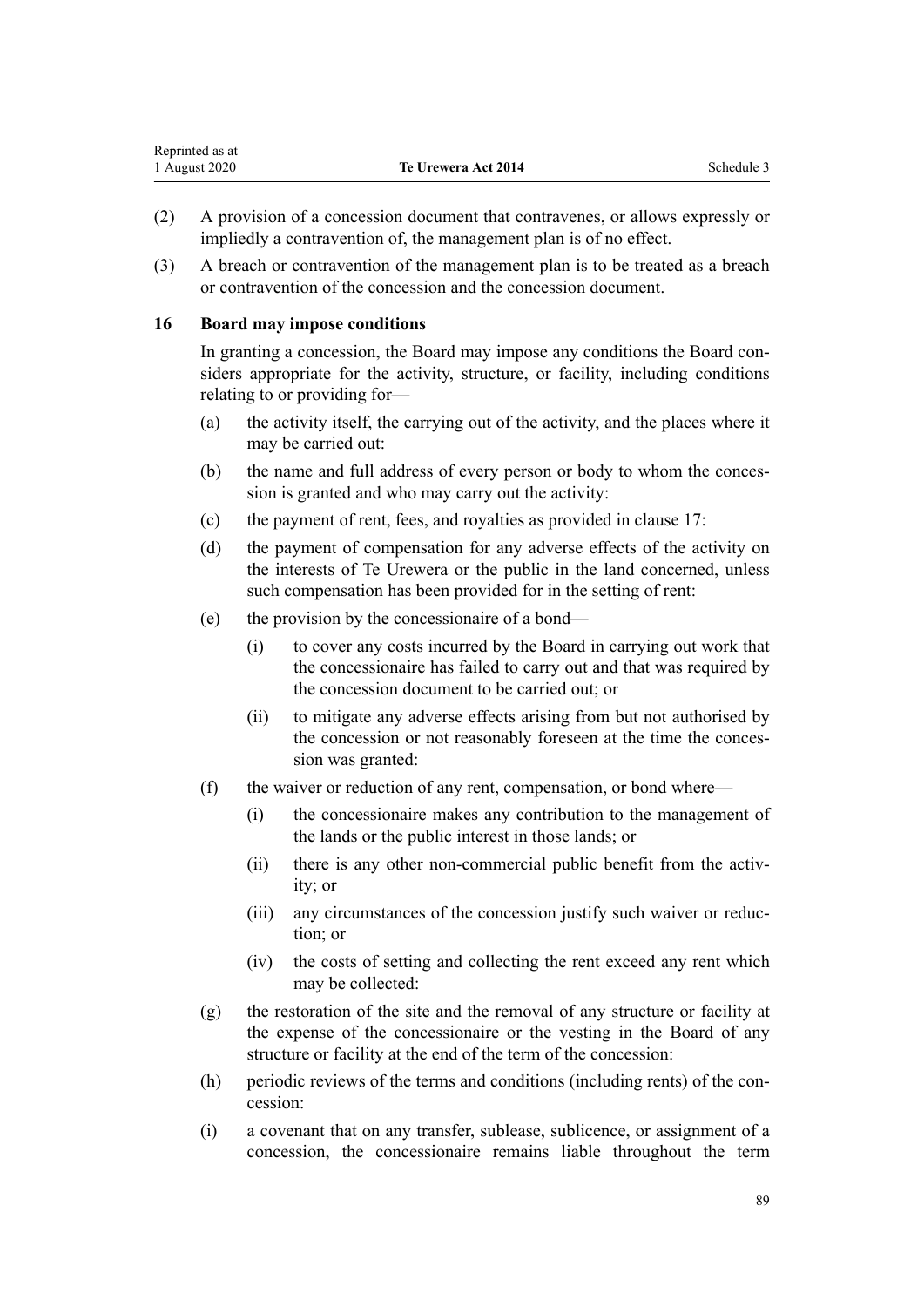<span id="page-89-0"></span>(including renewals) of the lease or licence or easement and must procure from the transferee, sublessee, sublicensee, or assignee a covenant to be bound by the conditions of the lease, licence, or easement:

(j) the payment of any fees (including legal fees) in respect of the preparation of the concession document and its registration (where necessary), being fees payable in addition to any fees or other money payable under clause 17.

### **17 Condition as to payment of rents, fees, and royalties**

- (1) Every concession granted under [section 62\(1\)](#page-32-0) is subject to a condition that the concessionaire must pay to the Board—
	- (a) the rents, fees, and royalties specified in the concession document; and
	- (b) any other levy or charge made on an occupier of land under a lease, licence, or easement.
- (2) The rent, fee, or royalty specified in a concession document may be fixed at the market value, having regard to—
	- (a) any circumstances relating to the nature of the activity; and
	- (b) the effects of the activity on the purposes of the area affected; and
	- (c) any contractual conditions, covenants, or other encumbrances placed upon intrinsic resources, natural resources, or historic resources by the concession.
- (3) The rent, fee, or royalty for a concession must be reviewed at intervals not exceeding 3 years.
- (4) Revenue received from concessions is subject to [section 39.](#page-23-0)

#### **18 Conditions may be varied**

- (1) The Board and the concessionaire may at any time, by agreement in writing and without any public notification, vary any conditions in the concession document if—
	- (a) the variation is of a minor and technical nature and does not materially increase the adverse effects of the activity or the term of the activity or materially change the location of the activity; or
	- (b) the variation will result in a reduction of the adverse effects or the duration of the activity.
- (2) The concessionaire may at any time apply to the Board to vary or extend a concession.
- (3) An application under subclause (2) must be treated as if it were an application for a concession, and the provisions of [clauses 11](#page-85-0), [13](#page-86-0) to 17, [19](#page-90-0), and [20](#page-90-0) apply.
- (4) The Board, on request or on its own motion, may vary the conditions of a concession if—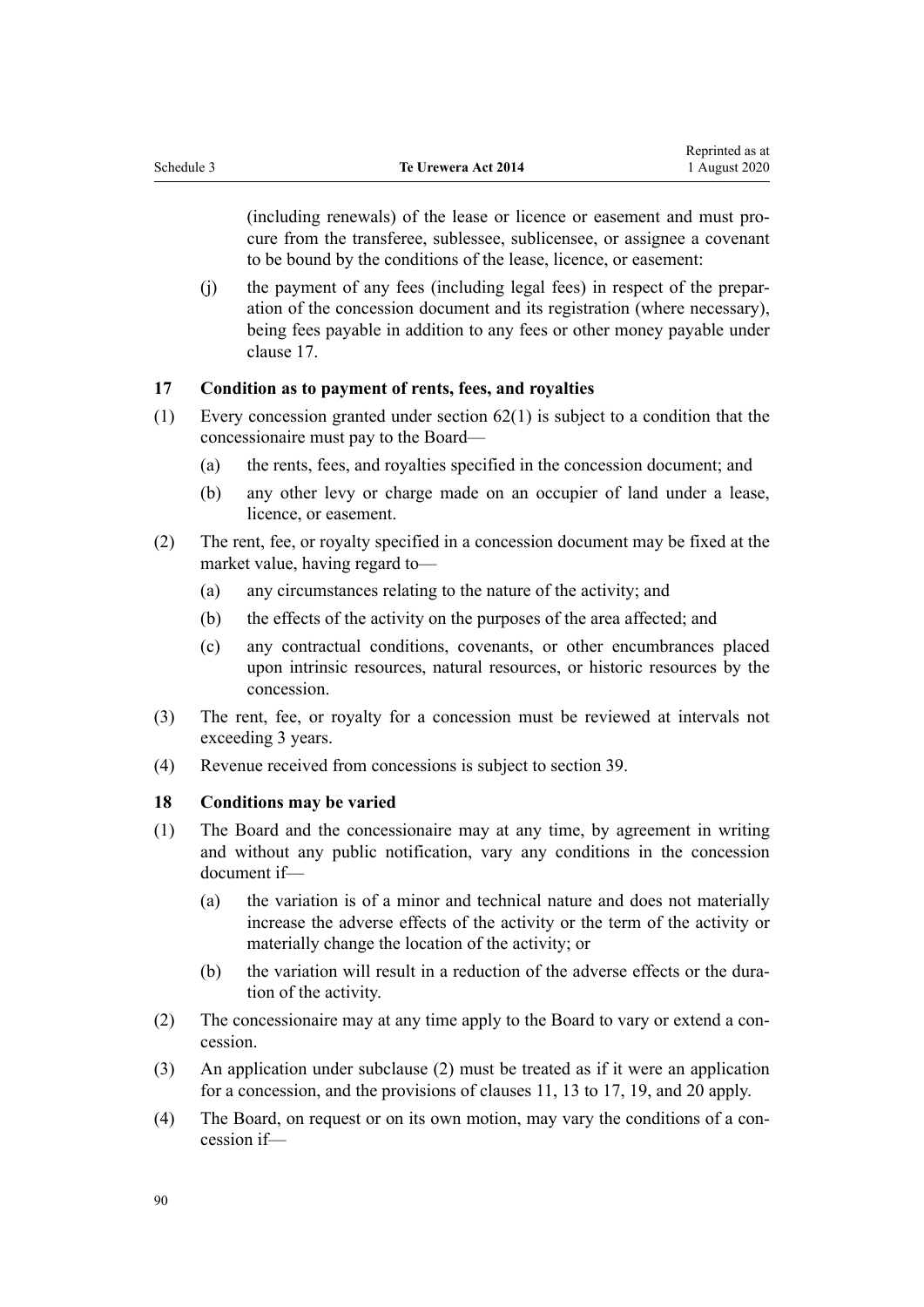- <span id="page-90-0"></span>(a) the variation is the result of a review provided for in the concession document; or
- (b) the variation is necessary to deal with significant adverse effects of the activity that were not reasonably foreseeable at the time the concession was granted; or
- (c) the variation is necessary because the information made available to the Board by the concessionaire for the purposes of the concessionaire's application contained inaccuracies that materially influenced the decision to grant a concession and the effects of the activity permitted by the concession require more appropriate conditions.
- (5) A concessionaire is bound by any variation made under subclause (4).
- (6) The Board and the concessionaire must execute a variation instrument.
- (7) If a variation relates to a registered lease or easement, the Board, or a person authorised by the Board, must promptly lodge the variation instrument for registration.
- (8) In this clause, **variation** includes an extension and a renewal.

## **19 Term of concession**

- (1) A lease or a licence may be granted for a term (which must include all possible renewals of the lease or licence) not exceeding 30 years or, if the Board is satisfied that there are exceptional circumstances, for a term not exceeding 60 years.
- (2) A permit may be granted for a term not exceeding 10 years but is not renewable.
- (3) An easement may be granted for a term not exceeding 30 years, but,—
	- (a) in exceptional circumstances, the Board may grant a term not exceeding 60 years; or
	- (b) if the easement provides a right of way access to a property to which there is no other practical access, the term may be for a longer period, as the Board considers appropriate; or
	- (c) if the easement is for a public work (as defined in the [Public Works Act](http://legislation.govt.nz/pdflink.aspx?id=DLM45426) [1981](http://legislation.govt.nz/pdflink.aspx?id=DLM45426)), the term may be for the reasonably foreseeable duration of that public work.

## **20 Continuation of term after new concession applied for**

- (1) This clause and [clauses 21](#page-91-0) and [22](#page-92-0) apply if—
	- (a) a concession is due to expire; and
	- (b) the concessionaire applies for a new concession for the same activity; and
	- (c) the application complies with the requirements of [clauses 11 to 13](#page-85-0); and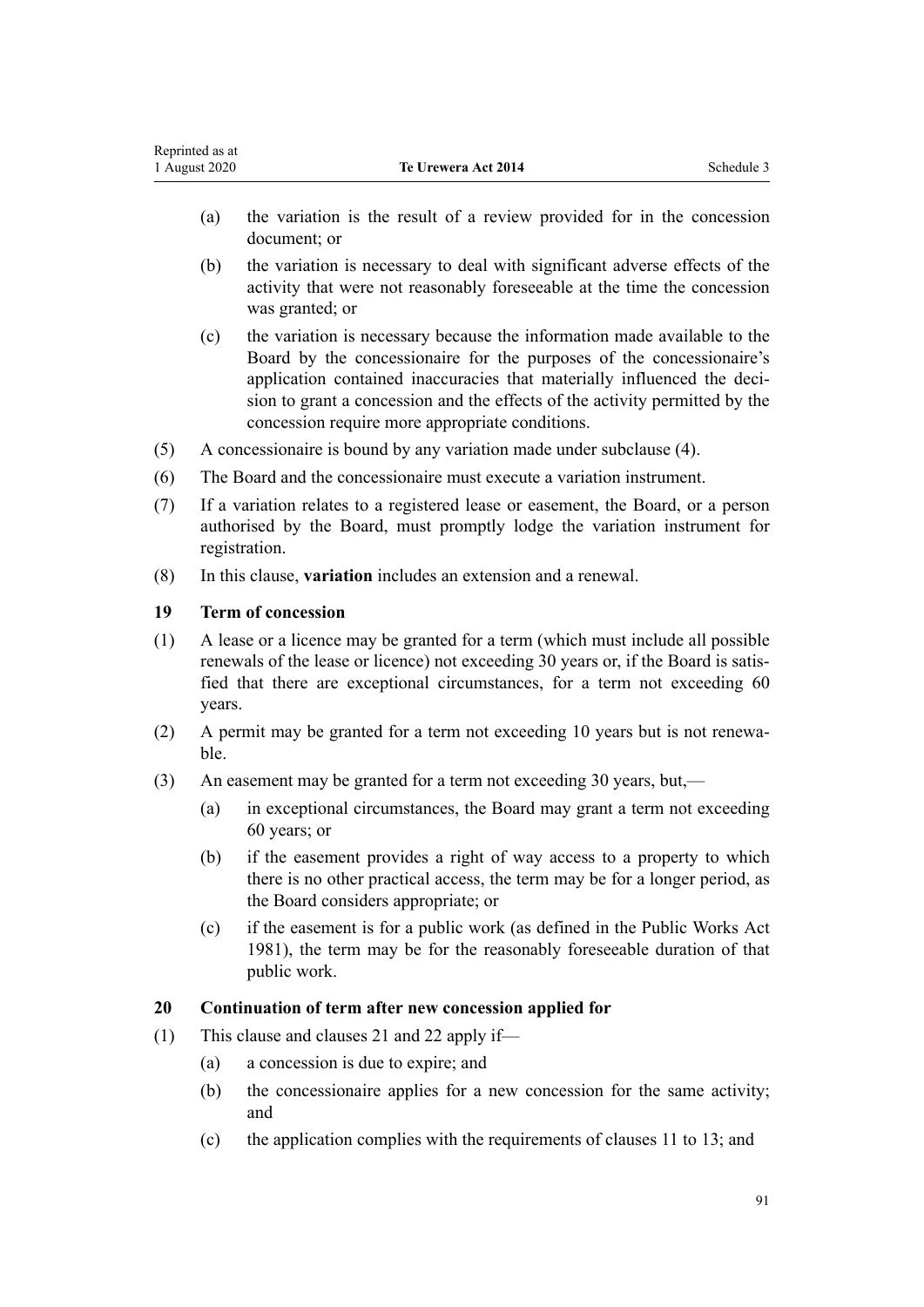- <span id="page-91-0"></span>(d) the application meets the timing requirement in subclause (2) or (3); and
- (e) the concessionaire has complied with the terms and conditions of the existing concession.
- (2) The application meets the timing requirement if it is made at least 6 months before the existing concession expires.
- (3) The application also meets the timing requirement if—
	- (a) it is made in the period starting 6 months before, and ending 3 months before, the existing concession expires; and
	- (b) the Board, in its discretion, allows the application to be made within that period.

#### **21 Continuation of existing concession**

- (1) Subclause (2) applies if—
	- (a) the Board grants the new concession; and
	- (b) the concessionaire does not apply for reconsideration under [clause 26\(b\)](#page-94-0) before 1 of the following occurs:
		- (i) the new concession document is signed by the parties:
		- (ii) the specified deadline is reached.
- (2) The concessionaire may continue to operate under the existing concession until 1 of the events described in subclause  $(1)(b)(i)$  and  $(ii)$  occurs.
- (3) Subclause (4) applies if—
	- (a) the Board grants the new concession; and
	- (b) the concessionaire applies for reconsideration under [clause 26\(b\)](#page-94-0) before 1 of the following occurs:
		- (i) the new concession document is signed by the parties:
		- (ii) the specified deadline is reached.
- (4) The concessionaire may continue to operate under the existing concession until 1 of the following occurs:
	- (a) the new concession document is signed by the parties:
	- (b) the Board completes or declines to carry out the reconsideration.
- (5) In this clause and [clauses 22,](#page-92-0) [24,](#page-93-0) and [25,](#page-94-0) **specified deadline** means the earlier of the following times:
	- (a) the end of the day that is 1 month after the day of the Board's decision to grant or to decline to grant the new concession:
	- (b) the end of any time limit for the concessionaire to apply for reconsideration under [clause 26](#page-94-0) that is prescribed by bylaws made under [section](#page-35-0) [70,](#page-35-0) including any extension of the time limit.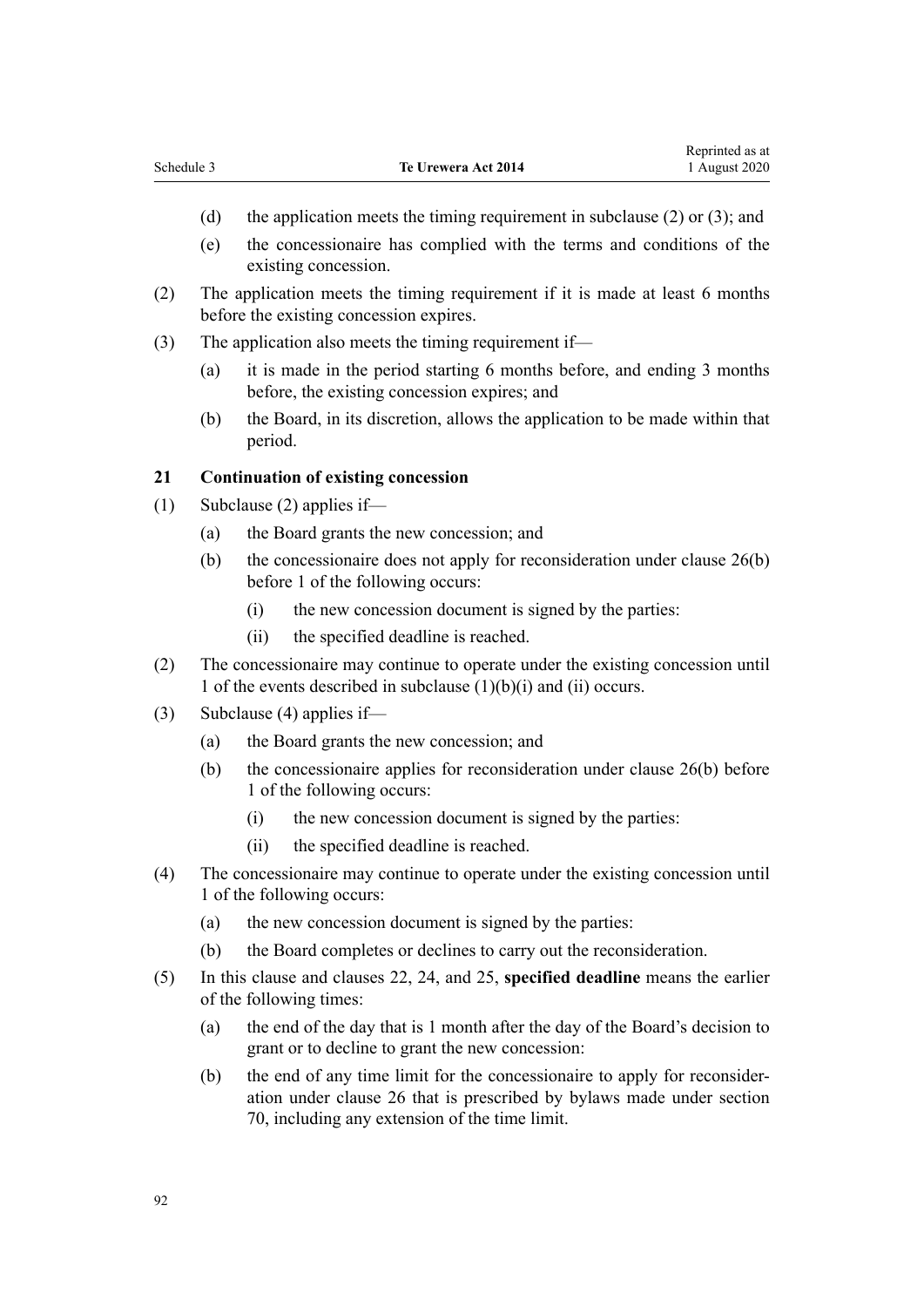## <span id="page-92-0"></span>**22 If Board declines to grant new concession**

- (1) Subclause (2) applies if—
	- (a) the Board declines to grant the new concession; and
	- (b) the concessionaire does not apply for reconsideration under [clause 26](#page-94-0) before the specified deadline.
- (2) The concessionaire may continue to operate under the existing concession until the specified deadline.
- (3) Subclause (4) applies if—
	- (a) the Board declines to grant the new concession; and
	- (b) the concessionaire applies for reconsideration under [clause 26](#page-94-0) before the specified deadline.
- (4) The concessionaire may continue to operate under the existing concession until the Board completes or declines to carry out the reconsideration.
- (5) This clause does not apply to an existing concession if [clause 20](#page-90-0) (which enables a person to apply to continue an existing concession) already applies to the concession.

#### **23 Further circumstance when term may continue**

- (1) This clause applies if—
	- (a) a concession is due to expire; and
	- (b) the Board has exercised a power under [clause 30](#page-95-0) to initiate a process that relates to an application for a concession; and
	- (c) an application by the concessionaire for a new concession for the same activity would be inconsistent with the process if the application were made when written notice is given under paragraph (d); and
	- (d) the concessionaire gives written notice to the Board that the concessionaire wants to continue to operate under the existing concession under this clause; and
	- (e) the written notice meets the timing requirement in subclause (2) or (3); and
	- (f) the concessionaire has complied with the terms and conditions of the existing concession.
- (2) The written notice meets the timing requirement if it is given at least 6 months before the existing concession expires.
- (3) The written notice also meets the timing requirement if—
	- (a) it is given in the period starting 6 months before, and ending 3 months before, the existing concession expires; and
	- (b) the Board, in its discretion, allows the written notice to be given within that period.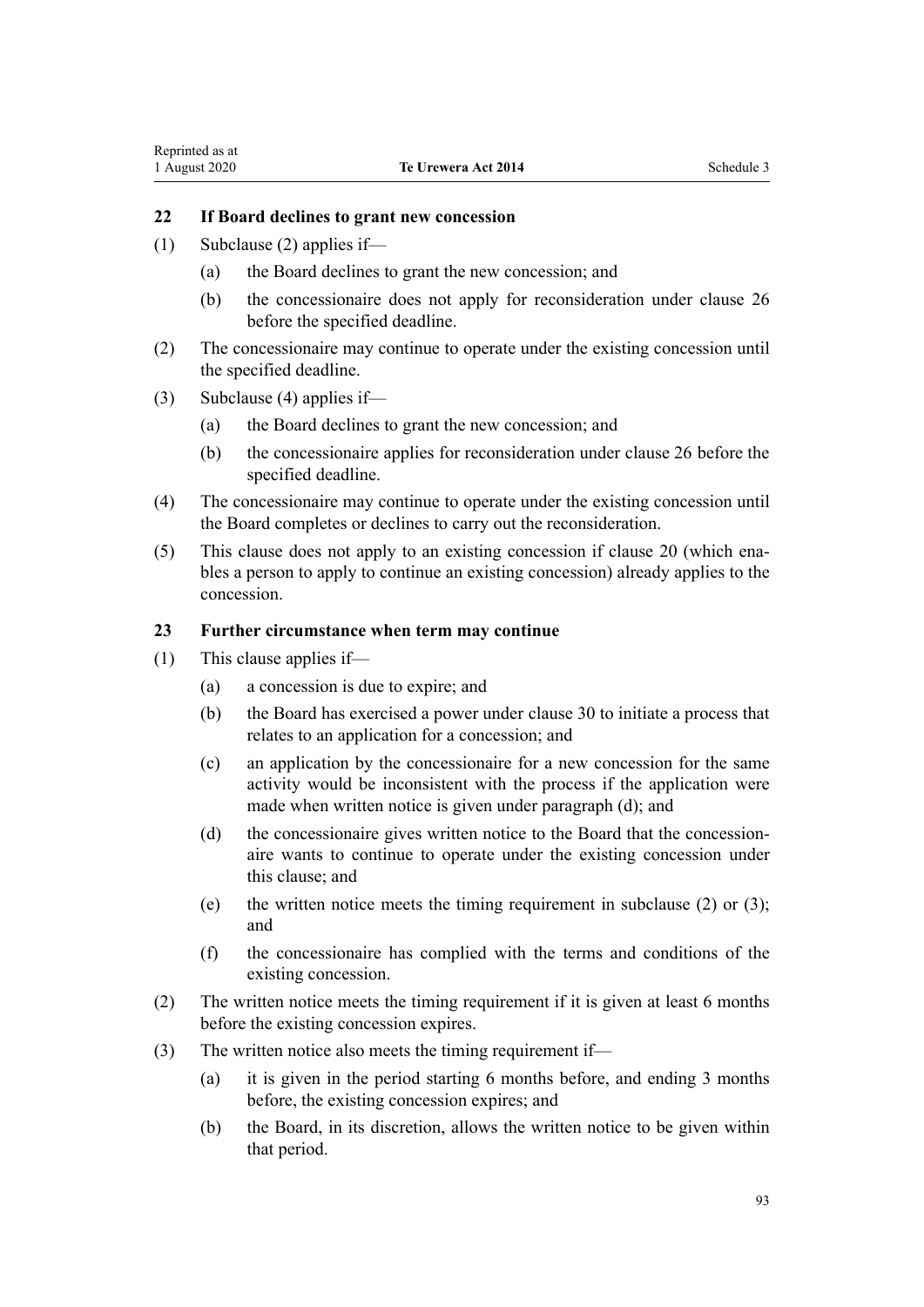Reprinted as at

- <span id="page-93-0"></span>(4) The concessionaire may continue to operate under the existing concession until—
	- (a) the Board has decided to grant or to decline to grant a concession for each application made in accordance with the process initiated under [clause 30](#page-95-0); and
	- (b) each applicant's right to apply for reconsideration under [clause 26](#page-94-0) has been resolved as described in [clause 25](#page-94-0) or [26.](#page-94-0)
- (5) This clause and clauses 24 and [25](#page-94-0) do not apply to an existing concession if this clause already applies to the concession.

#### **24 If Board grants concession**

- (1) Subclause (2) applies if—
	- (a) the Board grants a concession in the circumstances provided for in [clause 23](#page-92-0); and
	- (b) the applicant does not apply for reconsideration under [clause 26\(b\)](#page-94-0) before 1 of the following occurs:
		- (i) the concession document is signed by the parties:
		- (ii) the specified deadline is reached.
- (2) The applicant's right to apply for reconsideration terminates when either of the conditions described in subclause (1)(b) occurs.
- (3) Subclause (4) applies if—
	- (a) the Board grants a new concession; and
	- (b) the applicant applies for reconsideration under [clause 26\(b\)](#page-94-0) before 1 of the following occurs:
		- (i) the concession document is signed by the parties:
		- (ii) the Board completes the reconsideration or declines to reconsider its decision.
- (4) The applicant's right to apply for reconsideration terminates when 1 of the following occurs:
	- (a) the concession document is signed by the parties:
	- (b) the Board completes the reconsideration or declines to reconsider its decision.
- (5) In this clause and [clause 25](#page-94-0), **specified deadline** means the earlier of the following times:
	- (a) the end of the day that is 1 month after the day of the Board's decision to grant or to decline to grant the relevant applicant's concession:
	- (b) the end of any time limit for the relevant applicant to apply for reconsideration under [clause 26](#page-94-0) that is prescribed in bylaws made under [section](#page-35-0) [70,](#page-35-0) including any extension of the time limit.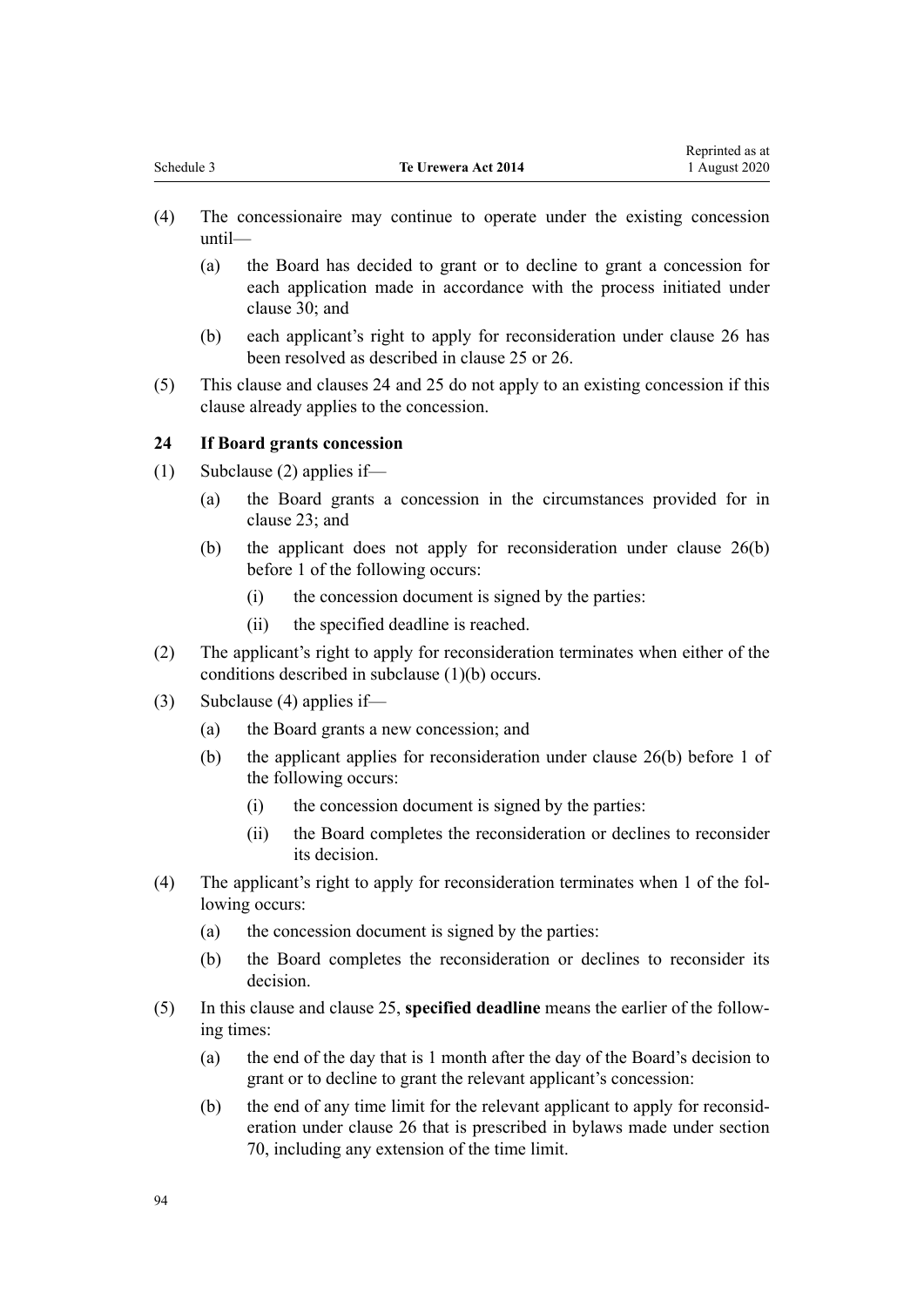#### <span id="page-94-0"></span>**25 Board declines to grant concession**

- (1) Subclause (2) applies if—
	- (a) the Board declines to grant the concession in the circumstances provided for in [clause 22](#page-92-0); and
	- (b) the applicant does not apply for reconsideration under clause 26(a) before the specified deadline.
- (2) The applicant's right to apply for reconsideration is resolved when the specified deadline is reached.
- (3) Subclause (4) applies if—
	- (a) the Board declines to grant the concession in the circumstances provided for in [clause 23](#page-92-0); and
	- (b) the applicant applies for reconsideration under clause 26(a) before the specified deadline.
- (4) The applicant's right to apply for reconsideration is resolved when the Board completes the reconsideration or declines to reconsider the decision.

#### **26 Board may reconsider decision**

If an applicant for a concession applies to the Board for a reconsideration, the Board may,—

- (a) in a case where it has declined to grant a concession to the applicant, reconsider that decision:
- (b) in a case where it has granted a concession to the applicant, but before a concession document has been executed, reconsider any decision relating to the proposed concession.

## **27 Failure to execute concession document or exercise concession**

- (1) If a person to whom a concession is granted fails to sign the concession document within 1 month after being required by written notice to do so, the Board may cancel the grant of the concession to that person.
- (2) A concession lapses on the expiry of 2 years after the date of commencement of the concession, or after the expiry of such longer period as the Board allows, unless the concession is exercised before the end of that period.
- (3) Any money paid under the concession (including any fees paid under [clause](#page-97-0) [34\)](#page-97-0) is forfeit to the Board, unless the Board otherwise directs and is subject to [section 39](#page-23-0).
- (4) An activity carried on by the concessionaire under a concession that has been cancelled under subclause (1) or has lapsed under subclause (2) is to be treated as an activity carried on without the authority of the Board for the purposes of [clause 34](#page-97-0).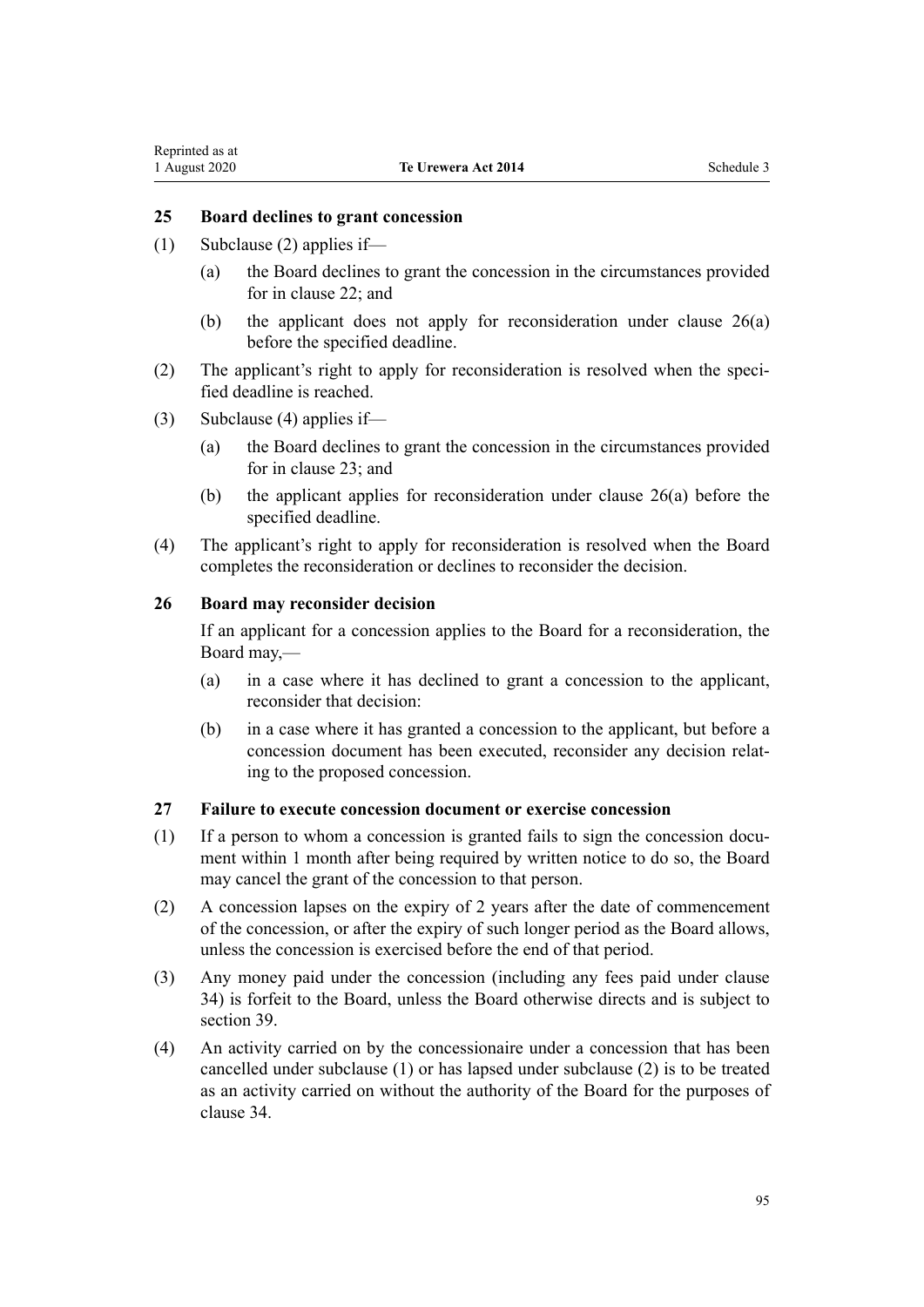#### <span id="page-95-0"></span>**28 Charges**

A concessionaire may, to the extent that the concession document provides, impose a reasonable charge for an activity carried on by the concessionaire in accordance with a concession granted by the Board.

#### **29 Restrictions on aircraft landing in Te Urewera**

- (1) Aircraft are not permitted to land on, or take off from, any site within Te Urewera unless that site is a certified aerodrome.
- (2) However, subclause (1) does not apply—
	- (a) if there is an emergency arising from—
		- (i) mechanical or structural or operational defects in the aircraft or its equipment; or
		- (ii) weather conditions or other causes not under the control of the pilot in command; or
	- (b) the action is necessary to establish, construct, operate, maintain, repair, or replace a maritime navigational aid; or
	- (c) a concession has been obtained for the purpose from the Board.
- (3) A concession document granted for such a purpose by the Board must—
	- (a) be in the possession of the operator; and
	- (b) have been sighted by the pilot in command of the aircraft prior to landing or taking off.
- (4) This clause does not—
	- (a) apply to any aircraft operated by the New Zealand Defence Force or the Civil Aviation Authority of New Zealand; or
	- (b) imply any responsibility by the Board or liability for the safety of any aircraft or person aboard an aircraft while the aircraft is in the air or landing.
- (5) For the purposes of this section, **landing** includes the hovering of any aircraft and the setting down or taking on of goods or persons from an aircraft.
- (6) In this clause, **certified aerodrome** means an aerodrome licensed under the Civil Aviation Regulations 1953 or certificated under rules made under the [Civil Aviation Act 1990.](http://legislation.govt.nz/pdflink.aspx?id=DLM214686)

#### **30 Tendering and management**

The Board may—

- (a) tender the right to make an application, invite applications, or carry out other actions that may encourage specific applications:
- (b) include in a concession provisions for the concessionaire to carry on activities relating to the management of any part of Te Urewera on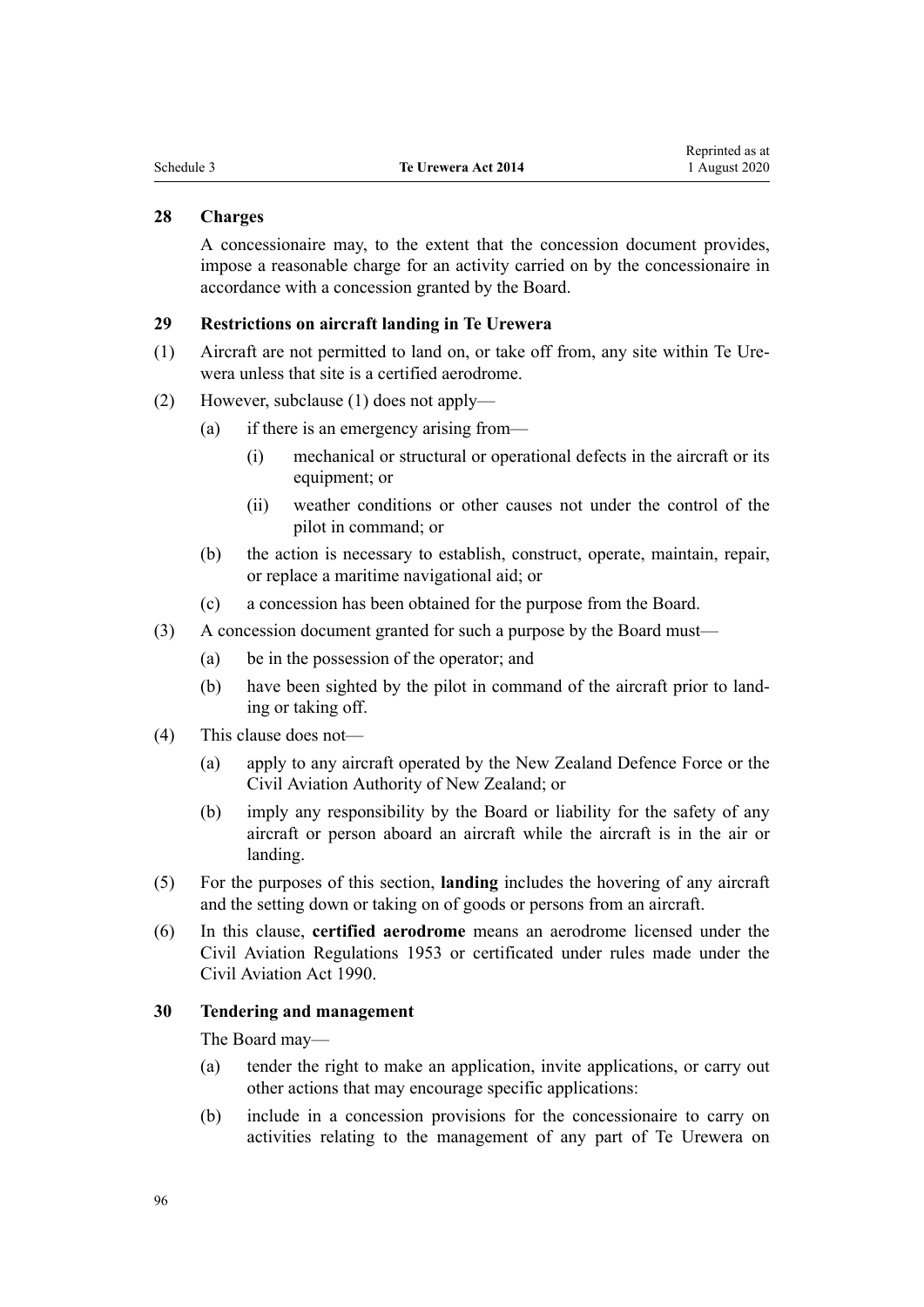behalf of the Board or at any time enter into any agreement providing for the concessionaire to carry out such activities.

#### <span id="page-96-0"></span>**31 Accounts relating to concessions**

- (1) The Board may, to assist in verifying any rent, fees, or royalties, or amount of any compensation or bond, require any body or person who has been granted a concession under this Act to provide a complete statement of audited financial accounts and any other relevant information for that part of the activity that is carried out under the concession on or in Te Urewera.
- (2) The accounts must be forwarded to the Board not later than 3 months after the end of the financial year in respect of which they are required.
- (3) The contravention of or failure to comply with subclause (2) is a breach of the concession.

#### **32 Concession records**

The Board must make the following publicly available in whatever manner it considers appropriate:

- (a) records of each application for a concession received by the Board; and
- (b) details of any public notification of the application; and
- (c) the decision made on the application.

#### **33 Contributions for services provided for benefit of concessionaires**

- (1) If a community service, benefit, or facility is provided by the Board, Minister, or Director-General for the benefit of concessionaires occupying any part of Te Urewera or undertaking an activity within it under a concession document, the Board—
	- (a) may assess the amount of the contribution to be paid by the concessionaires to the person providing and maintaining the service, benefit, or facility; and
	- (b) must make that assessment in accordance with this clause and the relevant concession document.
- (2) Subclause (1) applies whether the service, benefit, or facility is provided within or outside Te Urewera.
- (3) The contribution assessed under subclause (1) in relation to the capital cost of providing the service, benefit, or facility must be apportioned by the Board among the concessionaires as the Board thinks fit.
- (4) The Board may, in its discretion, determine whether payments must be made in 1 amount or over a period of years.
- (5) The Board may also apportion among the concessionaires an annual contribution to be paid to the Board to meet the cost of maintaining the service, benefit, or facility.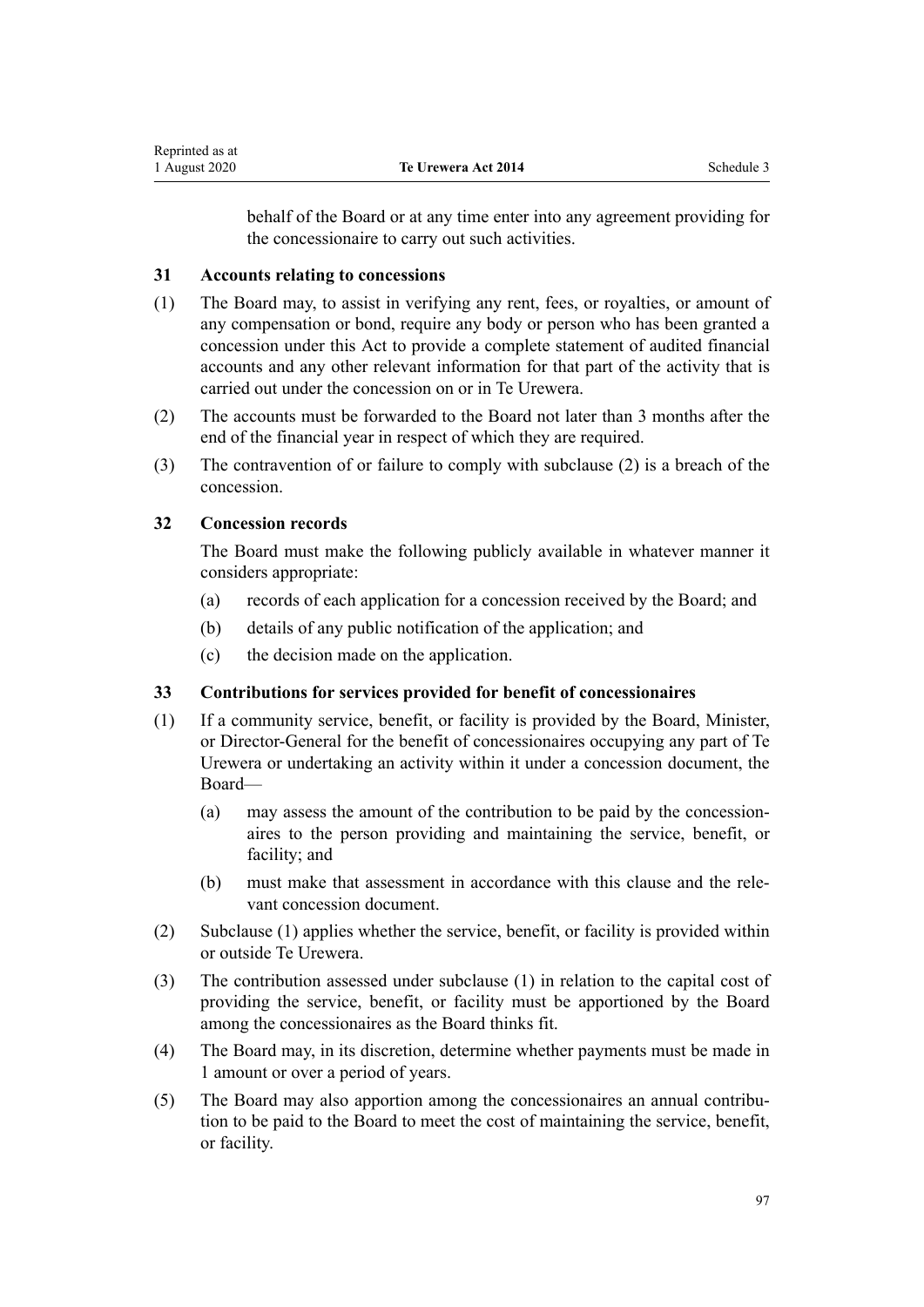<span id="page-97-0"></span>

|            |                     | Reprinted as at |
|------------|---------------------|-----------------|
| Schedule 3 | Te Urewera Act 2014 | 1 August 2020   |

- (6) The amount assessed and apportioned for payment by each concessionaire is due and payable to, and recoverable by, the Board 3 months after the Board has served notice of the amount payable on the concessionaires.
- (7) If the amount due and payable is not paid by the due date, interest is payable by the concessionaire on and from the due date until payment is made in full, at a rate fixed by the Board from time to time.
- (8) The failure by a concessionaire to pay the full amount by the due date is deemed to be a breach of the terms of the concession.
- (9) The Board may exempt a concessionaire from payment of the whole or a part of the amount assessed and apportioned by the Board under this clause, or may grant such relief to a concessionaire that the Board considers appropriate in the circumstances.

#### *Power to charge for authorisations and certain uses*

#### **34 Charging for processing applications and use of facilities**

- (1) This clause applies to—
	- (a) fees applying to applications for authorisations to undertake activities within Te Urewera; and
	- (b) fees for the use of structures or facilities (other than a path or track) provided by the Board or the Minister; and
	- (c) royalties, rents, fees, and other charges payable to the Board or the Minister.
- (2) The Board and the Minister must make any schedule of fees applying to the matters referred to in subclause (1) publicly available in whatever manner they consider appropriate.
- (3) The Board or the Minister, as relevant, may, as a condition of receiving and determining an application for an authorisation, set and charge a fee to recover the direct and indirect costs of processing and determining the application.
- (4) The Board or the Minister, as relevant, may charge a fee for the use of facilities (other than a path or track) provided by the Board or the Minister to recover the cost of providing and maintaining the facility.
- (5) The Board or the Minister must, if requested, give an estimate of the application fee likely to apply to a particular application, and may charge a fee to recover the cost of preparing that estimate, but an estimate is not binding on the Board or the Minister.
- (6) Any fee set under this clause must be reasonable, having regard to the nature of the authorisation to which it relates or, in the case of a request for an estimate, the nature of the authorisation for which the estimate is required.
- (7) The Board or the Minister is not obliged to accept an application for an authorisation under [section 57](#page-30-0) or to prepare an estimate under subclause (5) unless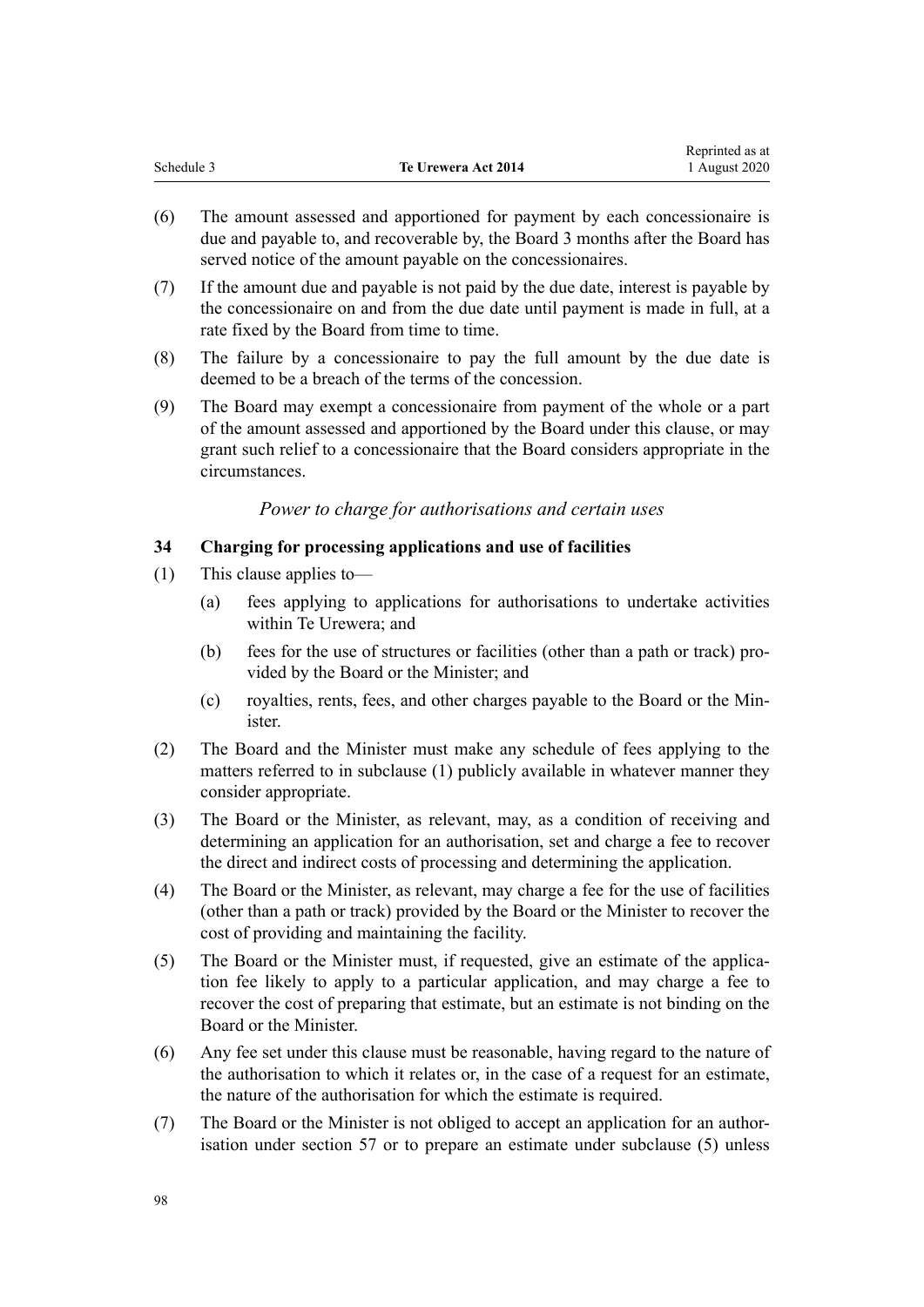<span id="page-98-0"></span>the relevant fee is paid in full to the Board or the Minister at the same time as the application is lodged or the request for an estimate is made.

- (8) An applicant is also liable for other fees (including legal fees) for the preparation and registration of documentation, where that is necessary.
- (9) Fees applying under subclause (8) must be paid to the Board or the Minister, as appropriate, within 28 days of receiving a written demand from the Board or the Minister.
- (10) The Board or the Minister may, in their discretion, refund or waive payment of all or part of any fee paid or payable under this clause.

#### *Public notice requirements*

### **35 Requirements for certain public notices**

- (1) If a public notice is required to be given in accordance with this clause, the notice must state—
	- (a) that any person or organisation may make a submission in writing on the proposal; and
	- (b) the place where submissions must be sent; and
	- (c) the closing date for submissions to be received, which must be not less than 40 working days after the date when the notice is published; and
	- (d) that any person or organisation wishing to be heard is to be given a reasonable opportunity to appear in support of the submission and reasonable notice of the date and time of the hearing; and
	- (e) the procedure that will be followed at any hearing.
- (2) If public notice is given by the Board, the chief executive or Director-General, as appropriate, must—
	- (a) prepare a summary of all submissions received within the specified time; and
	- (b) make a recommendation as to whether, and the extent to which, submissions should be accepted.
- (3) In making a decision on a matter notified in accordance with this clause, the Board must consider and take into account the summary and recommendation provided under subclause (2).
- (4) If public notice is required in any other circumstances, the notice may be published in whatever manner is thought appropriate.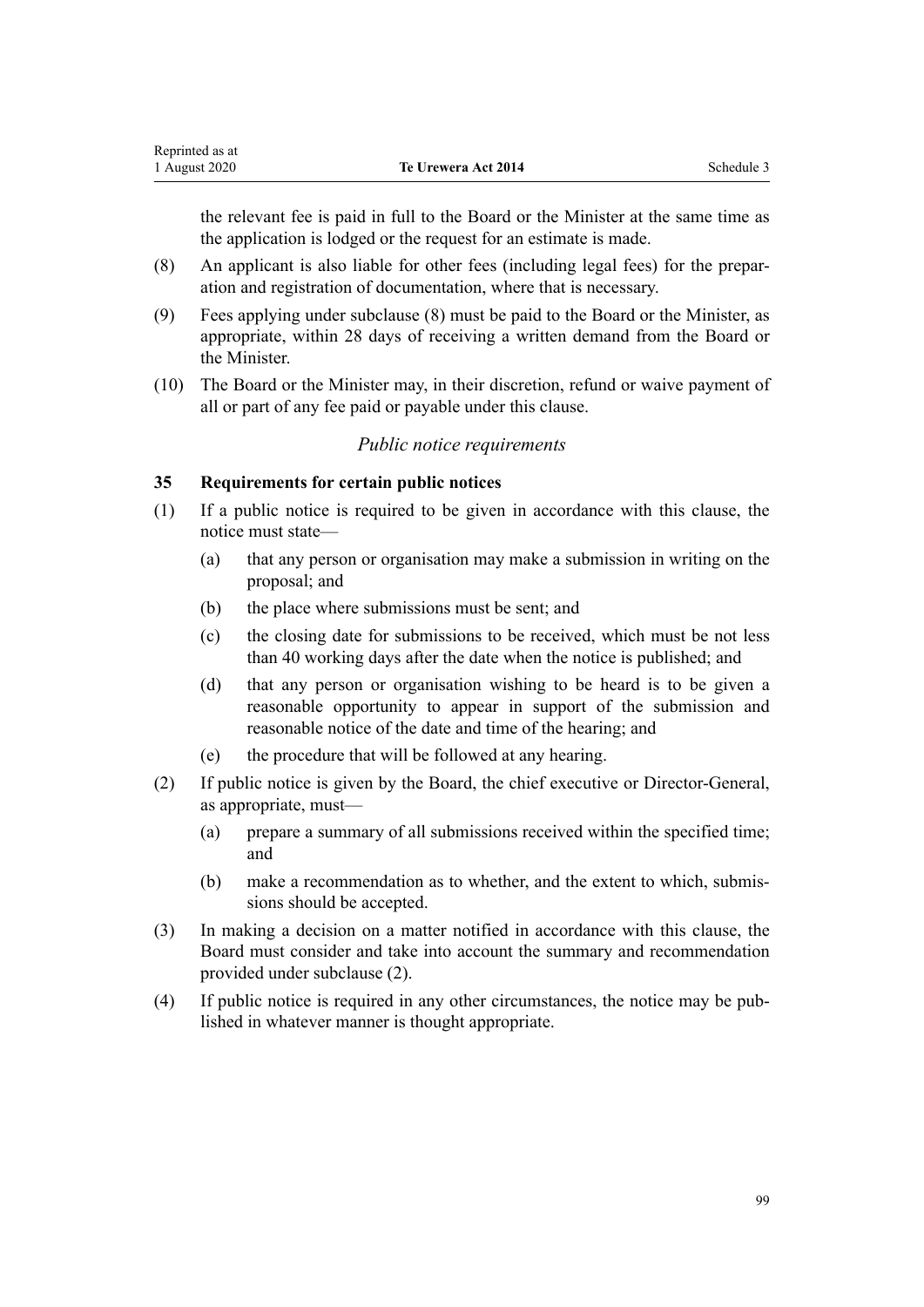## **Schedule 4**

## **Further provisions relating to compliance and enforcement**

[ss 75, 76](#page-38-0), [84, 85](#page-42-0), [124](#page-61-0)

## **Contents**

Page

## **[Part 1](#page-100-0) [Warranted officers](#page-100-0)**

| $\mathbf{1}$   | Register                                                                                          | 101 |
|----------------|---------------------------------------------------------------------------------------------------|-----|
| $\overline{c}$ | Honorary warranted officers                                                                       | 101 |
| 3              | Suspension and withdrawal of warrant                                                              | 101 |
|                | Savings provisions relating to warrants                                                           |     |
| 4              | Existing warrants                                                                                 | 102 |
| 5              | Temporary warrants                                                                                | 102 |
|                | Powers                                                                                            |     |
| 6              | Powers of warranted officers                                                                      | 102 |
| $\overline{7}$ | Exercise of powers                                                                                | 102 |
| 8              | Power to require information                                                                      | 103 |
| 9              | Power to stop animals, vehicles, aircraft, vessels, etc                                           | 103 |
| 10             | Power to search vehicles, animals, boats, or aircraft                                             | 103 |
| 11             | Seizure and forfeiture of property                                                                | 103 |
| 12             | Stopping and searching boats outside Te Urewera                                                   | 104 |
|                | Powers relating to animals, boats, and vehicles                                                   |     |
| 13             | Trespassing animals                                                                               | 105 |
| 14             | Removal and disposal of abandoned boats and vehicles, and<br>vehicles parked in prohibited places | 106 |
|                | Part 2                                                                                            |     |
|                | <b>Control of dogs</b>                                                                            |     |
| 15             | Requirements in relation to dog control permits                                                   | 108 |
| 16             | Power to amend or revoke dog control permit                                                       | 108 |
| 17             | Persons authorised to take dogs into Te Urewera without dog<br>control permit                     | 108 |
| 18             | Seizure and destruction of dogs                                                                   | 109 |
| 19             | Disposal of seized dogs                                                                           | 110 |
| 20             | Recovery of costs relating to dogs                                                                | 111 |
| 21             | Power of warranted officer to request information                                                 | 111 |
| 22             | Evidence in proceedings                                                                           | 111 |
| 23             | <b>Strict liability</b>                                                                           | 112 |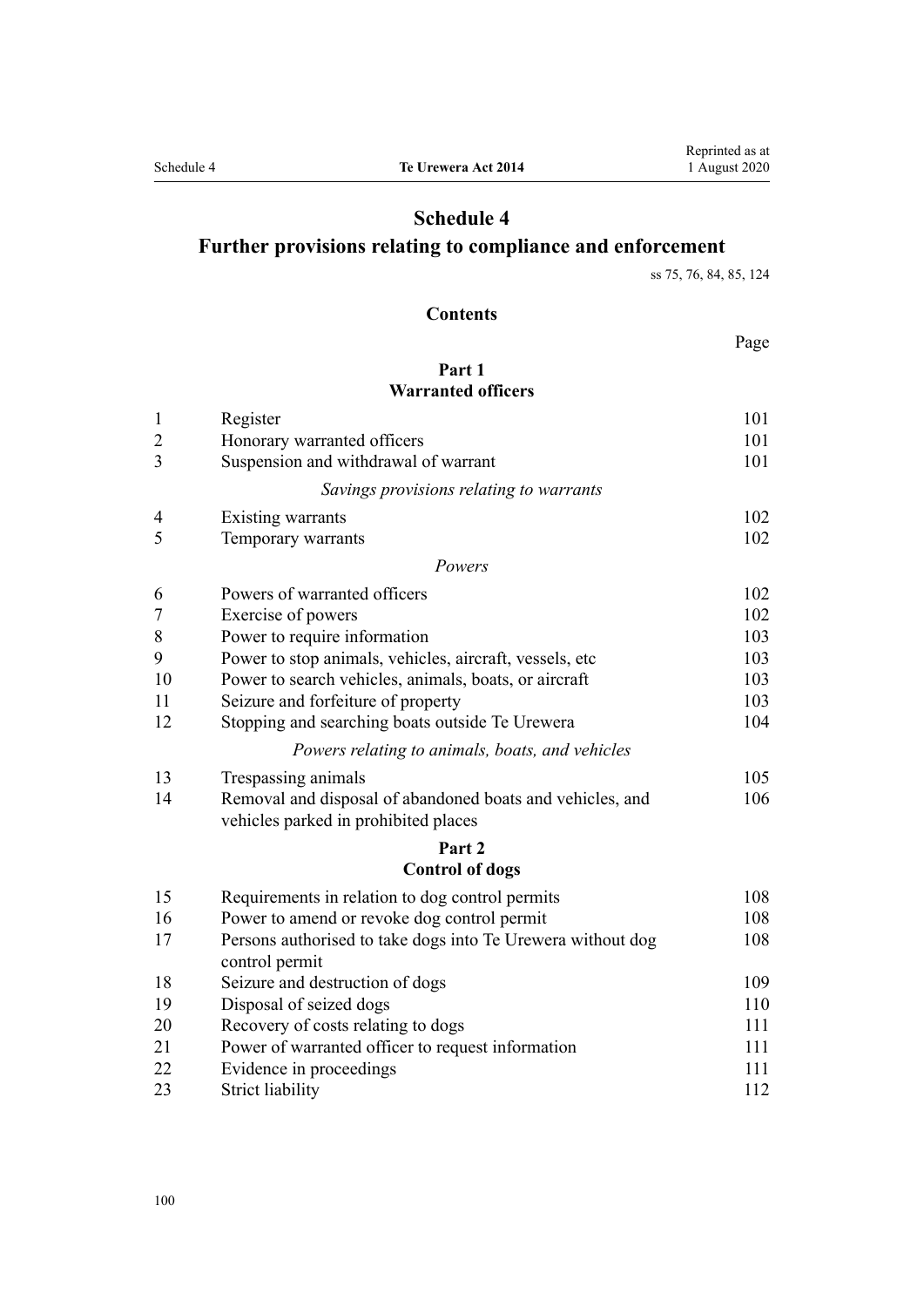## **Part 1 Warranted officers**

#### <span id="page-100-0"></span>**1 Register**

The chief executive and the Director-General must maintain and make publicly available, in the manner they consider appropriate, including on the Internet, a register of officers holding warrants issued under [section 72,](#page-37-0) recording—

- (a) the name of a warranted officer; and
- (b) the date when the warrant is issued and when it expires; and
- (c) the powers conferred on the warranted officer.

#### **2 Honorary warranted officers**

An honorary warranted officer must not be warranted to exercise powers other than the power—

- (a) to act to prevent or stop offending under [clause 6:](#page-101-0)
- (b) to require personal details or the production of lawful authority under [clause 8:](#page-102-0)
- (c) to stop animals, vehicles, aircraft, and other things under [clause 9](#page-102-0):
- (d) to seize trespassing animals under [clause 13:](#page-104-0)
- (e) to request, from a person found in possession of a plant, stone, mineral, egg, nest, animal, taonga tūturu, or part of such or similar things in the vicinity of Te Urewera, how the thing came to be in that person's possession:
- (f) to remove and relocate abandoned boats and vehicles under [clause 14](#page-105-0):
- (g) to request information in respect of a dog under [clause 21](#page-110-0).

#### **3 Suspension and withdrawal of warrant**

- (1) The chief executive or the Director-General may suspend a warrant issued under [section 72](#page-37-0) and require the warranted officer to surrender the warrant, with immediate effect, if there are reasonable grounds to believe that the person is unable to perform the functions of a warranted officer by reason of legal incapacity, neglect of duty, or misconduct.
- (2) If a warrant is suspended, the chief executive and the Director-General must jointly—
	- (a) determine as soon as practicable (and in any case not later than 20 working days after the suspension) whether the warrant is to be withdrawn; and
	- (b) withdraw the warrant in a case where legal incapacity, neglect of duty, or misconduct is established to the satisfaction of either or both the chief executive and the Director-General.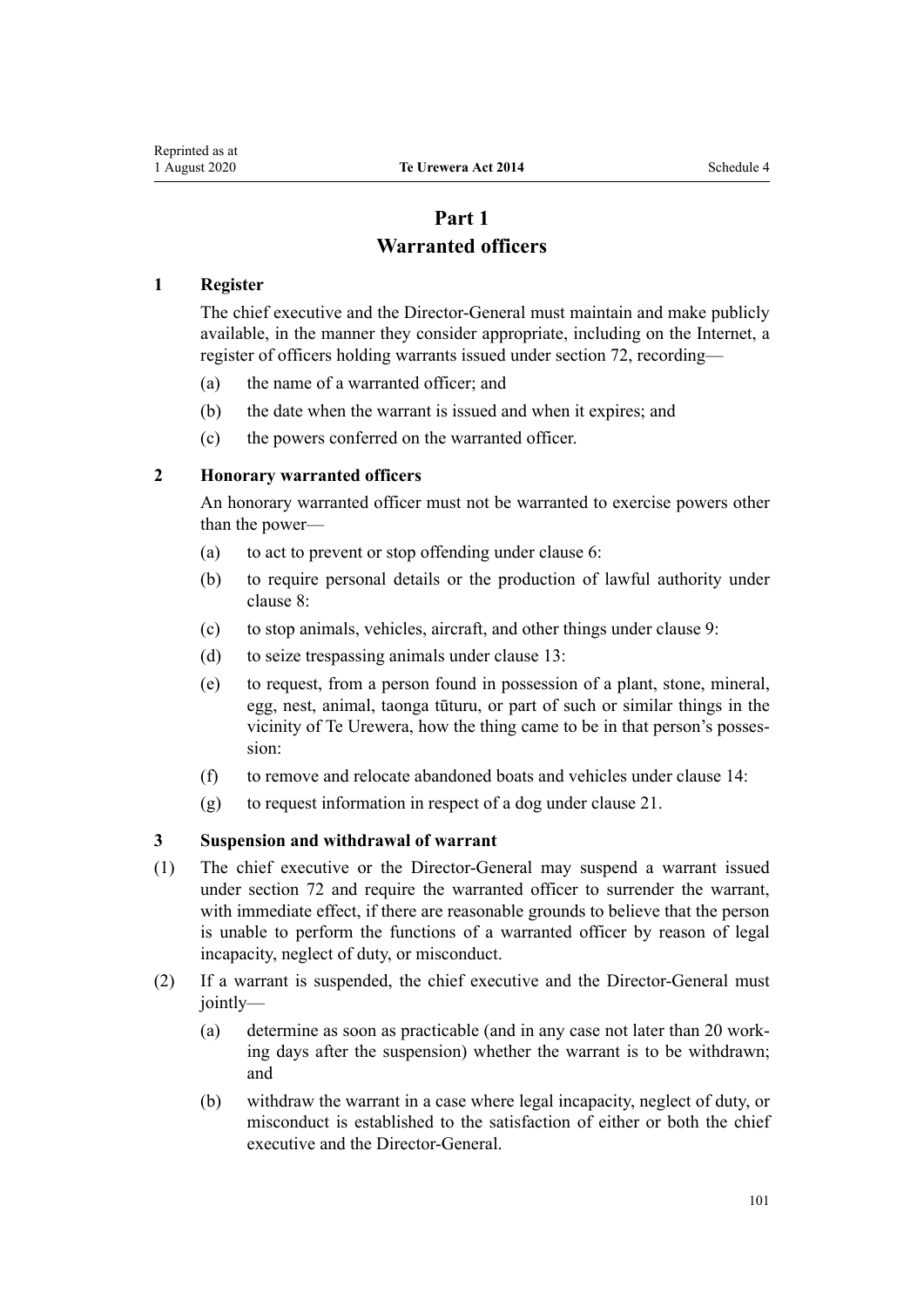Reprinted as at

<span id="page-101-0"></span>(3) A warrant may be restored by agreement of the chief executive and the Director-General.

## *Savings provisions relating to warrants*

## **4 Existing warrants**

- (1) This clause applies to warrants—
	- (a) issued to rangers under the Conservation Act 1987; and
	- (b) in force immediately before the commencement of this Act.
- (2) A warrant to which this clause applies is valid, for the purposes of compliance and enforcement duties under this Act for 1 of the following periods, whichever is the shorter:
	- (a) 3 years from the date of commencement of this Act:
	- (b) the remainder of the current term of the warrant, if the warrant is for a specified period.

## **5 Temporary warrants**

A warrant issued to a ranger under the Conservation Act 1987 for a purpose other than for compliance and enforcement duties under this Act is valid for the purposes of compliance and enforcement duties under this Act if the ranger is temporarily or occasionally assigned by the Director-General, with the agreement of the chief executive, to compliance and enforcement duties under this Act.

## *Powers*

## **6 Powers of warranted officers**

- (1) A warranted officer may—
	- (a) prevent a person from committing an offence against this Act that the warranted officer believes on reasonable grounds is being, or is about to be, committed; and
	- (b) require a person to stop doing something that the warranted officer believes on reasonable grounds is an offence, or if continued would result in an offence being committed.
- (2) Actions taken under subclause (1) must be taken in a way that is reasonable in the circumstances.

## **7 Exercise of powers**

Before a warranted officer exercises a power under this Act, unless it is impracticable to do so, the warranted officer must—

(a) identify himself or herself; and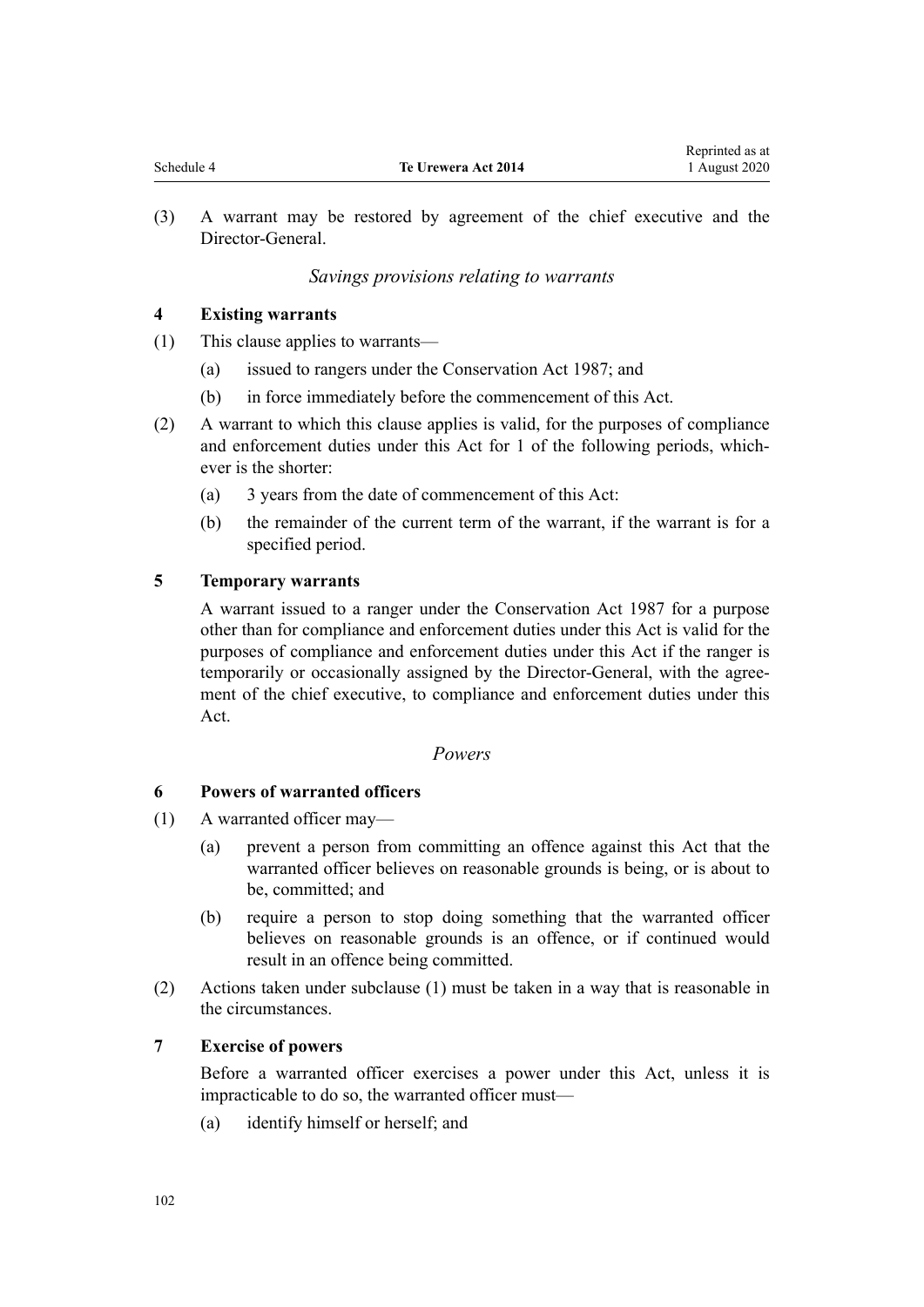<span id="page-102-0"></span>(b) provide evidence of being authorised to exercise the powers of a warranted officer under this Act.

## **8 Power to require information**

- (1) If a warranted officer believes on reasonable grounds that a person has committed, or is committing, an offence against this Act, the warranted officer may require the person to give his or her full name, residential address, and date of birth and to produce evidence of that information.
- (2) A warranted officer may require a person doing something for which lawful authority is required under this Act, to produce evidence of the authority within a reasonable time.

## **9 Power to stop animals, vehicles, aircraft, vessels, etc**

- (1) A warranted officer may stop and detain, for a period that is reasonable in the circumstances, any animal, vehicle, aircraft, vessel, or other thing.
- (2) A warranted officer may require a person to stop, and remain stopped, for a period that is reasonable in the circumstances.

## **10 Power to search vehicles, animals, boats, or aircraft**

- (1) A warranted officer may, in the exercise of the warranted officer's functions, powers, and duties under this Act, at any time that is reasonable in the circumstances,—
	- (a) search, and for that purpose, stop and detain, any vehicle, riding or pack animal, boat, or aircraft while on the ground or on the water, any tent, caravan, hut, or bach if the warranted officer has reasonable cause to believe—
		- (i) that an offence against this Act or a bylaw made under [section 70](#page-35-0) has been committed by the owner or person in possession or occupation of the vehicle, animal, boat, or aircraft, or by any other person; and
		- (ii) that evidence relating to the offence will be found in the course of that search; and
	- (b) in the presence of the owner or other person in possession, open and search any parcel, package, case, bag, luggage, or other container in or on the vehicle, animal, boat, aircraft, tent, caravan, hut, or bach.
- (2) The provisions of [Part 4](http://legislation.govt.nz/pdflink.aspx?id=DLM2136770) of the Search and Surveillance Act 2012 (except [sub](http://legislation.govt.nz/pdflink.aspx?id=DLM2136781)[part 3](http://legislation.govt.nz/pdflink.aspx?id=DLM2136781) and [sections 118](http://legislation.govt.nz/pdflink.aspx?id=DLM2136813) and [119\)](http://legislation.govt.nz/pdflink.aspx?id=DLM2136815) apply.

## **11 Seizure and forfeiture of property**

(1) A warranted officer may seize an item found in the possession of any person if the warranted officer has reasonable cause to believe that the person, in obtaining possession of the item, committed an offence against this Act.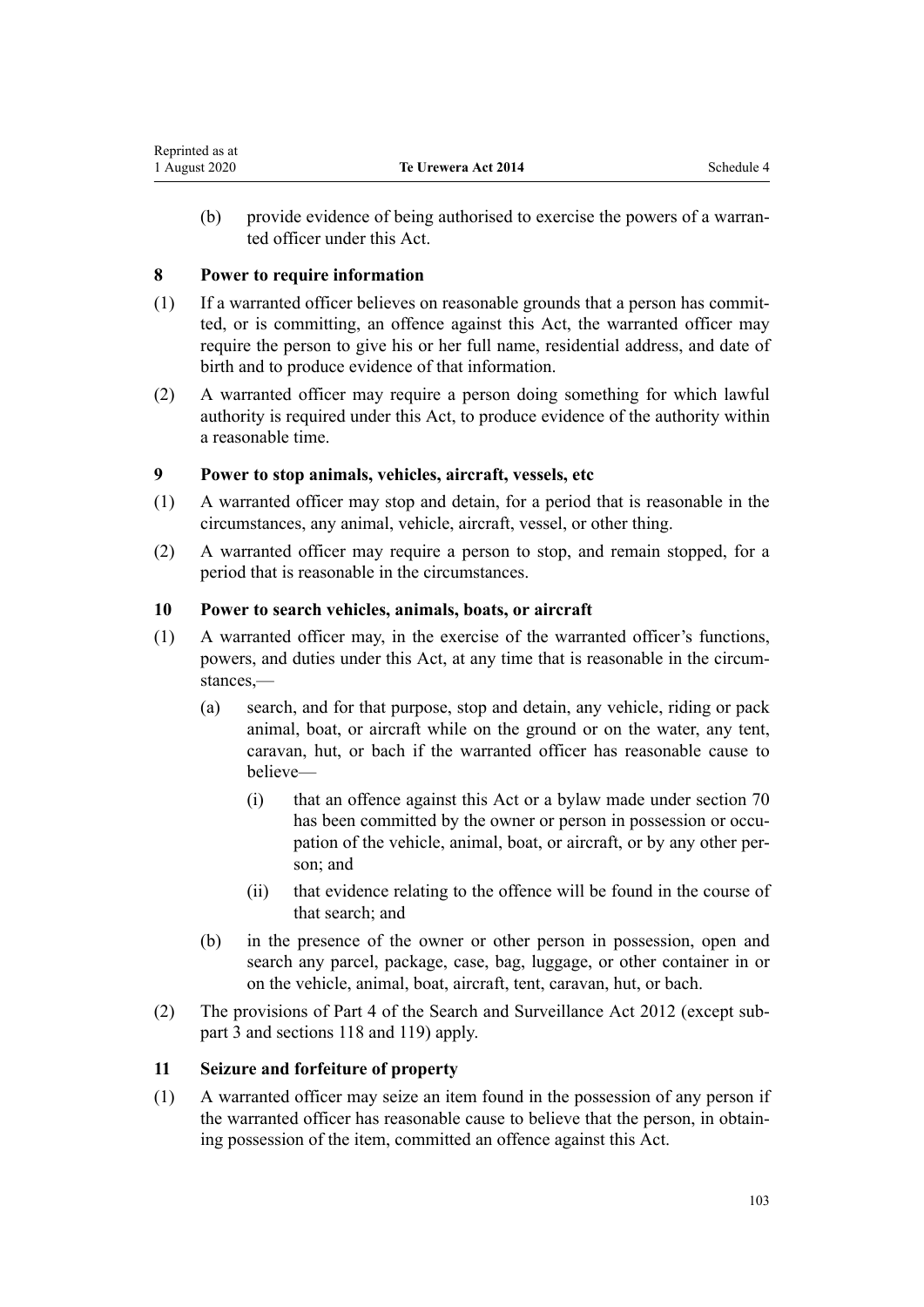<span id="page-103-0"></span>

|            |                     | Reprinted as at |
|------------|---------------------|-----------------|
| Schedule 4 | Te Urewera Act 2014 | 1 August 2020   |

- (2) Despite [subpart 6](http://legislation.govt.nz/pdflink.aspx?id=DLM2136860) of Part 4 of the Search and Surveillance Act 2012, subclauses (3) and (4) apply if proceedings are not taken in respect of an offence under subclause (1) within 6 months after that seizure, or if proceedings are taken within that period but the charge is dismissed.
- (3) The charge must be dealt with under the Wildlife Act 1953 if the item seized is, or is any part of, protected wildlife, the nest or egg of protected wildlife, or the body of protected wildlife.
- (4) If the item seized is a taonga tūturu, it must be delivered to the person who is entitled to its custody under [section 11\(4\)\(a\)\(i\)](http://legislation.govt.nz/pdflink.aspx?id=DLM432422) of the Protected Objects Act 1975.
- (5) If proceedings against the person from whom an item was seized are taken within 6 months of the seizure and the defendant is convicted of the offence relating to the seized item,—
	- (a) the item is forfeited to the Crown and must be dealt with under the [Wild](http://legislation.govt.nz/pdflink.aspx?id=DLM276813)[life Act 1953](http://legislation.govt.nz/pdflink.aspx?id=DLM276813) if the item, or any part of it, is protected wildlife, the nest or egg of protected wildlife, the body of protected wildlife:
	- (b) if the item seized is a taonga tūturu, it must be delivered to the person who is entitled to its custody under section  $11(4)(a)(i)$  of the Protected Objects Act 1975:
	- (c) in the case of any other item, it is forfeited to the Board.
- (6) If proceedings are not taken against the person from whom an item was seized within 6 months of the seizure, the item seized must be returned to that person at the end of that period.
- (7) Buildings, signs, hoardings, fences, or any apparatus erected in Te Urewera without the written consent of the Board are forfeited to the Board.
- (8) A chainsaw, firearm, trap, net, or similar item found in the unlawful possession of any person in Te Urewera, and any item found in the possession of any person and used in committing an offence against this Act, may be seized by a warranted officer.
- (9) Subject to subclause (2), the provisions of [Part 4](http://legislation.govt.nz/pdflink.aspx?id=DLM2136770) of the Search and Surveillance Act 2012 (except subpart 3) apply.
- (10) Items forfeited to the Board under this clause must be returned to Te Urewera, sold, or otherwise disposed of as the Board directs.
- (11) The proceeds of the sale or disposal of an item under subclause (8) are subject to [section 39.](#page-23-0)

## **12 Stopping and searching boats outside Te Urewera**

(1) An authorised officer who has reasonable cause to suspect that an offence has been committed against this Act or a bylaw made under [section 70](#page-35-0) on, from, or in respect of a boat or by a person on a boat may, while the boat is within the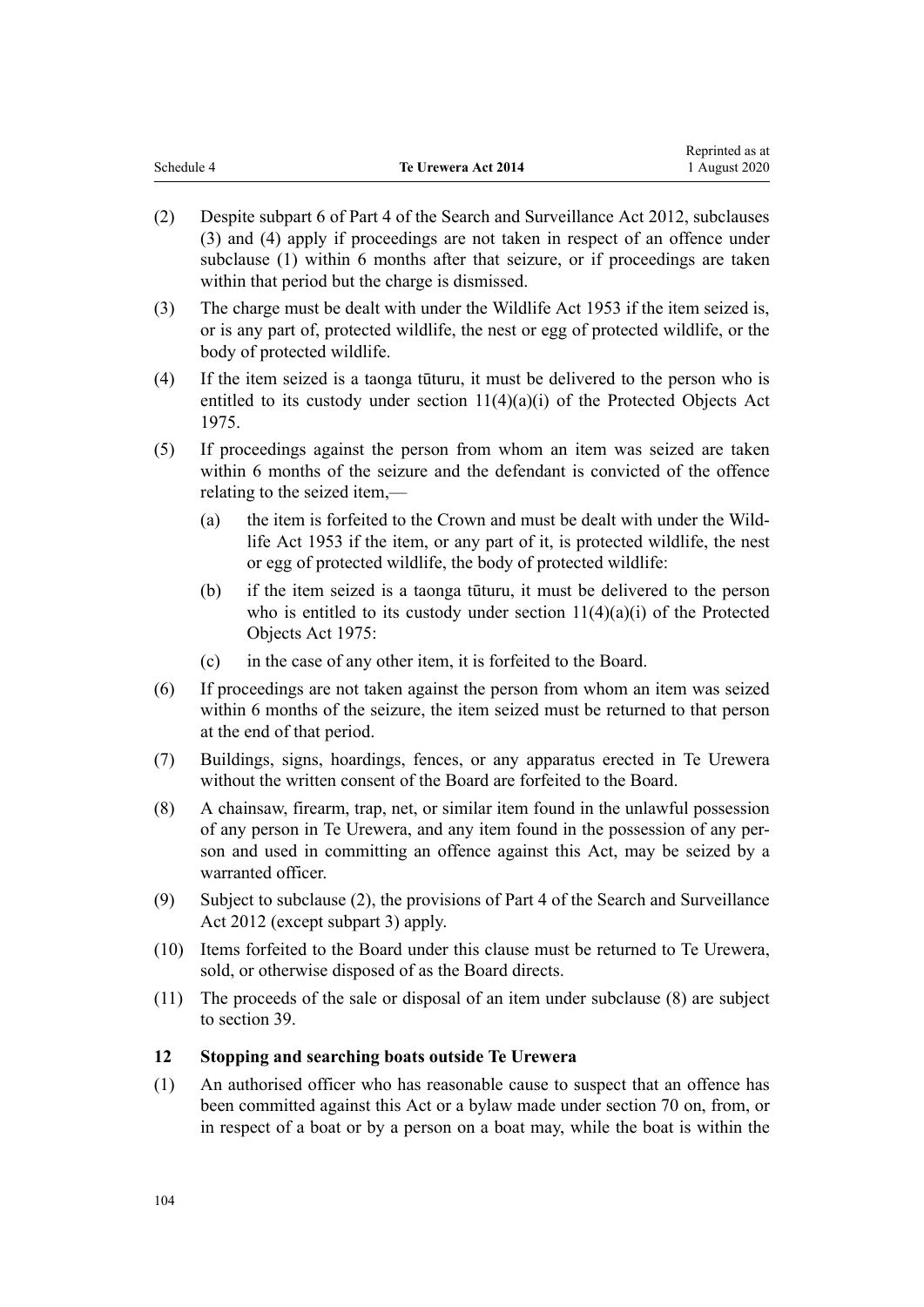<span id="page-104-0"></span>territorial sea of New Zealand, and if the authorised officer has reasonable cause to believe that evidence relating to the offence is on that boat,—

- (a) at any time that is reasonable in the circumstances, stop, board, and search the boat; and
- (b) inspect, seize, and detain specimens of any plant, animal, rock, mineral, soil, or protected New Zealand object on board the boat that the authorised officer has good cause to believe has been taken from Te Urewera; and
- (c) arrest without warrant any person that the authorised officer has reasonable cause to suspect has committed an offence.
- (2) The provisions of [Part 4](http://legislation.govt.nz/pdflink.aspx?id=DLM2136770) of the Search and Surveillance Act 2012 (except subpart 3) apply.
- (3) [Clause 11](#page-102-0) applies to anything seized under subclause (1)(b) as if it had been seized under that clause.
- (4) In this clause, **authorised officer** means—
	- (a) the officer in command of a vessel of the New Zealand Naval Forces, and includes any person under the command of the officer and authorised by the officer to act in any particular case:
	- (b) a warranted officer employed—
		- (i) by the Director-General under section  $71(5)(a)$ ; or
		- (ii) by the chief executive under that section, but only if the person is specifically authorised in writing by the Minister of Conservation to act under this clause:
	- (c) a warranted officer appointed in accordance with [section 59](http://legislation.govt.nz/pdflink.aspx?id=DLM106939) of the Conservation Act 1987:
	- (d) a constable:
	- (e) the master of a New Zealand Government ship within the meaning of [section 2\(1\)](http://legislation.govt.nz/pdflink.aspx?id=DLM275032) of the Ship Registration Act 1992.

## *Powers relating to animals, boats, and vehicles*

#### **13 Trespassing animals**

- (1) Animals found trespassing on Te Urewera may be seized by a warranted officer or a person called upon by a warranted officer for assistance.
- (2) If an animal seized under subclause (1) is unbranded or unregistered and has no reputed owner, it is forfeited to the Board and the Board may authorise the chief executive or the Director-General to destroy, sell, or otherwise dispose of the animal as the relevant person thinks fit.
- (3) If the animal seized is branded or registered or has a reputed owner, the chief executive or the Director-General may—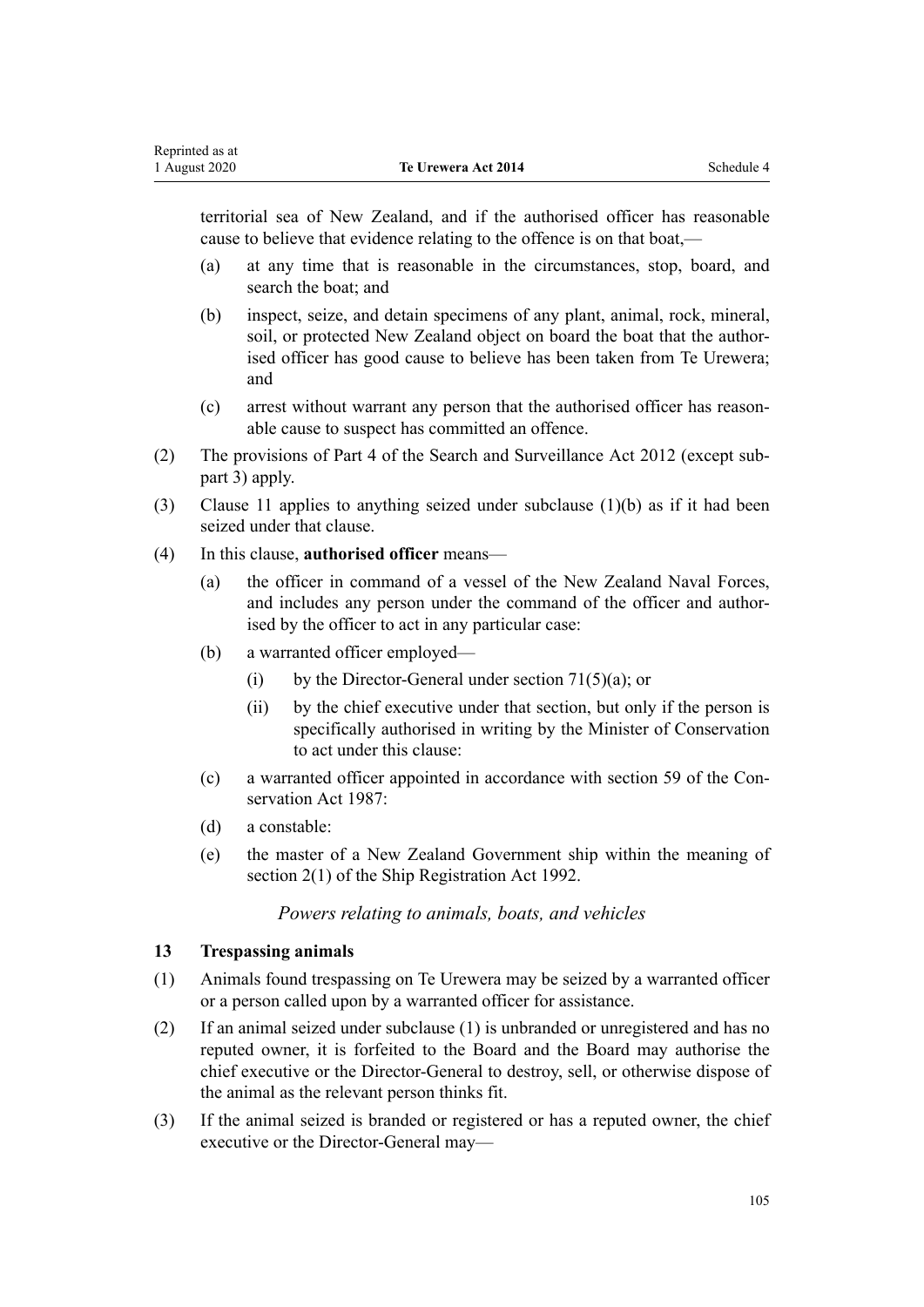- <span id="page-105-0"></span>(a) give written notice that it has been seized to the reputed owner, agent, or person who ought to have charge of the animal; or
- (b) publish, once a week for 2 consecutive weeks in a newspaper circulating in the locality, a notice requiring the owner or reputed owner to remove the animal from Te Urewera or other place to which it may have been transferred, with a warning that unless the animal is removed within 14 days after the date of the first notice, it may be destroyed, sold, or otherwise disposed of.
- (4) If an animal to which subclause (3) applies is not removed within the stipulated period, the Board may authorise the chief executive or Director-General to destroy, sell, or otherwise dispose of it.
- (5) In addition to the penalty for which the person is liable, a person convicted of an offence against section  $76(1)(a)$  is liable to pay—
	- (a) any costs incurred by the chief executive or the Director-General in giving notice under subclause (3); and
	- (b) the expenses of mustering, keeping, destroying, selling, or otherwise disposing of the animal in accordance with this clause; and
	- (c) the cost of repairing or restoring any damage done to Te Urewera by the animal.
- (6) The costs and expenses referred to in subclause (5) are to be assessed by a District Court Judge and are recoverable as if incurred as a fine.
- (7) All money received by the Board under this clause is subject to [section 39.](#page-23-0)
- (8) Nothing in this clause applies to wild animals (as defined in [section 2\(1\)](http://legislation.govt.nz/pdflink.aspx?id=DLM16628) of the Wild Animal Control Act 1977).

## **14 Removal and disposal of abandoned boats and vehicles, and vehicles parked in prohibited places**

- (1) A warranted officer (or any other officer or employee of the chief executive or the Director-General) who has reasonable cause to believe that a boat or vehicle has been abandoned in Te Urewera may remove it, or cause it to be removed and stored in a place authorised by the chief executive or the Director-General for that purpose.
- (2) If the chief executive or the Director-General has set aside any part of Te Urewera for the parking of vehicles, a warranted officer, or an officer or employee of the chief executive or the Director-General, may remove to that place vehicles parked in a part of Te Urewera where the parking of vehicles is prohibited.
- (3) If a vehicle is removed, the owner or other person in charge of it is liable to the chief executive or the Director-General for the cost of removing it and for the charges that would be payable under a bylaw for the use of that parking space if the vehicle had been parked there by the owner or other person in charge.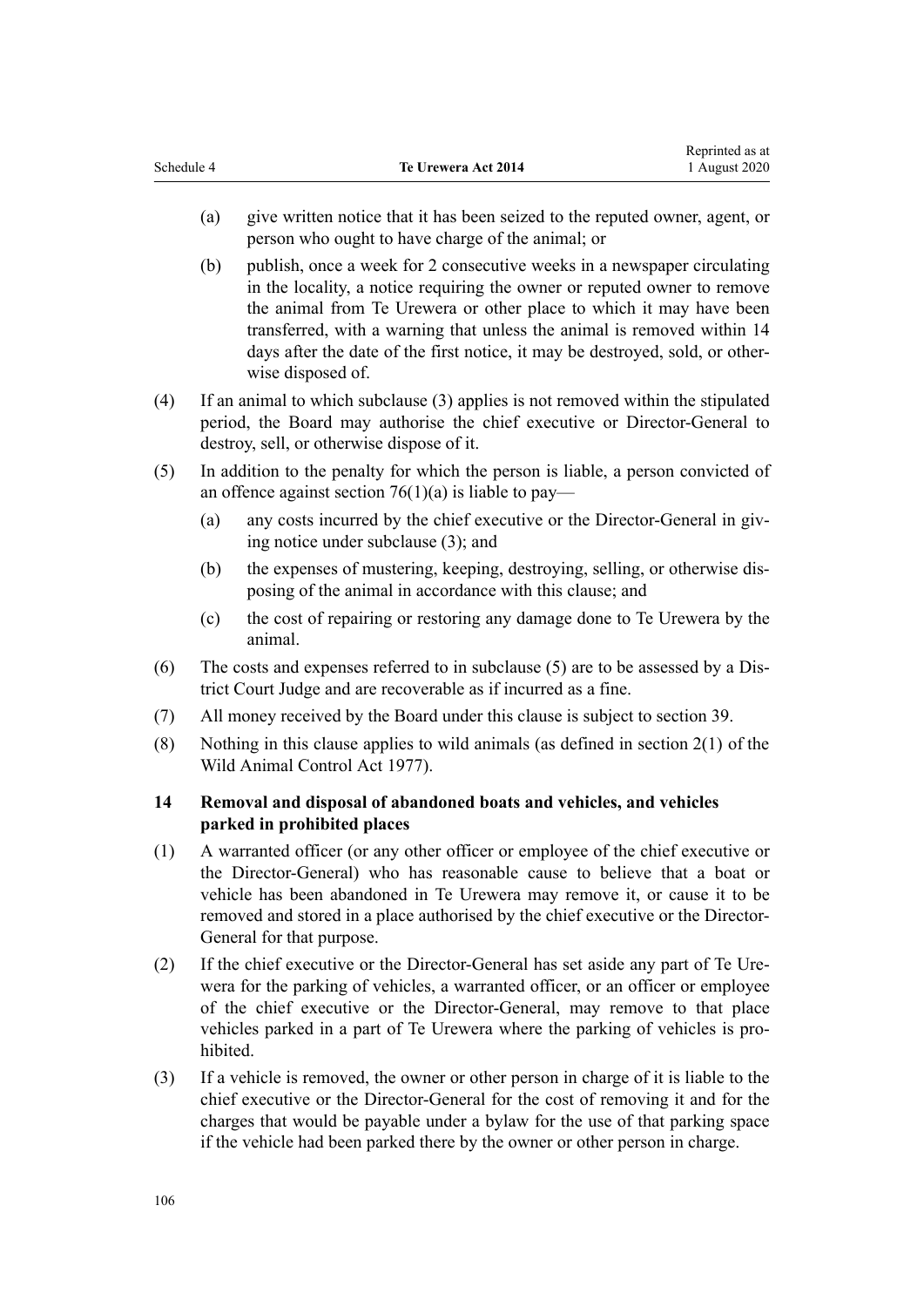- (4) Subclause (5) or (6) applies if the owner or another person fails—
	- (a) to remove a vehicle from Te Urewera or other place where it is stored within 2 months after the date of its removal under subclause (1) or (2): or
	- (b) to pay to the chief executive or the Director-General—
		- (i) the cost of removing and storing it; and
		- (ii) the parking charges payable under subclause (3).
- (5) The chief executive or the Director-General must give not less than 14 days' notice in 2 issues of a newspaper circulating in the district in which Te Urewera is situated of the intention to sell or destroy a vehicle that—
	- (a) is not a motor vehicle; or
	- (b) is a motor vehicle but to which no current licence to use the vehicle is affixed.
- (6) If the vehicle is a motor vehicle and a current licence to use the vehicle is affixed to it, the chief executive or the Director-General must give not less than 14 days' notice to the person last registered under [Part 17](http://legislation.govt.nz/pdflink.aspx?id=DLM2214226) of the Land Transport Act 1998 in respect of the vehicle of the intention to sell or destroy the vehicle.
- (7) A notice given under subclause (6) may be given by personal delivery to the person in question, or by posting it by registered letter addressed to the person's last known place of residence or business in New Zealand.
- (8) The chief executive or the Director-General may, at any time after the expiry of the notice, sell the vehicle to any person who becomes the lawful owner of the vehicle, or the Minister may cause the vehicle to be destroyed.
- (9) Subclause (8) applies unless, before the expiry of the notice given under subclause (5) or (6) (whichever is appropriate), the owner of the vehicle—
	- (a) pays to the chief executive or the Director-General the cost of removing and storing the vehicle under subclause (1) or, as the case requires, the cost of removing it under subclause (2) and the parking charges payable under that subclause, and, in either case, the cost of any advertisements published under this clause; and
	- (b) removes the vehicle from the park or other place to which it was removed.
- (10) The proceeds of the sale of any vehicle sold under this clause are the property of the Board and are subject to [section 39](#page-23-0).
- (11) For the purposes of this clause, and without limiting the meaning of the term **abandoned**, a boat or vehicle is deemed to have been abandoned if it is left unused for a period of more than 1 month without the approval of the Board.
- (12) In this clause, terms defined in the [Land Transport Act 1998](http://legislation.govt.nz/pdflink.aspx?id=DLM433612) have, in relation to any motor vehicle, the meanings given in that Act.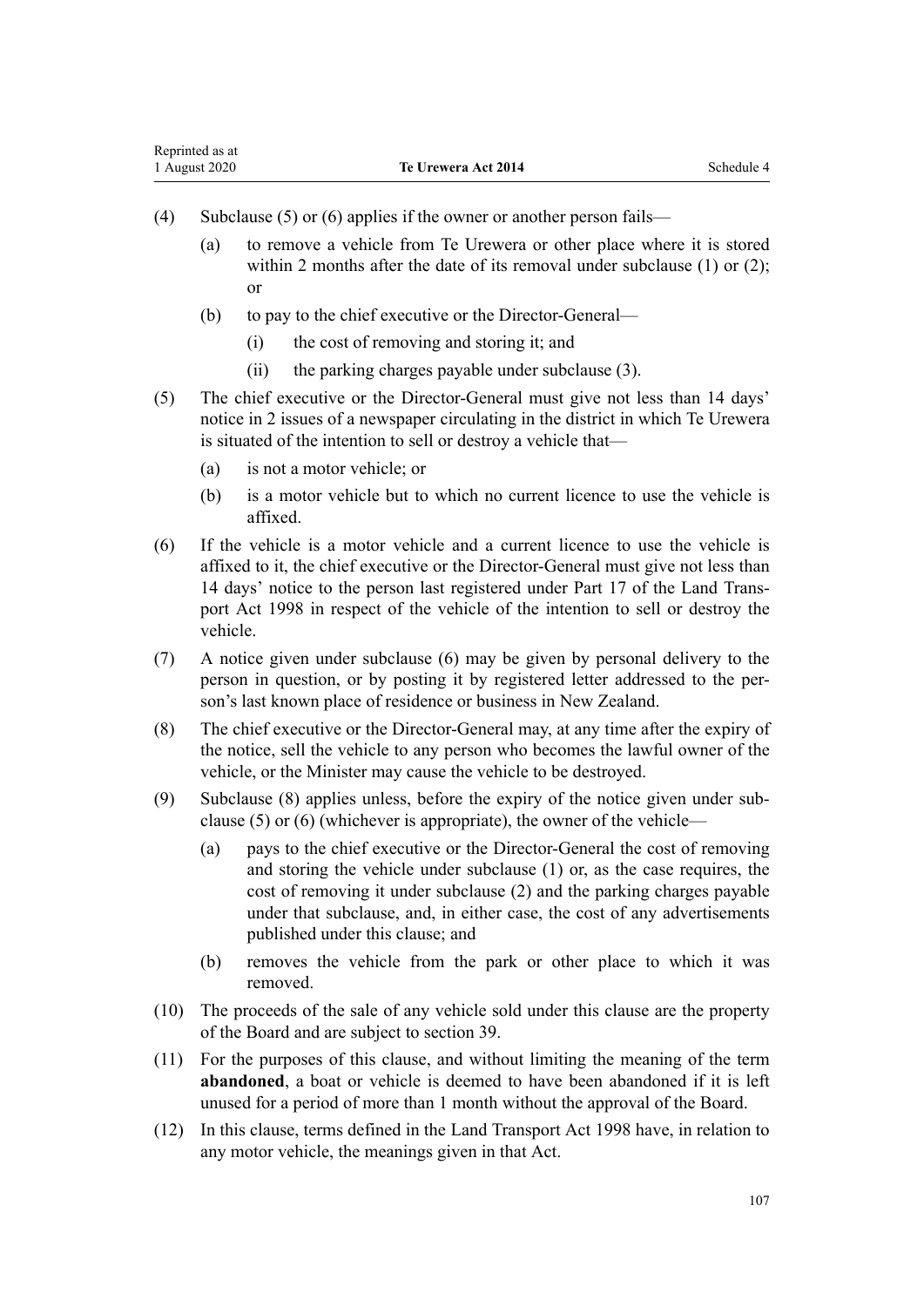# **Part 2**

## **Control of dogs**

#### <span id="page-107-0"></span>**15 Requirements in relation to dog control permits**

- (1) The Board, in exercising its powers under [section 85\(1\) or \(3\)\(b\),](#page-42-0) must have regard to—
	- (a) any actual or potential risk to protected wildlife vulnerable to dogs that is on or in the vicinity of Te Urewera or any part of Te Urewera:
	- (b) the purpose of this Act:
	- (c) the Te Urewera management plan:
	- (d) the need to preserve the safety of members of the public who are likely to be in, or in the vicinity of, Te Urewera:
	- (e) any conflict that may or will occur in Te Urewera or in relation to its use between—
		- (i) dogs or people with dogs; and
		- (ii) other users of Te Urewera.
- (2) The Board must not issue a dog control permit under [section 85\(1\)](#page-42-0) unless it is satisfied—
	- (a) that a dog is essential for the proposed activity; and
	- (b) that the proposed activity—
		- (i) is lawful; and
		- (ii) is not contrary to this Act or the purposes for which the land is held; and
		- (iii) is consistent with the management plan.

#### **16 Power to amend or revoke dog control permit**

The Board may amend or revoke a dog control permit issued under [section](#page-42-0)  $85(1)$ .

### **17 Persons authorised to take dogs into Te Urewera without dog control permit**

- (1) The following persons may take a dog into Te Urewera in the course of their official duties or while training for those duties, even if they do not hold a dog control permit:
	- (a) a Police employee within the meaning of [section 4](http://legislation.govt.nz/pdflink.aspx?id=DLM1102132) of the Policing Act 2008:
	- (b) a warranted officer:
	- (c) an officer or employee of the chief executive or the Director-General: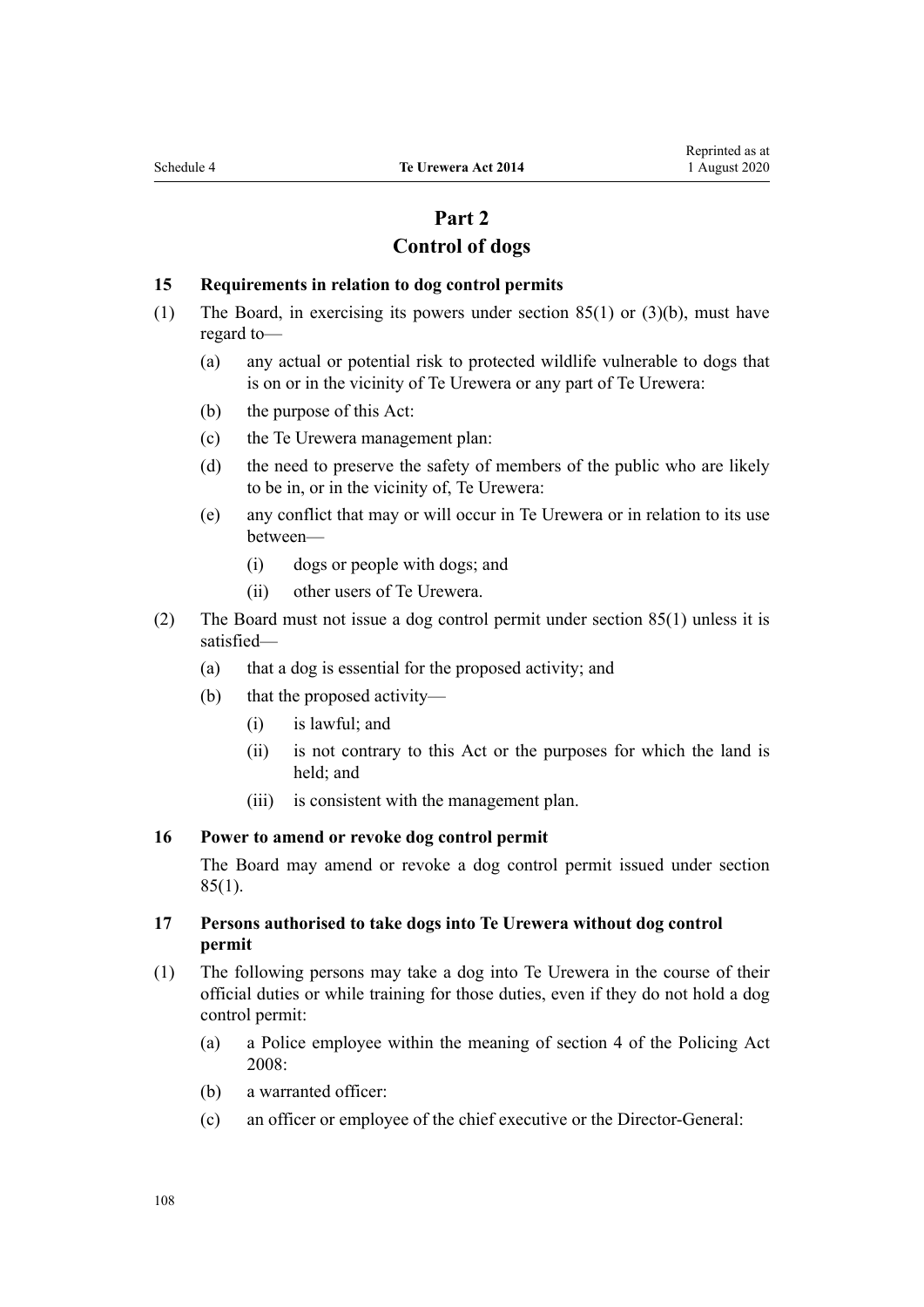- (d) a Customs officer within the meaning of [section 5\(1\)](http://legislation.govt.nz/pdflink.aspx?id=DLM7038971) of the Customs and Excise Act 2018:
- (e) a search and rescue person.

<span id="page-108-0"></span>Reprinted as at

- (2) A blind or partly blind person who uses a guide dog may, without holding a dog control permit, take the guide dog into Te Urewera.
- (3) A person who uses a companion dog may, without holding a dog control permit, take the companion dog into Te Urewera.
- (4) In subclause (3), **companion dog** has the meaning given in [section 2](http://legislation.govt.nz/pdflink.aspx?id=DLM36968) of the National Parks Act 1980.

Schedule 4 clause  $17(1)(d)$ : amended, on 1 October 2018, by [section 443\(3\)](http://legislation.govt.nz/pdflink.aspx?id=DLM7039957) of the Customs and Excise Act 2018 (2018 No 4).

### **18 Seizure and destruction of dogs**

- (1) A warranted officer who finds a dog in Te Urewera may seize the dog, unless the dog is in Te Urewera in accordance with—
	- (a) a bylaw made under [section 70;](#page-35-0) or
	- (b) a dog control permit issued under [section 85](#page-42-0); or
	- (c) [clause 17](#page-107-0).
- (2) If a dog is in Te Urewera by virtue of a permit issued under [section 85\(1\),](#page-42-0) a warranted officer may seize the dog if—
	- (a) the dog is not in the immediate vicinity of the holder of the permit and the warranted officer has good cause to suspect that there is a significant risk—
		- (i) of injury to any person or any protected wildlife; or
		- (ii) of disturbance to any protected wildlife; or
	- (b) any condition of the permit or any provision of any bylaw made under [section 70](#page-35-0) is not being observed in relation to the dog; or
	- (c) the holder of the permit is in the immediate vicinity of the dog but the warranted officer has good cause to suspect that the holder of the permit is unwilling or unable to control the dog; or
	- (d) the dog has caused injury to any person or to protected wildlife or has killed protected wildlife.
- (3) A warranted officer or other person may seize a dog at large in Te Urewera if the warranted officer or any other person has good cause to suspect that—
	- (a) any condition of a dog control permit or a provision of a bylaw made under [section 70](#page-35-0) is not being observed in relation to that dog; or
	- (b) the dog is likely to cause annoyance or distress to a person or an animal; or
	- (c) the dog is likely to damage property in Te Urewera; or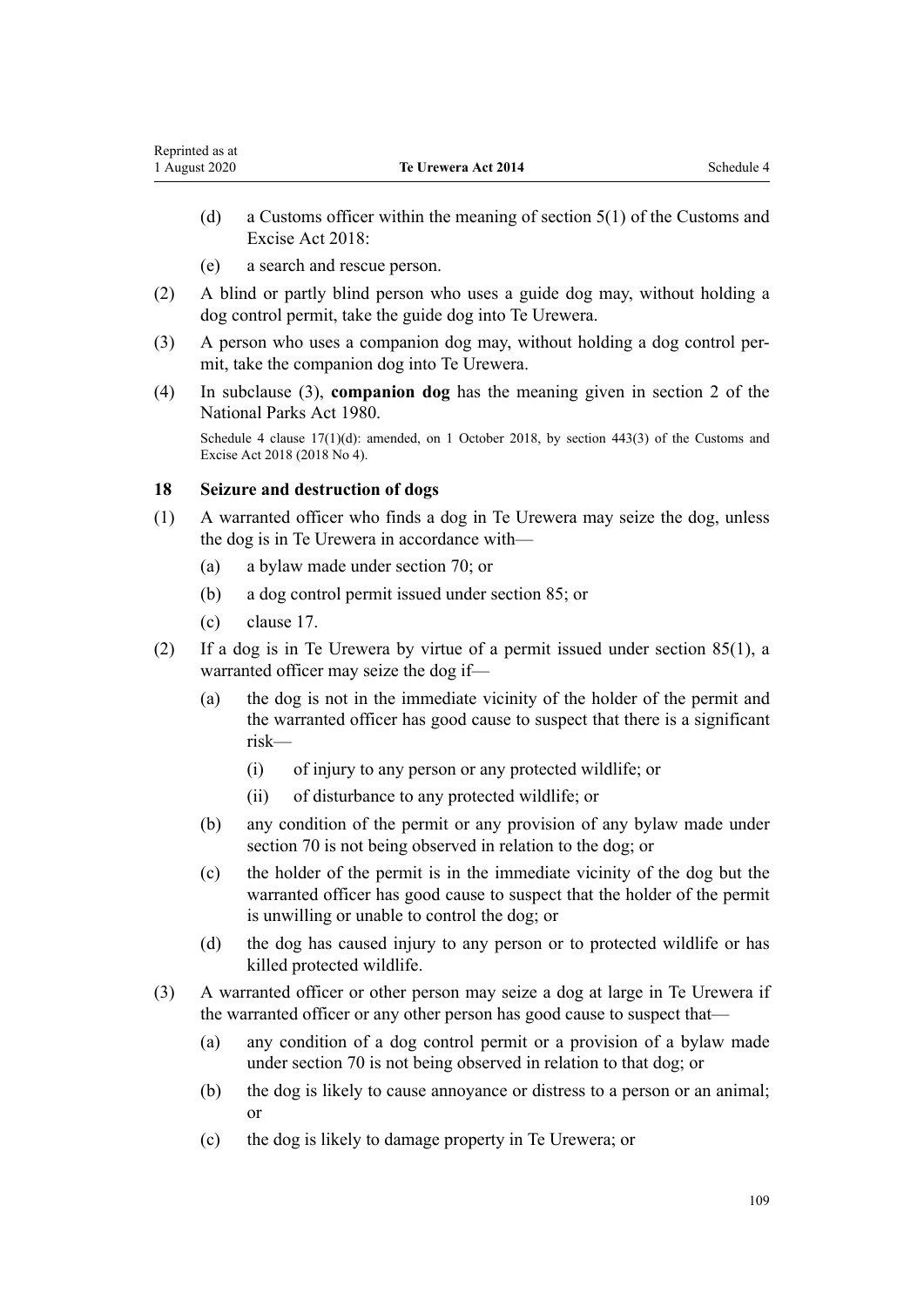Reprinted as at

- (d) the dog has caused annoyance or distress to a person or an animal; or
- (e) the dog has damaged property in Te Urewera; or
- (f) that dog has caused injury to a person or protected wildlife or has killed protected wildlife.
- (4) If a warranted officer has power to seize a dog under this clause, but is of the opinion that it is impracticable to do so, the warranted officer may, without further inquiry, destroy the dog.

## **19 Disposal of seized dogs**

- (1) If a warranted officer or other person seizes a dog under [clause 18,](#page-108-0) the warranted officer or other person may—
	- (a) cause the dog to be returned to its owner; or
	- (b) hold the dog in a kennel under the custody of the chief executive or the Director-General; or
	- (c) place the dog in the custody of a territorial authority to be impounded under [section 69](http://legislation.govt.nz/pdflink.aspx?id=DLM375442) of the Dog Control Act 1996.
- (2) If a dog is held by the chief executive or the Director-General under subclause  $(1)(b)$ ,—
	- (a) the chief executive or the Director-General may, in his or her discretion, return the dog to its owner subject to payment by the owner of any charges incurred, unless the chief executive or the Director-General, in his or her discretion, decides to waive or reduce the charges:
	- (b) the chief executive or the Director-General, or an employee of the chief executive or the Director-General must, as soon as practicable after the dog has been seized,—
		- (i) give written notice to the nearest territorial authority that the dog has been seized and who is holding it, including a description of the dog and any other means of identifying it:
		- (ii) give written notice to the owner of the dog (if the owner of the dog is known or can reasonably be located) that the dog has been seized and that, unless the dog is claimed and any charges paid within 7 days of receiving the notice, the dog may be sold, destroyed, or otherwise disposed of as the chief executive or the Director-General thinks fit; and after the expiry of that period the chief executive or the Director-General may dispose of the dog:
	- (c) the chief executive or the Director-General may, if the owner of the dog is not known and cannot be identified, sell, destroy, or otherwise dispose of the dog after the expiry of 7 days after the date of the seizure of the dog as he or she thinks fit.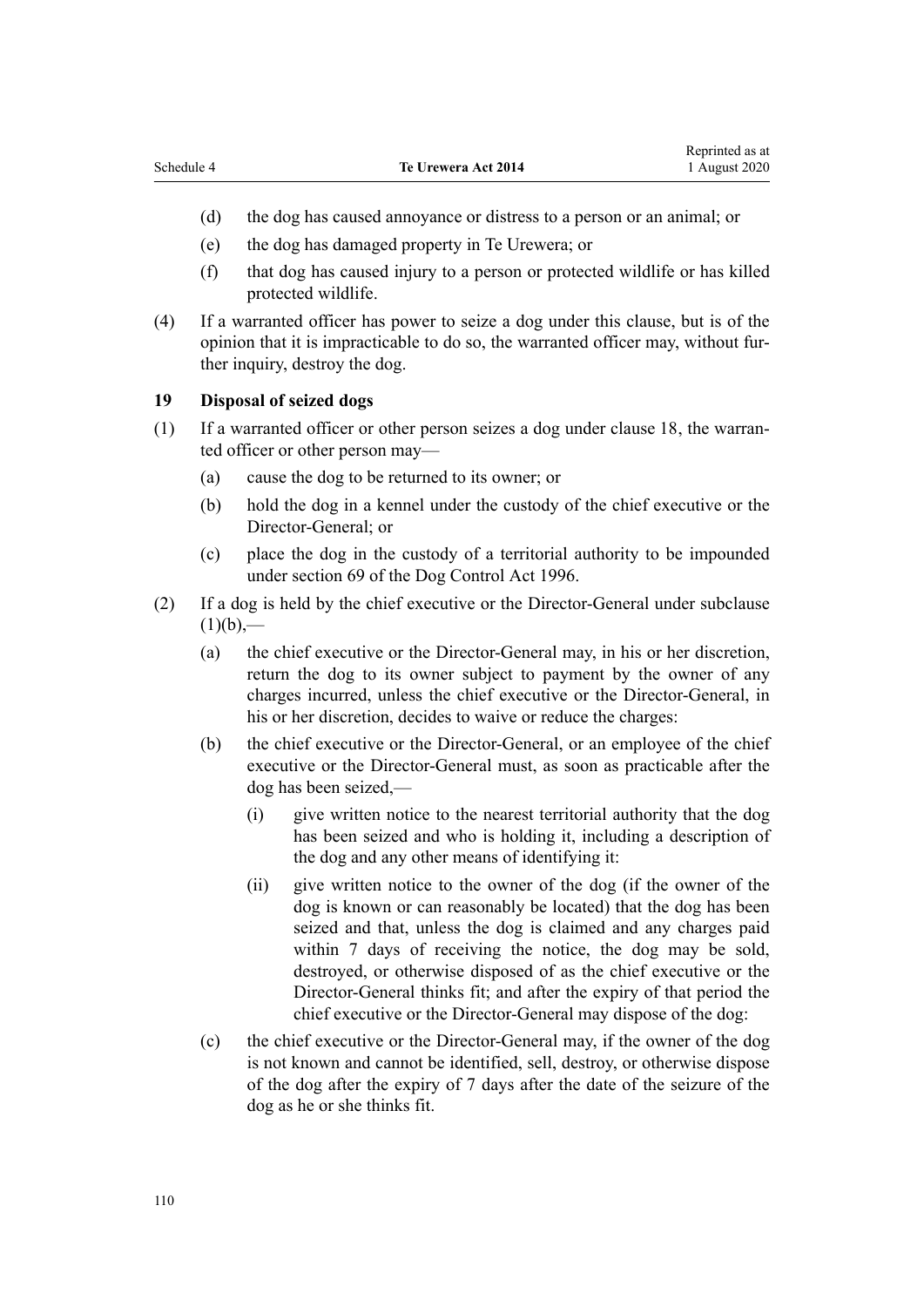| Reprinted as at |                            |            |
|-----------------|----------------------------|------------|
| 1 August 2020   | <b>Te Urewera Act 2014</b> | Schedule 4 |

- (3) The sale, destruction, or other disposal of a dog under these provisions does not relieve a former owner of the dog of the liability to pay any fees incurred for the seizure, sustenance, and holding of the dog.
- (4) No offence is committed against [section 42](http://legislation.govt.nz/pdflink.aspx?id=DLM375173) of the Dog Control Act 1996 if the chief executive or the Director-General holds or disposes of a dog under subclause (1)(b) in the case of a dog that ought to be, but is not, registered under that Act.
- (5) Except as provided in subclause  $(1)(c)$ , nothing in [section 69](http://legislation.govt.nz/pdflink.aspx?id=DLM375442) of the Dog Control Act 1996 affects or limits the provisions of this clause.

### **20 Recovery of costs relating to dogs**

- (1) The reasonable costs of seizing, holding, maintaining, or destroying a dog under this Act is a debt due by the owner of the dog to the chief executive or the Director-General, whoever incurred the costs, and may be recovered from the owner of the dog.
- (2) The chief executive or the Director-General may, in his or her absolute discretion, refund or waive payment of all or part of a sum paid or required to be paid under this clause.

### **21 Power of warranted officer to request information**

- (1) A warranted officer may, for the purposes of dog control in Te Urewera, request any person who is in Te Urewera and who appears to be in charge of a dog to give his or her name, address, and date of birth, and, if that person claims that he or she is not the owner of the dog, to state the name and address of the owner of the dog.
- (2) Every person commits an offence and is liable on conviction to a fine not exceeding \$1,500 who, without reasonable excuse, fails or refuses to comply with a lawful request under subclause (1), or wilfully states a false name, address, or date of birth in response to a request.
- (3) A warranted officer who is a constable may arrest a person without a warrant if the warranted officer—
	- (a) has good cause to suspect that an offence against subclause (2) has been committed by a person; and
	- (b) has warned that person of the provisions of this subclause; and
	- (c) has good cause to suspect that a further offence against subclause (2) has been committed by that person subsequent to the warning.

### **22 Evidence in proceedings**

(1) In proceedings for an offence against this Act, a certificate purporting to be signed by the chair of the Board to the effect that, on the date specified in the certificate, the defendant or other named person was not the holder of a dog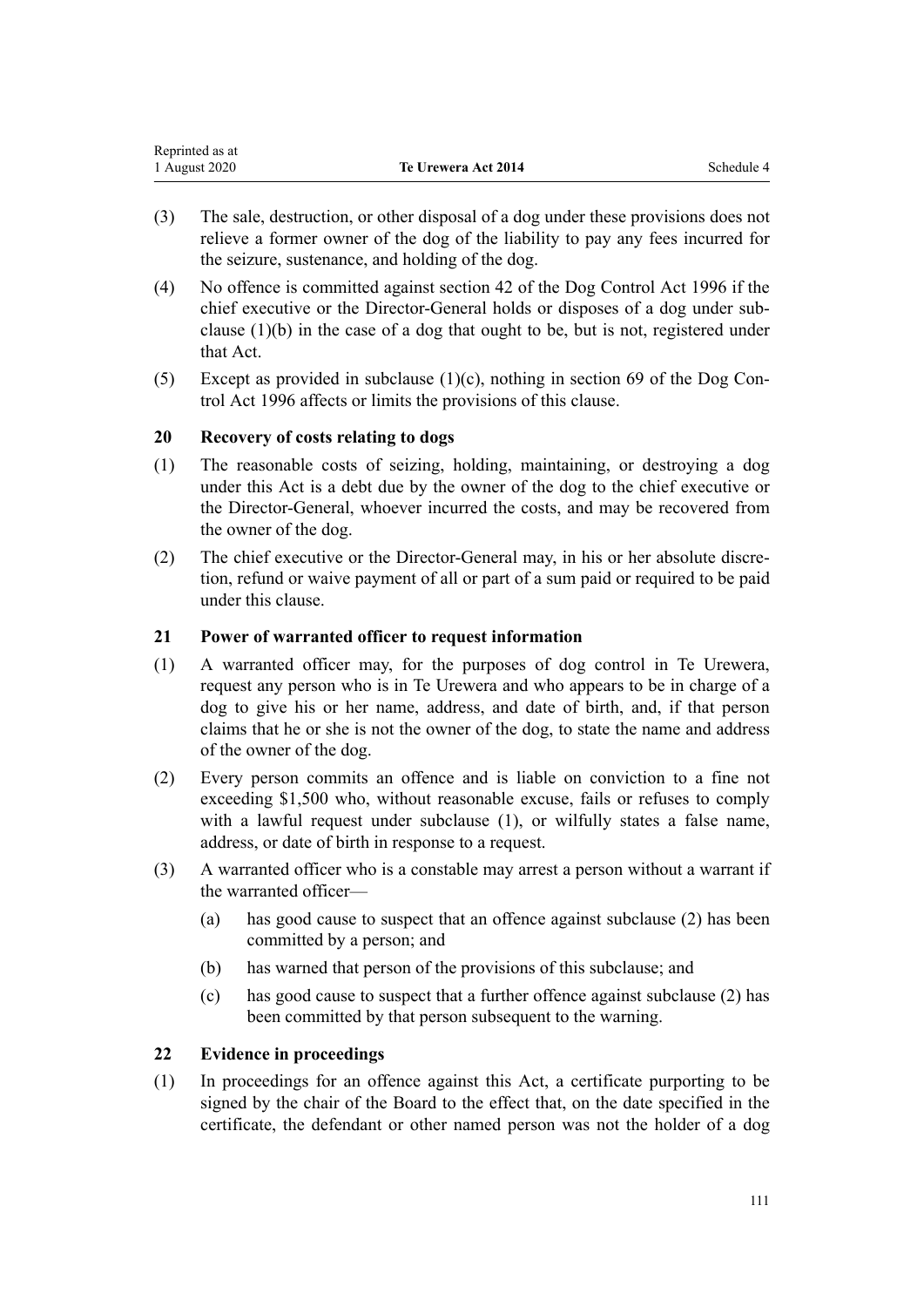control permit is, in the absence of proof to the contrary, sufficient evidence of the matter stated in the certificate.

- (2) Subclause (1) is subject to subclauses (4) and (5).
- (3) A copy of a licence or document granted or issued under this Act, which is certified correct by the chief executive or the Director-General or an officer authorised by either, is, in the absence of proof of the contrary, sufficient to prove the validity of the licence or other document in proceedings for an offence against [section 84.](#page-42-0)
- (4) For the purpose of this clause, the production of a certificate or copy of a document purporting to be signed by a person authorised under this clause to sign it is, in proceedings for an offence against [section 84](#page-42-0), prima facie evidence of the certificate or copy without proof of the signature of the person appearing to have signed it.
- (5) The production of a certificate or copy of a document that is signed by the chief executive or the Director-General and which certifies that the land upon which any offence is alleged to have taken place was within Te Urewera is, in proceedings for an offence against [section 84,](#page-42-0) sufficient evidence that the land was within Te Urewera.

## **23 Strict liability**

- (1) In a prosecution for an offence against [section 86,](#page-43-0) it is not necessary for the prosecution to prove that the defendant intended to commit an offence.
- (2) It is a defence in such a prosecution if the defendant proves—
	- (a) that the defendant did not intend to commit the offence; and
	- (b) that, in a case where it is alleged—
		- (i) that anything required to be done was not done, the defendant took all reasonable steps to ensure that it was done; or
		- (ii) that anything prohibited was done, the defendant took all reasonable steps to ensure that it was not done.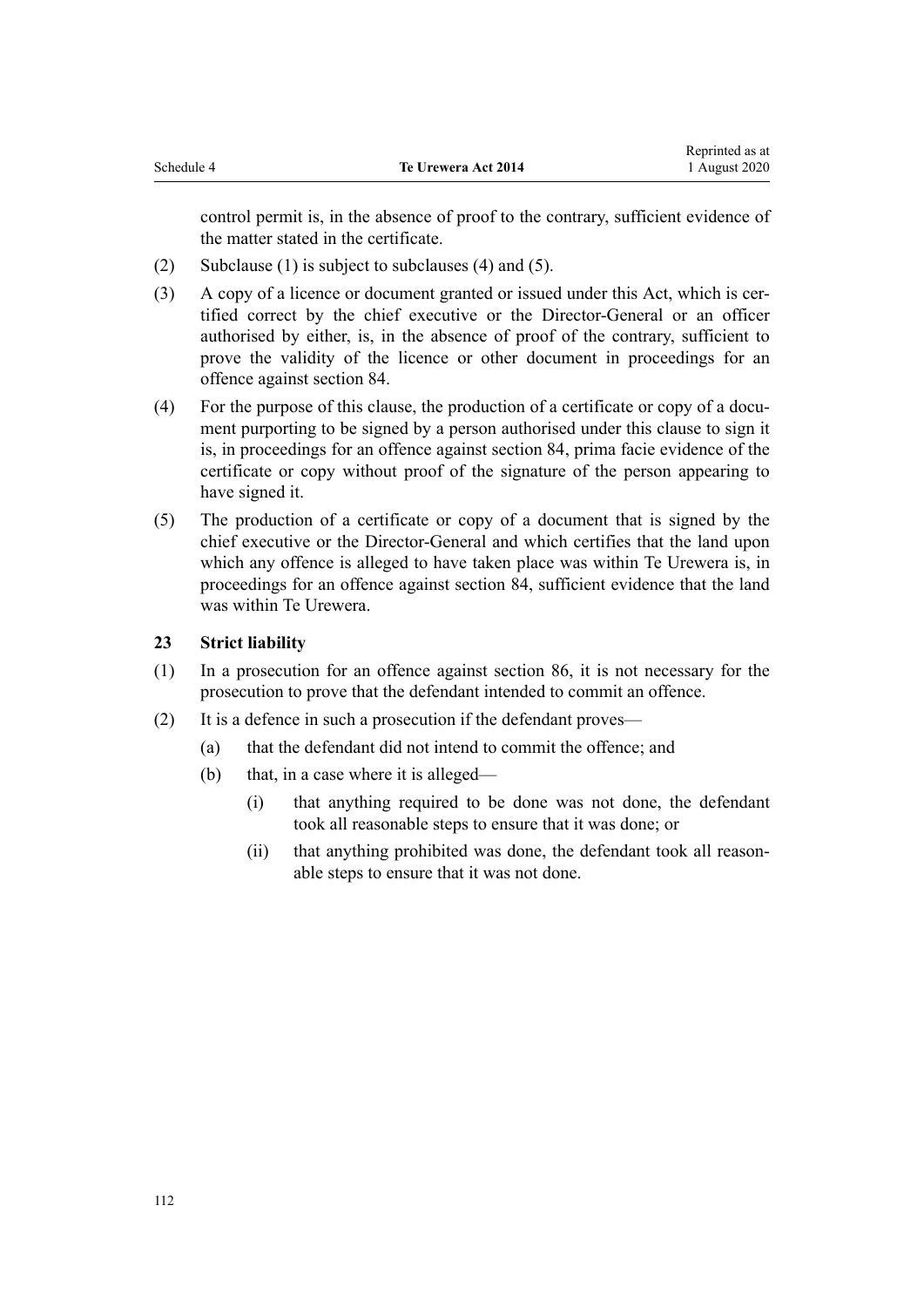# **Schedule 5 Consequential amendments to other Acts**

[ss 15\(4\)](#page-14-0), [40\(6\)](#page-24-0), [129](#page-63-0), [138](#page-67-0)

### **Biosecurity Act 1993 (1993 No 95)**

In [section 7\(2\)\(b\),](http://legislation.govt.nz/pdflink.aspx?id=DLM315227) after "Conservation Act 1987,", insert "the Te Urewera Act 2014,".

### **Dog Control Act 1996 (1996 No 13)**

In [section 2](http://legislation.govt.nz/pdflink.aspx?id=DLM374415), definition of **owner**, after "National Parks Act 1980" insert "or the Te Urewera Act 2014".

In section  $10(5)(a)(ii)$ , replace "and" with "or".

After section  $10(5)(a)(ii)$ , insert:

(iii) Te Urewera, as defined in section 7 of the Te Urewera Act 2014; and

In [section 20\(3\)\(b\)](http://legislation.govt.nz/pdflink.aspx?id=DLM374833), replace "1980." with "1980; or".

After [section 20\(3\)\(b\)](http://legislation.govt.nz/pdflink.aspx?id=DLM374833), insert:

```
(c) Te Urewera, as defined by section 7 of the Te Urewera Act 2014.
```
In [section 21\(1\)](http://legislation.govt.nz/pdflink.aspx?id=DLM374839), after "1980", insert "or section 85 of the Te Urewera Act 2014".

## **Fencing Act 1978 (1978 No 50)**

After [section 3\(1\)\(b\)](http://legislation.govt.nz/pdflink.aspx?id=DLM21842), insert:

(ba) land that is Te Urewera land, as defined by section 7 of the Te Urewera Act 2014:

## **Income Tax Act 2007 (2007 No 97)**

After [section CW 40,](http://legislation.govt.nz/pdflink.aspx?id=DLM1513267) insert:

## **CW 40B Te Urewera Board**

*Exempt income*

(1) To the extent to which it is applied for the purposes set out in the Te Urewera Act 2014, income derived by Te Urewera Board is exempt income.

*Definition*

(2) In this section, **Te Urewera Board** has the meaning given in section 7 of that Act.

## **Litter Act 1979 (1979 No 41)**

After [section 6\(1\)\(h\)](http://legislation.govt.nz/pdflink.aspx?id=DLM33430), insert:

(i) every warranted officer and honorary warranted officer who is warranted for the purposes of the Te Urewera Act 2014, while acting in the exer-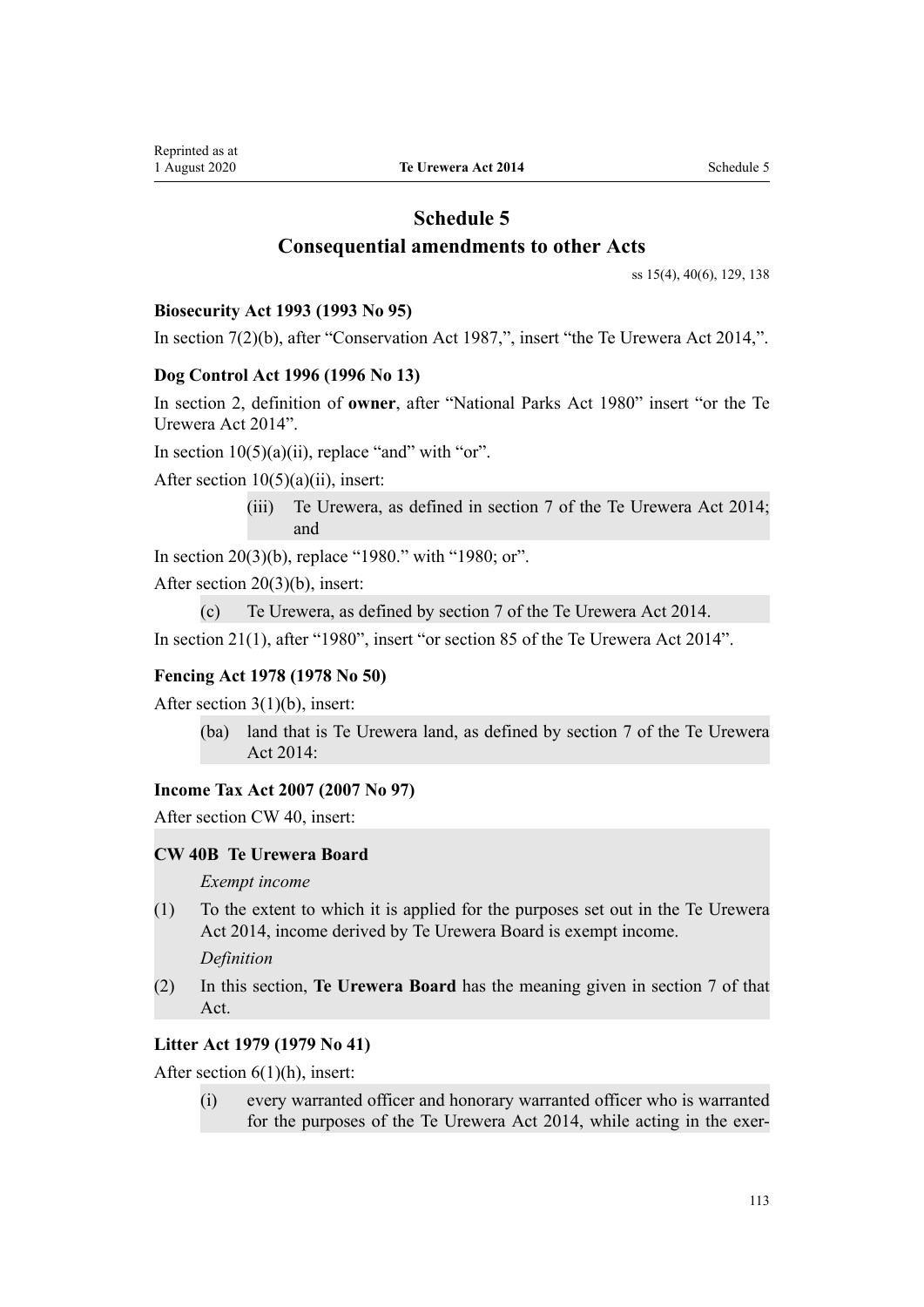#### **Litter Act 1979 (1979 No 41)***—continued*

cise and performance of powers and duties conferred and imposed by the Te Urewera Act 2014.

#### **Local Government (Rating) Act 2002 (2002 No 6)**

In [section 5,](http://legislation.govt.nz/pdflink.aspx?id=DLM132004) insert in its appropriate alphabetical order:

**Te Urewera Board** and **trustees** have the meanings given in section 7 of the Te Urewera Act 2014

In Schedule 1, [clause 25\(b\),](http://legislation.govt.nz/pdflink.aspx?id=DLM3682516) after "2011", insert "; or".

In Schedule 1, after [clause 25\(b\),](http://legislation.govt.nz/pdflink.aspx?id=DLM3682516) insert:

(c) owned by the Crown, Te Urewera Board, or the trustees of Tūhoe Te Uru Taumatua under the Te Urewera Act 2014, but subject to note 2.

#### **Ngāti Manawa Claims Settlement Act 2012 (2012 No 27)**

In [section 10,](http://legislation.govt.nz/pdflink.aspx?id=DLM3276821) definition of **conservation document**, replace paragraph (c) with:

(c) Te Urewera management plan, as defined in section 7 of the Te Urewera Act 2014

Before [section 20](http://legislation.govt.nz/pdflink.aspx?id=DLM3276973), insert:

### **20AA Interpretation and transitional provision**

 $(1)$  In sections 20 to 33,—

**conservation management plan** has the meaning given in section 2(1) of the Conservation Act 1987

**conservation management strategy** has the meaning given in section 2(1) of the Conservation Act 1987

**Te Urewera Board** has the meaning given in section 7 of the Te Urewera Act 2014

**Te Urewera management plan** has the meaning given in section 7 of the Te Urewera Act 2014.

(2) Until the date when the management plan required by section 44 of the Te Urewera Act 2014 is approved under that Act, Te Urewera National Park management plan approved in 2003 under section 48 of the National Parks Act 1980 applies to Te Urewera (including Tāwhiuau Maunga), to the extent that it is not inconsistent with sections 4 and 5 of the Te Urewera Act 2014, as if the plan were approved for Te Urewera (including Tāwhiuau Maunga).

In [section 21\(1\)\(a\)](http://legislation.govt.nz/pdflink.aspx?id=DLM3276974), after "Boards", insert ", Te Urewera Board, and the Minister of Conservation".

In [section 21\(1\)\(b\)](http://legislation.govt.nz/pdflink.aspx?id=DLM3276974), after "Authority", insert "and Te Urewera Board".

In [section 22\(1\)](http://legislation.govt.nz/pdflink.aspx?id=DLM3276975), after "directed at", insert "Te Urewera Board and".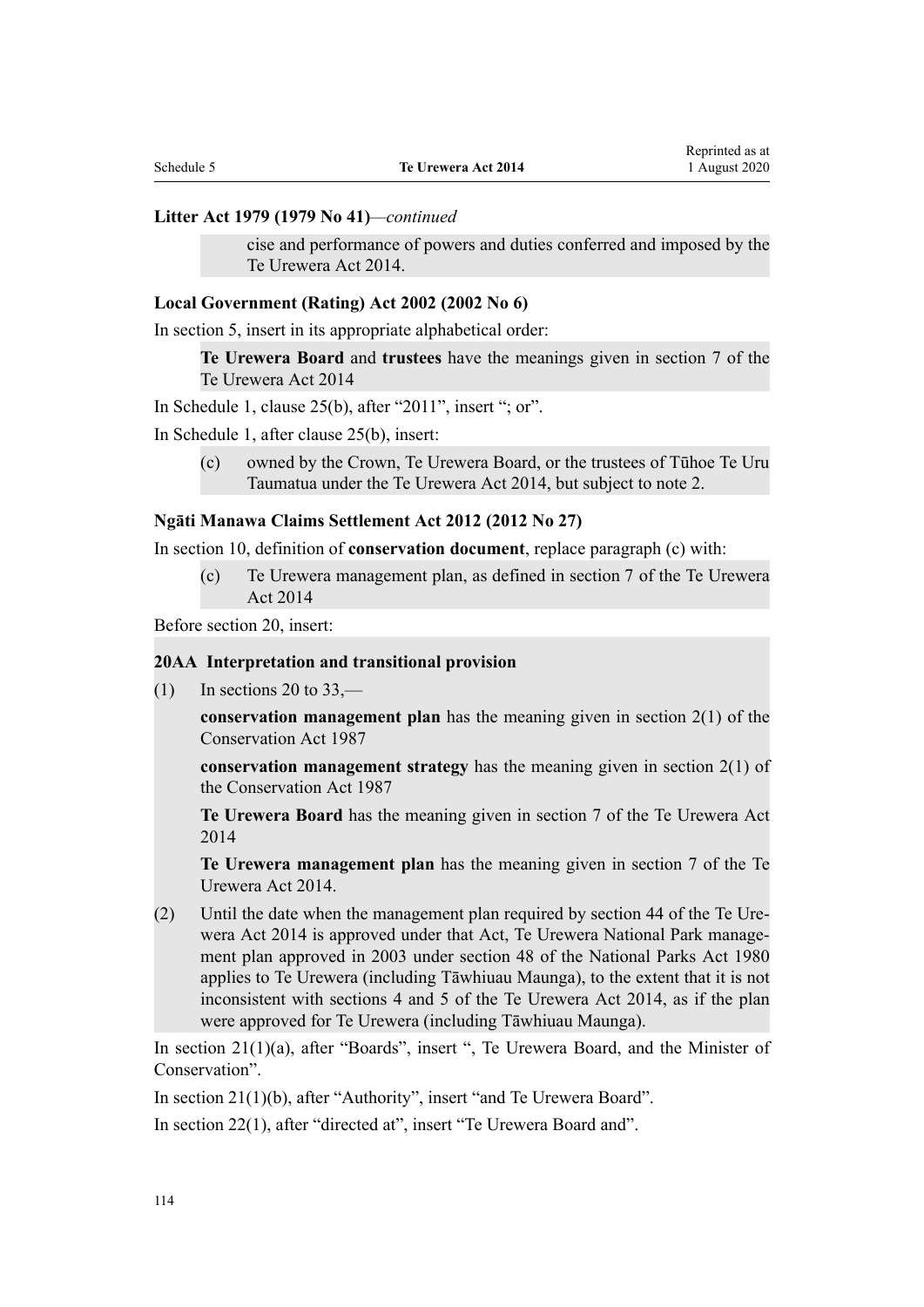### **Ngāti Manawa Claims Settlement Act 2012 (2012 No 27)***—continued*

In the heading to [section 23](http://legislation.govt.nz/pdflink.aspx?id=DLM3276976), delete "**of Conservation Authority and Conservation Boards**".

In [section 23\(1\)](http://legislation.govt.nz/pdflink.aspx?id=DLM3276976), after "Board", insert ", Te Urewera Board, or the Minister of Conservation".

In [section 23\(2\)](http://legislation.govt.nz/pdflink.aspx?id=DLM3276976), after "making", insert "or considering".

In [section 23\(2\)](http://legislation.govt.nz/pdflink.aspx?id=DLM3276976), after "Board", insert ", Te Urewera Board, or the Minister of Conservation".

In [section 23\(2\)\(b\),](http://legislation.govt.nz/pdflink.aspx?id=DLM3276976) replace "the conservation document or proposal or recommendation" with "Te Urewera management plan or the conservation document, proposal, or recommendation".

Replace [section 24\(2\)\(b\)](http://legislation.govt.nz/pdflink.aspx?id=DLM3276977) with:

(b) not an amendment to a conservation management plan or conservation management strategy for the purposes of section 17I of the Conservation Act 1987, or to Te Urewera management plan for the purposes of section 48 of the Te Urewera Act 2014.

In [section 25\(2\)](http://legislation.govt.nz/pdflink.aspx?id=DLM3276978), after "Director-General", insert "or Te Urewera Board".

Replace [section 26\(1\)](http://legislation.govt.nz/pdflink.aspx?id=DLM3276979) with:

- (1) The following persons must take action in relation to the protection principles:
	- (a) the Director-General; or
	- (b) Te Urewera Board; or
	- (c) if relevant management functions are undertaken by the chief executive of Tūhoe Te Uru Taumatua, the chief executive.
- (1A) The actions that must be taken include those set out in paragraph 5 in the Ahikāroa in Part 1 of the schedule of the deed of settlement, with the necessary modifications.

In [section 26\(2\),](http://legislation.govt.nz/pdflink.aspx?id=DLM3276979) replace "Director-General retains" with "persons referred to in subsection  $(1)$  retain".

In [section 26\(3\),](http://legislation.govt.nz/pdflink.aspx?id=DLM3276979) replace "Director-General" with "persons referred to in subsection  $(1)$ ".

In [section 26\(4\),](http://legislation.govt.nz/pdflink.aspx?id=DLM3276979) replace "Director-General" with "persons referred to in subsection  $(1)$ ".

In [section 27\(1\)](http://legislation.govt.nz/pdflink.aspx?id=DLM3276980), after "Director-General", insert "or Te Urewera Board".

In [section 27\(3\)](http://legislation.govt.nz/pdflink.aspx?id=DLM3276980), replace "section 46(1) to (4) of the National Parks Act 1980" with "section 48 of the Te Urewera Act 2014".

In [section 28\(1\)](http://legislation.govt.nz/pdflink.aspx?id=DLM3276981), replace "The Minister of Conservation" with "Te Urewera Board". Replace [section 29](http://legislation.govt.nz/pdflink.aspx?id=DLM3276982) with: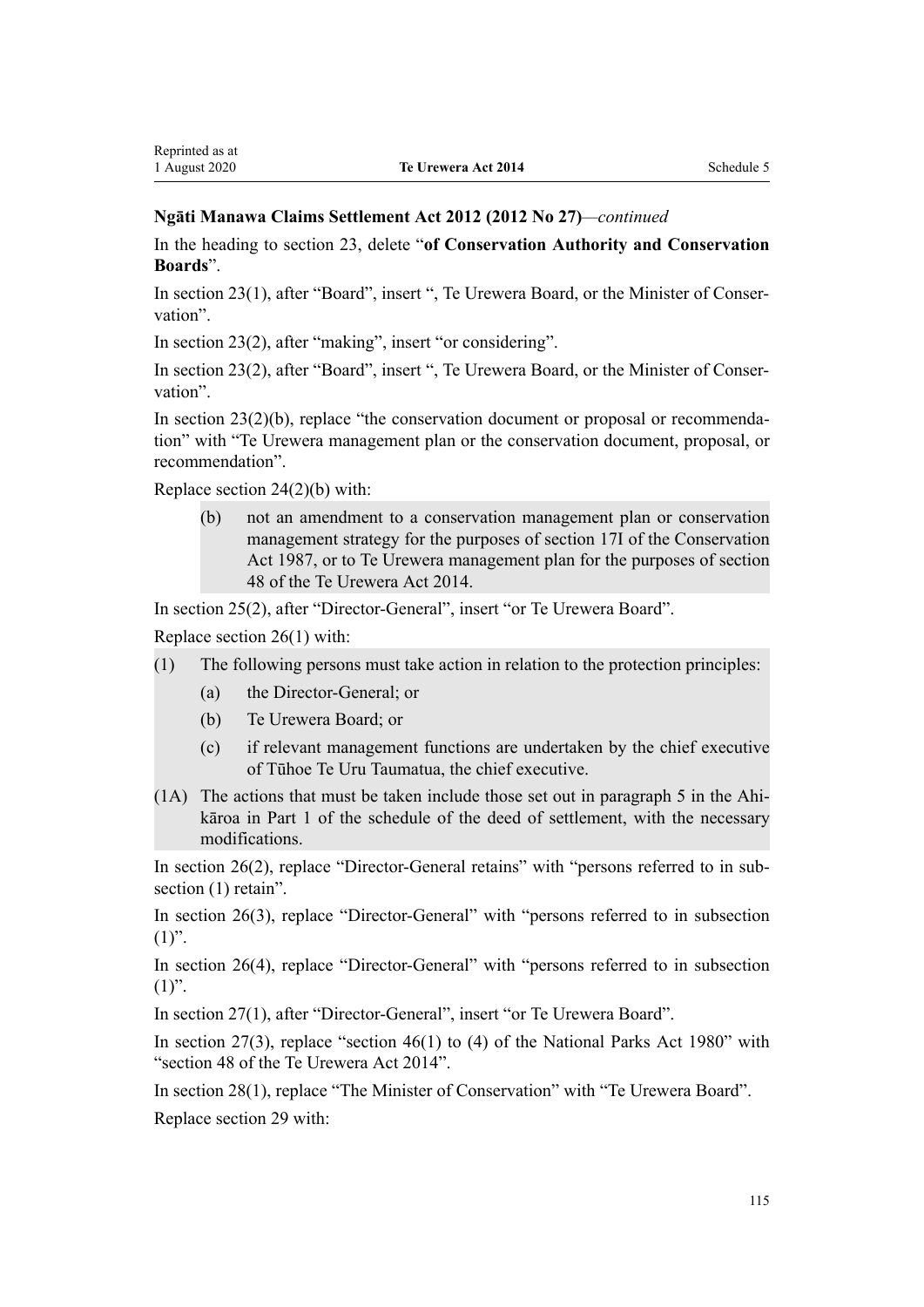### **Ngāti Manawa Claims Settlement Act 2012 (2012 No 27)***—continued*

#### **29 Purpose of Ahikāroa**

The purpose of the Te Urewera Act 2014 is not affected by the fact that part of Te Urewera is subject to Ahikāroa.

Replace section  $30(2)(b)$  and (c) with:

(b) the area concerned is removed from Te Urewera by legislation.

In [section 30\(3\)](http://legislation.govt.nz/pdflink.aspx?id=DLM3276983), replace "(2)(b) or (c)" with "(2)(b)".

In [section 30\(4\)\(a\),](http://legislation.govt.nz/pdflink.aspx?id=DLM3276983) replace "dispose" with "introduce legislation for the disposal".

In [section 30\(4\)\(b\)](http://legislation.govt.nz/pdflink.aspx?id=DLM3276983), replace "responsibility for managing" with "Crown responsibility in relation to".

In [section 30\(5\)](http://legislation.govt.nz/pdflink.aspx?id=DLM3276983), replace "(4)(a) or (b)" with "(4)".

In [section 30\(5\)](http://legislation.govt.nz/pdflink.aspx?id=DLM3276983), after "management of", insert "the relevant part of".

### **Ombudsmen Act 1975 (1975 No 9)**

In Schedule 1, [Part 2,](http://legislation.govt.nz/pdflink.aspx?id=DLM431296) insert in its appropriate alphabetical order "Te Urewera Board as defined in section 7 of the Te Urewera Act 2014".

#### **Property Law Act 2007 (2007 No 91)**

After [section 328\(2\)\(a\)](http://legislation.govt.nz/pdflink.aspx?id=DLM969585), insert:

(aa) any part of Te Urewera land, as defined in section 7 of the Te Urewera Act 2014; or

#### **Public Audit Act 2001 (2001 No 10)**

In [Schedule 2,](http://legislation.govt.nz/pdflink.aspx?id=DLM88987) insert in its appropriate alphabetical order "Te Urewera Board as defined in section 7 of the Te Urewera Act 2014".

#### **Public Finance Act 1989 (1989 No 44)**

In [section 2\(1\)](http://legislation.govt.nz/pdflink.aspx?id=DLM160819), definition of **Crown** or **the Sovereign**, paragraph (c)(vi), after "company", insert "; or".

In [section 2\(1\)](http://legislation.govt.nz/pdflink.aspx?id=DLM160819), definition of **Crown** or **the Sovereign**, after paragraph (c)(vi), insert:

(vii) an entity named or described in Schedule 6

After [section 3C](http://legislation.govt.nz/pdflink.aspx?id=DLM4576347), insert:

## **3D Power to amend Schedule 6 to reflect name changes**

The Governor-General may, by Order in Council, on the recommendation of the Minister following consultation with the person with statutory responsibility for performing or exercising the rights, powers, and duties of the legal entity, amend Schedule 6 to replace the name of an entity in recognition of a change to its name.